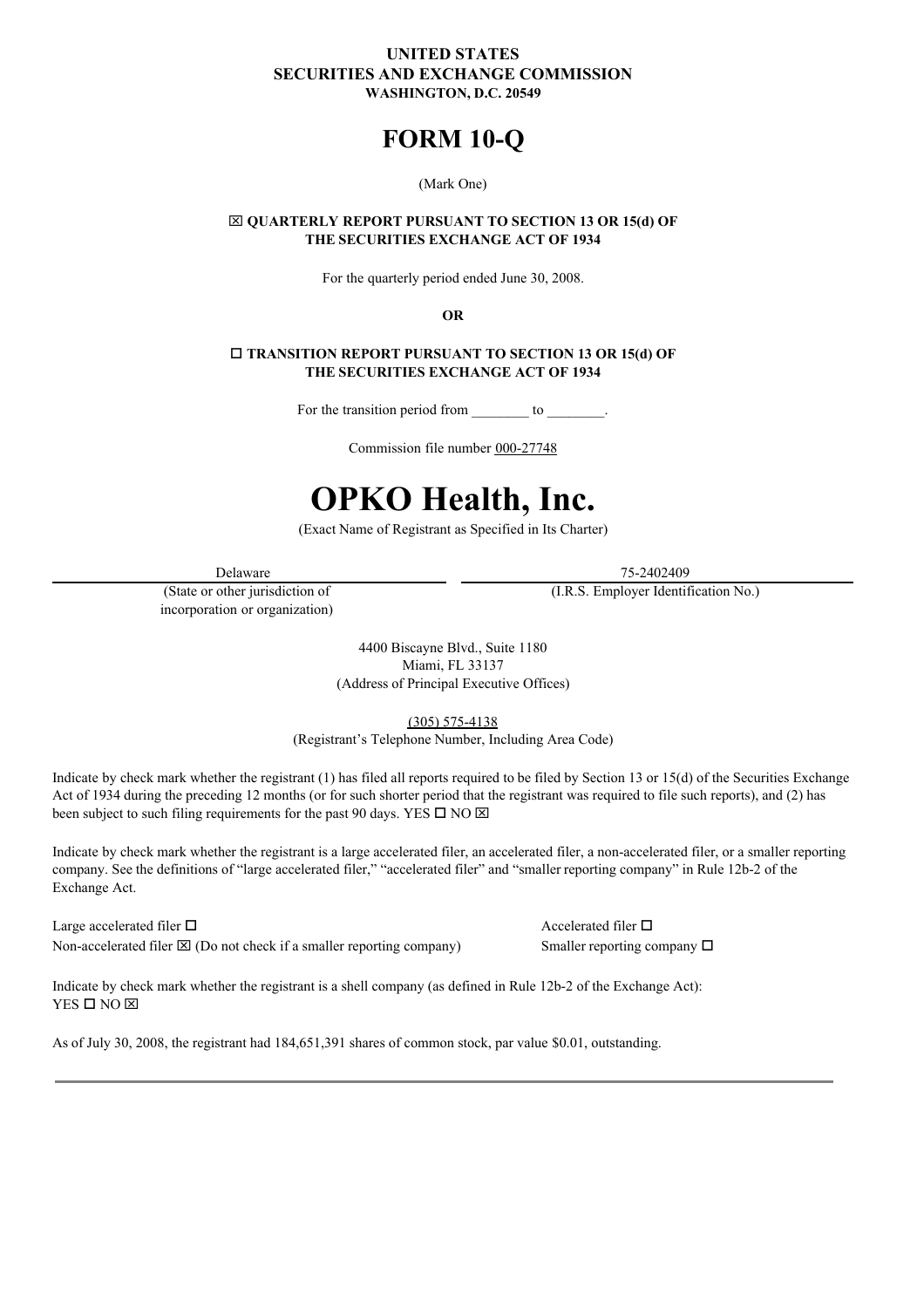# **PART I. FINANCIAL INFORMATION**

| Τ |  |
|---|--|
|   |  |

| Item 1. Financial Statements:                                                                                                     |                |
|-----------------------------------------------------------------------------------------------------------------------------------|----------------|
| Condensed Consolidated Balance Sheets as of June 30, 2008 and December 31, 2007 (unaudited)                                       | 5              |
|                                                                                                                                   |                |
| Condensed Consolidated Statements of Operations for the three and six months ended June 30, 2008 and June 30, 2007<br>(unaudited) | 6              |
|                                                                                                                                   |                |
| Condensed Consolidated Statements of Cash Flows for the six months ended June 30, 2008 and June 30, 2007 (unaudited)              | $\overline{7}$ |
| Notes to Financial Statements (unaudited)                                                                                         | 8              |
|                                                                                                                                   |                |
| Item 2. Management's Discussion and Analysis of Financial Condition and Results of Operations                                     | 15             |
| Item 3. Quantitative and Qualitative Disclosures About Market Risk                                                                | 20             |
| Item 4. Controls and Procedures                                                                                                   | 20             |
|                                                                                                                                   |                |
| PART II. OTHER INFORMATION                                                                                                        |                |
| Item 1. Legal Proceedings                                                                                                         | 20             |
|                                                                                                                                   |                |
| Item 1A. Risk Factors                                                                                                             | 21             |
| Item 2. Unregistered Sales of Equity Securities and Use of Proceeds                                                               | 21             |
| Item 3. Defaults Upon Senior Securities                                                                                           | 21             |
|                                                                                                                                   |                |
| Item 4. Submission of Matters to a Vote of Security Holders                                                                       | 21             |
| Item 5. Other Information                                                                                                         | 22             |
|                                                                                                                                   |                |
| Item 6. Exhibits                                                                                                                  | 23             |
|                                                                                                                                   |                |
| Signatures                                                                                                                        | 24             |
| <b>Exhibit Index</b>                                                                                                              |                |
| EX-31.1 Section 302 Certification of CEO                                                                                          |                |
| EX-31.2 Section 302 Certification of CFO                                                                                          |                |
| EX-32.1 Section 906 Certification of CEO                                                                                          |                |
| EX-32.2 Section 906 Certification of CFO                                                                                          |                |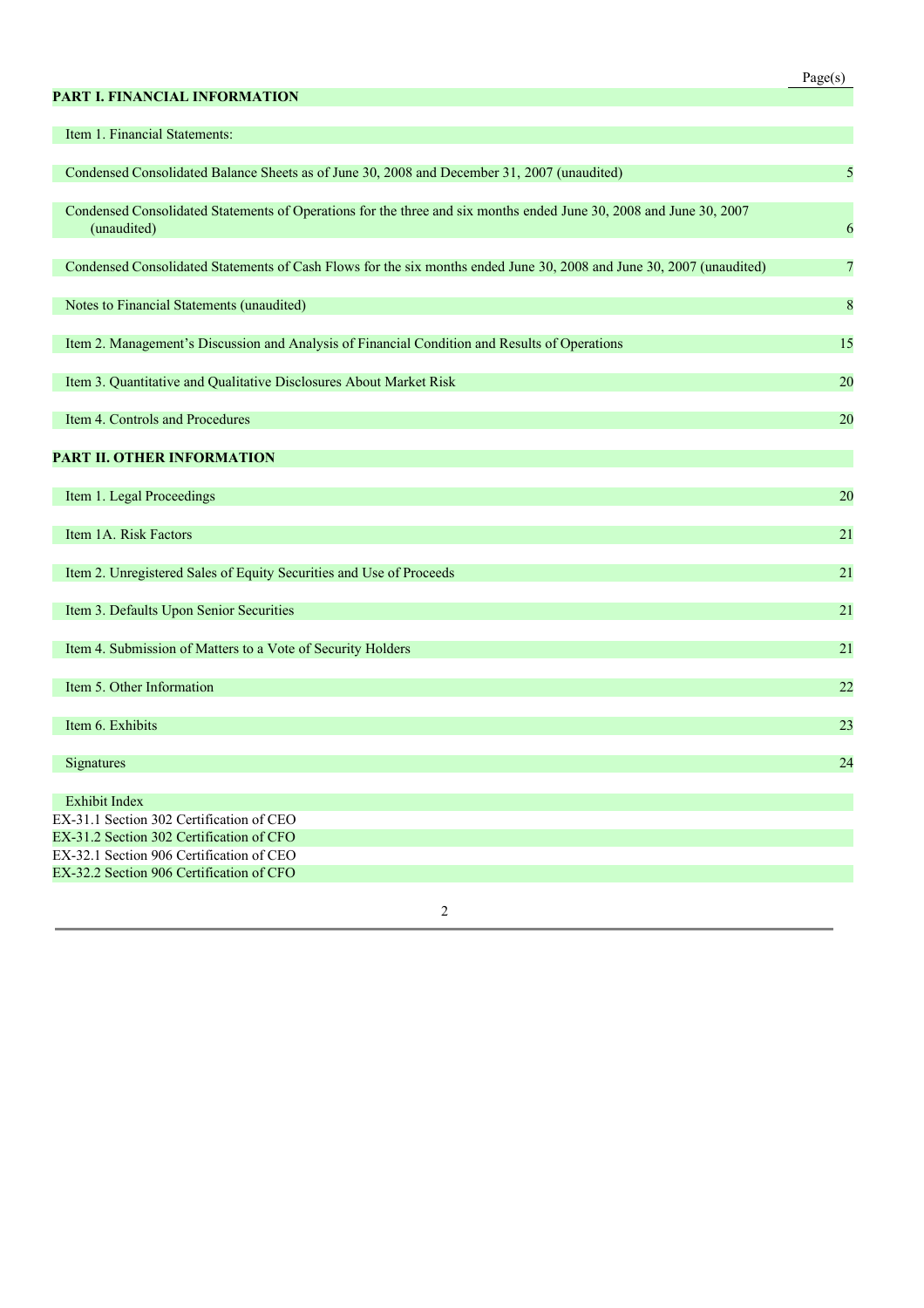#### **PART I. FINANCIAL INFORMATION**

# CAUTIONARY STATEMENT REGARDING FORWARD-LOOKING STATEMENTS

This report contains "forward-looking statements," as that term is defined under the Private Securities Reform Litigation Act of 1995, or PSLRA, Section 27A of the Securities Act of 1933, as amended, and Section 21E of the Securities Exchange Act of 1934, as amended. Forward-looking statements include statements about our expectations, beliefs or intentions regarding our product development efforts, business, financial condition, results of operations, strategies or prospects. You can identify forward-looking statements by the fact that these statements do not relate strictly to historical or current matters. Rather, forward-looking statements relate to anticipated or expected events, activities, trends or results as of the date they are made. Because forward-looking statements relate to matters that have not yet occurred, these statements are inherently subject to risks and uncertainties that could cause our actual results to differ materially from any future results expressed or implied by the forward-looking statements. Many factors could cause our actual activities or results to differ materially from the activities and results anticipated in forward-looking statements. These factors include those described below and elsewhere in this Quarterly Report on Form 10-Q, in "Item 1A-Risk Factors" of our Annual Report on Form 10-K for the year ended December 31, 2007, and such factors as are described from time to time in our reports filed with the Securities and Exchange Commission. We do not undertake any obligation to update forward-looking statements. We intend that all forward-looking statements be subject to the safe-harbor provisions of the PSLRA. These forward-looking statements are only predictions and reflect our views as of the date they are made with respect to future events and financial performance.

Risks and uncertainties, the occurrence of which could adversely affect our business, include the following:

- We have a history of operating losses and we do not expect to become profitable in the near future.
- Our technologies are in an early stage of development and are unproven.
- Our drug research and development activities may not result in commercially viable products.
- We will require substantial additional funding during the first half of 2009, which may not be available to us on acceptable terms, or at all.
- We are highly dependent on the success of our lead product candidate, bevasiranib, and we cannot give any assurance that it will receive regulatory approval or be successfully commercialized.
- The results of previous clinical trials may not be predictive of future results, and our current and planned clinical trials may not satisfy the requirements of the FDA or other non-United States regulatory authorities.
- If our competitors develop and market products that are more effective, safer or less expensive than our future product candidates, our commercial opportunities will be negatively impacted.
- · The regulatory approval process is expensive, time consuming and uncertain and may prevent us or our collaboration partners from obtaining approvals for the commercialization of some or all of our product candidates.
- · Failure to recruit and enroll patients for clinical trials may cause the development of our product candidates to be delayed.
- Even if we obtain regulatory approvals for our product candidates, the terms of approvals and ongoing regulation of our products may limit how we manufacture and market our product candidates, which could materially impair our ability to generate anticipated revenues.
- We may not meet regulatory quality standards applicable to our manufacturing and quality processes.
- We may be unable to resolve issues relating to an FDA warning letter in a timely manner.
- Even if we receive regulatory approval to market our product candidates, the market may not be receptive to our products.
- If we fail to attract and retain key management and scientific personnel, we may be unable to successfully develop or commercialize our product candidates.
- As we evolve from a company primarily involved in development to a company also involved in commercialization, we may encounter difficulties in managing our growth and expanding our operations successfully.
- If we fail to acquire and develop other products or product candidates at all or on commercially reasonable terms, we may be unable to diversify or grow our business.

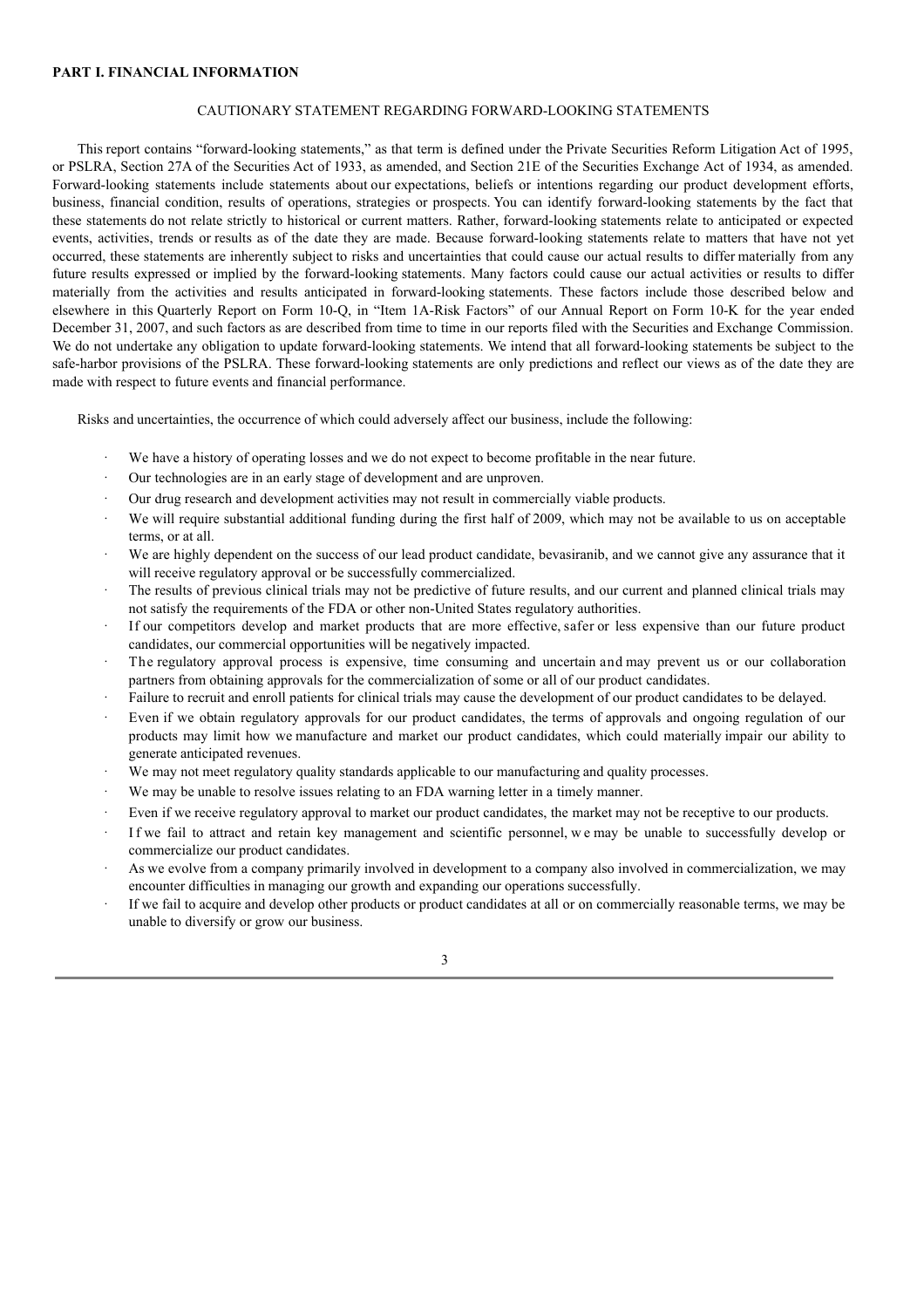- We have no experience manufacturing our pharmaceutical product candidates and we therefore rely on third parties to manufacture and supply our pharmaceutical product candidates, and would need to meet various standards necessary to satisfy FDA regulations when we commence manufacturing.
- We currently have no pharmaceutical marketing, sales or distribution organization. If we are unable to develop our sales and marketing and distribution capability on our own or through collaborations with marketing partners, we will not be successful in commercializing our pharmaceutical product candidates.
- Independent clinical investigators and contract research organizations that we engage to conduct our clinical trials may not be diligent, careful or timely.
- The success of our business may be dependent on the actions of our collaborative partners.
- If we are unable to obtain and enforce patent protection for our products, our business could be materially harmed.
- If we are unable to protect the confidentiality of our proprietary information and know-how, the value of our technology and products could be adversely affected.
- We rely heavily on licenses from third parties.
- We license patent rights to certain of our technology from third-party owners. If such owners do not properly maintain or enforce the patents underlying such licenses, our competitive position and business prospects will be harmed.
- Our commercial success depends significantly on our ability to operate without infringing the patents and other proprietary rights of third parties.
- Medicare prescription drug coverage legislation and future legislative or regulatory reform of the health care system may affect our ability to sell our products profitably.
- Failure to obtain regulatory approval outside the United States will prevent us from marketing our product candidates abroad.
- · Acquisitions may disrupt our business, distract our management and may not proceed as planned; and we may encounter difficulties in integrating acquired businesses.
- · Non-United States governments often impose strict price controls, which may adversely affect our future profitability.
- · Our business may become subject to economic, political, regulatory and other risks associated with international operations.
- The market price of our common stock may fluctuate significantly.
- Directors, executive officers, principal stockholders and affiliated entities own a significant percentage of our capital stock, and they may make decisions that you do not consider to be in your best interests or in the best interests of our other stockholders.
- · Compliance with changing regulations concerning corporate governance and public disclosure may result in additional expenses.
- If we are unable to satisfy the requirements of Section 404 of the Sarbanes-Oxley Act of 2002, as they apply to us, or our internal controls over financial reporting are not effective, the reliability of our financial statements may be questioned and our common stock price may suffer.
- We may be unable to maintain our listing on the American Stock Exchange, which could cause our stock price to fall and decrease the liquidity of our common stock.
- Future issuances of common stock and hedging activities may depress the trading price of our common stock.
- Provisions in our charter documents and Delaware law could discourage an acquisition of us by a third party, even if the acquisition would be favorable to you.
- · We do not intend to pay cash dividends on our common stock in the foreseeable future.

Unless the context otherwise requires, all references in this Quarterly Report on Form 10-Q to the "Company", "OPKO", "we", "our", "ours", and "us" refers to OPKO Health, Inc., a Delaware corporation, including our wholly-owned subsidiaries.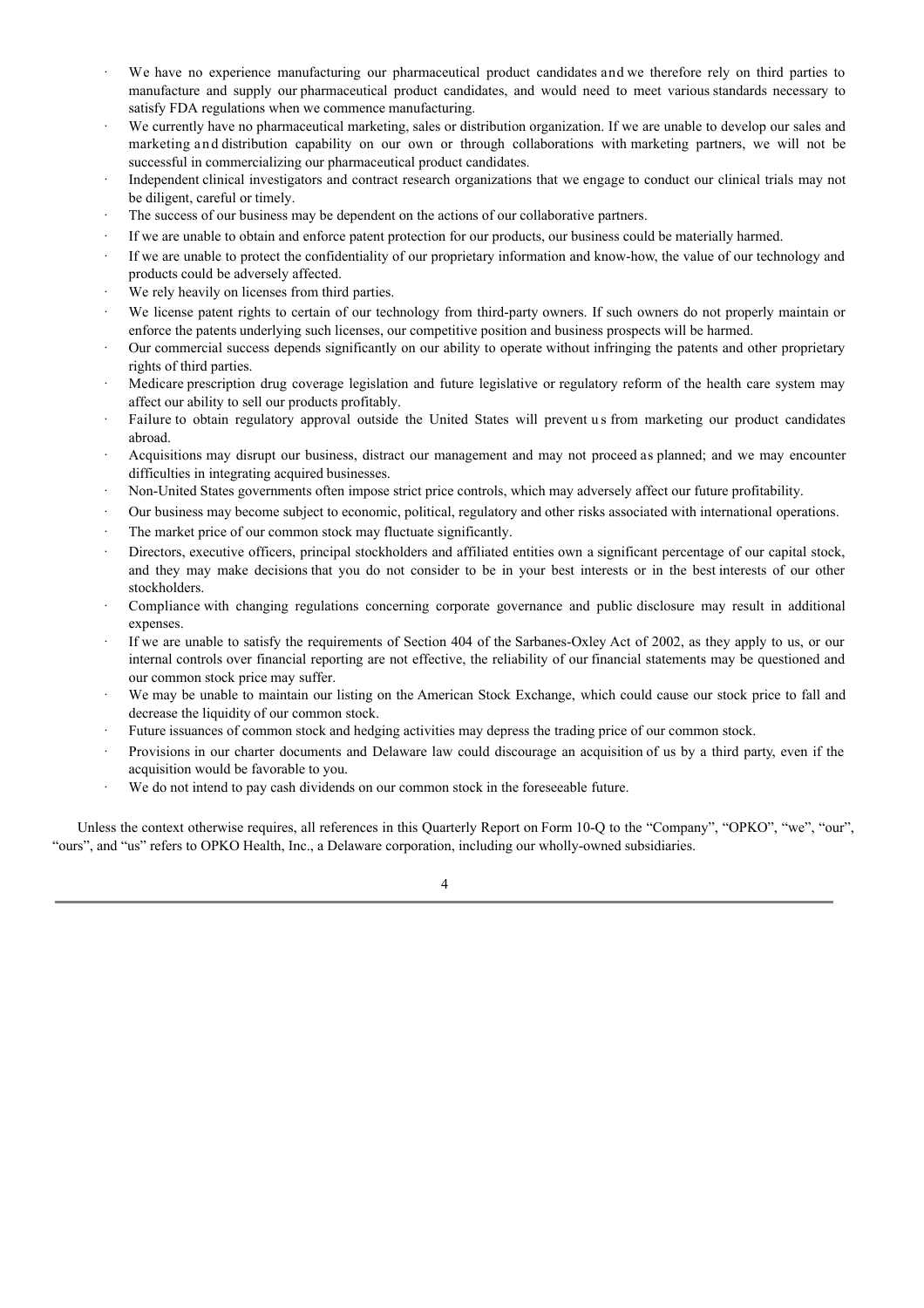# OPKO Health, Inc. CONDENSED CONSOLIDATED BALANCE SHEETS (unaudited) (in thousands except share data)

| June 30,<br>2008                                                                                                                                                                           | December 31,<br>2007 |
|--------------------------------------------------------------------------------------------------------------------------------------------------------------------------------------------|----------------------|
| <b>ASSETS</b>                                                                                                                                                                              |                      |
| Current assets                                                                                                                                                                             |                      |
| Cash and cash equivalents<br>\$<br>5,484<br>\$                                                                                                                                             | 23,373               |
| Accounts receivable, net<br>1,131                                                                                                                                                          | 1,689                |
| 3,230<br>Inventory                                                                                                                                                                         | 2,214                |
| Prepaid expenses and other current assets<br>1,713                                                                                                                                         | 1,936                |
| Total current assets<br>11,558                                                                                                                                                             | 29,212               |
| 598<br>Property and equipment, net                                                                                                                                                         | 410                  |
| Intangible assets, net<br>8,594                                                                                                                                                            | 9,931                |
| Other assets<br>162                                                                                                                                                                        | 15                   |
| \$<br>20,912<br><b>Total assets</b><br>\$                                                                                                                                                  | 39,568               |
| LIABILITIES AND SHAREHOLDERS' EQUITY                                                                                                                                                       |                      |
| <b>Current liabilities</b>                                                                                                                                                                 |                      |
| \$<br>2,635<br>Accounts payable<br>\$                                                                                                                                                      | 3,319                |
| Accrued expenses<br>4,567                                                                                                                                                                  | 3,858                |
| Capital lease obligations and current portion of note payable, net unamortized discount of \$0                                                                                             |                      |
| and\$8, respectively<br>70                                                                                                                                                                 | 2,546                |
| Total current liabilities<br>7,272                                                                                                                                                         | 9,723                |
| Long-term liabilities and capital lease obligations<br>1,143                                                                                                                               | 1,372                |
| Line of credit with related party, net unamortized discount of \$214 and \$311, respectively<br>11,786                                                                                     | 11,689               |
| <b>Total liabilities</b><br>20,201                                                                                                                                                         | 22,784               |
| Commitments and contingencies                                                                                                                                                              |                      |
| Shareholders' equity                                                                                                                                                                       |                      |
| Series A Preferred stock - \$0.01 par value, 4,000,000 shares authorized; 876,767 and 954,799                                                                                              |                      |
| shares issued and outstanding (liquidation value of \$2,302 and \$2,387) at June 30, 2008 and                                                                                              |                      |
| 9<br>December 31, 2007, respectively                                                                                                                                                       | 10                   |
| Series C Preferred Stock - \$0.01 par value, 500,000 shares authorized; no shares issued or                                                                                                |                      |
| outstanding                                                                                                                                                                                |                      |
| Common Stock - \$0.01 par value, 500,000,000 shares authorized; 184,529,281 and 178,344,608<br>shares issued and outstanding at June 30, 2008 and December 31, 2007, respectively<br>1,845 | 1,783                |
| 290,008<br>Additional paid-in-capital                                                                                                                                                      | 284,273              |
| Accumulated deficit<br>(291, 151)                                                                                                                                                          | (269, 282)           |
| Total shareholders' equity<br>711                                                                                                                                                          | 16,784               |
| \$<br>20,912<br>\$<br>Total liabilities and shareholders' equity                                                                                                                           | 39,568               |

*The accompanying Notes to Condensed Consolidated Financial Statements are an integral part of these statements*.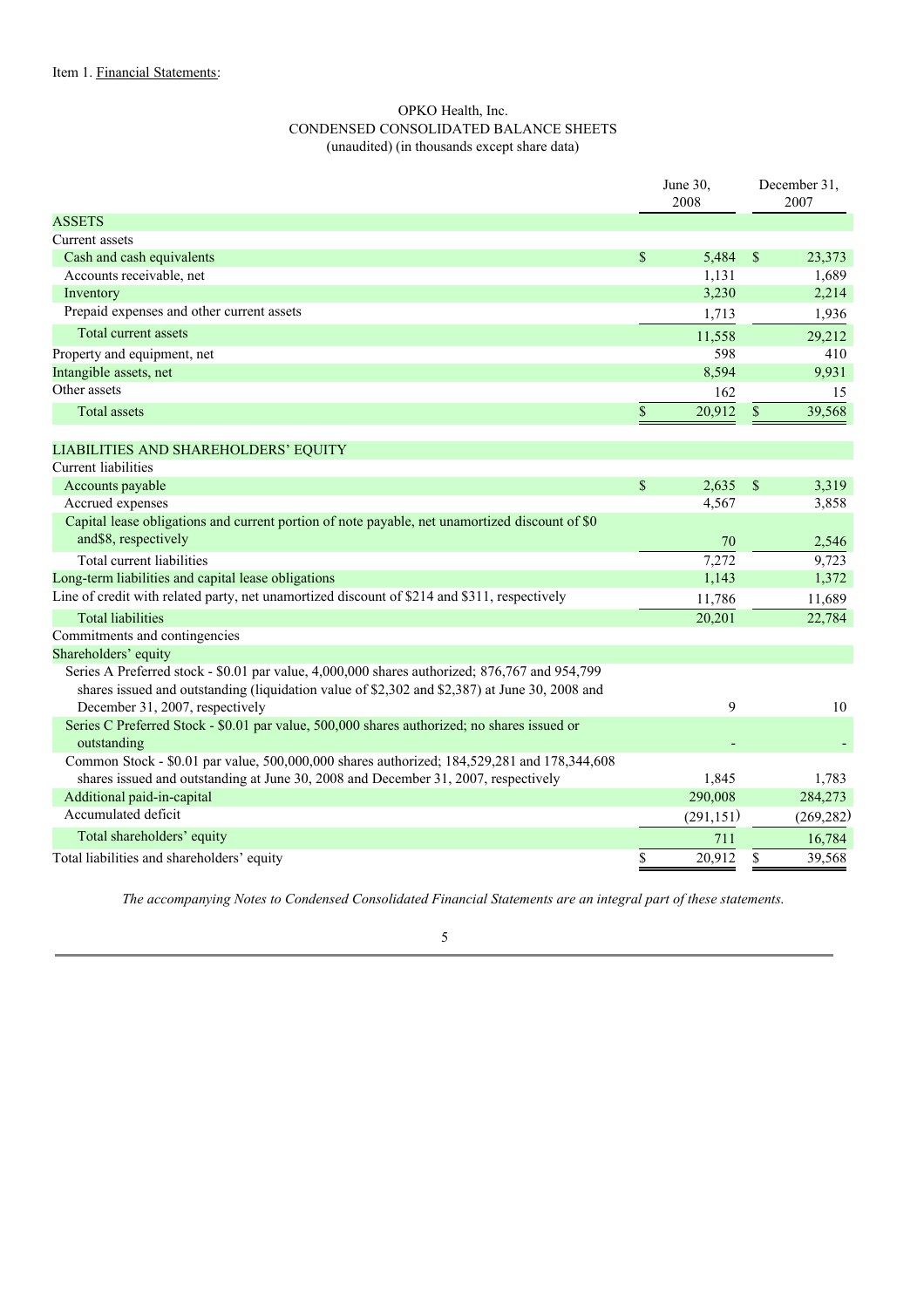# OPKO Health, Inc. CONDENSED CONSOLIDATED STATEMENTS OF OPERATIONS (unaudited) (in thousands, except share data)

|                                                                            | For the three months ended<br>June 30, |             |               | For the six months ended<br>June 30, |    |             |               |            |
|----------------------------------------------------------------------------|----------------------------------------|-------------|---------------|--------------------------------------|----|-------------|---------------|------------|
|                                                                            |                                        | 2008        |               | 2007                                 |    | 2008        |               | 2007       |
| Revenue                                                                    | \$                                     | 879         | $\mathcal{S}$ |                                      | \$ | 3,703       | $\mathcal{S}$ |            |
| Cost of goods sold                                                         |                                        | 1,025       |               |                                      |    | 4,355       |               |            |
| Gross margin (deficit)                                                     |                                        | (146)       |               |                                      |    | (652)       |               |            |
| Operating expenses:                                                        |                                        |             |               |                                      |    |             |               |            |
| Selling, general and administrative                                        |                                        | 3,218       |               | 5,339                                |    | 8,562       |               | 5,428      |
| Research and development                                                   |                                        | 5,479       |               | 5,434                                |    | 9,835       |               | 11,507     |
| Write-off of acquired in-process research and<br>development               |                                        | 1,398       |               |                                      |    | 1,398       |               | 243,761    |
| Other operating expenses, principally amortization of<br>intangible assets |                                        | 428         |               |                                      |    | 854         |               |            |
| Total operating expenses                                                   |                                        | 10,523      |               | 10,773                               |    | 20,649      |               | 260,696    |
| Operating loss                                                             |                                        | (10,669)    |               | (10, 773)                            |    | (21,301)    |               | (260, 696) |
| Other (expense) income, net                                                |                                        | (249)       |               | (165)                                |    | (518)       |               | (178)      |
| Loss before income taxes and loss from OTI                                 |                                        | (10, 918)   |               | (10,938)                             |    | (21, 819)   |               | (260, 874) |
| Income taxes                                                               |                                        | 39          |               |                                      |    | 60          |               |            |
| Net loss before loss from OTI                                              |                                        | (10, 879)   |               | (10, 938)                            |    | (21,759)    |               | (260, 874) |
| Loss from OTI                                                              |                                        |             |               | (35)                                 |    |             |               | (35)       |
| Net loss                                                                   |                                        | (10, 879)   |               | (10, 973)                            |    | (21, 759)   |               | (260,909)  |
| Preferred stock dividend                                                   |                                        | (55)        |               | (113)                                |    | (110)       |               | (122)      |
| Net loss attributable to common shareholders                               | \$                                     | (10, 934)   |               | (11,086)                             | -S | (21, 869)   | \$.           | (261, 031) |
| Loss per share, basic and diluted                                          | \$                                     | (0.06)      |               | (0.09)                               | S  | (0.12)      | S             | (2.86)     |
| Weighted average number of shares outstanding - basic<br>and diluted       |                                        | 183,707,302 |               | 117,871,000                          |    | 182,139,632 |               | 91,399,000 |

*The accompanying Notes to Condensed Consolidated Financial Statements are an integral part of these statements*.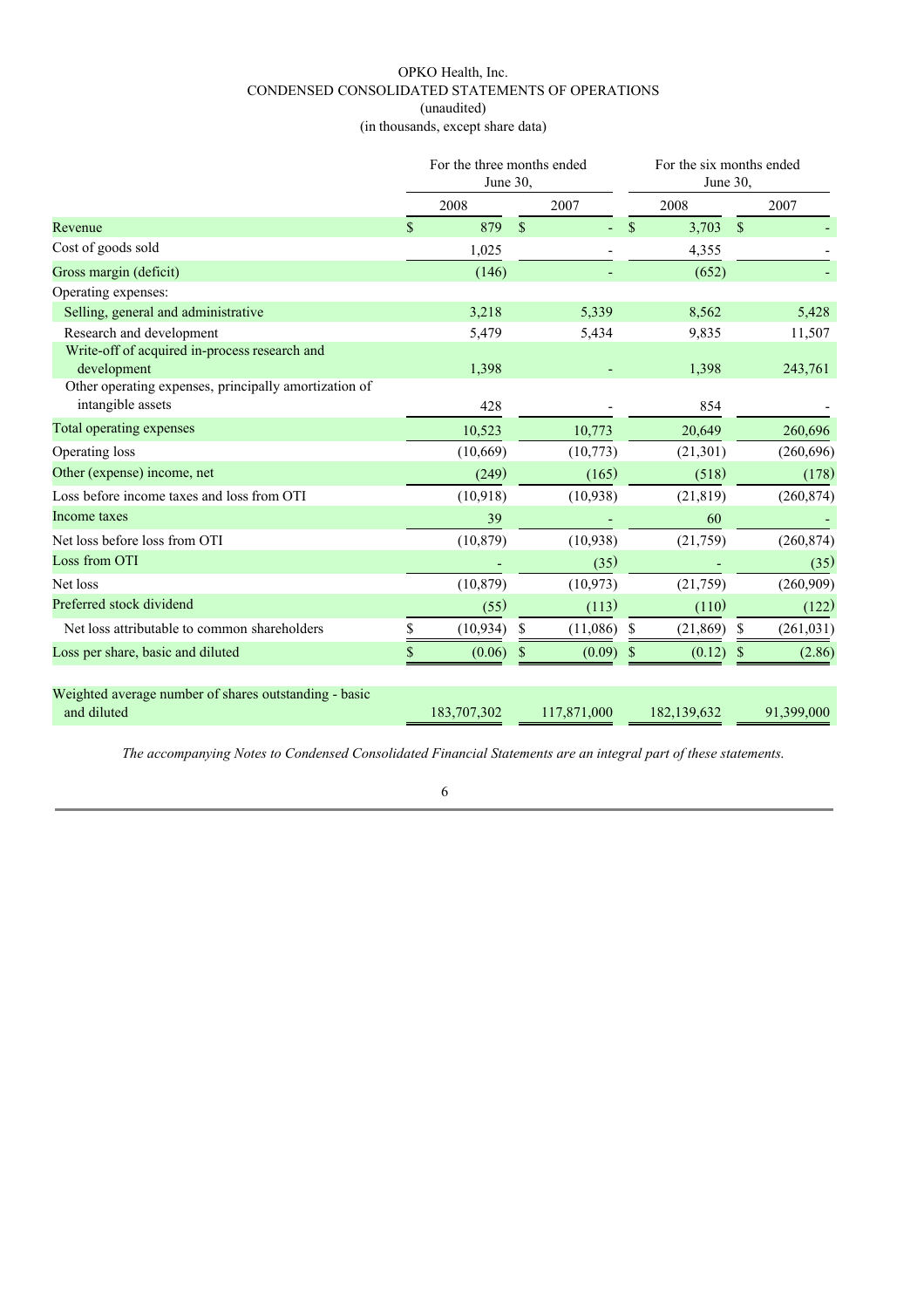# OPKO Health, Inc. CONDENSED CONSOLIDATED STATEMENTS OF CASH FLOWS (unaudited) (in thousands)

|                                                                             | For the six months ended<br>June $30$ . |              |           |
|-----------------------------------------------------------------------------|-----------------------------------------|--------------|-----------|
|                                                                             | 2008                                    |              | 2007      |
| Cash flows from operating activities                                        |                                         |              |           |
| Net loss                                                                    | \$<br>$(21,759)$ \$                     |              | (260,909) |
| Adjustments to reconcile net loss to net cash used in operating activities: |                                         |              |           |
| Depreciation and amortization                                               | 906                                     |              | 8         |
| Write-off of acquired in-process research and development                   | 1,398                                   |              | 243,761   |
| Accretion of debt discount related to notes payable                         | 109                                     |              | 69        |
| Loss from investment in OTI                                                 |                                         |              | 35        |
| Share based compensation - employees and non-employees                      | 4,209                                   |              | 11,947    |
| Changes in:                                                                 |                                         |              |           |
| Accounts receivable, net                                                    | 558                                     |              |           |
| Inventory                                                                   | (1,015)                                 |              |           |
| Prepaid expenses and other current assets                                   | 222                                     |              | 86        |
| Other assets                                                                | (148)                                   |              | (7)       |
| Accounts payable                                                            | (812)                                   |              | (577)     |
| Accrued expenses and long-term liabilities                                  | 882                                     |              | (744)     |
| Net cash used in operating activities                                       | (15, 450)                               |              | (6, 331)  |
| Cash flows from investing activities                                        |                                         |              |           |
| Acquisition of OTI                                                          |                                         |              | (5,000)   |
| Acquisition of businesses, net of cash                                      | 48                                      |              | 1,135     |
| Capital expenditures                                                        | (239)                                   |              | (21)      |
| Net cash used in investing activities                                       | (191)                                   |              | (3,886)   |
| Cash flows from financing activities:                                       |                                         |              |           |
| Issuance of common stock                                                    |                                         |              | 16,284    |
| Insurance financing                                                         | 190                                     |              |           |
| Proceeds from the exercise of stock options and warrants                    | 269                                     |              |           |
| Repayments of notes payable and capital lease obligations                   | (2,707)                                 |              |           |
| Net cash (used in) provided by financing activities                         | (2,248)                                 |              | 16,284    |
| Net (decrease) increase in cash and cash equivalents                        | (17, 889)                               |              | 6,067     |
| Cash and cash equivalents at beginning of period                            | 23,373                                  |              | 116       |
| Cash and cash equivalents at end of period                                  | \$<br>5,484                             | \$           | 6,183     |
|                                                                             |                                         |              |           |
| SUPPLEMENTAL INFORMATION<br>Interest paid                                   | \$<br>98                                | $\mathbb{S}$ | 163       |
| NON-CASH INVESTING AND FINANCING ACTIVITES                                  |                                         |              |           |
| Issuance of Capital Stock to acquire Vidus and Acuity in 2008 and 2007      | \$<br>1,319                             | \$           | 243,623   |
|                                                                             |                                         |              |           |

*The accompanying Notes to Condensed Consolidated Financial Statements are an integral part of these statements*.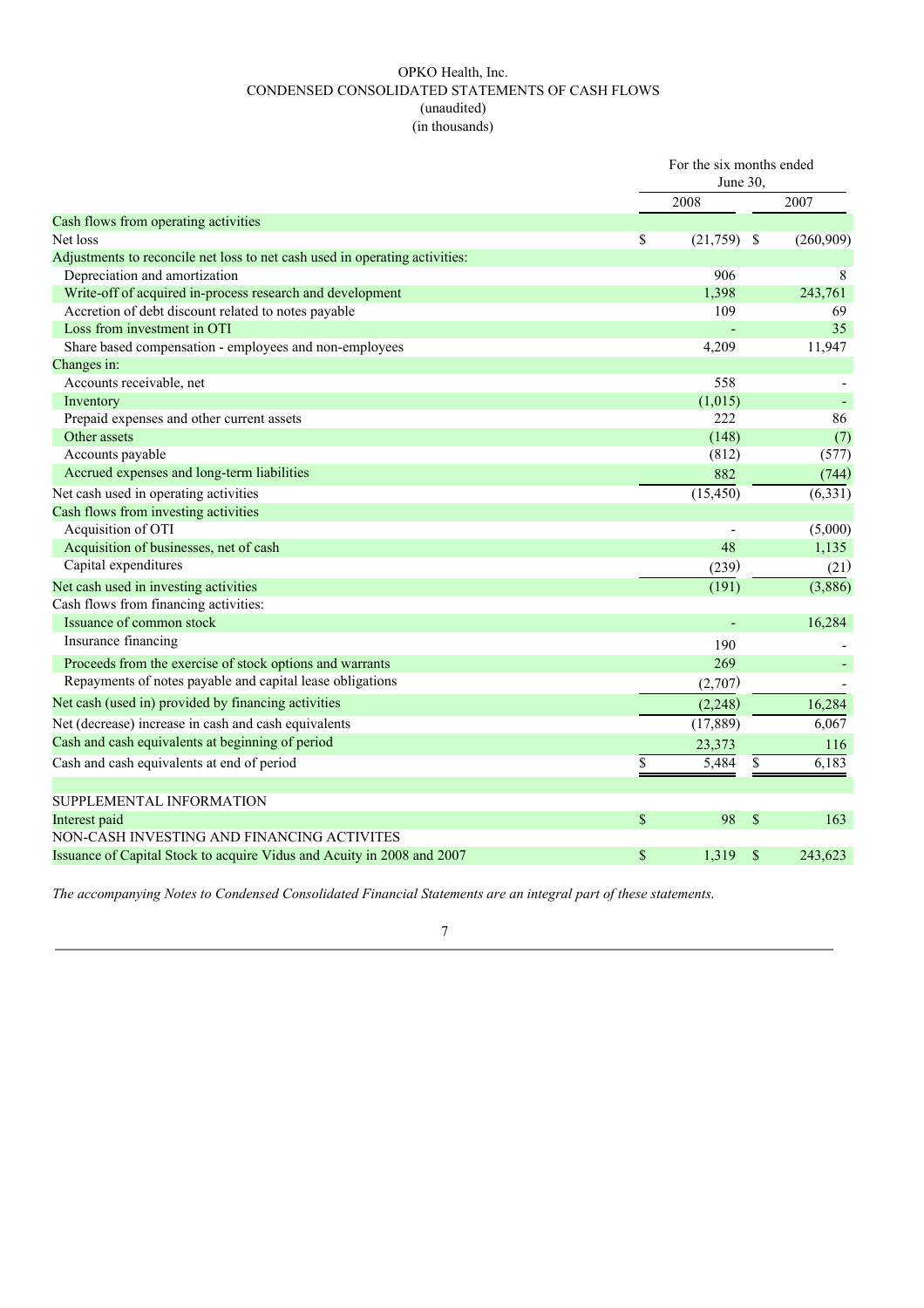#### **OPKO Health, Inc.**

#### NOTES TO CONDENSED CONSOLIDATED FINANCIAL STATEMENTS (unaudited)

#### **NOTE 1 BUSINESS AND ORGANZIATION**

We are a specialty healthcare company focused on the discovery, development, and commercialization of proprietary pharmaceuticals, imaging and diagnostic systems, and instruments for the treatment, diagnosis, and management of ophthalmic disorders. Our objective is to establish industry-leading positions in large and rapidly growing segments of ophthalmology by leveraging our preclinical and development expertise and our novel and proprietary technologies. We actively explore opportunities to acquire complementary pharmaceuticals, compounds, and technologies, which could, individually or in the aggregate, materially increase the scale of our business. We also intend to explore strategic opportunities in other medical markets that would allow us to benefit from our business and global distribution expertise, and which have operational characteristics that are similar to ophthalmology, such as dermatology. We are a Delaware corporation, headquartered in Miami, Florida, with instrumentation operations in Toronto, Ontario (Canada) and clinical operations in Morristown, New Jersey.

The three and six month periods ended June 30, 2007 includes our minority interest results for OTI, which we acquired on April 13, 2007. We acquired the remaining stock of OTI on November 28, 2007 and as a result, the 2008 period reflects the full operations of OTI.

#### **NOTE 2 LIQUIDITY**

We have not generated positive cash flow from operations since our inception, and we expect to incur losses from operations for the foreseeable future. We expect to incur substantial research and development expenses, including expenses related to the hiring of personnel and additional clinical trials. We expect that selling, general and administrative expenses will also increase as we expand our sales, marketing and administrative staff and add infrastructure.

We do not have the cash and cash equivalents on hand at June 30, 2008 sufficient to meet our anticipated cash requirements for operations and debt service for the next 12 months, and we will require additional funding during the first half of 2009. If we accelerate our product development programs or initiate additional clinical trials, we will need additional funds earlier. Our future cash requirements will depend on a number of factors, including the continued progress of our research and development of product candidates, the timing and outcome of clinical trials and regulatory approvals, the costs involved in preparing, filing, prosecuting, maintaining, defending, and enforcing patent claims and other intellectual property rights, the status of competitive products, the availability of financing, and our success in developing markets for our product candidates. If we are not able to secure additional funding when needed, we may have to delay, reduce the scope of, or eliminate one or more of our clinical trials or research and development programs, and take other actions designed to reduce our cost of operations, all of which may not significantly extend the period of time that we will be able to continue operations without raising additional funding.

We intend to finance additional research and development projects, clinical trials and our future operations with a combination of private placements, payments from potential strategic research and development, licensing and/or marketing arrangements, the issuance of debt or equity securities, debt financing and revenues from future product sales, if any. To the extent we raise additional capital by issuing equity securities or obtaining borrowings convertible into equity, ownership dilution to existing stockholders will result and future investors may be granted rights superior to those of existing stockholders. Other than as set forth in Note 10, we do not currently have any commitments for future external funding and there can be no assurance that additional capital will be available to us on acceptable terms, or at all.

# **NOTE 3 SUMMARY OF SIGNIFICANT ACCCOUNTING POLICIES**

*Basis of Presentation.* The accompanying unaudited interim condensed consolidated financial statements have been prepared in accordance with accounting principles generally accepted in the United States and with the instructions to Form 10-Q and Article 10 of Regulation S-X. Accordingly, they do not include all information and footnotes required by accounting principles generally accepted in the United States for complete financial statements. In the opinion of management, all adjustments (consisting of only normal recurring adjustments) considered necessary to present fairly the Company's results of operations, financial position and cash flows have been made. The results of operations and cash flows for the six months ended June 30, 2008 are not necessarily indicative of the results of operations and cash flows that may be reported for the remainder of 2008 or for future periods. The interim consolidated financial statements should be read in conjunction with the consolidated financial statements and the Notes to Consolidated Financial Statements included in our Annual Report on Form 10-K for the year ended December 31, 2007.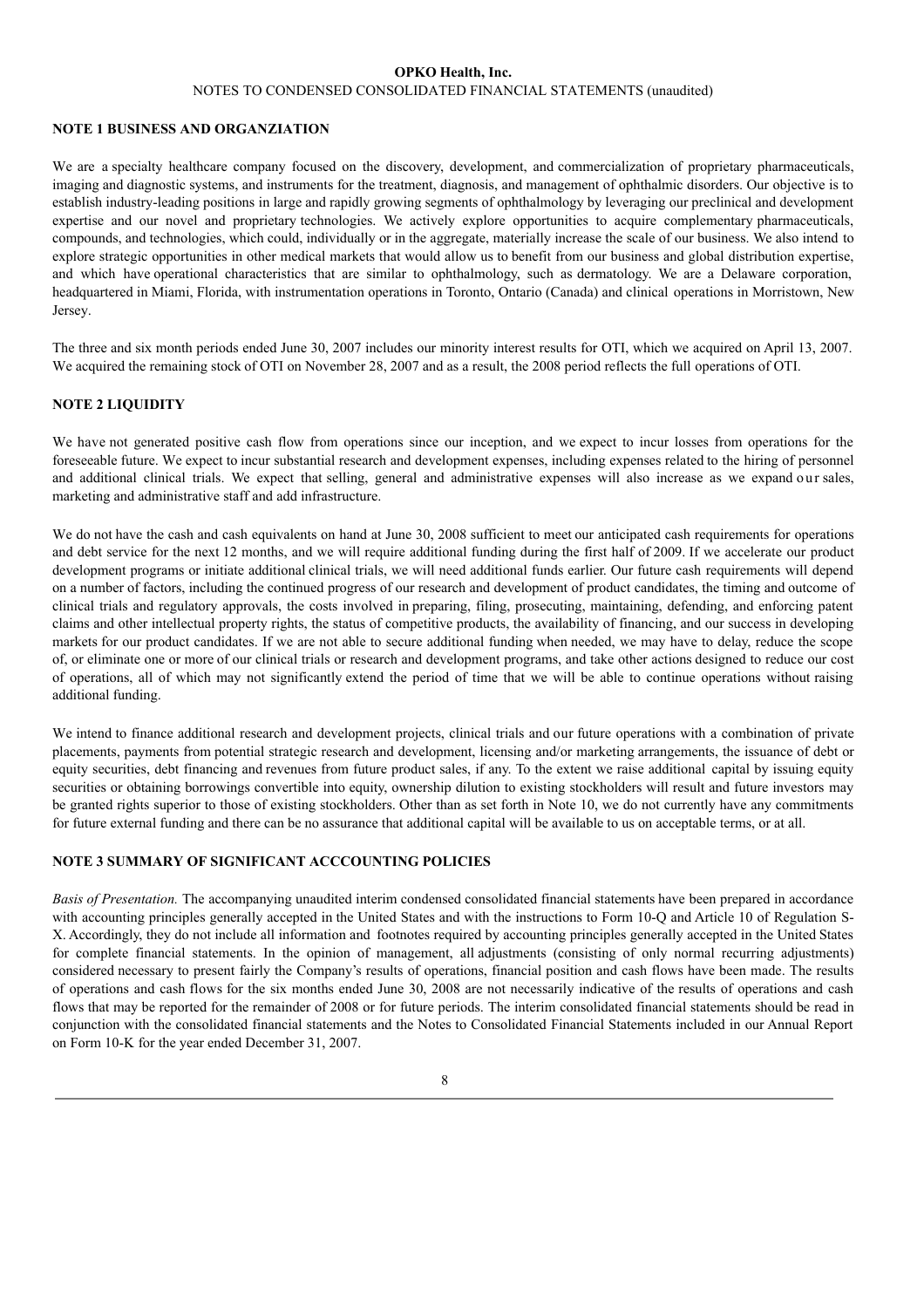*Principles of consolidation*: The accompanying unaudited condensed consolidated financial statements include the accounts of OPKO Health, Inc. and our wholly-owned subsidiaries. All significant inter-company accounts and transactions are eliminated in consolidation.

*Use of Estimates.* The preparation of financial statements in conformity with accounting principles generally accepted in the United States of America requires management to make estimates and assumptions that affect the reported amounts of assets and liabilities and disclosure of contingent assets and liabilities at the date of the financial statements and the reported amounts of revenues and expenses during the reporting period. Actual results could differ from those estimates.

*Comprehensive income or loss*. Our comprehensive loss has no components other than net loss for all periods presented.

*Reclassifications:* Certain prior period amounts have been reclassified to conform to the current year's presentation.

#### *Recent accounting pronouncements*:

*Fair Value.* We have adopted the provisions of Statement of Financials Standards No. 157 *Fair Value Measurements*, or SFAS 157 as of January 1, 2008, for financial assets and liabilities. Although the adoption of SFAS 157 did not materially impact our financial condition, results of operations, or cash flows, we are now required to provide additional disclosures as part of our financial statements.

SFAS 157 establishes a three-tier fair value hierarchy, which prioritizes the inputs used in measuring fair value. These tiers include: Level 1, defined as observable inputs such as quoted prices in active markets; Level 2, defined a s inputs other than quoted prices in active markets that are either directly or indirectly observable; and Level 3, defined as unobservable inputs in which little or no market data exists, therefore requiring an entity to develop its own assumptions.

As of June 30, 2008, we held money market funds that are required to be measured at fair value on a recurring basis.

Any future fluctuation in fair value related to these instruments that is judged to be temporary, including any recoveries of previous writedowns, would be recorded in accumulated other comprehensive income. If we determine that any future valuation adjustment was otherthan-temporary, we would record a charge to earnings as appropriate.

Our financial assets measured at fair value on a recurring basis, subject to the disclosure requirements of SFAS 157 are as follows (in thousands):

|                    | Fair Value Measurements at June 30, 2008 |                                                                                                                                                                         |      |  |                     |                             |              |              |
|--------------------|------------------------------------------|-------------------------------------------------------------------------------------------------------------------------------------------------------------------------|------|--|---------------------|-----------------------------|--------------|--------------|
|                    |                                          | <b>Ouoted Prices in</b><br><b>Active Markets</b><br><b>Significant Other</b><br><b>Observable</b><br>for Identical<br>Inputs<br><b>Assets</b><br>(Level 2)<br>(Level 1) |      |  | Inputs<br>(Level 3) | Significant<br>Unobservable |              | <b>Total</b> |
| <b>Assets:</b>     |                                          |                                                                                                                                                                         |      |  |                     |                             |              |              |
| Money market funds |                                          | 4,896                                                                                                                                                                   | - \$ |  | -S                  |                             | $\mathbf{s}$ | 4,896        |
| Total              |                                          | 4,896                                                                                                                                                                   |      |  |                     |                             | -S           | 4,896        |

In February 2007, the FASB issued SFAS No. 159, The Fair Value Option for Financial Assets and Financial Liabilities, or SFAS 159, which gives companies the option to measure eligible financial assets, financial liabilities, and firm commitments at fair value (i.e., the fair value option), on an instrument-by-instrument basis, that are otherwise not permitted to be accounted for at fair value under other accounting standards. The election to use the fair value option is available when an entity first recognizes a financial asset or financial liability or upon entering into a firm commitment. Subsequent changes in fair value must be recorded in earnings. SFAS 159 is effective for financial statements issued for fiscal years beginning after November 15, 2007. We adopted SFAS 159 in the first quarter of 2008 and the adoption did not have any impact on our financial position or results of operations as we elected not to apply fair value on an instrumentby-instrument basis.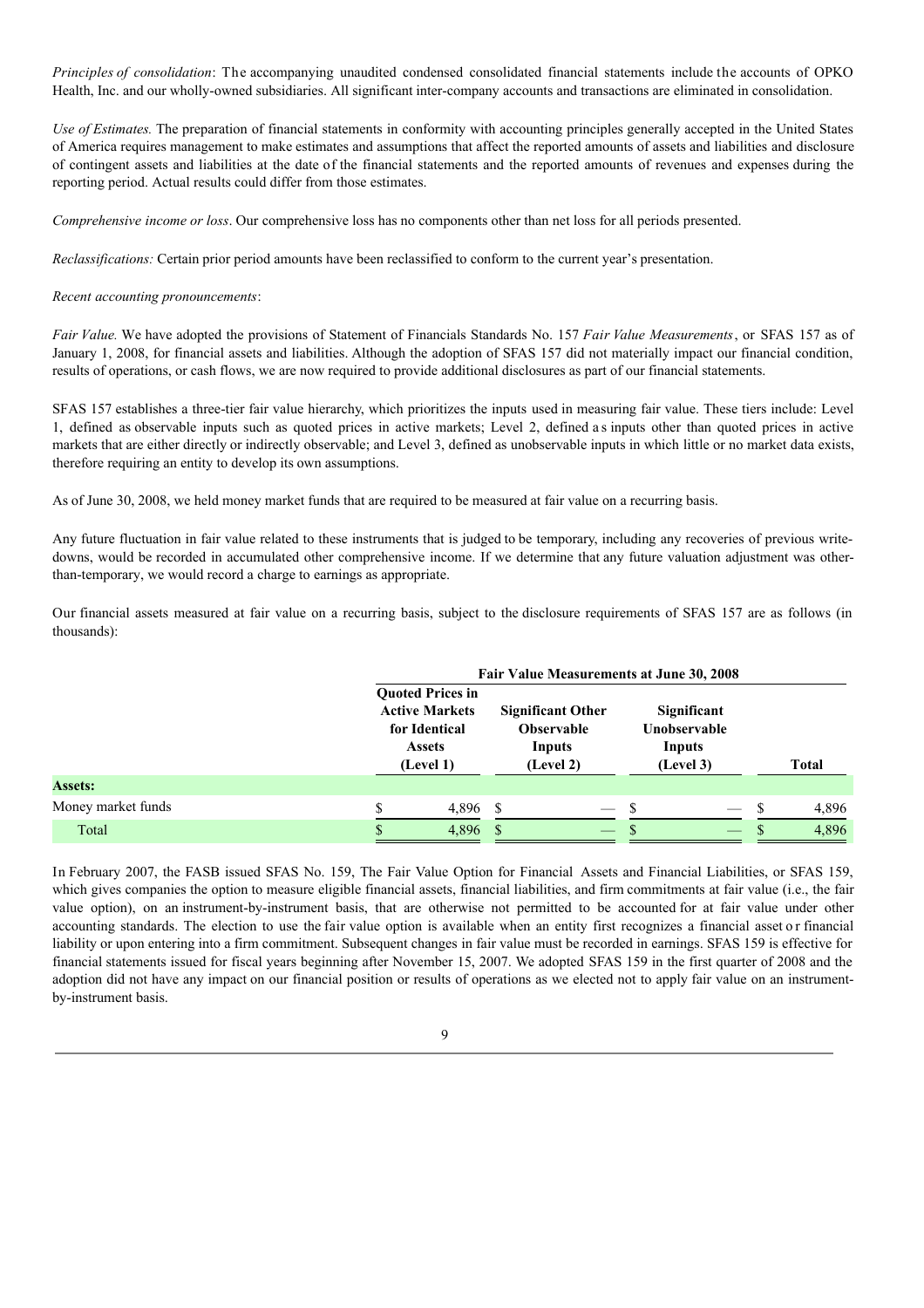In June 2007, the Emerging Issues Task Force (Task Force) of the FASB reached a consensus on Issue No. 07-3 ("EITF 07-3"), Accounting for Nonrefundable Advance Payments for Goods or Services to Be Used in Future Research and Development Activities. Under EITF 07-3, nonrefundable advance payments for goods or services that will be used or rendered for research and development activities should be deferred and capitalized. Such payments should be recognized as an expense as the goods are delivered or the related services are performed, not when the advance payment is made. If a company does not expect the goods to be delivered or services to be rendered, the capitalized advance payment should be charged to expense. EITF 07-3 is effective for new contracts entered into in fiscal years beginning after December 15, 2007, and interim periods within those fiscal years. Earlier application is not permitted. We have adopted EITF 07-3 as of January 1, 2008. The adoption of EITF 07-3 did not have a material effect on our consolidated results of operations or financial condition.

In December 2007, the FASB issued SFAS No. 141R, Business Combinations. SFAS 141R will require, among other things, the expensing of direct transaction costs, including deal costs and restructuring costs as incurred, acquired in-process research and development assets to be capitalized, certain contingent assets and liabilities to be recognized at fair value and earn-out arrangements, including contingent consideration, may be required to be measured at fair value until settled, with changes in fair value recognized each period into earnings. In addition, material adjustments made to the initial acquisition purchase accounting will be required to be recorded back to the acquisition date. This will cause companies to revise previously reported results when reporting comparative financial information in subsequent filings. SFAS No. 141R is effective for the Company on a prospective basis for transactions occurring beginning on January 1, 2009 and earlier adoption is not permitted. SFAS No. 141R may have a material impact on the Company's consolidated financial position, results of operations and cash flows if we enter into material business combinations after January 1, 2009.

In December 2007, the FASB issued SFAS No. 160, "Noncontrolling Interests in Consolidated Financial Statements, an Amendment of ARB No. 51" ("SFAS No. 160"). SFAS No. 160 requires minority interests to be recharacterized as noncontrolling interests and reported as a component of equity. In addition, SFAS No. 160 requires that purchases or sales of equity interests that do not result in a change in control be accounted for as equity transactions and, upon a loss of control, requires the interests sold, as well as any interests retained, to be recorded at fair value with any gain or loss recognized in earnings. SFAS No. 160 is effective for fiscal years beginning on or after December 15, 2008, with early adoption prohibited. We do not expect a material impact on our financial statements from the adoption of this standard.

# **NOTE 4 ACQUISITION**

O n May 6, 2008, we completed the acquisition of Vidus Ocular, Inc. ("Vidus"), a privately-held company that is developing Aquashunt™, a shunt to be used in the treatment of glaucoma. Pursuant to a Securities Purchase Agreement with Vidus, each of its stockholders, and the holders of convertible promissory notes issued by Vidus, we acquired all of the outstanding stock and convertible debt of Vidus in exchange for (i) the issuance and delivery at closing of 658,080 shares of our common stock (the "Closing Shares"); (ii) the issuance of 488,420 shares of our common stock to be held in escrow pending the occurrence of certain development milestones (the "Milestone Shares"); and (iii) the issuance of options to acquire 200,000 shares of our common stock. Additionally, in the event that the stock price for our common stock at the time of receipt of approval or clearance by the U.S. Food & Drug Administration of a pre-market notification 510(k) relating to the Aquashunt is not at or above a specified price, we will be obligated to issue an additional 413,850 shares of its common stock. A portion of the Closing Shares and the Milestone Shares will remain in escrow for a period of one year to satisfy indemnification claims.

We have accounted for this acquisition as an asset acquisition. We valued our common stock issued to Vidus' stockholders at the average closing price on the date of the acquisition and the two days prior to the transaction, or \$1.65 per share. In addition, we valued the options to acquire our common stock that were issued to the founders of Vidus using the black-scholes pricing model and recorded the value of those options as part of the purchase price of Vidus, or \$1.17 per common stock option. All other contingent consideration will be valued and added to the purchase price if the milestones occur.

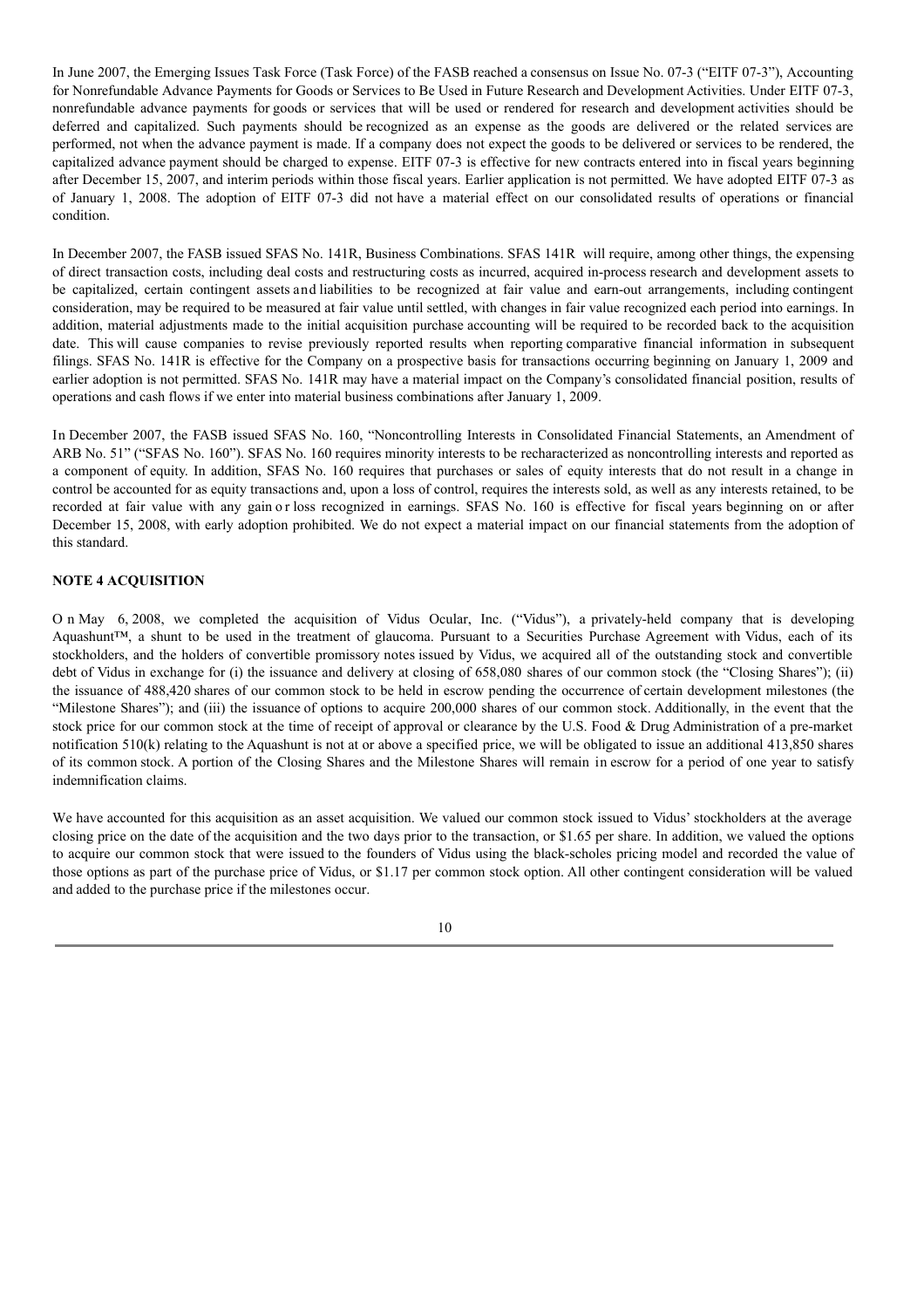The table below reflects the estimated fair value of the net assets acquired at the date of acquisition:

| (in thousands)                        |       |
|---------------------------------------|-------|
| Current assets (cash of \$48)         |       |
| In-process research and development   | 1.398 |
| Accounts payable and accrued expenses | (127) |
| Total purchase price                  | 1.319 |

The portion of the purchase price allocated to in-process research and development of \$1.4 million was immediately expensed. The purchase consideration issued and the purchase price allocations are preliminary pending completion and review of related valuation procedures. As a result the amounts above are subject to change.

The following tables include the pro forma results for the three and six month periods ended June 30, 2008 and June 30, 2007, respectively, of the combined companies as though the acquisition of Vidus had been completed as of the beginning of each period, respectively. The operating results of Vidus after May 6, 2008 have been included in our operating results in the accompanying condensed consolidated financial statements.

|                                              | For the three months For the three months |  |                       |  |
|----------------------------------------------|-------------------------------------------|--|-----------------------|--|
| (in thousands, except per share amounts)     | ended June 30, 2008                       |  | ended June 30, $2007$ |  |
| Revenue                                      | 879 S                                     |  |                       |  |
| Net loss attributable to common shareholders | $(11,189)$ \$                             |  | (11,348)              |  |
| Basic and diluted loss per share             | $(0.06)$ \$                               |  | (0.10)                |  |
|                                              |                                           |  |                       |  |
|                                              | For the six months                        |  | For the six months    |  |

|                                              | TOT THE STA HIOHUIS |                | TOI THE SIX HIOHIIIS                    |
|----------------------------------------------|---------------------|----------------|-----------------------------------------|
| (in thousands, except per share amounts)     |                     |                | ended June 30, 2008 ended June 30, 2007 |
| Revenue                                      |                     | 3.703 S        |                                         |
| Net loss attributable to common shareholders |                     | $(22, 415)$ \$ | (261, 412)                              |
| Basic and diluted loss per share             |                     | $(0.12)$ \$    | (2.84)                                  |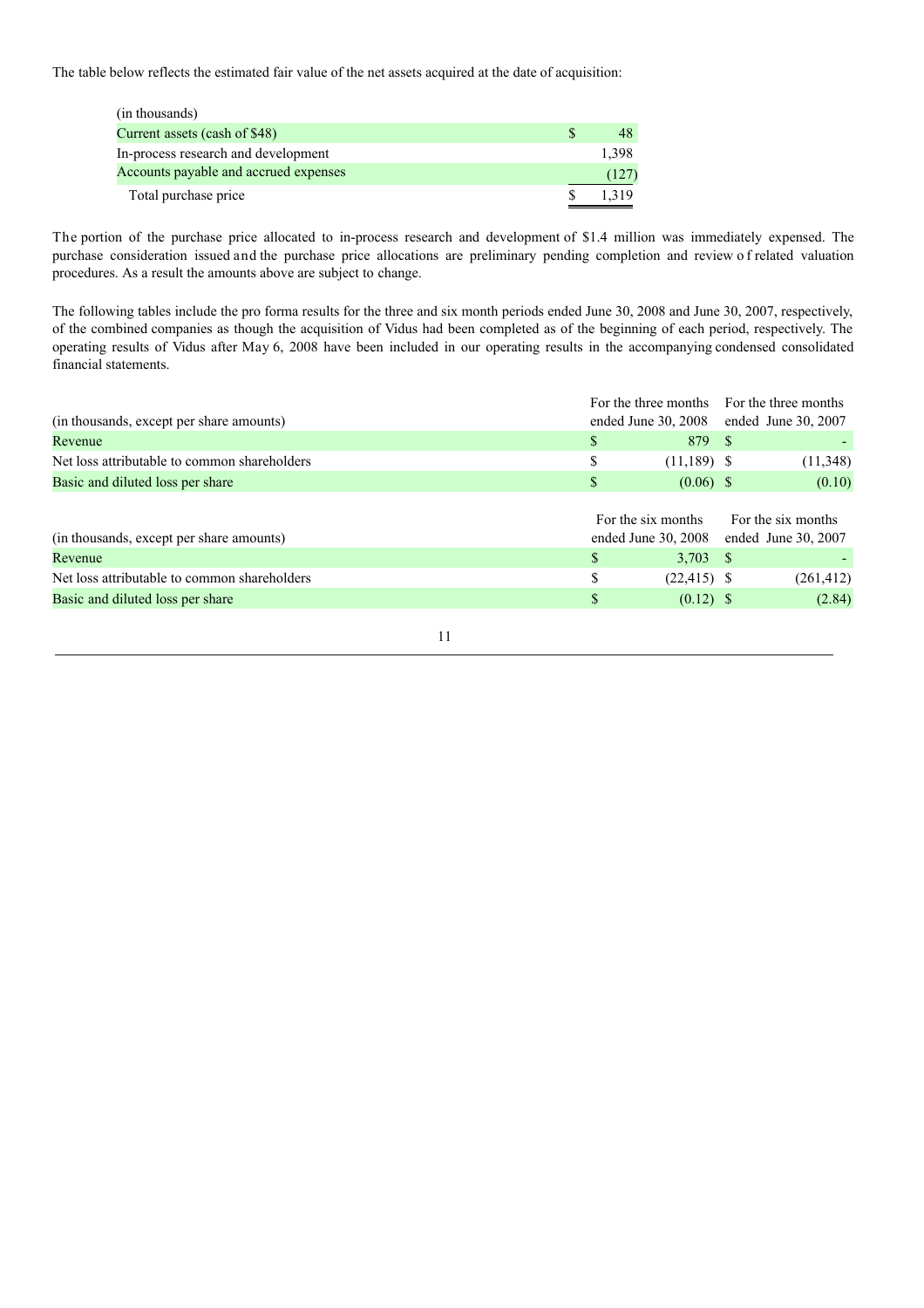# **NOTE 5 LOSS PER SHARE**

Basic loss per share is computed by dividing our net loss attributable to common shareholders by the weighted average number of shares outstanding during the period. When the effects are not anti-dilutive, diluted earnings per share is computed by dividing our net loss by the weighted average number of shares outstanding and the impact of all dilutive potential common shares, primarily stock options. The dilutive impact of stock options and warrants are determined by applying the "treasury stock" method.

A total of 29,515,241 and 43,104,781 common stock equivalents have been excluded from the calculation of net loss per share in the three months ended June 30, 2008 and June 30, 2007, respectively, and a total of 26,856,410 and 24,710,590 common stock equivalents have been excluded from the calculation of net loss per share in the six months ended June 30, 2008 and June 30, 2007, respectively, because their inclusion would be anti-dilutive.

# **NOTE 6 COMPOSITION OF CERTAIN FINANCIAL STATEMENT CAPTIONS**

| (in thousands)                       | June 30,<br>2008 |         |               | December 31,<br>2007 |
|--------------------------------------|------------------|---------|---------------|----------------------|
| Accounts receivable, net:            |                  |         |               |                      |
| Accounts receivable                  | \$               | 1,596   | <sup>\$</sup> | 2,154                |
| Less allowance for doubtful accounts |                  | (465)   |               | (465)                |
|                                      | S                | 1,131   | \$            | 1,689                |
| Inventories:                         |                  |         |               |                      |
| Raw materials (components)           | \$               | 2,493   | \$            | 1,913                |
| Finished products                    |                  | 737     |               | 301                  |
|                                      |                  | 3,230   | \$            | 2,214                |
| Intangible assets, net:              |                  |         |               |                      |
| Technology                           | \$               | 4,597   | \$            | 4,597                |
| <b>Customer relationships</b>        |                  | 2,978   |               | 2,978                |
| Covenants not to compete             |                  | 317     |               | 317                  |
| Tradename                            |                  | 195     |               | 195                  |
| Other                                |                  | 262     |               | 262                  |
| Less amortization                    |                  | (1,004) |               | (150)                |
| Goodwill                             |                  | 1,249   |               | 1,732                |
|                                      | \$               | 8,594   | \$            | 9,931                |

On November 28, 2007, we acquired Ophthalmic Technologies, Inc. ("OTI"), for approximately \$11.7 million. We allocated the purchase price to the identifiable tangible and intangible assets acquired and liabilities assumed based on their respective fair values under the provisions of SFAS No. 141, Business Combinations (SFAS No. 141). We believe the estimated fair values assigned to the OTI assets acquired and liabilities assumed are based on reasonable assumptions. However, the fair value estimates for the purchase price allocation may change during the allowable allocation period under SFAS No. 141, which is up to one year from the acquisition date, if additional information becomes available that would require changes to our estimates.

# **NOTE 7 TERM LOAN**

On January 11, 2008, we repaid, in full, all outstanding amounts and terminated all of our commitments under our \$4.0 million term loan with Horizon Financial Funding Company, LLC, which was being repaid monthly since August 2007 and was to be paid in full by August 2008. During the first quarter of 2008, the total amount we repaid in satisfaction of our obligations under the term loan was \$2.4 million.

#### **NOTE 8 COMMITMENTS AND CONTINGENCIES**

On May 7, 2007, Ophthalmic Imaging Systems filed a lawsuit against one of our former employees for breach of fiduciary duty, intentional interference with contract and intentional interference with prospective economic advantage. The Company agreed to indemnify the former employee, who has since been terminated. On April 14, 2008, the plaintiff was granted leave to file a Second Amended Complaint to add claims for tortious interference with prospective business advantage and aiding and abetting against the Company and The Frost Group, LLC, (a related party) seeking in excess of \$7 million in damages. Discovery in this matter is ongoing. The Company believes this action is without merit and is vigorously defending itself against the claims. It is too early to assess the probability of a favorable or unfavorable outcome, or the loss or range of loss or indemnification obligation, if any, and therefore, no amounts have been accrued relating to this action.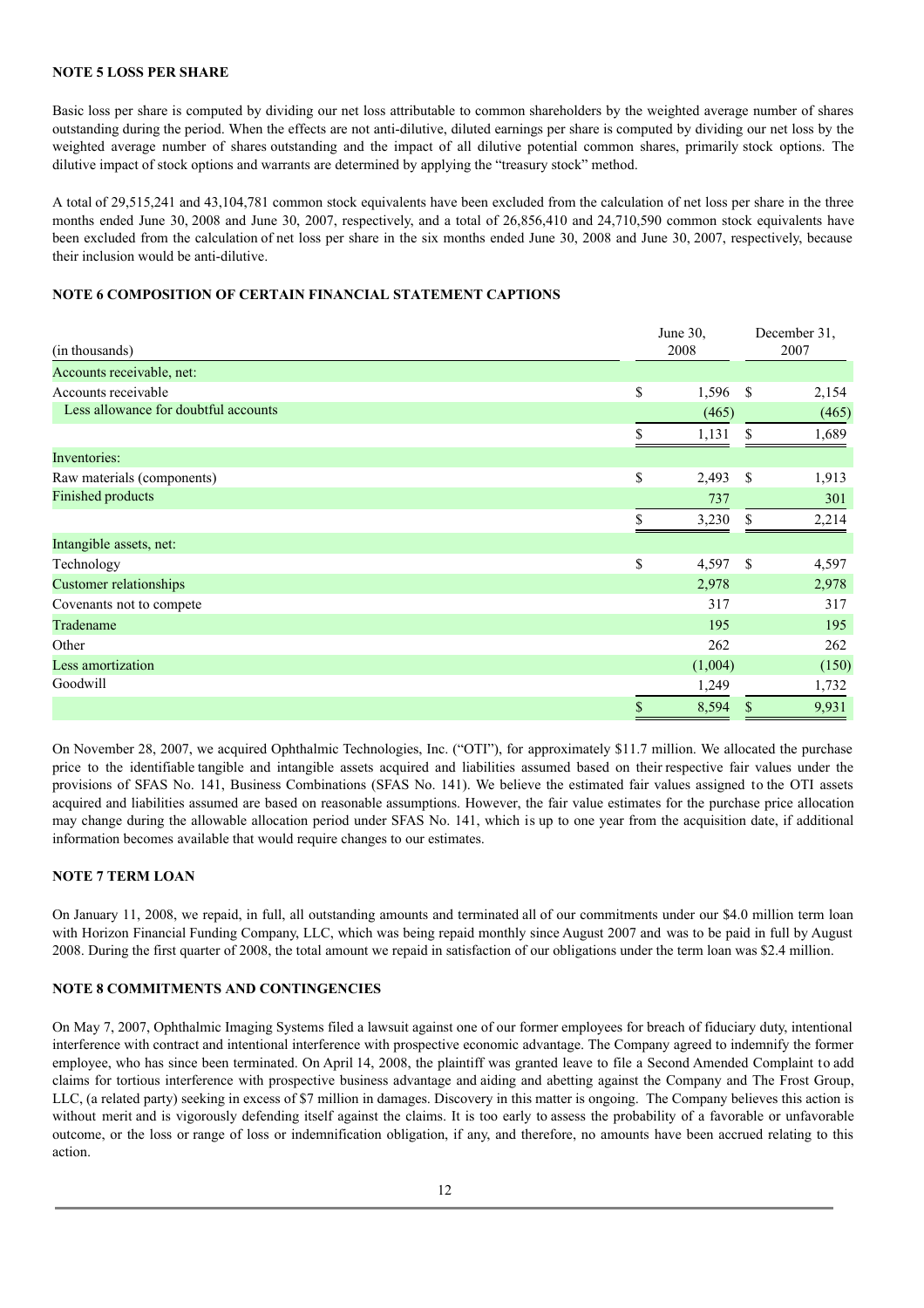We are a party to other litigation in the ordinary course of business. We do not believe that any such other litigation will have a material adverse effect on our business, financial condition, or results of operations.

Upon the termination of an employee of OTI, we became obligated at the former employee's sole option to acquire up to 10% of the shares issued to the employee in connection with the acquisition of OTI at a price of \$3.55 per share. The total potential obligation for this former employee is approximately \$0.1 million. I n addition, an existing employee of OTI has the same provision within his employment arrangement with a potential obligation of approximately \$0.3 million. We have recorded approximately \$0.2 million in accrued expenses as of June 30, 2008 based on the estimated fair value of these put options.

On March 25, 2008, OTI received a warning letter in connection with a FDA inspection of OTI's Toronto facility in July and August of 2007. The warning letter cited several deficiencies in OTI's quality, record keeping, and reporting systems relating to certain of OTI's products, including the OTI Scan 1000, OTI Scan 2000, and OTI OCT/SLO combination imaging system. Based upon the observations noted in the warning letter, OTI is not currently in compliance with cGMP. The FDA indicated that it issued an Import Alert and may refuse admission of these products into the United States. As a result, we are not currently permitted to sell these devices in the United States, and our pending 510(k) pre-market notification submission for the OCT/SLO combination imaging system will be delayed until the violations have been corrected. We have determined that a limited number of the OCT/SLO imaging systems were shipped to customers in the United States prior to our receipt of the warning letter and prior to clearance of a 510(k) submission. We have contacted our customers to recover the limited number of OCT/SLO products at issue and are in the process of reimbursing customers for such products. We are also evaluating the amount of any reimbursement made by federal health care programs for procedures utilizing the OCT/SLO device.

We are cooperating fully with the FDA, and will continue to work with the agency on all of the above-referenced issues. Upon receipt of the warning letter, we immediately began to take corrective action to address the FDA's concerns and to assure the quality of OTI's products. We are committed to providing high quality products to our customers, and we plan to meet this commitment by working diligently to remedy these deficiencies and to implement updated and improved quality systems and concepts throughout the OTI organization.

In connection with our acquisition of Vidus, we are required to release from escrow, or issue, up to 902,270 shares our common stock upon the achievement of certain milestones. Refer to Note 4.

# **NOTE 9 RELATED PARTY TRANSACTIONS**

Our principal corporate office is located at 4400 Biscayne Blvd, Suite 1180, Miami, Florida. We lease this space from Frost Real Estate Holdings, LLC, an entity which is controlled by Dr. Phillip Frost, our Chairman of the Board and Chief Executive Officer. Pursuant to the lease agreement with Frost Real Estate Holdings (the "Lease"), we lease approximately 8,300 square feet, which encompasses space for our corporate offices, administrative services, preclinical research and development, project management and pharmacology. The Lease is for a five-year term and currently requires annual rent of approximately \$221,000, which amount increases by approximately 4.5% per year.

Effective as of January 1, 2008, we began leasing an additional 1,100 square feet of general office and laboratory space on a ground floor annex of our corporate office building. Pursuant to an addendum to the Lease, we will be required to pay annual rent of \$19,872 per year for the annex space, which amount will be subject to a 4.5% increase each year, and shall otherwise be governed by the terms of the Lease.

We reimburse Dr. Frost for Company-related use by Dr. Frost and our other executives of an airplane owned by a company that is beneficially owned by Dr. Frost. We reimburse Dr. Frost in an amount equal to the cost of a first class airline ticket between the travel cities for each executive, including Dr. Frost, traveling on the airplane for Company-related business. We do not reimburse Dr. Frost for personal use of the airplane by Dr. Frost or any other executive nor do we pay for any other fixed or variable operating costs of the airplane. During the three and six months ended June 30, 2008, we reimbursed Dr. Frost approximately \$44,000 and \$86,000, respectively, for Companyrelated travel by Dr. Frost and other OPKO executives.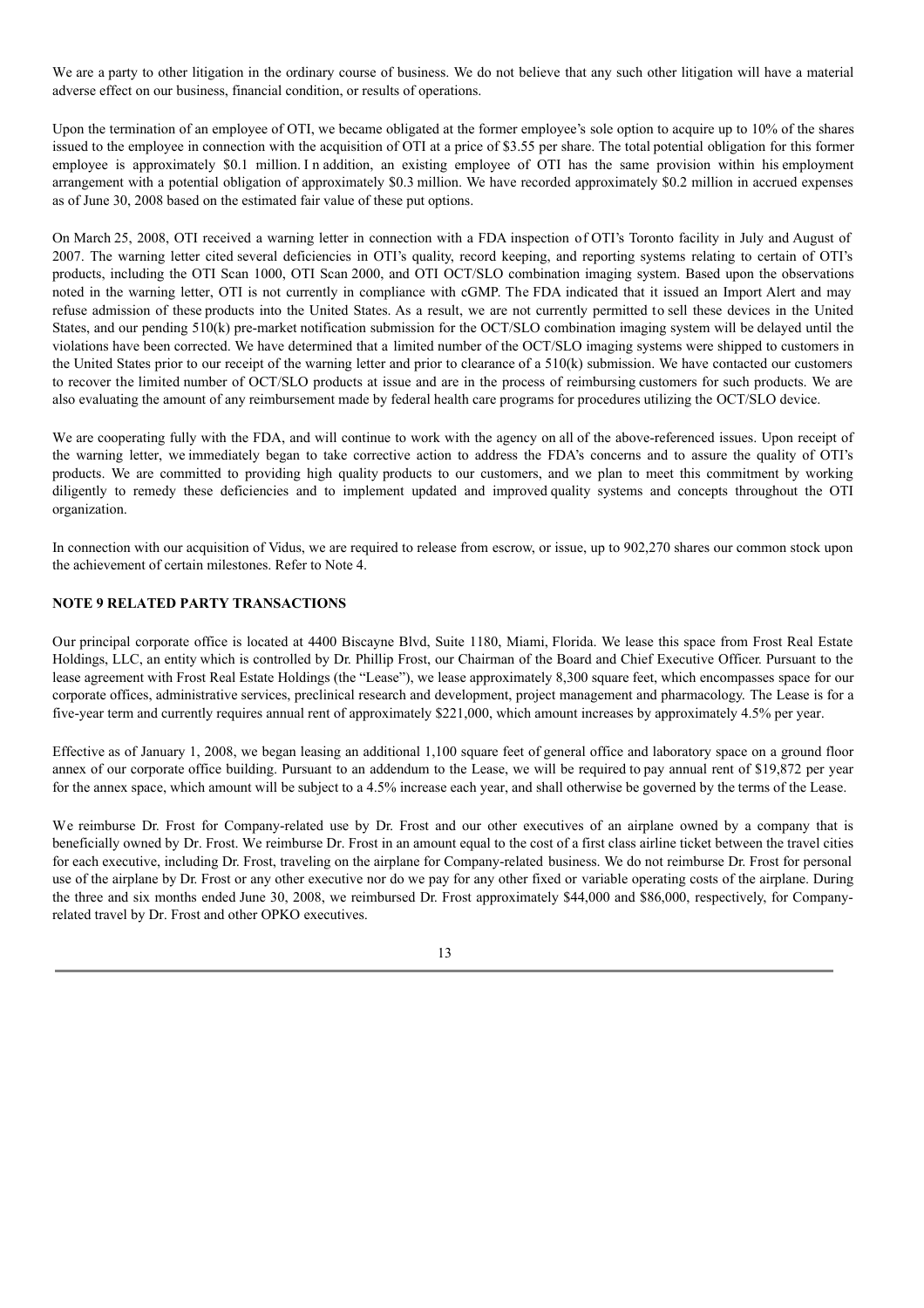During the three and six months ended June 30, 2008, we reimbursed SafeStitch Medical, Inc. ("SafeStitch") approximately \$37,000, for time SafeStitch's personnel spent assisting us with the implementation of certain quality and control standard operating procedures at our manufacturing facility in Toronto, Ontario. Jane Hsiao, our Vice Chairman and Chief Technical Officer, serves as chairman of the board of directors for SafeStitch; and Steven Rubin, our Executive Vice President-Administration, and Richard Pfenniger, each of whom are members of our board of directors also serve on the board of directors of SafeStitch.

We have a fully utilized \$12.0 million line of credit with The Frost Group, LLC, or the Frost Group, a related party. The Frost Group members include a trust controlled by Dr. Phillip Frost, who is the Company's Chief Executive Officer and Chairman of the board of directors, Dr. Jane H. Hsiao, who is the Vice Chairman of the board of directors and Chief Technical Officer, Steven D. Rubin who is Executive Vice President - Administration and a director of the Company, and Rao Uppaluri who is the Chief Financial Officer of the Company. We are obligated to pay interest upon maturity, capitalized quarterly, on outstanding borrowings under the line of credit at a 10% annual rate, which is due July 11, 2009. The line of credit is collateralized by all of our personal property except our intellectual property.

#### **NOTE 10 SUBSEQUENT EVENT**

Pursuant to a Stock Purchase Agreement, dated as of August 8, 2008, a group of investors, which included members of The Frost Group, LLC, a private investment group controlled by Dr. Phillip Frost, M.D., Chairman and CEO of the Company, have agreed to make a \$15 million investment in the Company. Under the terms of the investment, the Company will issue to investors 13,513,514 shares of the Company's common stock, par value \$.01 (the "Shares"), at \$1.11 per share, representing an approximately 40% discount to the five-day average closing price of the common stock on the American Stock Exchange (the "Investment"). The Closing of the Investment and the issuance and delivery of the Shares will occur approximately twenty (20) days after the mailing of an Information Statement to stockholders, which we currently anticipate will be on or around September 10, 2008.

The Shares issued in the Investment will be restricted securities, subject to a two year lockup, and no registration rights have been granted. The issuance of the Shares will be exempt from the registration requirements under the Securities Act of 1933, as amended, pursuant to Section 4(2) thereof, because the transaction does not involve a public offering.

In addition to Frost Gamma Investments Trust, of which Phillip Frost, M.D., is the sole trustee, The Frost Group also includes Dr. Jane Hsiao, Vice Chairman and Chief Technical Officer of OPKO, Dr. Rao Uppaluri, the Company's Chief Financial Officer, and Mr. Steven D. Rubin, the Company's Executive Vice President-Administration.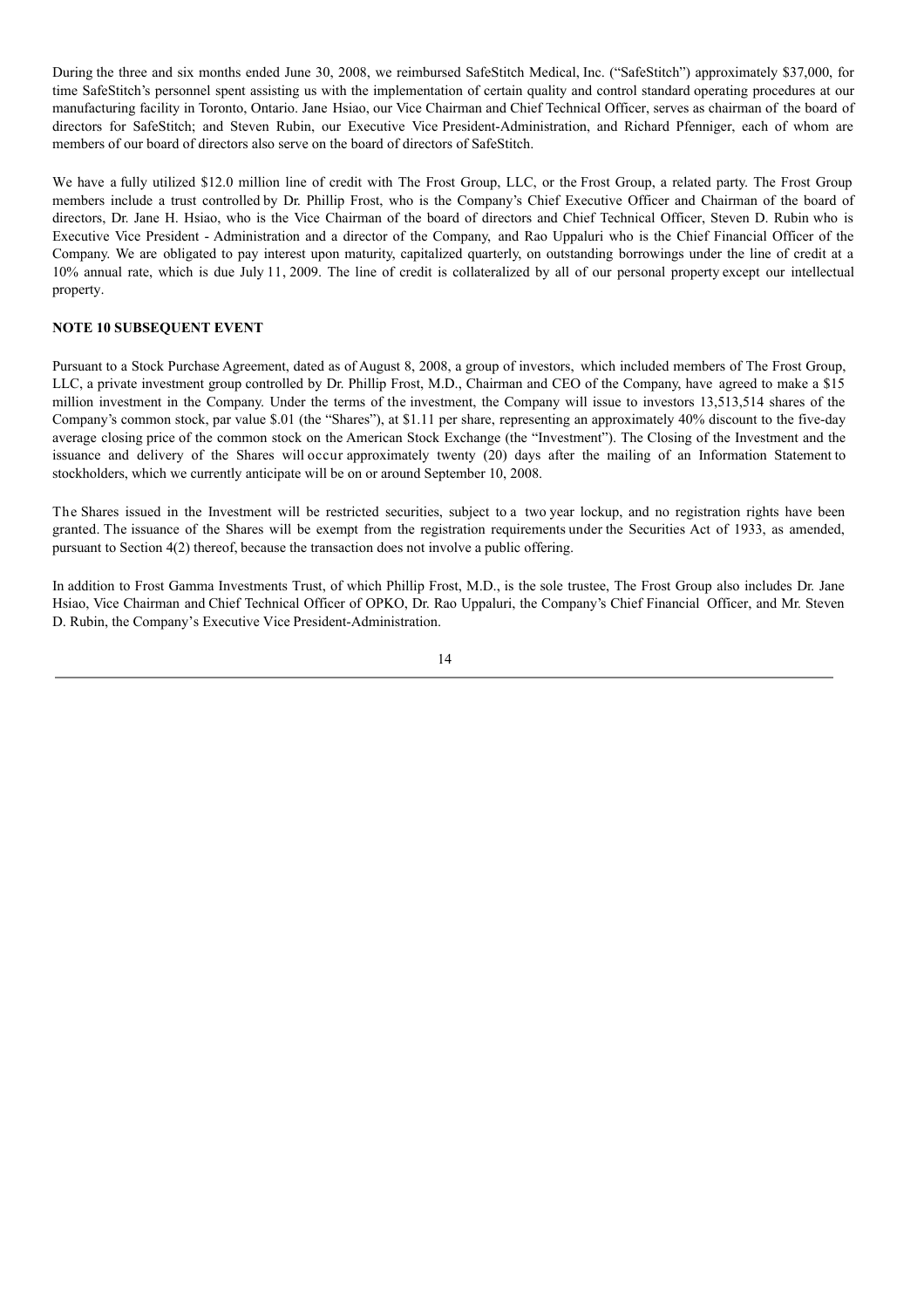#### **Item 2. Management's Discussion and Analysis of Financial Condition and Results of Operations**

### **OVERVIEW**

You should read this discussion together with the Financial Statements, related Notes and other financial information included elsewhere in this Ouarterly Report on Form 10-O and in our Annual Report on Form 10-K for the year ended December 31, 2007 (the "Form 10-K"). The following discussion contains assumptions, estimates and other forward-looking statements that involve a number of risks and uncertainties, including those discussed under "Risk Factors," in Part I, Item 1A of our Form 10-K. These risks could cause our actual *results to dif er materially from those anticipated in these forward-looking statements.*

We are a specialty healthcare company focused on the discovery, development, and commercialization of proprietary pharmaceuticals, imaging and diagnostic systems, and instruments for the treatment, diagnosis, and management of ophthalmic disorders. Our objective is to establish industry-leading positions in large and rapidly growing segments of ophthalmology by leveraging our preclinical and development expertise and our novel and proprietary technologies. We actively explore opportunities to acquire complementary pharmaceuticals, compounds, and technologies, which could, individually or in the aggregate, materially increase the scale of our business. We also intend to explore strategic opportunities in other medical markets that would allow us to benefit from our business and global distribution expertise, and which have operational characteristics that are similar to ophthalmology, such as dermatology.

We expect to incur substantial losses as we continue the development of our product candidates, particularly bevasiranib, continue our other research and development activities, and establish a sales and marketing infrastructure in anticipation of the commercialization of our product candidates. We currently have limited commercialization capabilities, and it is possible that we may never successfully commercialize any of our pharmaceutical product candidates. To date, we have devoted a significant portion of our efforts towards research and development. As of June 30, 2008, we had an accumulated deficit of \$291.2 million. Since we do not generate revenue from any of our pharmaceutical product candidates and have only generated limited revenue from our instrumentation business, we expect to continue to generate losses in connection with the continued clinical development of bevasiranib and the research and development activities relating to our technology and other product candidates. Such research and development activities are budgeted to expand over time and will require further resources if we are to be successful. As a result, we believe that our operating losses are likely to be substantial over the next several years. We will need to obtain additional funds during the first half of 2009 to further develop our research and development programs, and there can be no assurance that additional capital will be available to us on acceptable terms, or at all.

#### **RESULTS OF OPERATIONS**

#### **FOR THE THREE MONTHS ENDED JUNE 30, 2008 AND 2007**

The three month period ended June 30, 2007 includes our minority interest results for OTI, which we acquired on April 13, 2007. We acquired the remaining stock of OTI on November 28, 2007 and as a result, the 2008 period reflects the full operations of OTI.

*Revenue.* Revenue for the three months ended June 30, 2008 was \$0.9 million. All revenue was generated from sales of OTI's ophthalmic instrumentation products. Until the acquisition of OTI on November 28, 2007, we did not generate any revenue. There were limited sales of OTI's OCT/SLO product internationally and no sales of the OCT/SLO product in the U.S. during the quarter ended June 30, 2008. Commencement of sales for this product in the U.S. will not occur until we have received clearance of the premarket notification 510(k) for the device by the U.S. Food and Drug Administration ("FDA") and have satisfied the FDA with our response to the March 25, 2008 warning letter received by OTI. We expect revenue to increase during the second half of 2008 and first half of 2009 as we complete the transition of manufacturing our OCT/SLO product in-house and begin selling the OCT/SLO product in the U.S. following receipt of clearance of the premarket notification 510(k) for the device by the FDA.

*Gross margin (deficit).* Gross deficit for the three months ended June 30, 2008 was (\$0.1) million and was entirely related to our ophthalmic instrumentation product sales. The gross deficit was negatively impacted by manufacturing costs associated with the introduction of our new OCT/SLO model internationally. In addition, gross deficit was impacted as we incurred approximately \$0.4 million to bring manufacturing of our OCT/SLO product in-house, including excess capacity costs.

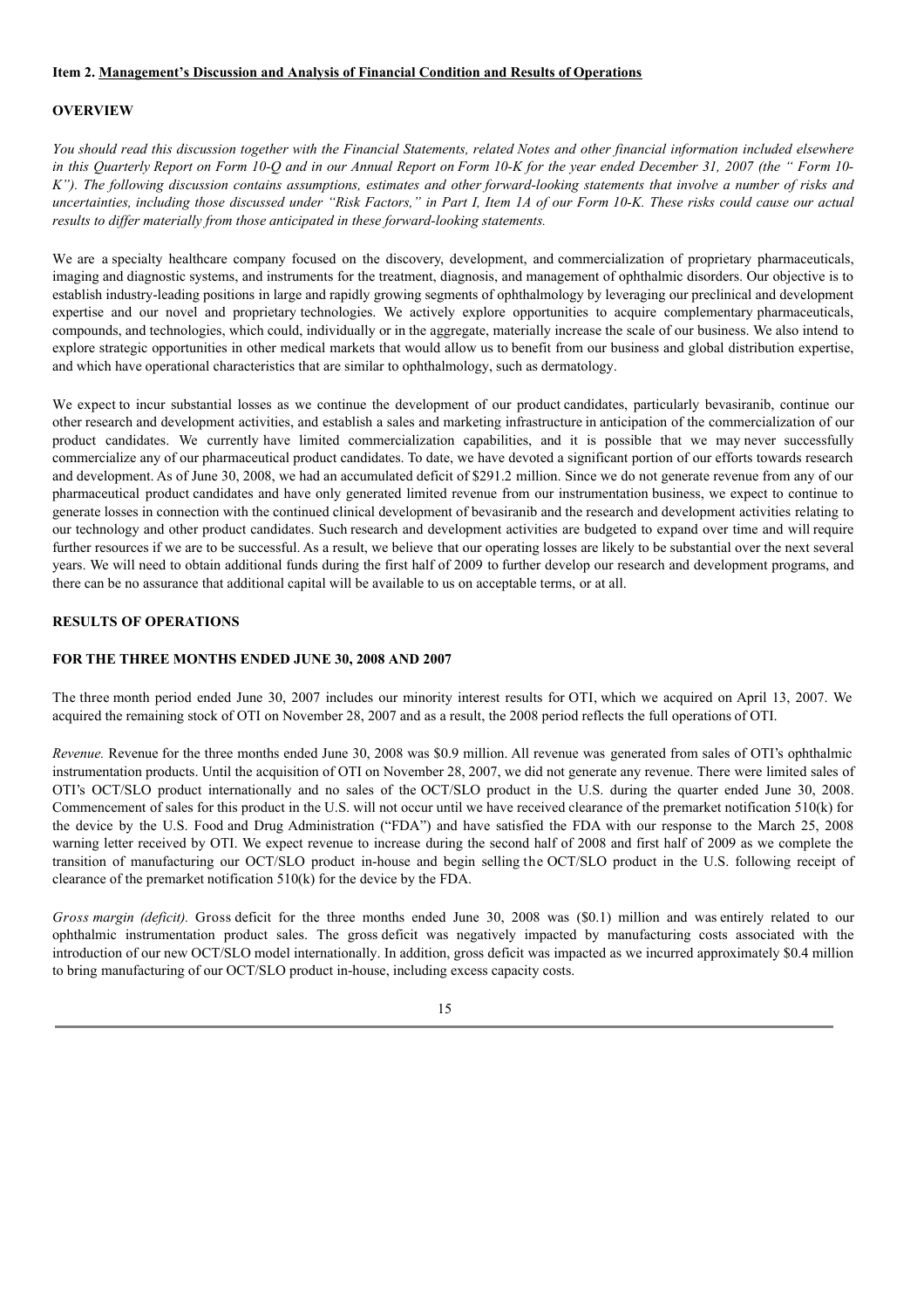*Selling, General and Administrative Expense.* Selling, general and administrative expense for the three months ended June 30, 2008 was \$3.2 million compared to \$5.3 million of expense for the comparable period of 2007. Selling, general and administrative expense primarily related to personnel costs, including stock-based compensation of \$0.9 million and \$2.6 million, for the three months ended June 30, 2008 and June 30, 2007, respectively, and professional fees. The 2007 period primarily reflects personnel costs including approximately \$2.6 million of expense related to stock-based compensation and professional fees. As we prepare to sell OTI's OCT/SLO product in the U.S., we anticipate sales and marketing expenses will increase in the later part of 2008 and thereafter.

*Research and Development Expense.* Research and development expense during the three months ended June 30, 2008 was \$5.5 million compared to \$5.4 million for the comparable period of 2007. The expense during the three months ended June 30, 2008 primarily reflects the cost of our ongoing Phase III clinical trial for bevasiranib, including costs of clinical trial site and monitoring expenses, clinical supplies, personnel costs and outside professional fees. Also included in personnel costs for the 2008 three-month period was \$0.6 million of stockbased compensation expense. Research and development expense for the 2007 three-month period primarily relates to stock based compensation expense of \$3.3 million, of which \$2.0 million was reversed in the third quarter of 2007 as a result of the termination of a consulting agreement. Under SFAS 123R, when a stock based compensation award is forfeited prior to vesting, all compensation expense recorded in previous periods is reversed in the period of forfeiture.

*Write-of of Acquired In-Process Research and Development.* On May 6, 2008, we acquired Vidus Ocular, Inc. ("Vidus"), a privately held company that is developing Aquashunt™, for the treatment of glaucoma, in a stock for stock transaction. We recorded the assets and liabilities at fair value, and as a result, we recorded acquired in-process research and development expense and recorded a charge of \$1.4 million. We did not have any such activity during the three months ended June 30, 2007.

*Other operating expenses.* Other operating expenses primarily include amortization of intangible assets acquired from OTI on November 28, 2007. We did not record any amortization expense during the quarter ended June 30, 2007.

*Other Income and Expenses.* Other expense was \$0.2 million, net of \$0.1 million of interest income for the second quarter of 2008 compared to \$0.2 million of other expense for the 2007 period, net of \$0.1 million of other income. Other income primarily consists of interest earned on our cash and cash equivalents and interest expense reflects the interest incurred on our line of credit.

*Income taxes*. The income tax benefit for the three months ended June 30, 2008 reflects our estimated Canadian provincial tax credit that is refundable once we file our tax return. This credit relates to Research and Development expenses incurred at our OTI locations. We did not have similar refundable credits during the three months ended June 30, 2007.

#### **FOR THE SIX MONTHS ENDED JUNE 30, 2008 AND 2007**

The six month period ended June 30, 2008 includes our operations, as well as the operations of OTI, which we acquired on November 28, 2007. The six months ended June 30, 2007 include our results for the full period and the results of operations from Acuity Pharmaceuticals, Inc., or Acuity, subsequent to our acquisition on March 27, 2007.

*Revenue.* Revenue for the six months ended June 30, 2008 was \$3.7 million. All revenue was generated from sales of OTI's ophthalmic instrumentation products. Until the acquisition of OTI, we did not generate any revenue. During 2008, the majority of our revenue has been from international sales. There were no OCT/SLO product sales in the U.S. during the first six months of 2008. Commencement of sales for this product in the U.S. will not occur until we have received clearance of the premarket notification 510(k) for the device by the FDA and have satisfied the FDA with our response to the March 25, 2008 warning letter received by OTI. We anticipate revenue will increase during the remainder of 2008 and first half of 2009 as we move production of components for the OCT/SLO in-house and begin selling the OCT/SLO product in the U.S. once we receive clearance of the premarket notification 510(k) for the device by the FDA.

*Gross margin (deficit).* Gross deficit for the six months ended June 30, 2008 was (\$0.7) million and was entirely related to our ophthalmic instrumentation product sales. The gross deficit was negatively impacted by manufacturing costs associated with the introduction of our new OCT/SLO model internationally. In addition, during the first six months of 2008, gross deficit was impacted as we incurred approximately \$0.9 million to bring manufacturing of our OCT/SLO product in-house, including costs associated with production development and excess capacity costs. We anticipate that our margin will improve as we begin manufacturing more components in-house and as we begin selling the OCT / SLO product in the U.S.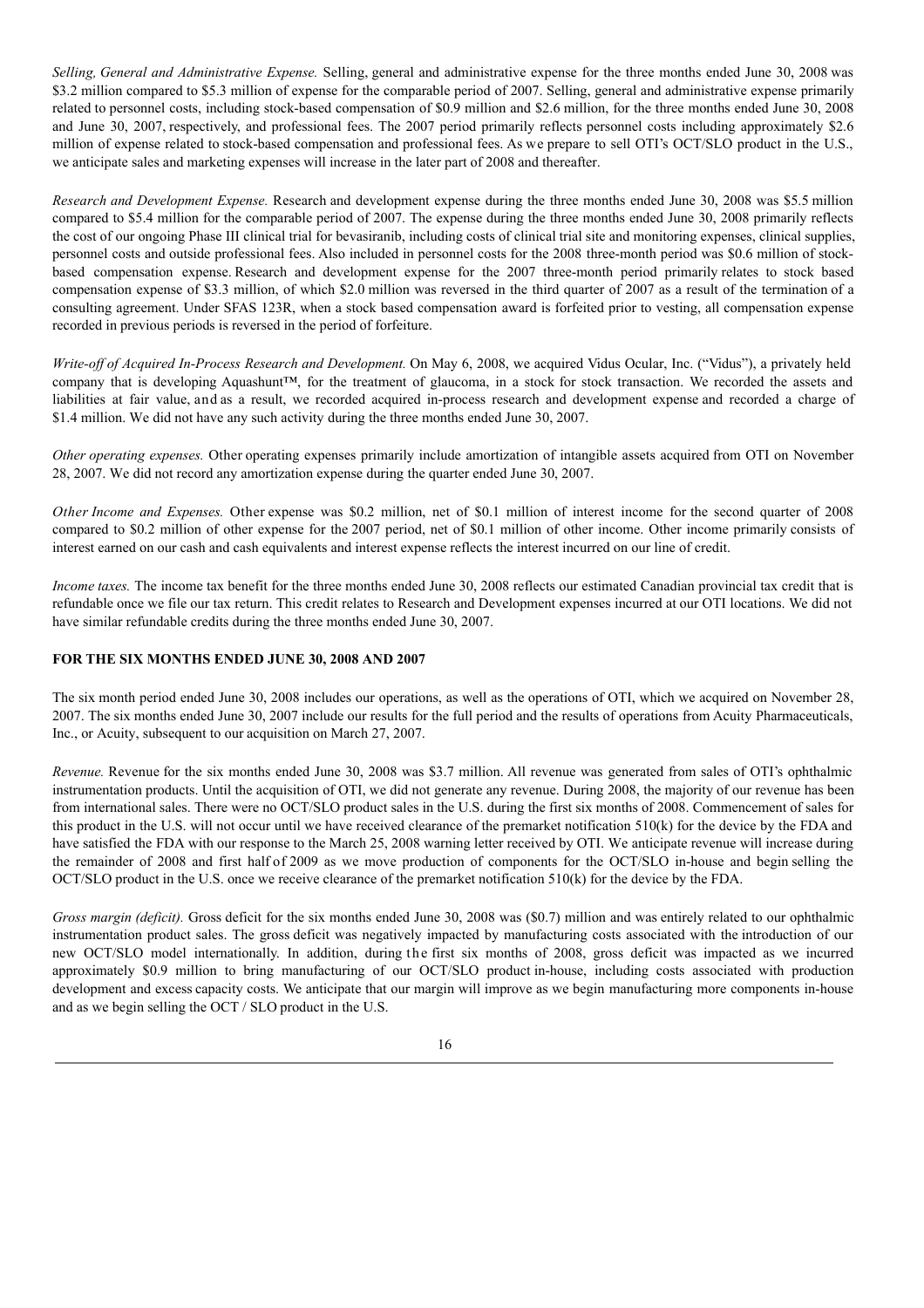*Selling, General and Administrative Expense.* Selling, general and administrative expense for the six months ended June 30, 2008 was \$8.6 million compared to \$5.4 million of expense for the comparable period of 2007. Selling, general and administrative expense for the six months ended June 30, 2008 primarily related to personnel costs, including stock-based compensation of \$2.9 million and professional fees. In addition, as a result of our acquisition of OTI on November 28, 2007, our selling expenses reflect a full six months of post acquisition activity for OTI. As we prepare to sell OTI's OCT/SLO product in the U.S., we anticipate these expenses will increase in the later part of 2008 and thereafter. We acquired Acuity on March 27, 2007 and we had limited operations prior to that, resulting in limited operating expenses during a portion of the 2007 period. The 2007 period includes approximately \$2.7 million of expense related to stockbased compensation and professional fees.

*Research and Development Expense.* Research and development expense during the six months ended June 30, 2008 was \$9.8 million compared to \$11.5 million for the comparable period of 2007. The 2008 period expense primarily reflects the cost of our ongoing Phase III clinical trial for bevasiranib, including costs of clinical trial sites and monitoring expenses, clinical supplies, personnel costs and outside professional fees. Also included in personnel costs for the 2008 six month period was \$1.3 million in stock based compensation expense. Research and development expense for the six month period of 2007 primarily relates to stock based compensation expense o f \$9.3 million, of which \$7.9 million was reversed in the third quarter of 2007 as a result of the termination of a consulting agreement. Under SFAS 123R, when a stock based compensation award is forfeited prior to vesting, all compensation expense recorded in previous periods is reversed in the period of forfeiture.

*Write-of of Acquired In-Process Research and Development.* On May 6, 2008, we acquired Vidus in a stock for stock transaction. We recorded the assets and liabilities at fair value, and as a result, we recorded acquired in-process research and development expense and recorded a charge of \$1.4 million. On March 27, 2007, we acquired Acuity in a stock for stock transaction. We recorded the assets and liabilities at fair value, and a s a result, we recorded acquired in-process research and development expense and recorded a charge of \$243.8 million. We did not have any such activity during the 2008 period.

*Other operating expenses.* Other operating expenses primarily include amortization of our intangible assets acquired from OTI on November 28, 2007. We did not record any amortization expense during the first six months of 2007.

*Other Income and Expenses.* Other expense was \$0.5 million, net of \$0.2 million of interest income for the first six months of 2008 compared to \$0.2 million of interest expense for the 2007 period. Other income primarily consists of interest earned on our cash and cash equivalents and interest expense reflects the interest incurred on our line of credit.

*Income taxes*. The income tax benefit for the first six months of 2008 reflects our estimated Canadian provincial tax credit that is refundable once we file our tax return. This credit relates to Research and Development expenses incurred at our OTI locations. We acquired OTI on November 28, 2007 and as a result, did not have similar refundable credits during the first six months of 2007.

#### **LIQUIDITY AND CAPITAL RESOURCES**

At June 30, 2008, we had cash and cash equivalents of approximately \$5.5 million as compared to \$23.4 million at December 31, 2007. We used approximately \$15.5 million of cash in operations during the six months ended June 30, 2008. Cash was primarily used in our ongoing Phase III clinical trial for bevasiranib and personnel costs supporting that trial and selling, general and administrative activities. Since our inception, we have not generated positive cash flow from operations and our primary source of cash has been from the private placement of stock and through credit facilities available to us.

On January 11, 2008, we repaid in full all outstanding amounts and terminated all of our commitments under the term loan with Horizon Financial Funding Company, LLC, or Horizon. The loan had an interest rate of 12.23%, and the principal was payable in 12 equal monthly installments which commenced August 2007. The total amount repaid in satisfaction of our obligations under the term loan was \$2.4 million.

We currently have a fully utilized \$12.0 million line of credit with The Frost Group, LLC, or the Frost Group, a related party. The Frost Group members include a trust controlled by Dr. Phillip Frost, who is the Company's Chief Executive Officer and Chairman of the board of directors, Dr. Jane H. Hsiao, who is the Vice Chairman of the board of directors and Chief Technical Officer, Steven D. Rubin who is Executive Vice President - Administration and a director of the Company, and Rao Uppaluri who is the Chief Financial Officer of the Company. We are obligated to pay interest upon maturity, capitalized quarterly, on outstanding borrowings under the line of credit at a 10% annual rate, which is due July 11, 2009. The line of credit is collateralized by all of our personal property except our intellectual property.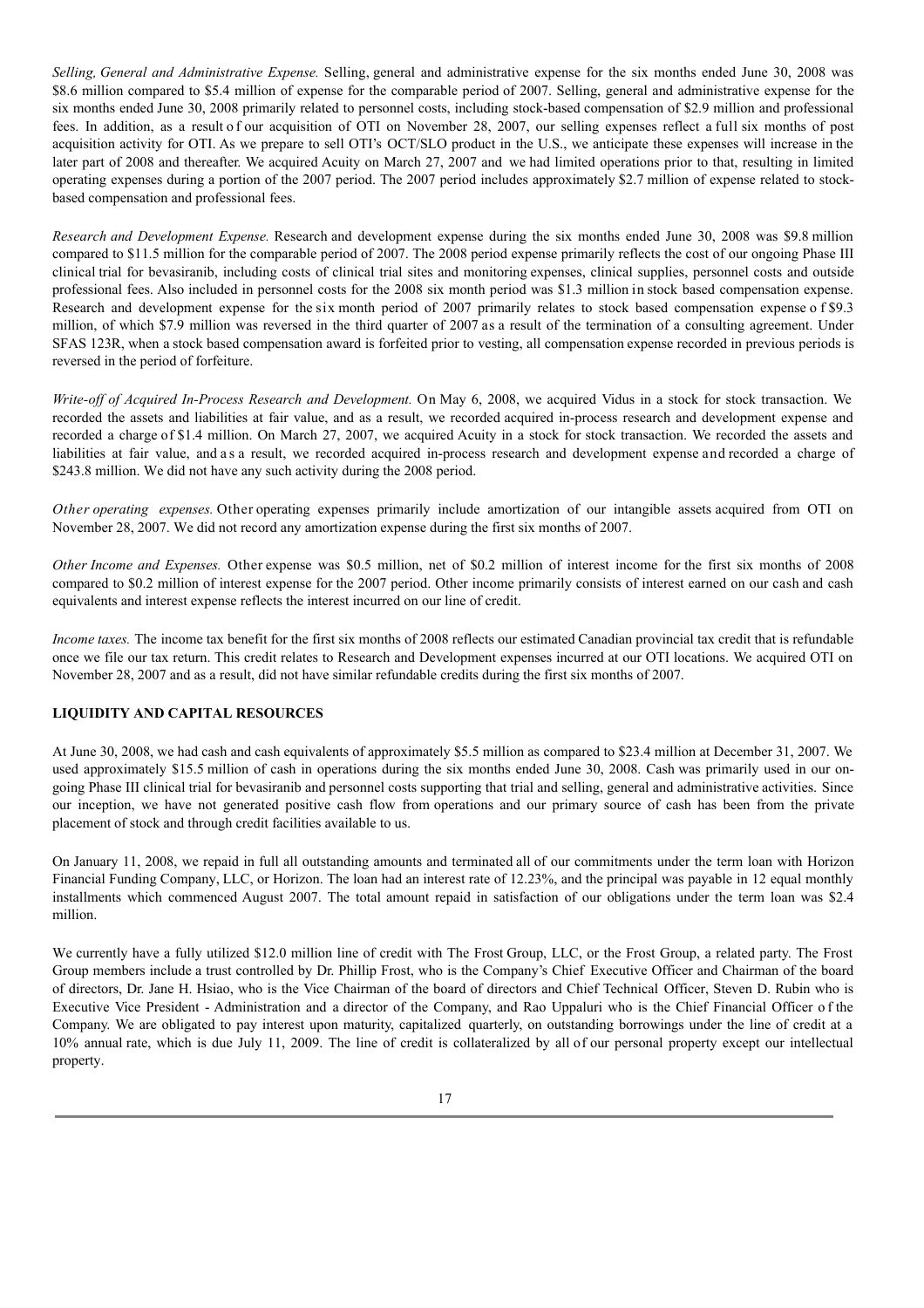On August 8, 2008, in exchange for a \$15 million cash investment in the Company, we agreed to issue 13,513,514 shares of our common stock, par value \$.01, to a group of investors which included members of The Frost Group. The shares will be issued at a price of \$1.11 per share, representing an approximately 40% discount to the average trading price of our stock on the American Stock Exchange. The shares issued in the private placement will be restricted securities, subject to a two year lockup, and no registration rights have been granted. Refer to Note 10.

We have not generated positive cash flow from operations, and we expect to incur losses from operations for the foreseeable future. We expect to incur substantial research and development expenses, including expenses related to the hiring of personnel and additional clinical trials. We expect that selling, general and administrative expenses will also increase as we expand our sales, marketing and administrative staff and add infrastructure.

We do not have the cash and cash equivalents on hand at June 30, 2008 sufficient to meet our anticipated cash requirements for operations and debt service for the next 12 months and we will require additional funding during the first half of 2009. If we accelerate our product development programs or initiate additional clinical trials, we will need additional funds earlier. Our future cash requirements will depend on a number of factors, including the continued progress of our research and development of product candidates, the timing and outcome of clinical trials and regulatory approvals, the costs involved in preparing, filing, prosecuting, maintaining, defending, and enforcing patent claims and other intellectual property rights, the status of competitive products, the availability of financing, and our success in developing markets for our product candidates. If we are not able to secure additional funding when needed, we may have to delay, reduce the scope of, or eliminate one or more of our clinical trials or research and development programs, and take other actions designed to reduce our cost of operations, all of which may not significantly extend the period of time that we will be able to continue operations without raising additional funding.

We intend to finance additional research and development projects, clinical trials and our future operations with a combination of private placements, payments from potential strategic research and development, licensing and/or marketing arrangements, the issuance of debt or equity securities, debt financing and revenues from future product sales, if any. To the extent we raise additional capital by issuing equity securities or obtaining borrowings convertible into equity, ownership dilution to existing stockholders will result and future investors may be granted rights superior to those of existing stockholders. Other than as described in this section, we do not currently have any commitments for future external funding and there can be no assurance that additional capital will be available to us on acceptable terms, or at all.

# **CRITICAL ACCOUNTING POLICIES AND ESTIMATES**

*Accounting Estimates*. The preparation of financial statements in conformity with generally accepted accounting principles requires management to make estimates and assumptions that affect the reported amounts of assets and liabilities and disclosure of contingent assets and liabilities at the date of the financial statements and the reported amounts of sales and expenses during the reporting period. Actual results could differ from those estimates.

*Stock-Based Compensation.* As of June 23, 2006 (the date of inception), we adopted Statement of Financial Accounting Standards, or SFAS No. 123(R). Share-Based Payments SFAS No. 123(R) replaces SFAS No. 123, Accounting for Stock-Based Compensation, and supersedes APB No. 25. SFAS No. 123(R) requires that all stock-based compensation be recognized as an expense in the financial statements and that such cost be measured at the fair value of the award. Equity-based compensation arrangements to non-employees are accounted for in accordance with SFAS No. 123(R) and Emerging Issues Task Force Issue No. 96-18 (EITF 96-18), "Accounting for Equity Instruments That Are Issued to Other Than Employees for Acquiring, or in Conjunction with Selling, Goods or Services," which requires that these equity instruments are recorded at their fair value on the measurement date. As prescribed under SFAS 123(R), we estimate the grant-date fair value of our stock option grants using a valuation model known as the Black-Scholes-Merton formula or the "Black-Scholes Model" and allocate the resulting compensation expense over the corresponding requisite service period associated with each grant. The Black-Scholes Model requires the use of several variables to estimate the grant-date fair value of stock options including expected term, expected volatility, expected dividends and risk-free interest rate. We perform significant analyses to calculate and select the appropriate variable assumptions used in the Black-Scholes Model. We also perform significant analyses to estimate forfeitures of equity-based awards as required by SFAS 123(R). We are required to adjust our forfeiture estimates on at least an annual basis based on the number of share-based awards that ultimately vest. The selection of assumptions and estimated forfeiture rates is subject to significant judgment and future changes to our assumptions and estimates may have a material impact on our Consolidated Financial Statements.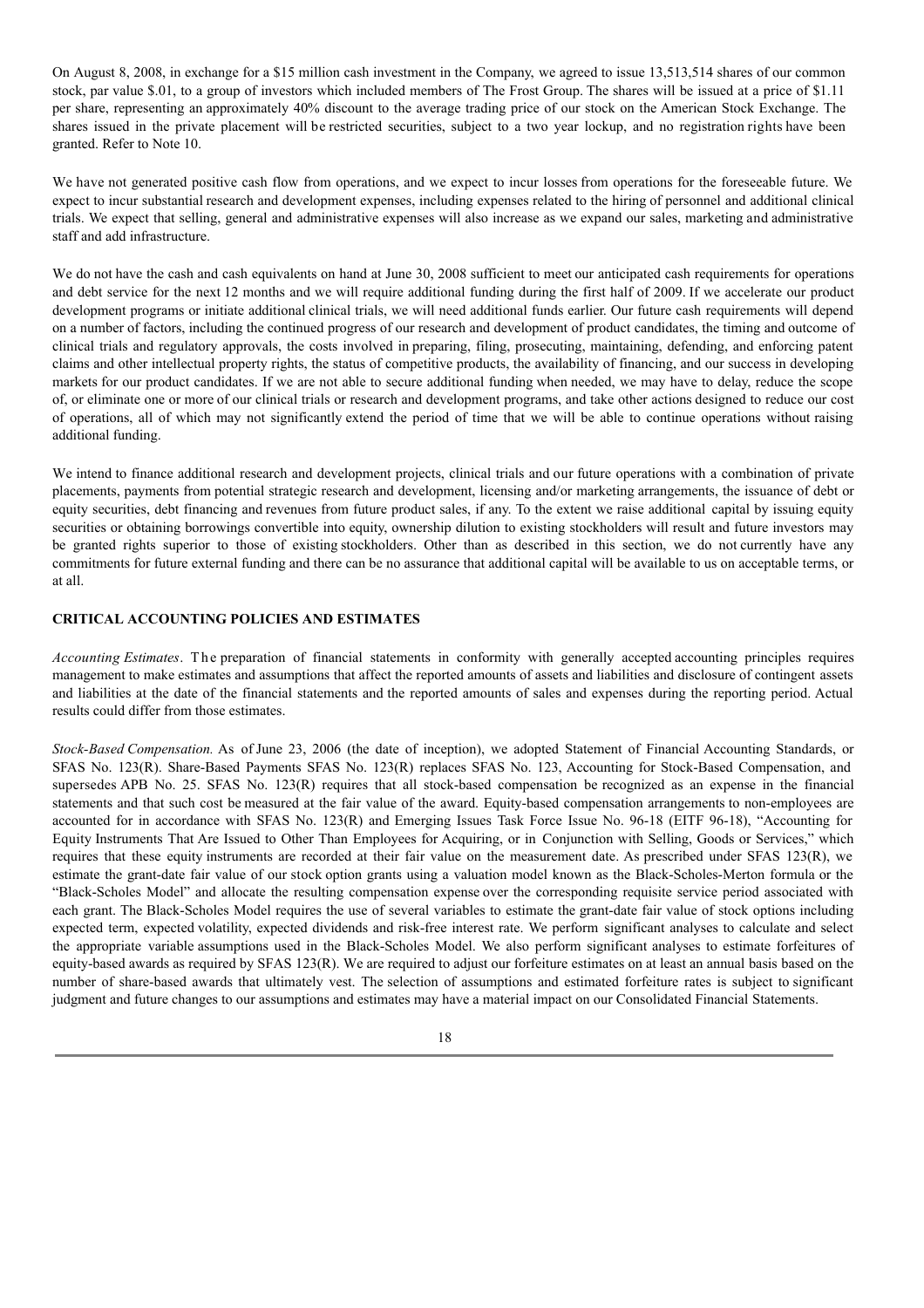*Goodwill and Intangible Assets*. The allocation of the purchase price for acquisitions requires extensive use of accounting estimates and judgments to allocate the purchase price to the identifiable tangible and intangible assets acquired, including in-process research and development, and liabilities assumed based on their respective fair values under the provisions of SFAS No. 141, Business Combinations (SFAS No. 141). Additionally, we must determine whether an acquired entity is considered to be a business or a set of net assets, because a portion of the purchase price can only be allocated to goodwill in a business combination.

Appraisals inherently require significant estimates and assumptions, including but not limited to, determining the timing and estimated costs to complete the in-process R&D projects, projecting regulatory approvals, estimating future cash flows, and developing appropriate discount rates. We believe the estimated fair values assigned to the Vidus and OTI assets acquired and liabilities assumed are based on reasonable assumptions. However, the fair value estimates for the purchase price allocation may change during the allowable allocation period under SFAS No. 141, which is up to one year from the acquisition date, if additional information becomes available that would require changes to our estimates.

*Allowance for Doubtful Accounts and Revenue Recognition*. Generally, we recognize revenue from product sales when goods are shipped and title and risk of loss transfer to our customers. Certain of our products are sold directly to end-users and require that we deliver, install and train the staff at the end-users' facility. As a result, we do not recognize revenue until the product is delivered, installed and training has occurred. Return policies in certain international markets for our medical device products provide for stringent guidelines in accordance with the terms of contractual agreements with customers. Our estimates for sales returns are based upon the historical patterns of products returned matched against the sales from which they originated, and management's evaluation of specific factors that may increase the risk of product returns. The allowance for doubtful accounts recognized in our consolidated balance sheets at June 30, 2008 and December 31, 2007 was \$0.5 million and \$0.5 million, respectively.

*Recent accounting pronouncements*: In February 2007, the FASB issued SFAS No. 159, The Fair Value Option for Financial Assets and Financial Liabilities, or SFAS 159, which gives companies the option to measure eligible financial assets, financial liabilities, and firm commitments at fair value (i.e., the fair value option), on an instrument-by-instrument basis, that are otherwise not permitted to be accounted for at fair value under other accounting standards. The election to use the fair value option is available when an entity first recognizes a financial asset or financial liability or upon entering into a firm commitment. Subsequent changes in fair value must be recorded in earnings. SFAS 159 is effective for financial statements issued for fiscal years beginning after November 15, 2007. We adopted SFAS 159 in the first quarter of 2008 and the adoption did not have any impact on our financial position or results of operations as we elected not to apply fair value on an instrument-by-instrument basis.

In June 2007, the Emerging Issues Task Force (Task Force) of the FASB reached a consensus on Issue No. 07-3 ("EITF 07-3"), Accounting for Nonrefundable Advance Payments for Goods or Services to Be Used in Future Research and Development Activities. Under EITF 07-3, nonrefundable advance payments for goods or services that will be used or rendered for research and development activities should be deferred and capitalized. Such payments should be recognized as an expense as the goods are delivered or the related services are performed, not when the advance payment is made. If a company does not expect the goods to be delivered or services to be rendered, the capitalized advance payment should be charged to expense. EITF 07-3 is effective for new contracts entered into in fiscal years beginning after December 15, 2007, and interim periods within those fiscal years. Earlier application is not permitted. We have adopted EITF 07-3 as of January 1, 2008. The adoption of EITF 07-3 did not have a material effect on our consolidated results of operations or financial condition.

In December 2007, the FASB issued SFAS No. 141R, Business Combinations. SFAS 141R will require, among other things, the expensing of direct transaction costs, including deal costs and restructuring costs as incurred, acquired in-process research and development assets to be capitalized, certain contingent assets and liabilities to be recognized at fair value and earn-our arrangements, including contingent consideration, may be required to be measured at fair value until settled, with changes in fair value recognized each period into earnings. In addition, material adjustments made to the initial acquisition purchase accounting will be required to be recorded back to the acquisition date. This will cause companies to revise previously reported results when reporting comparative financial information in subsequent filings. SFAS No. 141R is effective for the Company on a prospective basis for transactions occurring beginning on January 1, 2009 and earlier adoption is not permitted. SFAS No. 141R may have a material impact on the Company's consolidated financial position, results of operations and cash flows if we enter into material business combinations after January 1, 2009.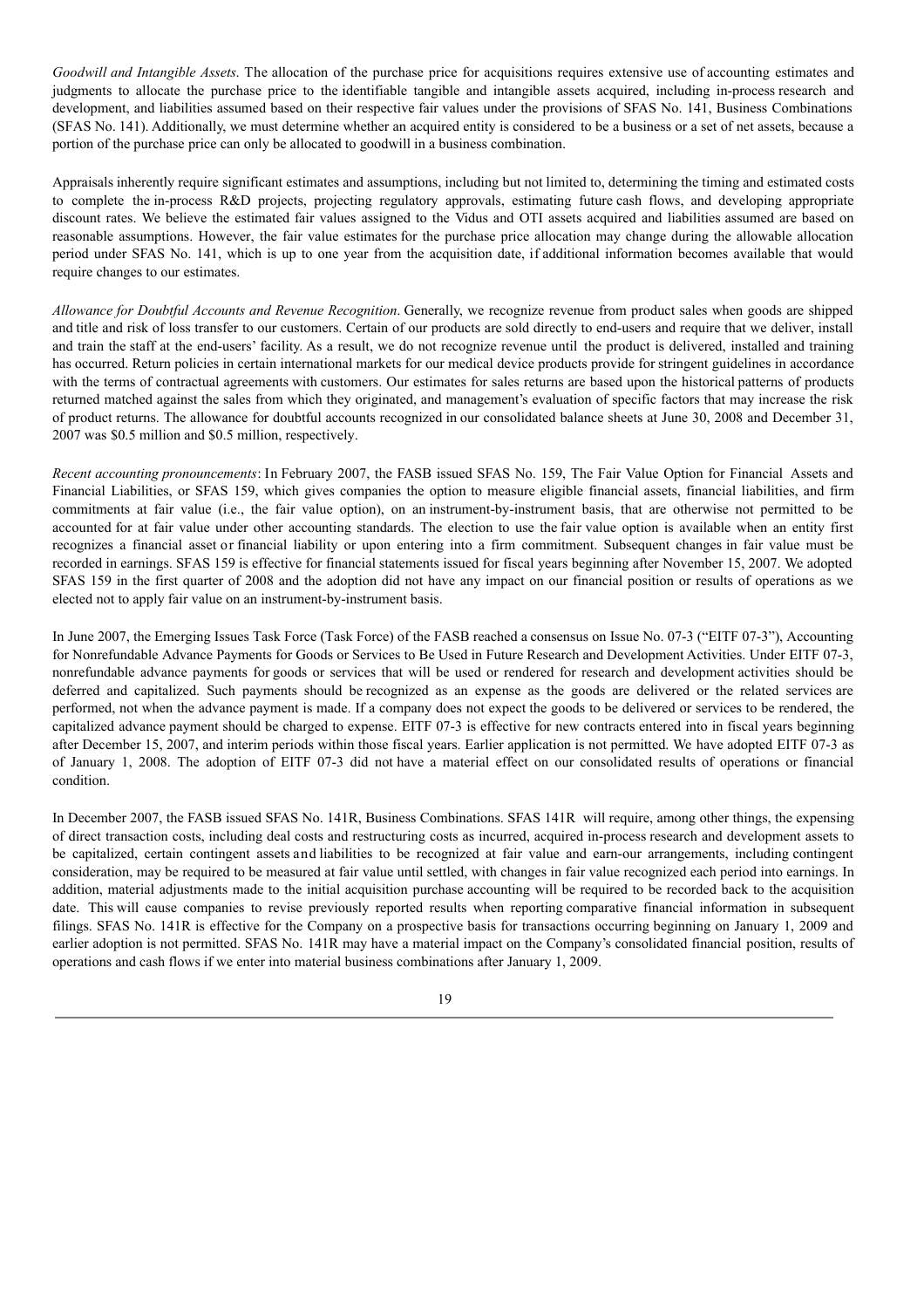In December 2007, the FASB issued SFAS No. 160, "Noncontrolling Interests in Consolidated Financial Statements, an Amendment of ARB No. 51" ("SFAS No. 160"). SFAS No. 160 requires minority interests to be recharacterized as noncontrolling interests and reported as a component of equity. In addition, SFAS No. 160 requires that purchases or sales of equity interests that do not result in a change in control be accounted for as equity transactions and, upon a loss of control, requires the interests sold, as well as any interests retained, to be recorded at fair value with any gain or loss recognized in earnings. SFAS No. 160 is effective for fiscal years beginning on or after December 15, 2008, with early adoption prohibited. We do not expect a material impact on our financial statements from the adoption of this standard.

#### **Item 3. Quantitative and Qualitative Disclosures About Market Risk**

In the normal course of doing business, we are exposed to the risks associated with foreign currency exchange rates and changes in interest rates. We do not engage in trading market risk sensitive instruments or purchasing hedging instruments or "other than trading" instruments that are likely to expose us to significant market risk, whether interest rate, foreign currency exchange, commodity price, or equity price risk.

Our exposure to market risk relates to our cash and investments and to our borrowings. We maintain an investment portfolio of money market. The securities in our investment portfolio are not leveraged, and are, due to their very short-term nature, subject to minimal interest rate risk. We currently do not hedge interest rate exposure. Because of the short-term maturities of our investments, we do not believe that a change in market interest rates would have a significant negative impact on the value of our investment portfolio except for reduced income in a low interest rate environment. At June 30, 2008, we had cash and cash equivalents of \$5.5 million. The weighted average interest rate related to our cash and cash equivalents for the year ended June 30, 2008 was 3.4%. As of June 30, 2008, the principal outstanding on our credit line was \$12.0 million, which bears a weighted average interest rate of 10.0%.

The primary objective of our investment activities is to preserve principal while at the same time maximizing yields without significantly increasing risk. To achieve this objective, we invest our excess cash in debt instruments of the U.S. Government and its agencies, bank obligations, repurchase agreements and high-quality corporate issuers, and money market funds that invest in such debt instruments, and, by policy, restrict our exposure to any single corporate issuer by imposing concentration limits. To minimize the exposure due to adverse shifts in interest rates, we maintain investments at an average maturity of generally less than one month.

#### **Item 4. Controls and Procedures**

The Company's management, under the supervision and with the participation of the Company's Chief Executive Officer ("CEO") and Chief Financial Officer ("CFO"), has evaluated the effectiveness of the Company's disclosure controls and procedures as defined in Securities and Exchange Commission ("SEC") Rule 13a-15(e) as of June 30, 2008. Based on that evaluation, management has concluded that the Company's disclosure controls and procedures are effective to ensure that information the Company is required to disclose in reports that it files or submits under the Securities Exchange Act is communicated to management, including the CEO and CFO, as appropriate, to allow timely decisions regarding required disclosure and is recorded, processed, summarized, and reported within the time periods specified in the SEC's rules and forms.

Beginning in the fourth quarter of 2007 and continuing through the first six months of 2008, we have implemented standards and procedures at OTI, upgrading and establishing controls over accounting systems, and adding employees who are trained and experienced in the preparation of financial statements in accordance with U.S. GAAP to ensure that we have in place appropriate internal control over financial reporting at OTI. Other than as set forth above with respect to OTI, there have been no changes to the Company's internal control over financial reporting that occurred during the Company's second quarter of 2008 that have materially affected, or are reasonably likely to materially affect, the Company's internal control over financial reporting.

#### **PART II. OTHER INFORMATION**

#### **Item 1. Legal Proceedings**

O n May 7, 2007, Ophthalmic Imaging Systems, or OIS, sued Steven Verdooner, its former president and our then Executive Vice President, Instrumentation, in California Superior Court for the County of Sacramento. The complaint sought damages for breach of fiduciary duty, intentional interference with contract and intentional interference with prospective economic advantage. On August 31, 2007, OIS filed a First Amended Complaint, re-alleging its claims and seeking damages in excess of \$7,000,000 from Mr. Verdooner. The Company agreed to indemnify Mr. Verdooner in connection with this action as a former officer. His employment with the Company was terminated on January 11, 2008.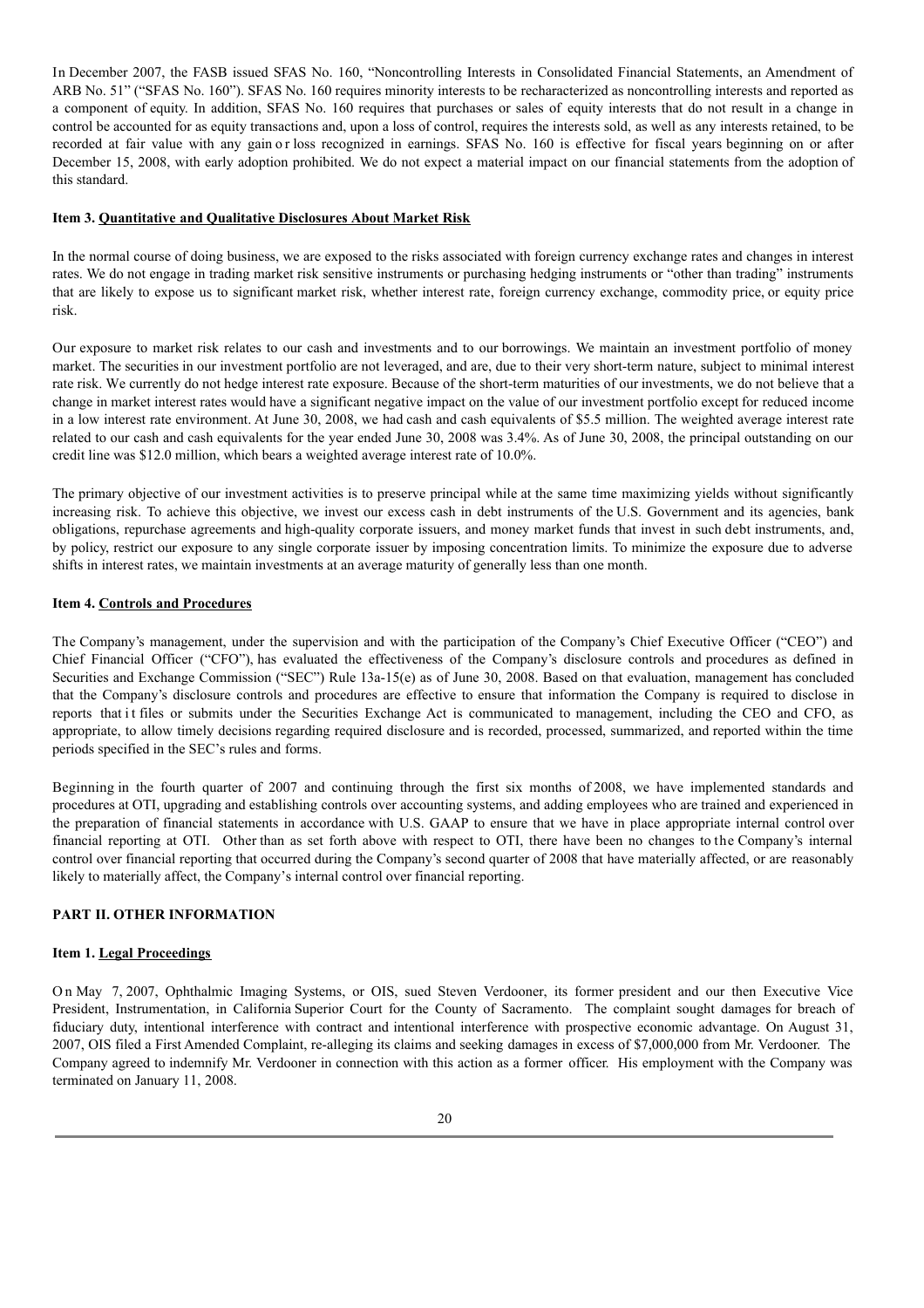On April 14, 2008, OIS was granted leave to file a Second Amended Complaint to add claims for tortious interference with contractual relations and prospective business advantage and aiding and abetting against the Company and The Frost Group, LLC. The Frost Group members include a trust controlled by Dr. Phillip Frost, the Company's Chief Executive Officer and Chairman, Dr. Jane H. Hsiao, Vice Chairman of the board of directors and Chief Technical Officer, Steven D. Rubin, Executive Vice President - Administration and a director of the Company, and Rao Uppaluri, the Chief Financial Officer of the Company. OIS filed the Second Amended Complaint on April 23, 2008, claiming in excess of \$7,000,000 in damages against the Company and the Frost Group for intentional interference, conspiracy and aiding and abetting, along with enhanced damages, injunctive relief and costs and attorneys' fees. The Company believes this action is without merit and is vigorously defending itself against the claims. Discovery is ongoing in this matter

#### **Item 1A. Risk Factors**

In addition to the other information set forth in this report, you should carefully consider the factors described in the "Risk Factors" section in our Annual Report on Form 10-K for the year ended December 31, 2007, which could materially affect our business, results of operations, financial condition or liquidity. The risks described in our Annual Report are not the only risk facing us. Additional risks and uncertainties not currently known to us or that we currently believe are immaterial also may materially adversely affect our business, results of operations, financial condition or liquidity. Other than as set forth below, there have been no material changes to the risks described in our Annual Report.

We do not have the cash and cash equivalents on hand at June 30, 2008 sufficient to meet our anticipated cash requirements for operations and debt service for the next 12 months, and we will require additional funding during the first half of 2009. We have based this estimate on assumptions that may prove to be wrong or subject to change, and we may be required to use our available capital resources sooner than we currently expect. Because of the numerous risks and uncertainties associated with the development and commercialization of our product candidates, we are unable to estimate the amounts of increased capital outlays and operating expenditures associated with our current and anticipated clinical trials. Our future capital requirements will depend on a number of factors, including the continued progress of our research and development of product candidates, the timing and outcome of clinical trials and regulatory approvals, the costs involved in preparing, filing, prosecuting, maintaining, defending, and enforcing patent claims and other intellectual property rights, the status of competitive products, the availability of financing, and our success in developing markets for our product candidates.

#### **Item 2. Unregistered Sales of Equity Securities and Use of Proceeds**

On May 6, 2008, the Company completed the acquisition of all of the stock of Vidus Ocular, Inc. ("Vidus"), a privately-held company (the "Vidus Shares"). Pursuant to a Securities Purchase Agreement with Vidus, each of its stockholders, and the holders of convertible promissory notes issued by Vidus, the Company acquired all of the outstanding stock and convertible debt of Vidus in exchange for (i) the issuance and delivery at closing of 658,080 shares of our common stock (the "Closing Shares"); and (ii) the issuance of 488,420 shares of our common stock to be held in escrow pending the occurrence of certain development milestones (the "Milestone Shares"). Neither the Closing Shares or the Milestone Shares were registered under the Securities Act of 1933, as amended, and were offered in exchange for the Vidus Shares in reliance upon the exemption provided in Section 4(2) of the Securities Act for nonpublic offerings

#### **Item 3. Defaults Upon Senior Securities**

None.

# **Item 4. Submission of Matters to a Vote of Security Holders**

The following matter was approved at our annual stockholders meeting, which was held on June 11, 2008.

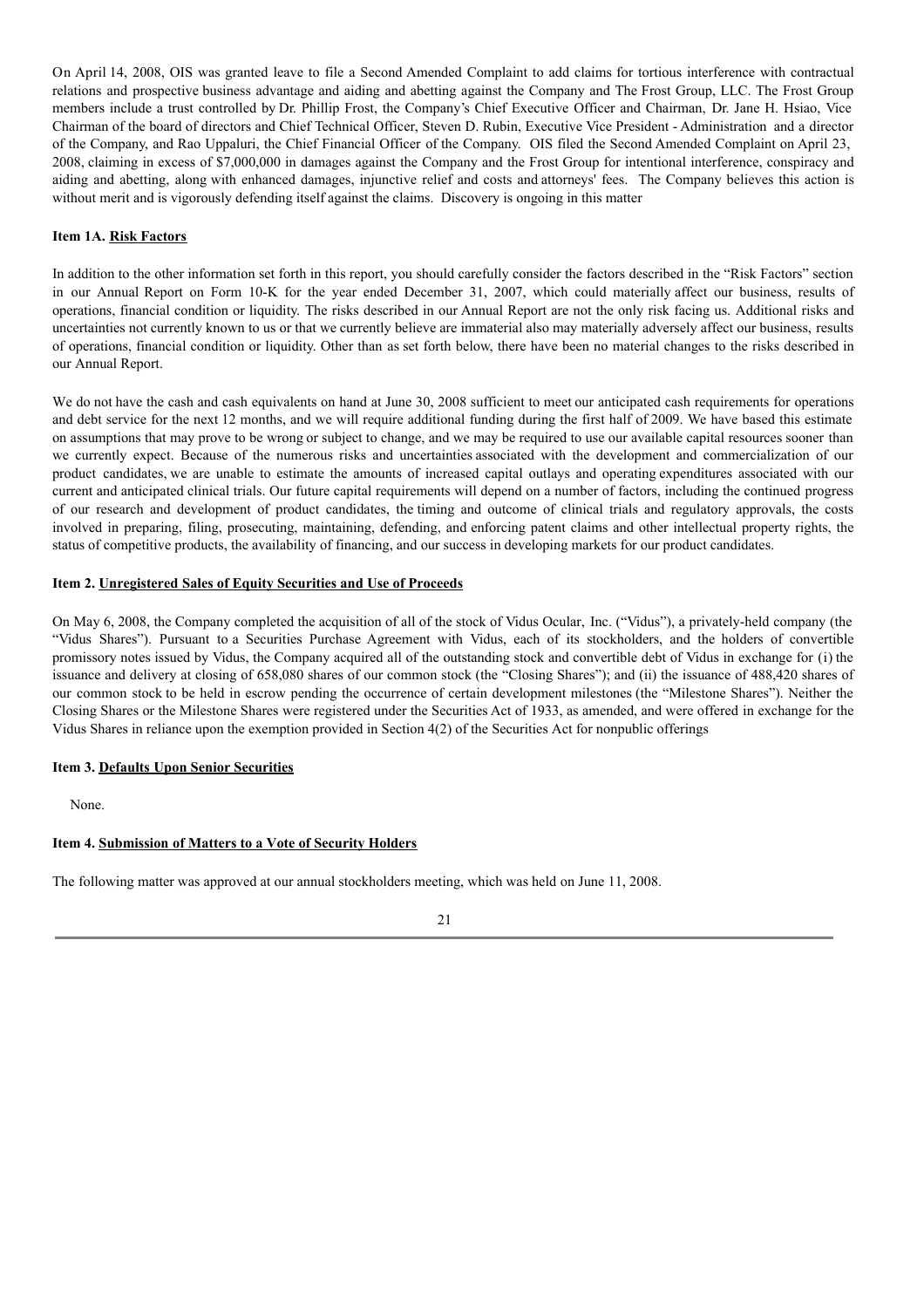A. The election to the Board of Directors of the following nominees:

|                             | Number of      | Number of      |
|-----------------------------|----------------|----------------|
| Name of Nominee             | Votes Cast For | Votes Withheld |
| Phillip Frost, M.D.         | 141,067,653    | 125,844        |
| Jane H. Hsiao, Ph.D.        | 140,825,239    | 368,258        |
| Steven D. Rubin             | 141,067,996    | 125,501        |
| Robert A. Baron             | 141,074,546    | 118,951        |
| Thomas E. Beier             | 141,074,796    | 118,701        |
| Pascal J. Goldschmidt, M.D. | 141,062,808    | 130,689        |
| Richard A. Lerner, M.D.     | 141,069,908    | 123,589        |
| John A. Paganelli           | 141,065,396    | 128,101        |
| Richard C. Pfenniger, Jr.   | 140,916,694    | 276,803        |
| Michael Reich               | 140,882,899    | 310,598        |

#### **Item 5. Other Information**

On August 5, 2008, the Audit Committee of the Board of Directors of the Company approved forms of indemnification agreements to be entered into with the directors and board-elected officers of the Company (the "Indemnification Agreements"). Pursuant to the Indemnification Agreements, the Company will indemnify the directors and board-elected officers from liability under specified circumstances, including without limitation, as a result of any claim asserted against such indemnitee, or as a resulting of any proceeding to which the indemnitee is named as a party, subject or witness, by reason of his or her serving on behalf of the Company.

The above summary of the Indemnification Agreements is qualified in its entirety by reference to the Indemnification Agreement forms attached to this Quarterly Report on Form 10-Q as Exhibits 10.1 and 10.2.

Pursuant to a Stock Purchase Agreement, dated as of August 8, 2008, a group of investors, which included members of The Frost Group, LLC, a private investment group controlled by Dr. Phillip Frost, M.D., Chairman and CEO of the Company, have agreed to make a \$15 million investment in the Company. Under the terms of the investment, the Company will issue to investors 13,513,514 shares of the Company's common stock, par value \$.01 (the "Shares"), at \$1.11 per share, representing an approximately 40% discount to the five-day average closing price of the common stock on the American Stock Exchange (the "Investment").

The Investment was approved by the Company's Board of Directors and Audit Committee, and by stockholders holding a majority of the voting power of the outstanding capital stock of the Company. Stockholder approval was sought in order to comply with applicable rules of the American Stock Exchange. Stockholder approval of the Investment was in the form of a written consent of stockholders in lieu of a special meeting in accordance with the relevant sections of the Delaware General Corporation Law. The Company intends to file with the Securities and Exchange Commission and mail to stockholders an Information Statement informing our stockholders of the Investment and the approval of the issuance of the Shares. The Closing of the Investment and the issuance and delivery of the Shares is expected to occur approximately twenty (20) days after the mailing of the Information Statement to stockholders, which we currently anticipate will be on or around September 10, 2008.

The Shares issued in the Investment will be restricted securities, subject to a two year lockup, and no registration rights have been granted. The issuance of the Shares will be exempt from the registration requirements under the Securities Act of 1933, as amended, pursuant to Section 4(2) thereof, because the transaction does not involve a public offering.

In addition to Frost Gamma Investments Trust, of which Phillip Frost, M.D., is the sole trustee, The Frost Group also includes Dr. Jane Hsiao, Vice Chairman and Chief Technical Officer of OPKO, Dr. Rao Uppaluri, the Company's Chief Financial Officer, and Mr. Steven D. Rubin, the Company's Executive Vice President-Administration and a director.

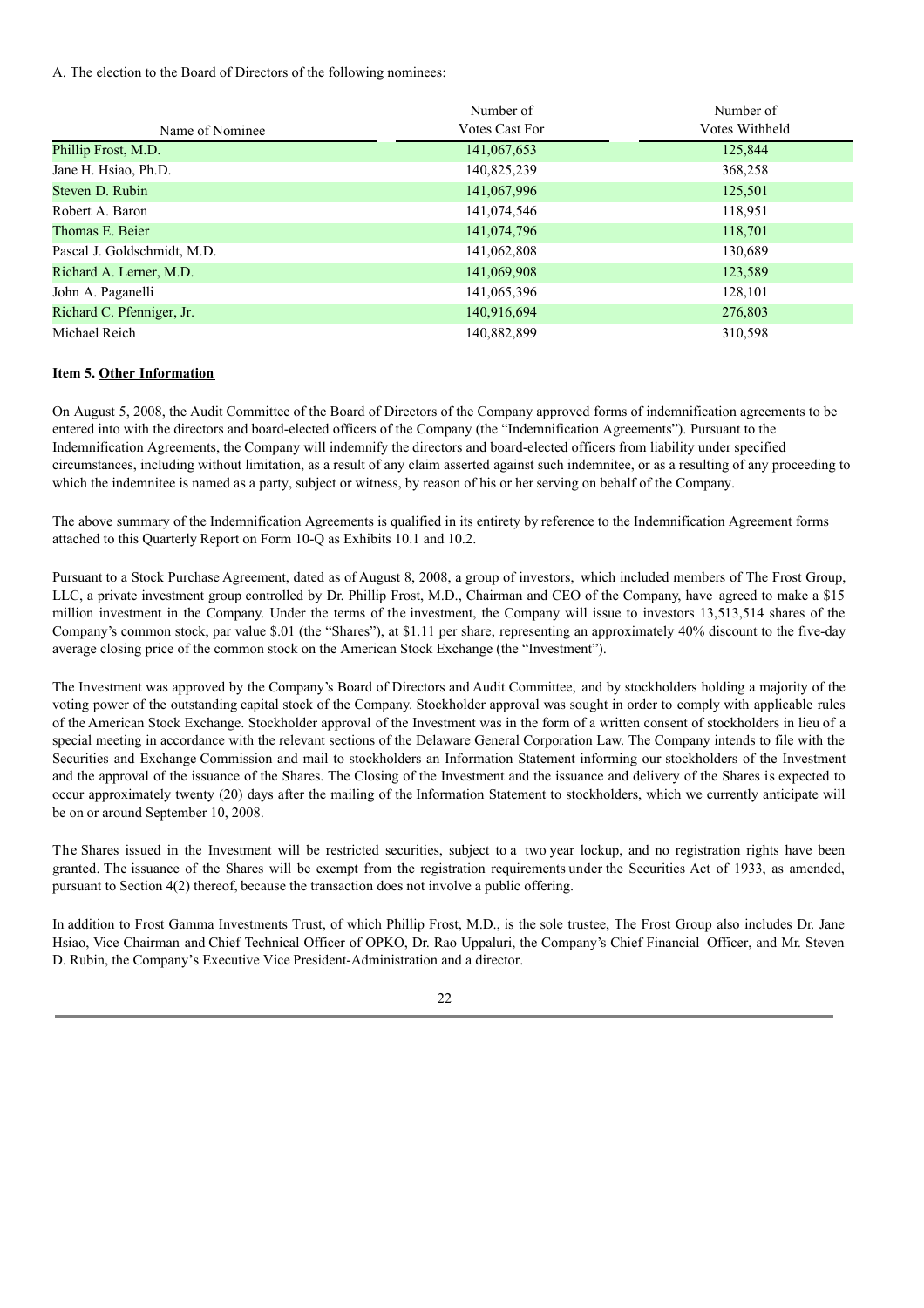# **Item 6. Exhibits.**

|                    | <b>Exhibit</b><br><b>Number</b> | <b>Description</b>                                                                                                                                                                                                      |
|--------------------|---------------------------------|-------------------------------------------------------------------------------------------------------------------------------------------------------------------------------------------------------------------------|
| $2.1^{+}$          |                                 | Securities Purchase Agreement dated May 6, 2008, among Vidus Ocular, Inc., OPKO Instrumentation, LLC, OPKO<br>Health, Inc., and the individual sellers and noteholders named therein.                                   |
| 3.1 <sup>(1)</sup> |                                 | Amended and Restated Certificate of Incorporation.                                                                                                                                                                      |
| $3.2^{(2)}$        |                                 | Amended and Restated By-Laws.                                                                                                                                                                                           |
| 10.1               |                                 | Form of Indemnification Agreement for Directors                                                                                                                                                                         |
| 10.2               |                                 | Form of Indemnification Agreement for Officers                                                                                                                                                                          |
| 31.1               |                                 | Certification by Phillip Frost, Chief Executive Officer, pursuant to Exchange Act Rules 13a-14 and 15d-14.                                                                                                              |
| 31.2               |                                 | Certification by Rao Uppaluri, Chief Financial Officer, pursuant to Exchange Act Rules 13a-14 and 15d-14.                                                                                                               |
| 32.1               |                                 | Certification by Phillip Frost, Chief Executive Officer, pursuant to 18 U.S.C. Section 1350, as adopted pursuant to<br>Section 906 of the Sarbanes-Oxley Act of 2002.                                                   |
| 32.2               |                                 | Certification by Rao Uppaluri, Chief Financial Officer, pursuant to 18 U.S.C. Section 1350, as adopted pursuant to<br>Section 906 of the Sarbanes-Oxley Act of 2002.                                                    |
| (1)                |                                 | Filed with the Company's Registration Statement on Form 8-A filed with the Securities and Exchange Commission on June 11,<br>2007, and incorporated herein by reference.                                                |
| (2)                |                                 | Filed with the Company's Annual Report on Form 10-K filed with the Securities and Exchange Commission on March 31, 2008<br>for the Company's fiscal year ended December 31, 2007, and incorporated herein by reference. |

+ Certain confidential material contained in the document has been omitted and filed separately with the Securities and Exchange Commission.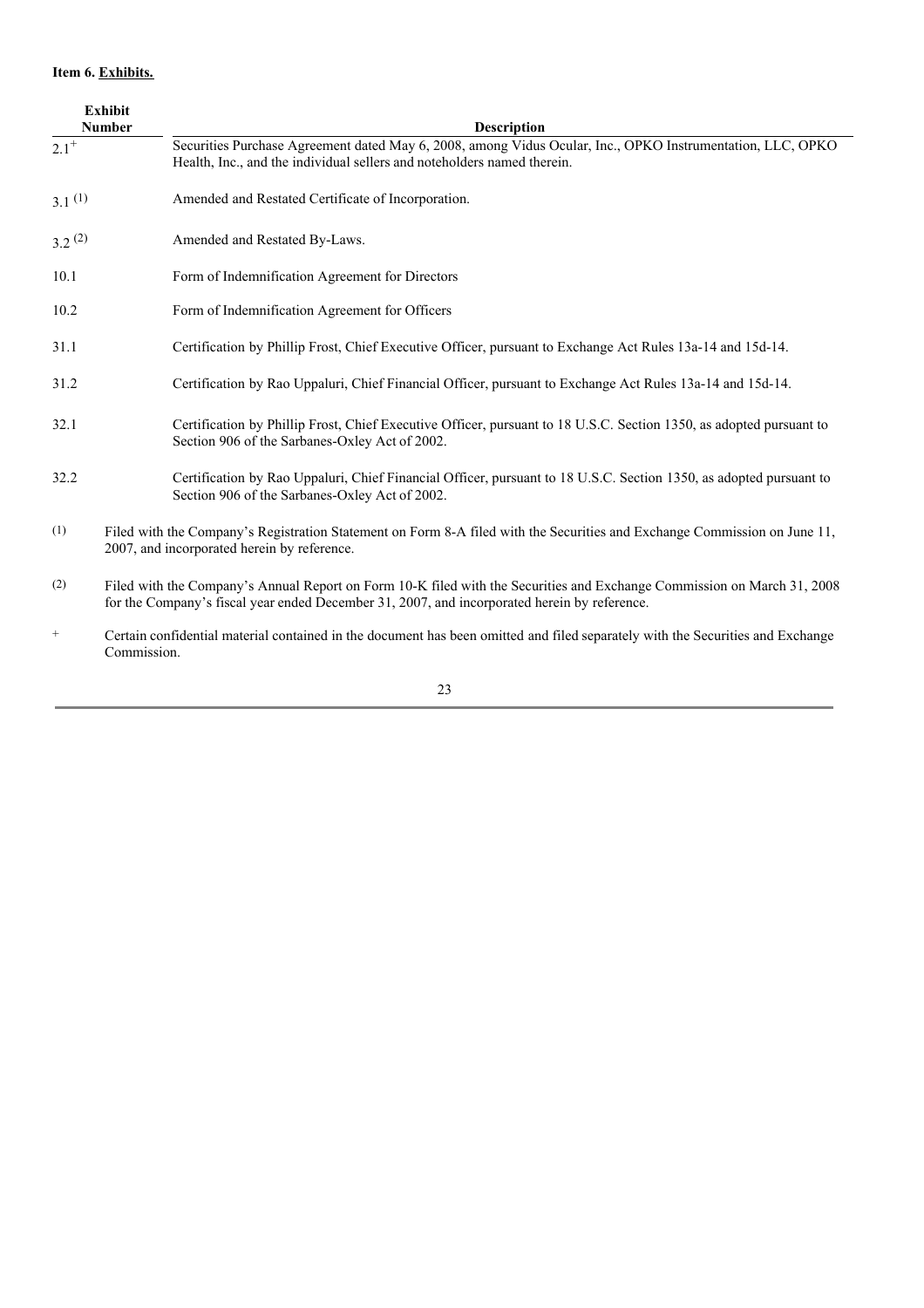# **SIGNATURES**

Pursuant to the requirements of the Securities Exchange Act of 1934, the registrant has duly caused this report on to be signed on its behalf by the undersigned thereunto duly authorized.

Date: August 8, 2008 **OPKO Health, Inc.**

/s/ Adam Logal Adam Logal Executive Director of Finance, Chief Accounting Officer and Treasurer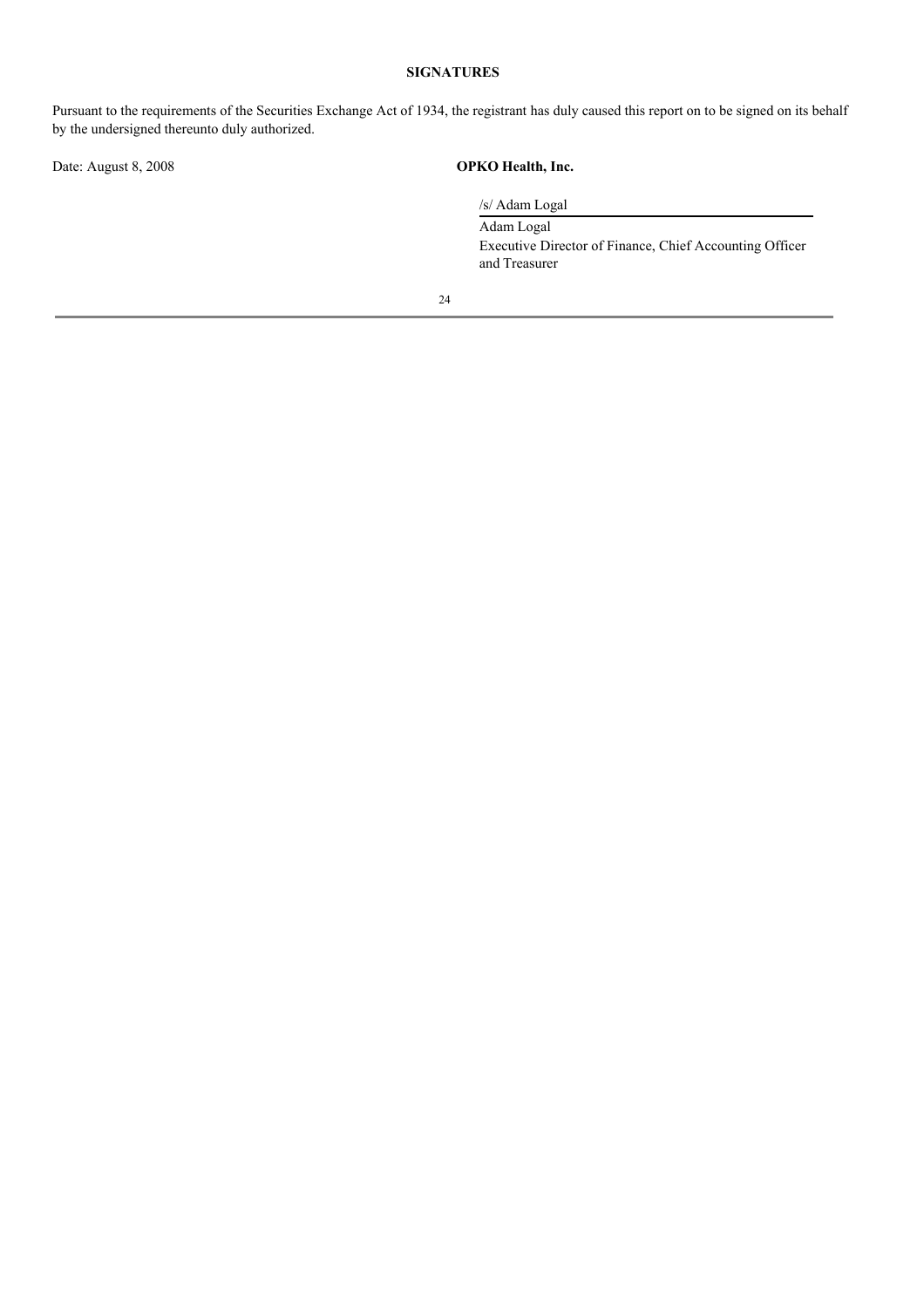# EXHIBIT INDEX

- $2.1^{+}$ Securities Purchase Agreement dated May 6, 2008, among Vidus Ocular, Inc., OPKO Instrumentation, LLC, OPKO Health, Inc., and the individual sellers and noteholders named therein.
- 10.1 Form of Indemnification Agreement for Directors
- 10.2 Form of Indemnification Agreement for Officers
- 31.1 Certification by Phillip Frost, Chief Executive Officer, pursuant to Exchange Act Rules 13a-14 and 15d-14.
- 31.2 Certification by Rao Uppaluri, Chief Financial Officer, pursuant to Exchange Act Rules 13a-14 and 15d-14.
- 32.1 Certification by Phillip Frost, Chief Executive Officer, pursuant to 18 U.S.C. Section 1350, as adopted pursuant to Section 906 of the Sarbanes-Oxley Act of 2002.
- 32.2 Certification by Rao Uppaluri, Chief Financial Officer, pursuant to 18 U.S.C. Section 1350, as adopted pursuant to Section 906 of the Sarbanes-Oxley Act of 2002.
- + Certain confidential material contained in the document has been omitted and filed separately with the Securities and Exchange Commission.

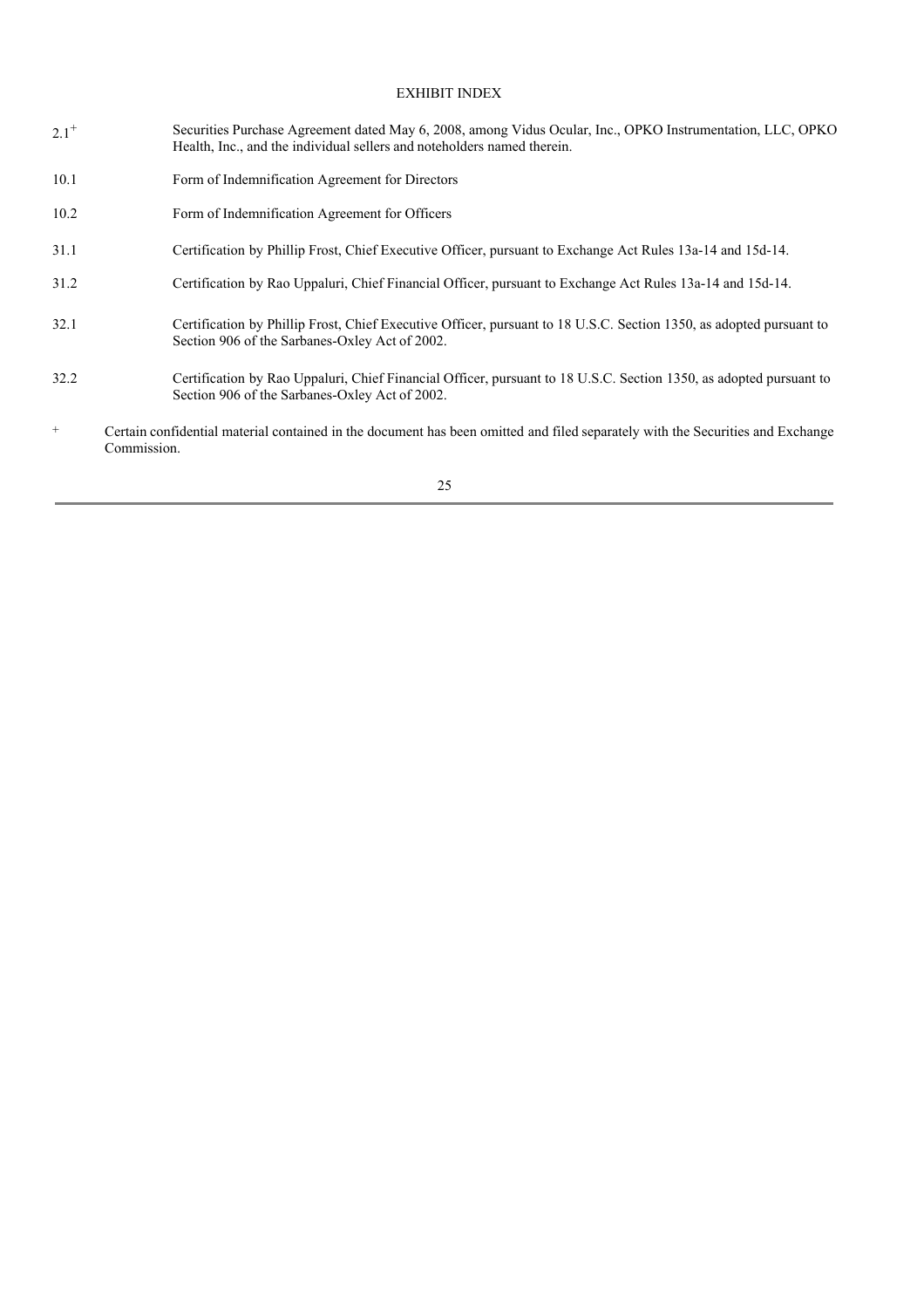### **CONFIDENTIAL MATERIAL OMITTED AND FILED SEPARATELY WITH THE SECURITIES AND EXCHANGE COMMISSION. ASTERISKS DENOTE SUCH OMISSIONS.**

#### **SECURITIES PURCHASE AGREEMENT**

This Securities Purchase Agreement is entered into as of May 2, 2008, among VIDUS OCULAR, INC., a Delaware corporation (the "Company"), the individuals and entities listed on  $S$ chedule  $A$  hereto (individually a "Seller" and collectively the "Sellers"), the individuals and entities listed on Schedule B hereto (individually a "Noteholder" and collectively the "Noteholders"), OPKO HEALTH, INC., a Delaware corporation ("OPKO"), and OPKO INSTRUMENTATION, LLC, a Delaware limited liability company and whollyowned subsidiary of OPKO ("Buyer").

#### **Preliminary Statements**

A. The Sellers collectively own all of the outstanding shares of capital stock of the Company, and desire to sell to Buyer, and Buyer desires to acquire all of the capital stock of the Company, on the terms and subject to the conditions set forth in this Agreement.

B. The Noteholders collectively hold all of the Notes (as defined in Article 1), and desire to sell to Buyer, and Buyer desires to acquire all of the Notes and the indebtedness represented thereby in exchange for certain shares of OPKO Common Stock, on the terms and subject to the conditions set forth in this Agreement.

#### **Agreement**

In consideration of the preliminary statements and the respective mutual covenants, representations and warranties contained in this Agreement, the parties agree as set forth below.

#### **ARTICLE 1**

#### **Definitions**

In addition to terms defined elsewhere in this Agreement, the following terms when used in this Agreement shall have the meanings indicated below:

"Affiliate" of a specified Person means a Person who directly or indirectly through one or more intermediaries, controls, or is controlled by, or is under common control with the specified Person. As used in the foregoing sentence, the term "control" (including, with correlative meaning, the terms "controlling," "controlled by" and "under common control with") means the possession, directly or indirectly, of the power to direct or cause the direction of the management and policies of such Person, whether through the ownership of voting securities, by contract or otherwise, or such other relationship as, in fact, constitutes actual control.

"Agreement" means this Agreement together with all exhibits and schedules referred to herein.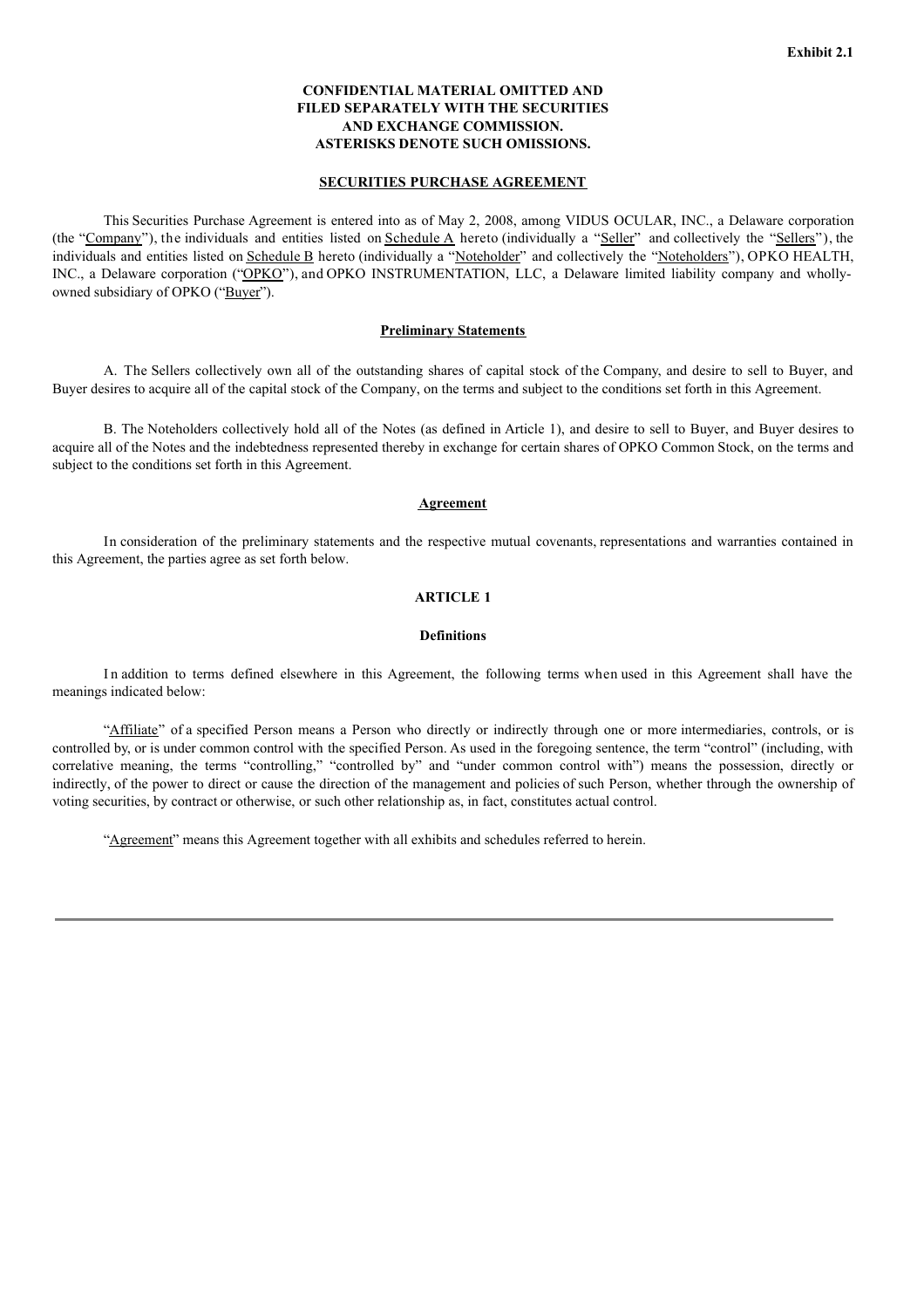"AMEX" means the American Stock Exchange, LLC.

"Aquashunt" means the Company's glaucoma drainage device, as improved and modified from time to time.

"Consideration Shares" means, collectively, the \*\*\* Shares, the \*\*\* Shares, the True-Up Shares (each as defined in Section 2.1), the Yale Shares and the shares of OPKO Common Stock issued upon exercise of the Stock Options (as defined in Section 2.1).

"Contracts" means all contracts, agreements, covenants, commitments and other instruments of any kind, whether oral or written, to which the Company is a party or to which the assets or properties of the Company are bound.

"Core IP Assets" means the Yale License and all of the Company's Intellectual Property as of the Closing Date (including, without limitation, the Aquashunt), together with all preclinical and clinical studies and data related to the Company's Intellectual Property whether or not existing as of the Closing Date.

"Debt" means any and all monies owed by the Company to any of the Sellers.

"Environmental Laws" means any Law including any Law relating to pollution or protection of the environment or natural resources, or the use, handling, transportation, treatment, storage, disposal, release or discharge of Hazardous Materials.

"ERISA" means the Employee Retirement Income Security Act of 1974, as amended.

"Escrow Agent" means Akerman Senterfitt.

"Escrow Agreement" shall mean that escrow agreement dated the date hereof and substantially in the form attached hereto as Schedule C.

"Escrow Shares" means 286,624 shares of OPKO Common Stock held in escrow pursuant to the Escrow Agreement to satisfy Claims under Section 8.5, as described on Schedule D attached hereto.

"Exchange Act" means the United States Securities Exchange Act of 1934, as amended, and the rules and regulations promulgated thereunder.

"FDA" means the United States Food and Drug Administration.

"Founders" shall mean Ben R. Bronstein, James R. McNab, Jr., Milton Bruce Shields and Nicholas Fish Warner.

"GAAP" means United States generally accepted accounting principles as in effect on the date hereof.

"Guaranty" means, as to any Person, any contract, agreement or understanding of such Person pursuant to which such Person guarantees the indebtedness, liabilities or obligations of others, directly or indirectly, in any manner, including agreements to purchase such indebtedness, liabilities or obligations, or to supply funds to or in any manner invest in others, or to otherwise assure the holder of such indebtedness, liabilities or obligations against loss.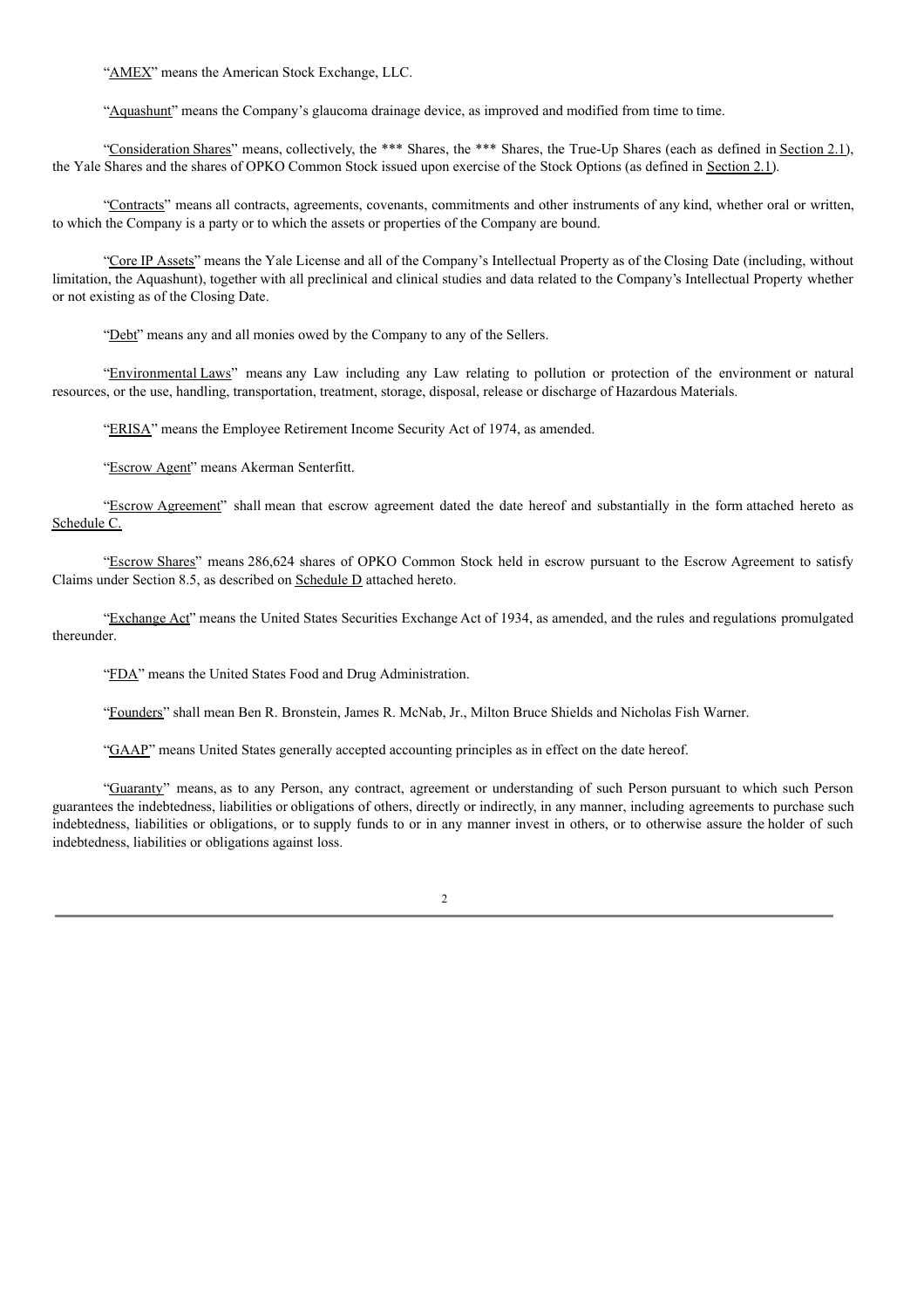"Hazardous Materials" means (a) any petroleum, petroleum products, by-products or breakdown products, radioactive materials, asbestos-containing materials or polychlorinated byphenyls or (b) any chemical, material or substance defined or regulated as toxic or hazardous or as a pollutant or contaminant or waste under any applicable Environmental Law.

"Indemnifying Noteholder" means JM Medical, LLC, a Delaware limited liability company.

"Intellectual Property" means any or all of the following owned, used or controlled by the Company: (a) all inventions (whether patentable or unpatentable and whether or not reduced to practice), all improvements thereto, and all patents and patent applications, together with all reissuances, continuations, continuations-in-part, revisions, extensions, and reexaminations thereof; (b) all trademarks, service marks, trade dress, logos, trade names, and corporate names, together with all translations, adaptations, derivations, and combinations thereof and including all goodwill associated therewith, and all applications, registrations, and renewals in connection therewith; (c) all copyrightable works, all copyrights, and all applications, registrations, and renewals in connection therewith; (d) all trade secrets and confidential business information (including, to the extent such items are confidential or proprietary to the Company, databases, ideas, research and development, know-how, formulas, compositions, manufacturing and production processes and techniques, technical data, designs, drawings, specifications, customer and supplier lists, pricing and cost information, and business and marketing plans and proposals); (e) all proprietary computer programs and software (including data and source and object codes and related documentation); (f) all other proprietary rights, licenses and sublicenses granted by or to the Company that relate to any of the foregoing; and (g) all copies and tangible embodiments thereof (in whatever form or medium).

"Knowledge" means the actual knowledge of the Founders as of the date of this Agreement.

"Law" means any federal, state or local law, statute, ordinance, rule, regulation, order, writ, judgment or decree.

"Liabilities" means any liability (whether known or unknown, whether asserted or unasserted, whether absolute or contingent, whether accrued or unaccrued, whether liquidated or unliquidated and whether due or to become due), damages, claims, fines, penalties, assessments, costs or expenses.

"Liens" means any liens, claims, charges, pledges, security interests, mortgages, title defects or encumbrances.

"Material Adverse Effect" means any change in or effect on the business of a Person that is, or would reasonably be expected to be, materially adverse to the business, assets (including intangible assets), liabilities (contingent or otherwise), condition (financial or otherwise), or results of operations of such Person taken as a whole; provided, however, that "Material Adverse Effect" shall not include the effect of any circumstance, change, development, event or state of facts arising out of or attributable to any of the following: (a) the industry and markets in which such Person operates generally, (b) general economic or political conditions, (c) the failure of such Person to meet projections of earnings, revenues or other financial measures, including a decline in stock price, in and of itself, (d) acts of war (whether or not declared), sabotage or terrorism, military actions or the escalation thereof or other force majeure events (such as natural disasters, acts of God or other events not within the reasonable control of such Person), (e) any changes in applicable Laws or accounting rules, or (f) with respect to the Company, the taking of any action required by this Agreement or consented to by Buyer or OPKO, or, with respect to OPKO, the taking of any action required by this Agreement or consented to by the Company or the Sellers.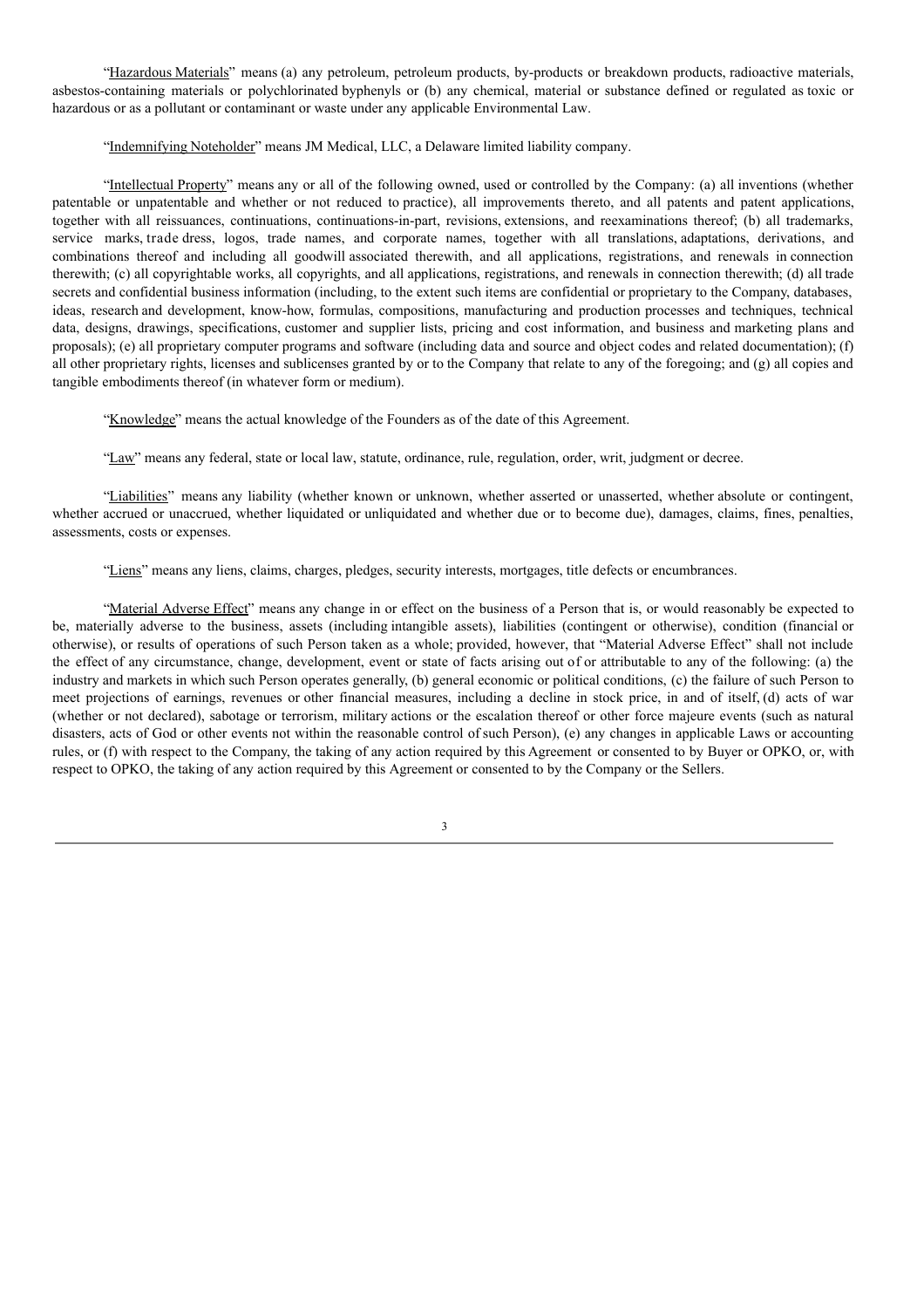"Notes" means those certain 8% convertible promissory notes issued by the Company in favor of the Noteholders in the aggregate original principal amount of \$1,275,000.

"OPKO Affiliate" shall mean any Affiliate of OPKO or Buyer, including without limitation, Phillip Frost, Frost Gamma Investments Trust, The Frost Group, LLC or any of their respective members or Affiliates.

"OPKO Common Stock" means the common stock of OPKO, par value \$.01 per share.

"Organizational Documents" means any and all documents pursuant to which an entity is organized and/or operates under the applicable laws of its jurisdiction.

"Person" means any natural person, corporation, limited liability company, unincorporated organization, partnership, association, joint stock company, joint venture, trust or government, or any agency or political subdivision of any government, or any other entity.

"SEC" means the United States Securities and Exchange Commission.

"Securities" means all of the issued and outstanding capital stock of the Company.

"Securities Act" means the United States Securities Act of 1933, as amended, and the rules and regulations promulgated thereunder.

"Seller Representative" shall mean James R. McNab, Jr.

"Subsidiary" of any Person means any Person, whether or not capitalized, in which such Person owns, directly or indirectly, an equity interest of 50% or more.

"Tax" means any federal, state, local or foreign income, gross receipts, franchise, estimated, alternative minimum, add-on minimum, sales, use, transfer, registration, all gross receipts, sales, use, *ad valorem,* value added, excise, natural resources, severance, stamp, occupation, premium, windfall profit, assets, minimum income, environmental, customs, duties, real property, personal property, capital stock, social security obligations or contributions, unemployment, disability, payroll, license, employee or other withholding, or other tax or governmental charge, of any kind whatsoever, including any interest, penalties or additions to tax or additional amounts in respect of the foregoing; the foregoing shall include any transferee or secondary liability for a Tax and any liability assumed by agreement or arising as a result of being (or ceasing to be) a member of any affiliated group (or being included, or required to be included, in any tax return relating thereto).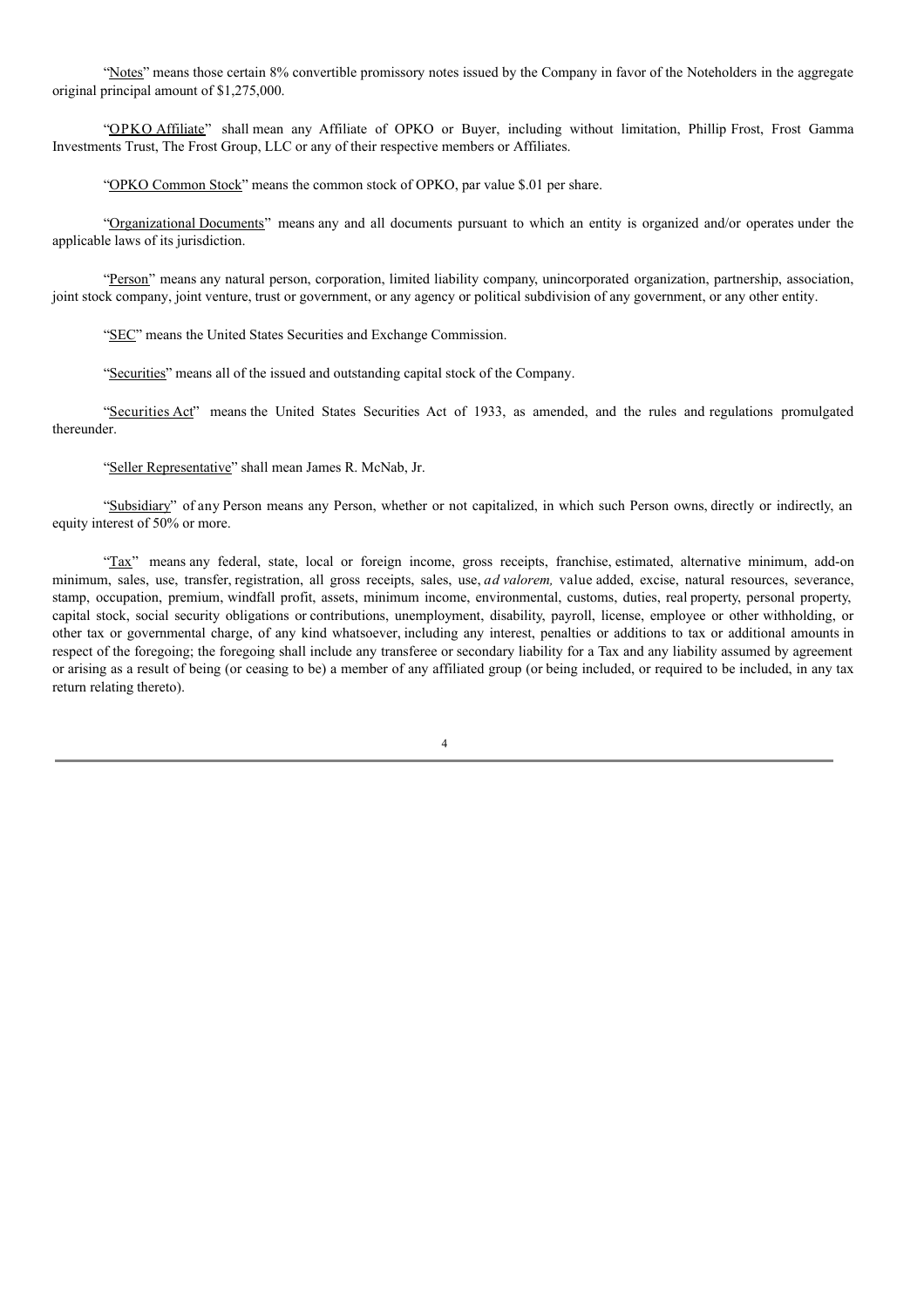"Transaction Documents" means this Agreement and all other documents to be executed and delivered by any party pursuant to or in connection with this Agreement and consummation of the transactions contemplated hereby.

"Triggering Event" means any of the following events occurring after the Closing: (a) the closing of the acquisition of fifty percent (50%) or more of the combined voting power of the then outstanding voting securities of the Company, Buyer or OPKO, as the case may be, entitled to vote generally in the election of directors or managers (the "Outstanding Voting Securities") of the Company, Buyer or OPKO, respectively, by any Person (including a "group" as defined in Section 13(d)(3) of the Securities Exchange Act of 1934, as amended), other than an OPKO Affiliate; (b) the closing of a merger, conversion or consolidation of the Company, Buyer or OPKO in which the Company, Buyer, OPKO or an OPKO Affiliate is not the surviving or resulting entity unless, following such merger, conversion or consolidation, fifty percent (50%) or more of the Outstanding Voting Securities of the surviving or resulting entity is then beneficially owned, directly or indirectly, by all or substantially all of the individuals and entities who were the beneficial owners, respectively, of the Outstanding Voting Securities immediately prior to such merger, conversion or consolidation of the Company, Buyer or OPKO, as applicable; (c) the closing of a sale, transfer or other disposition of all or substantially all of the assets of the Company, Buyer or OPKO to any Person other than an OPKO Affiliate (including a "group" as defined in Section 13(d)(3) of the Securities Exchange Act of 1934, as amended); or (d) the closing of a sale or transfer (including an exclusive license or sub-license to all or substantially all of the Intellectual Property relating to the Aquashunt, including, without limitation, an exclusive license or any sublicense of the Yale License) to any Person other than an OPKO Affiliate or the Founders in accordance with Section 8.1(b) of all or substantially all of the properties, assets or rights related to the Aquashunt.

"Yale" means Yale University, a corporation organized and existing under and by virtue of a charter granted by the general assembly of the Colony and State of Connecticut.

"Yale License" means that certain Exclusive License Agreement effective as of February 13, 2007 by and between Yale and the Company.

"Yale Shares" means 33,080 shares of OPKO Common Stock.

## **ARTICLE 2**

#### **Purchase of Securities; Purchase of Notes; Release by Escrow Agent**

#### **2.1 Purchase of Securities.**

(a) Purchase and Sale of Securities. Subject to the terms and conditions set forth herein, on the Closing Date, each Seller shall sell, assign, transfer and deliver to Buyer, and Buyer shall purchase from such Seller, all of such Seller's right, title and interest in and to the Securities indicated next to such Seller's name on Schedule A under the heading *"Securities Owned"*. To give effect to such sale, each of the Sellers hereby waives any preemption rights it may have in relation to any of the Securities.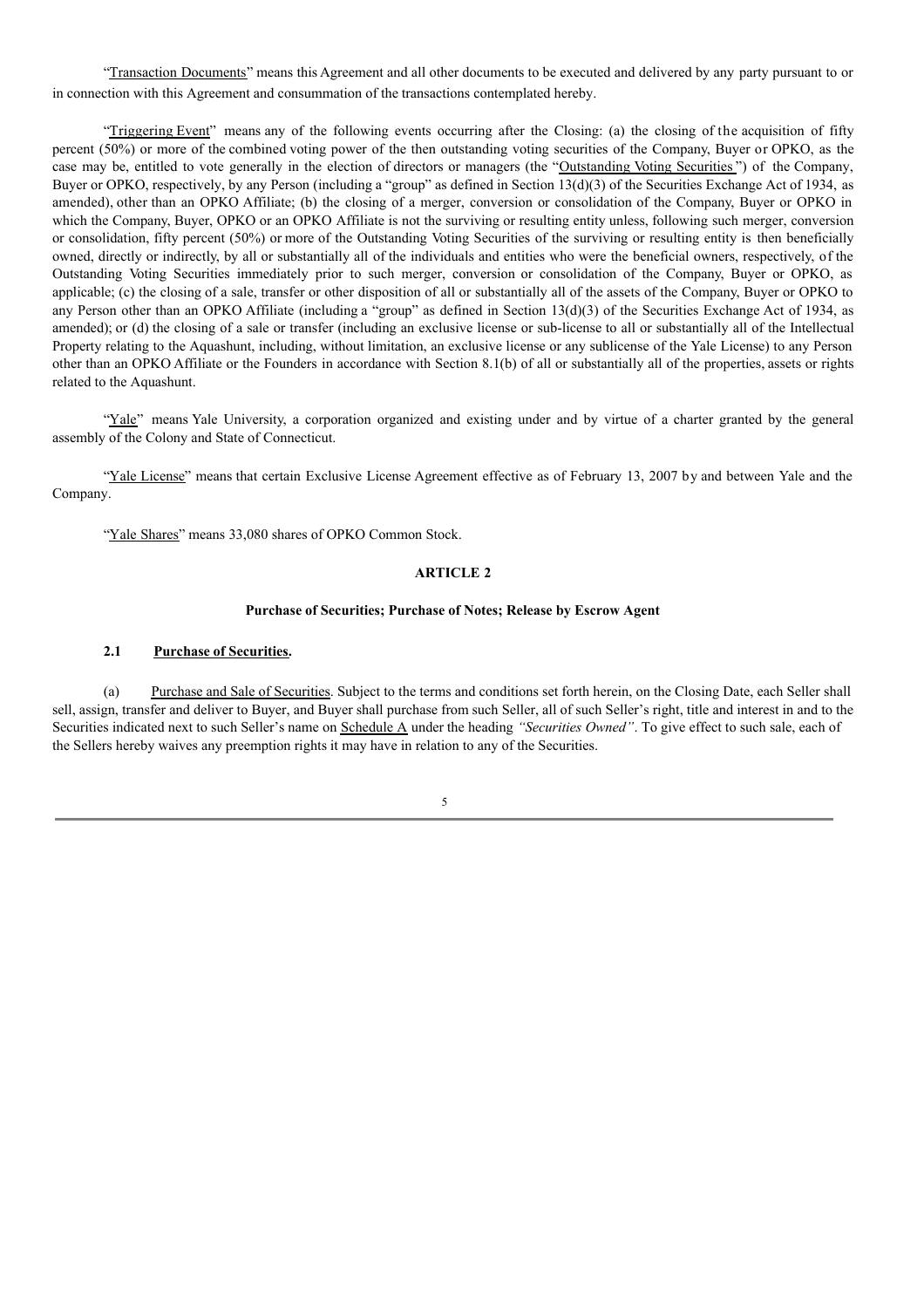(b) Consideration. As consideration for the sale, assignment, transfer and delivery of the Securities by the Sellers to Buyer, Buyer shall issue and deliver to the Sellers (or the Escrow Agent on behalf of the Sellers, as applicable), on the terms and conditions set forth herein, the following number of shares of OPKO Common Stock and options to acquire shares of OPKO Common Stock:

(i) On or before the Closing Date, OPKO's Board of Directors (or compensation committee thereof) shall grant to each Founder and, on the Closing Date, Buyer shall issue and deliver to each Founder, stock options representing the right to acquire 50,000 shares of OPKO Common Stock, at an exercise price equal to the closing sale price for OPKO Common Stock on the AMEX on the Closing Date (the "Stock Options"). Each Founder's Stock Options shall (i) have the terms set forth in Schedule E ("Option Terms"), (ii) be for a term of seven (7) years, (iii) vest ratably over four (4) years vest, and (iv) be governed by the terms and conditions of OPKO's 2007 Equity Incentive Plan (the "OPKO Stock Option Plan") as in effect on the Closing Date (including, without limitation, with respect to accelerated vesting upon a Change in Control (as such term is defined in the OPKO Stock Option Plan), provided, however, that the Stock Options shall become fully vested and exercisable immediately upon the occurrence of a Triggering Event. For the avoidance of doubt, notwithstanding anything to the contrary in this Agreement, the Stock Options or the OPKO Stock Option Plan, vesting of the Stock Options shall be subject only to the passage of time and shall not be contingent upon service by the Founders as employees or consultants of the Company, Buyer or OPKO under any circumstances.

(ii) On the Closing Date, Buyer shall issue and deliver a certificate to Yale representing 24,810 shares of OPKO Common Stock (or 75% of the Yale Shares), and issue to Yale, and deliver to the Escrow Agent to be held in escrow pursuant to the terms of this Agreement and the Escrow Agreement, a certificate representing 8,270 shares of OPKO Common Stock (or 25% of the Yale Shares).

(iii) On the Closing Date, Buyer shall issue certificates to each Seller representing the number of shares of OPKO Common Stock set forth opposite the name of such Seller on Schedule A under the heading *"\*\*\* Shares"* (the "\*\*\* Shares"), and deliver such certificates to the Escrow Agent to be held in escrow pursuant to the terms of this Agreement and the Escrow Agreement.

(iv) On the Closing Date, Buyer shall issue certificates to each Seller representing the number of shares of OPKO Common Stock set forth opposite the name of such Seller on Schedule A under the heading *"\*\*\* Shares"* (the "\*\*\* Shares"), and deliver such certificates to the Escrow Agent to be held in escrow pursuant to the terms of this Agreement and the Escrow Agreement.

Additional Consideration. In the event the average closing sale price for OPKO Common Stock on the AMEX for the ten (10) trading days preceding the date of the 510(k) Approval is less than \$\*\*\* per share, then Buyer shall issue and deliver (as soon as possible and in any event within \*\*\* business days of the date of the 510(k) Approval) to each Seller a certificate representing the number of shares of OPKO Common Stock set forth opposite the name of such Seller on Schedule A under the heading *"True-Up Shares"* (the "True-Up Shares").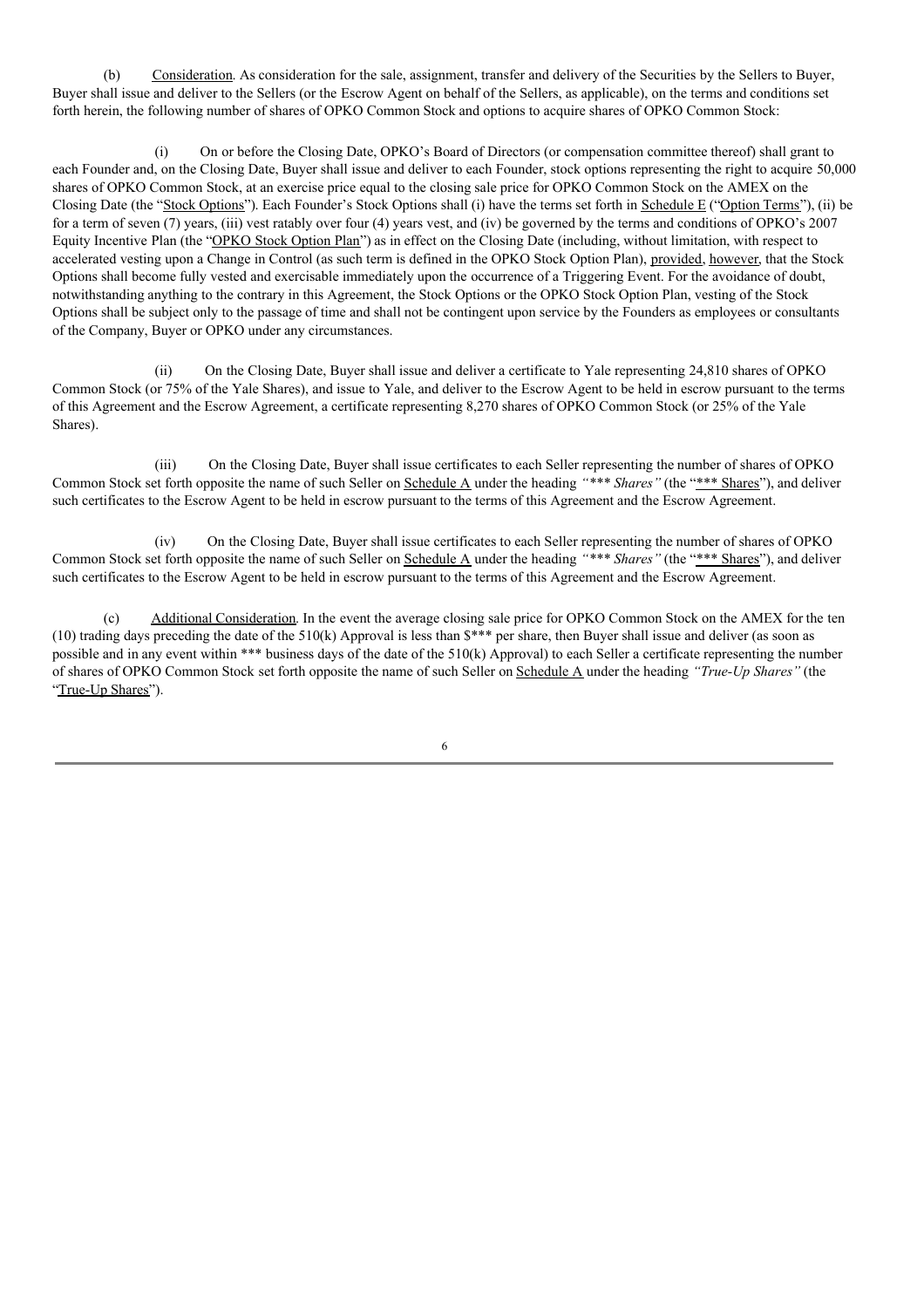# **2.2 Purchase of Notes.**

(a) Purchase and Sale of Notes. Subject to the terms and conditions set forth herein, on the Closing Date, each Noteholder shall sell, assign, transfer and deliver to Buyer, and Buyer shall purchase from such Noteholder, all of such Noteholder's right, title and interest in and to the Note(s) including the aggregate indebtedness represented thereby (including the aggregate original principal amount thereof and the accrued and unpaid interest thereon) indicated next to such Noteholder's name on Schedule B.

(b) Consideration. As consideration for the sale, assignment, transfer and delivery of the Notes, on the Closing Date, Buyer shall (i) issue and deliver to each Noteholder a certificate representing the number of shares of OPKO Common Stock set forth opposite the name of such Noteholder on Schedule B under the heading "Note Shares" (the "Note Shares"); and (ii) issue to the Indemnifying Noteholder a certificate representing the number of shares of OPKO Common Stock set forth opposite the name of the Indemnifying Noteholder on Schedule B under the heading *"Note Indemnity Shares"* (the "Note Indemnity Shares"), and deliver such certificate to the Escrow Agent to be held in escrow pursuant to the terms of this Agreement and the Escrow Agreement; following which each of the Notes shall be deemed fully repaid, canceled and of no further effect.

#### **2.3 Release By Escrow Agent**.

(a) Release of \*\*\* Shares. Subject to Section 2.3(c) and Section 2.3(d), Buyer and the Seller Representative shall direct the Escrow Agent to immediately release the \*\*\* Shares, other than the \*\*\* shares constituting part of the Escrow Shares, to the Sellers immediately after the earlier to occur of (i) \*\*\*, as determined by OPKO in its sole discretion, of \*\*\* (defined in Section 8.1(a)), and (ii) a \*\*\*. Unless a \*\*\* has occurred, Buyer and the Seller Representative shall direct the Escrow Agent to immediately release the \*\*\* Shares to Buyer in the event that OPKO determines in its sole discretion that the \*\*\* in accordance with Section 8.1(a) hereof.

(b) Release of \*\*\* Shares. Subject to Section 2.3(c) and Section 2.3(d), Buyer and the Seller Representative shall direct the Escrow Agent to immediately release the \*\*\* Shares, other than the \*\*\* Shares constituting part of the Escrow Shares, to the Sellers immediately after the earliest to occur of (i) \*\*\*, and \*\*\*. Unless a \*\*\* has occurred, Buyer and the Seller Representative shall direct the Escrow Agent to immediately release the \*\*\* Shares to Buyer in the event \*\*\* (defined in Section 8.1(a)).

(c) Escrow Shares. Subject to Section 2.3(a), Section 2.3(b) and Section 2.3(d), Buyer and the Seller Representative shall direct the Escrow Agent to immediately release the Escrow Shares to the Sellers and the Indemnifying Noteholder on the earlier of (i) the \*\*\* anniversary of the Closing Date, unless a Claim asserted in writing by a Buyer Indemnified Party remains unresolved as of such date, and (ii)  $***$ .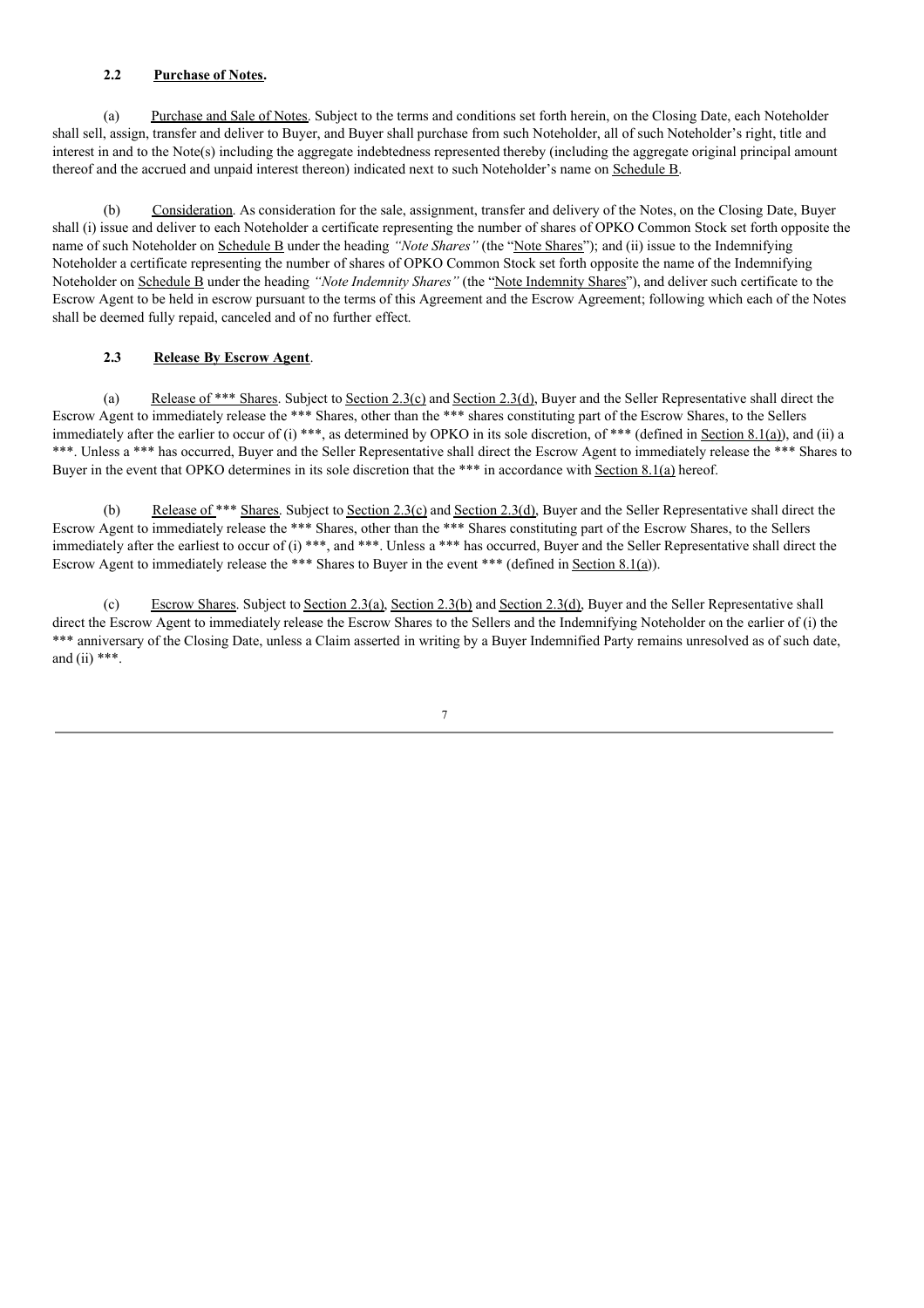(d) \*\*\* Escrow Shares. Notwithstanding anything in Section 2.3(a), Section 2.3(b), or Section 2.3(c) to the contrary, none of the \*\*\* Shares or \*\*\* Shares constituting part of the Escrow Shares shall be released or delivered to the Sellers, if ever, until the \*\*\* (i) \*\*\*, as determined by Buyer in its sole discretion, of \*\*\*, \*\*\*, respectively, and (ii) the occurrence of a \*\*\*.

# **ARTICLE 3**

#### **Representations and Warranties of Buyer and OPKO**

In order to induce the Company and Sellers to enter into this Agreement and to consummate the transactions contemplated hereby, Buyer and OPKO make the representations and warranties set forth below to Sellers.

**3.1 Organization.** Each of Buyer and OPKO has been duly organized and is validly existing and in good standing under the laws of the jurisdiction of its incorporation or organization, as the case may be. Each of Buyer and OPKO is duly qualified or licensed to do business, and is in good standing, in each jurisdiction where the character of the properties owned, leased or operated by it or the nature of its business makes such qualification or licensing necessary. Each of Buyer and OPKO has all requisite right, power and authority to (a) own or lease and operate its properties and (b) conduct its business as presently conducted.

**3.2 Authorization; Enforceability.** Each of Buyer and OPKO has all requisite right, power and authority to execute and deliver the Transaction Documents and to consummate the transactions contemplated thereby. The execution and delivery of the Transaction Documents by Buyer and OPKO and the consummation by Buyer and OPKO of the transactions contemplated thereby have been duly authorized by all requisite corporate and limited liability company action, as the case may be. The Transaction Documents have been duly executed and delivered by Buyer and OPKO, and constitute the legal, valid and binding obligation of Buyer and OPKO, enforceable in accordance with their respective terms except as limited by (a) applicable bankruptcy, insolvency, reorganization, moratorium or other Laws of general application affecting enforcement of creditors' rights and (b) general principles of equity that may restrict the availability of equitable remedies.

**3.3 No Violation or Conflict.** The execution and delivery of the Transaction Documents by Buyer and OPKO, the consummation by Buyer and OPKO of the transactions contemplated thereby, and compliance by Buyer and OPKO with the provisions hereof: (a) do not and will not violate or, if applicable, conflict with any provision of Law, or any provision of Buyer's or OPKO's Organizational Documents; and (b) do not and will not, with or without the passage of time or the giving of notice, result in the breach of, or constitute a default, cause the acceleration of performance or require any consent under, any instrument or agreement to which Buyer or OPKO is a party or by which Buyer, OPKO or their properties may be bound or affected.

**3.4 Capitalization.** The authorized and outstanding capital stock of OPKO is as set forth on its consolidated balance sheet comprising a part of the most recent SEC Report. All of OPKO's issued and outstanding capital stock is duly authorized, validly issued, fully paid and nonassessable and was issued in compliance with applicable state and federal securities laws. As of the date hereof, there are outstanding options to purchase approximately 12,300,000 shares of OPKO Common Stock under the OPKO Stock Option Plan, and options to purchase 18,300,000 shares of OPKO Common Stock remain available for grant thereunder.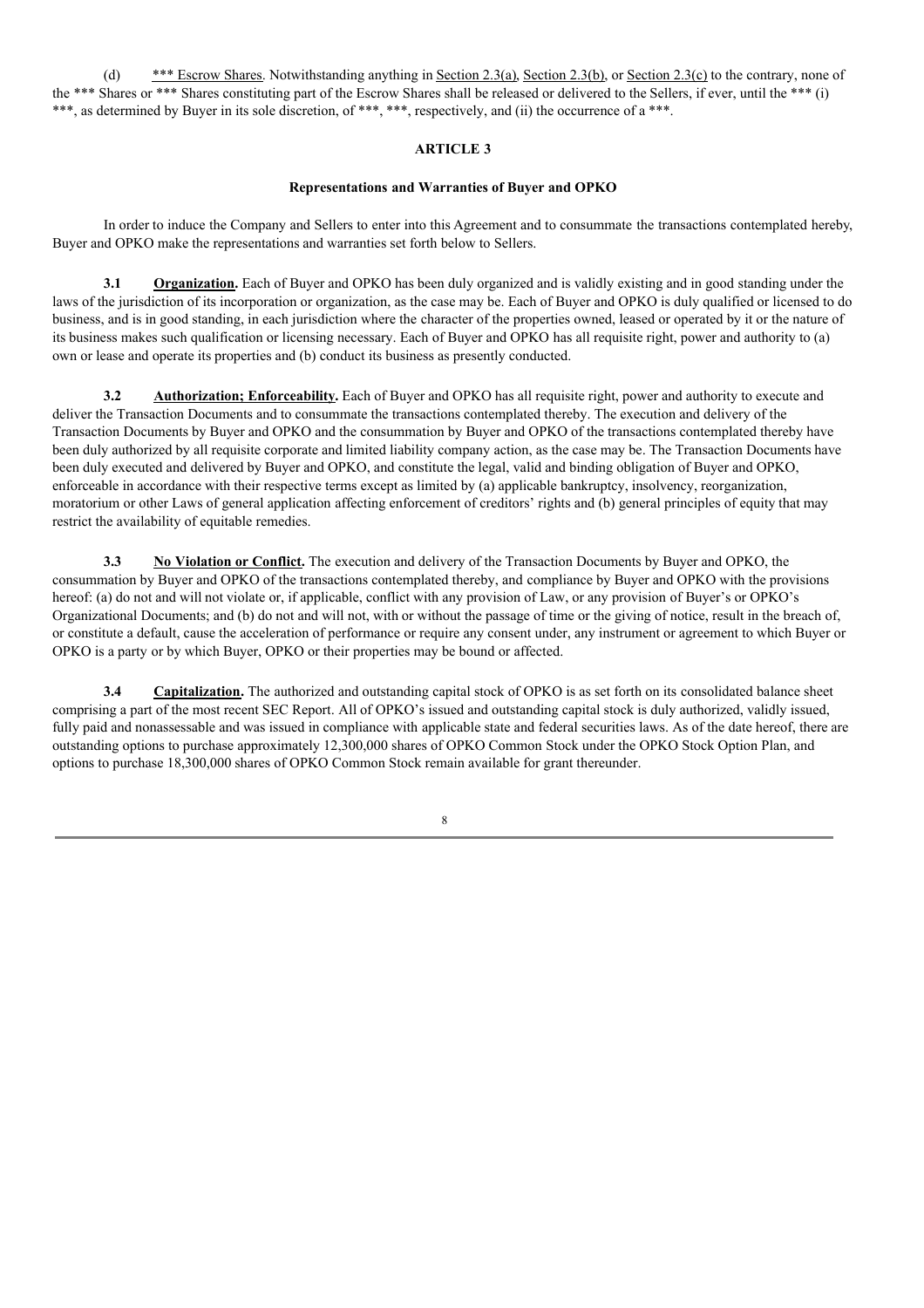**3.5 Validity of Shares; Listing**. When issued and delivered to the Sellers and the Noteholders in accordance with this Agreement, the Note Shares, the Note Indemnity Shares and the Consideration Shares shall be (a) duly and validly authorized, issued and outstanding, (b) fully paid and nonassessable, and (c) listed for trading on the AMEX.

# **3.6 SEC Reports; Absence of Undisclosed Liabilities**.

**(a)** Except as set forth on Schedule 3.6(a), OPKO has duly filed with and furnished to the SEC all required reports, schedules, forms, certifications, prospectuses, registrations, proxy and other statements since March 27, 2007 (collectively, "SEC Reports"). Each SEC Report complied, at the time such SEC Report was filed, in all material respects with all applicable requirements of the Securities Act and the Exchange Act and applicable rules and regulations promulgated thereunder.

**(b)** Neither OPKO nor any of its subsidiaries has any Liabilities which, if known, would be required to be reflected or reserved against on a consolidated balance sheet of OPKO prepared in accordance with GAAP or the notes thereto, except Liabilities (i) reflected or reserved against on the audited consolidated balance sheet of OPKO and its subsidiaries as of December 31, 2007 and the footnotes thereto set forth in OPKO's annual report on Form 10-K, for the fiscal year ended December 31, 2007, or (ii) incurred after December 31, 2007 in the ordinary course of business and that, individually or in the aggregate, have not had a Material Adverse Effect.

**3.7 Absence of Certain Changes or Events**. Except as disclosed in the SEC Reports, (a) since December 31, 2007, there has not occurred any Material Adverse Effect, and (b) OPKO and its subsidiaries have carried on and operated their respective businesses in all material respects in the ordinary course of business consistent with past practices.

**3.8 Legal Proceedings.** Except as set forth in the SEC Reports, (a) OPKO is not a party to any pending or, to the knowledge of OPKO, threatened, legal, administrative or other proceeding, arbitration, mediation or out-of-court settlement negotiation, and (b) to the knowledge of OPKO, no Person who is or was a director or officer of OPKO is a party to any pending legal, administrative or other proceeding, arbitration, mediation or out-of-court settlement negotiation in their capacity as directors or officers of OPKO. OPKO is not subject to any order, writ, injunction, decree or other judgment of any court or governmental or regulatory authority.

**3.9 Compliance with Laws**. Except as discussed in the SEC Reports, OPKO is in compliance in all material respects with all Laws and other legal requirements applicable to it or its properties and OPKO has not received written notification from any governmental or regulatory authority asserting that it is not in compliance with or has violated any of the Laws, which such governmental or regulatory authority enforces, or threatening to revoke any Permit (as hereinafter defined), and OPKO is not subject to any agreement or consent decree with any governmental or regulatory authority arising out of previously asserted violations.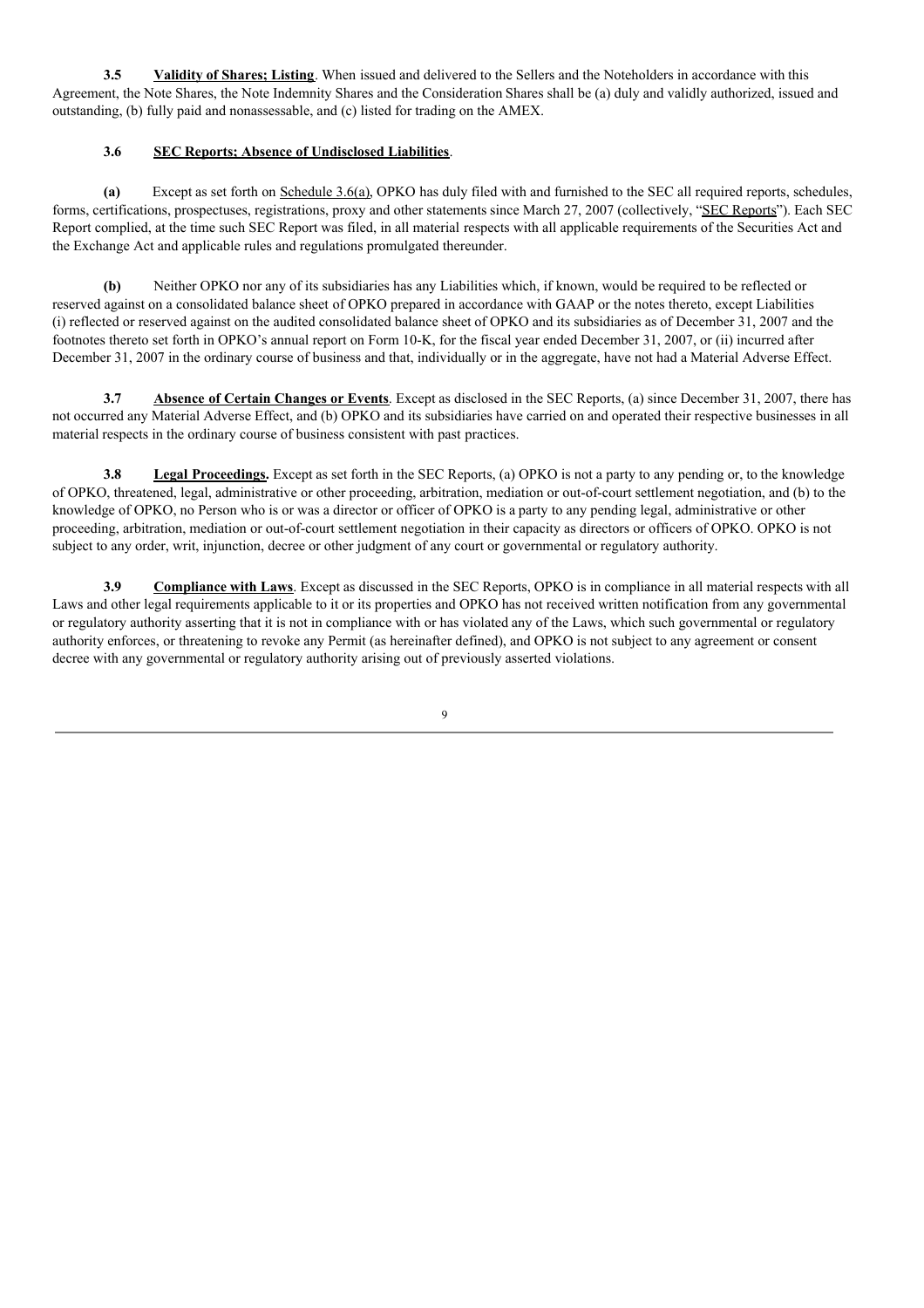**3.10 Consent of Governmental Authorities.** No consent, approval or authorization of, or registration, qualification or filing with any governmental or regulatory authority is required to be made by OPKO in connection with the execution, delivery or performance of this Agreement by OPKO or the consummation by OPKO of the transactions contemplated hereby.

**3.11 Brokers.** Buyer has not employed any financial advisor, broker or finder and has not incurred and will not incur any broker's, finder's, investment banking or similar fees, commissions or expenses, in connection with the transactions contemplated by this Agreement, which would be payable by Sellers.

#### **ARTICLE 4**

#### **Representations and Warranties of the Company**

In order to induce Buyer and OPKO to enter into this Agreement and to consummate the transactions contemplated hereby, the Company hereby makes the representations and warranties set forth below to Buyer and OPKO, which are subject to the qualifications and limitations set forth in the disclosure schedules attached hereto (the "Disclosure Schedules").

**4.1 Organization**. The Company has been duly organized and is validly existing and in good standing under the laws of the jurisdiction of its incorporation. The Company is duly qualified or licensed to do business, and is in good standing, in each jurisdiction where the character of the properties owned, leased or operated by it or the nature of its business makes such qualification or licensing necessary. The Company has all requisite right, power and authority to (a) own or lease and operate its properties, (b) conduct its business as presently conducted and (c) engage in and consummate the transactions contemplated hereby. The Company is not in default under its Organizational Documents. The Company does not have any Subsidiaries.

**4.2 Authorization; Enforceability.** The Company has all requisite right, power and authority to execute and deliver the Transaction Documents and consummate the transactions contemplated thereby. The execution and delivery of the Transaction Documents by the Company and the consummation by it of the transactions contemplated hereby have been duly authorized by all requisite corporate action. The Transaction Documents have been duly executed and delivered and constitute the legal, valid and binding obligations of the Company, enforceable in accordance with their respective terms except as limited by (a) applicable bankruptcy, insolvency, reorganization, moratorium or other Laws of general application affecting enforcement of creditors' rights and (b) general principles of equity that may restrict the availability of equitable remedies.

**4.3 No Violation or Conflict.** Except as set forth on Schedule 4.3, the execution and delivery of the Transaction Documents by the Company and the consummation by the Company of the transactions contemplated hereby, and compliance by the Company with the provisions hereof: (a) do not and will not violate or conflict with any provision of Law or any provision of the Company's Organizational Documents; and (b) do not and will not, with or without the passage of time or the giving of notice, result in the breach of, or constitute a default, cause the acceleration of performance or require any consent under, or result in the creation of any Lien upon any property or assets of the Company pursuant to any instrument or agreement to which the Company is a party or by which the Company's properties may be bound or affected.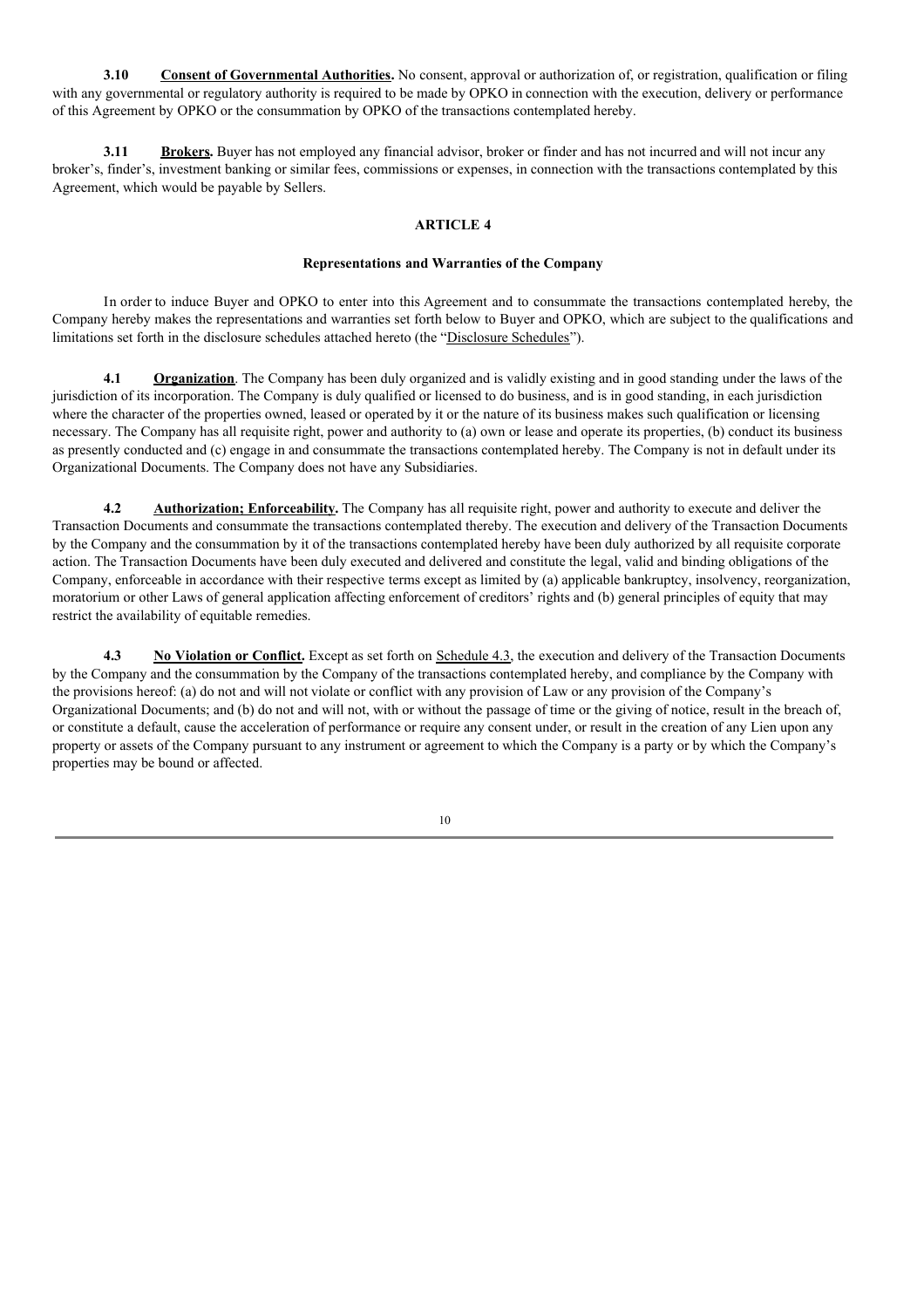**4.4 Organizational Documents and Corporate Records.** A true and complete copy of (a) the Organizational Documents of the Company, as amended, and (b) copies of the minute books of the Company have been delivered to Buyer. Such minute books contain records of all meetings and other corporate actions of the Board of Directors, committees of the Board of Directors, and shareholders of the Company from the date of its incorporation to the date hereof, and such records are complete and accurate in all material respects. All matters requiring the authorization or approval of the Board of Directors, a committee of the Board of Directors, or the shareholders of the Company have been duly and validly authorized and approved by them.

**4.5 Capitalization.** The authorized share capital of the Company is as set forth on Schedule 4.5. Schedule 4.5 sets forth all Securities which are issued and outstanding, all of which have been duly authorized, are validly issued, fully paid and nonassessable and were issued in compliance with applicable state and federal securities laws. All outstanding Securities are owned by the Sellers, free and clear of all Liens, rights of first refusal and limitations on the Sellers' voting rights, and there are no voting agreements or shareholder agreements among the Sellers with respect to the Securities. The Company has not made any investment or equity interest in any other Person. None of the Securities was issued in violation of any preemptive rights or rights of first refusal, or other agreements or rights. At the Closing, the Sellers will transfer and convey and Buyer will acquire good and valid title to the Securities free and clear of all Liens. No written or oral agreement or understanding with respect to the disposition of the Securities or any rights therein, other than this Agreement exists. The Company does not have any liability or obligation of any nature whatsoever to any former shareholder of the Company.

**4.6 Rights, Warrants, Options.** There are no stock options, warrants, stock appreciation, phantom stock or other rights, arrangements or commitments of any character to which the Company is a party or by which the Company is bound relating to the issued or unissued capital stock or equity interests of the Company or obligating the Company to issue or sell any shares of capital stock of, or other equity interests in, the Company. There are no outstanding obligations of the Company to redeem or otherwise acquire any of the Securities. There are no outstanding contractual obligations of the Company to provide funds to, or make any investment (in the form of a loan, capital contribution or otherwise) in any Person.

**4.7 Financial Statements.** The Company has delivered to Buyer a true and complete copy of (A) the unaudited consolidated balance sheet of the Company for the fiscal year ended on December 31, 2007, and the unaudited consolidated profit and loss statement for the fiscal year ended on December 31, 2007, and (B) the unaudited balance sheet of the Company as of March 31, 2008, and the unaudited consolidated profit and loss statement of the Company for the two-month period then ended (collectively, the "Financial Statements"). The Financial Statements: (a) have been prepared in accordance with the books of account and records of the Company; (b) fairly present in all material respects the financial position of the Company as of the dates and for the periods specified in such statements; and (c) have been prepared in accordance with United States generally accepted accounting principles, consistently applied with prior periods, subject to yearend adjustments and the addition of appropriate footnotes.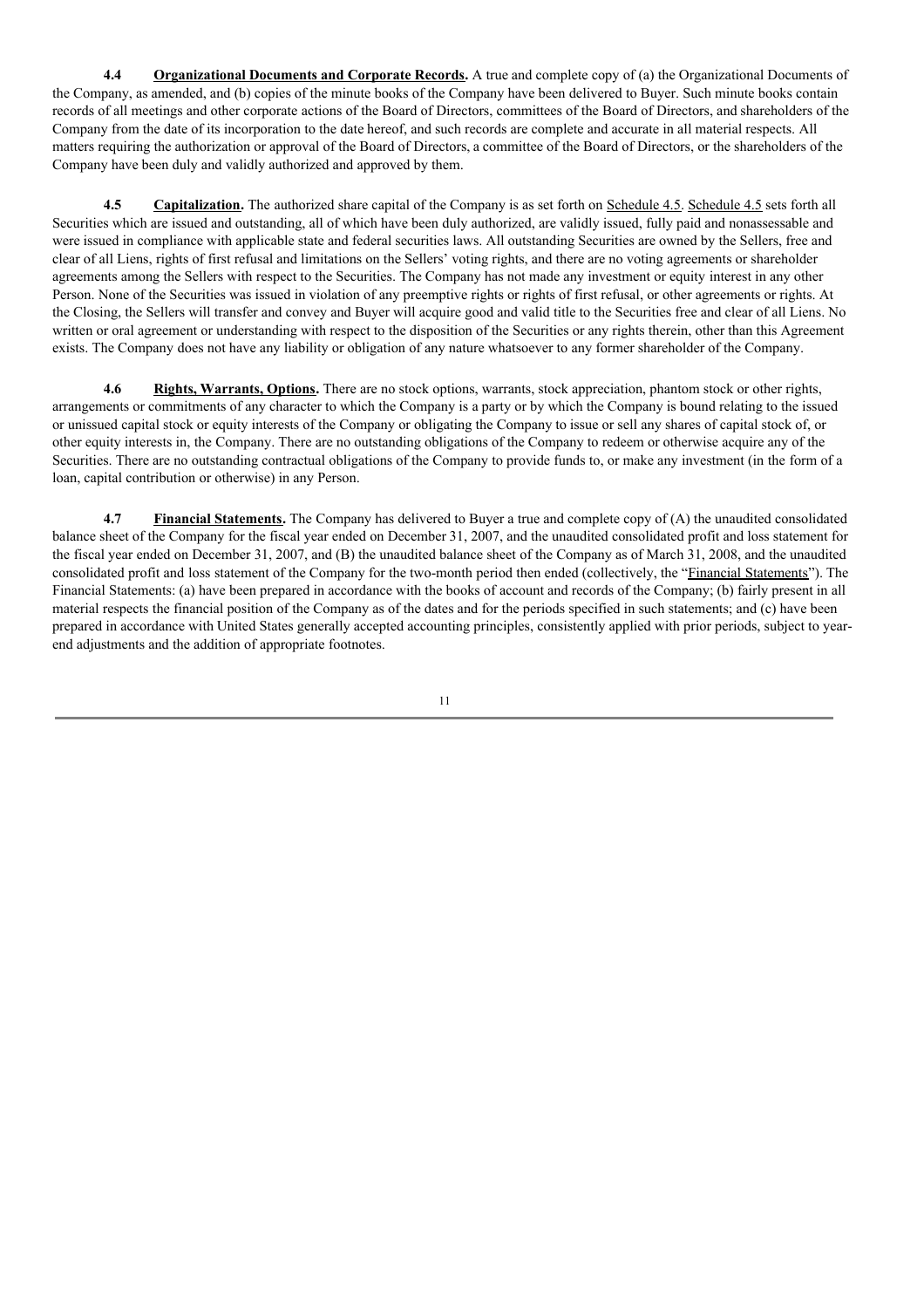**4.8 Absence of Undisclosed Liabilities.** The Company has no debts, Liabilities, commitments or obligations of any nature whatsoever, whether accrued, absolute, contingent or otherwise, other than as provided for in this Agreement, disclosed in the Disclosure Schedules or accrued for or reserved against in the Financial Statements.

**4.9 Guaranties.** The Company is not a party to any Guaranty, and no Person is a party to any Guaranty for the benefit of the Company.

**4.10 Accounts and Notes Receivable and Payable.** Set forth in Schedule 4.10 is a true and complete aged list of unpaid accounts and notes receivable owing to and owed by the Company as of Closing. All of such accounts and notes receivable and payable constitute only bona fide, valid and binding claims arising in the ordinary course of the Company's business, subject, with regard to receivables, to no valid defenses, counterclaims or setoffs.

**4.11 Absence of Material Adverse Effect.** Except as set forth on Schedule 4.11, Since March 31, 2008, the Company has conducted its business only in the ordinary and usual course and in a manner consistent with past practices and, since such date: (a) there has been no Material Adverse Effect; and (b) the Company has not engaged or agreed to engage in any of the actions described below:

**(a)** amend or otherwise change its Organizational Documents;

**(b)** issue, sell or authorize for issuance or sale, shares of any class of its securities (including, but not limited to, by way of stock split or dividend) or any subscriptions, options, warrants, rights or convertible securities, or enter into any agreements or commitments of any character obligating it issue or sell any such securities;

**(c)** redeem, purchase or otherwise acquire, directly or indirectly, any shares of its capital stock or any option, warrant or other right to purchase or acquire any such shares;

**(d)** declare or pay any dividend or other distribution (whether in cash, stock or other property) with respect to its capital stock or repay any irrevocable capital contribution;

**(e)** sell, transfer, surrender, abandon or dispose of any of its assets or property rights (tangible or intangible);

**(f)** grant or make any Lien or subject itself or any of its properties or assets to any Lien;

**(g)** grant any license or sublicense of any right under or with respect to any Intellectual Property or disclose any proprietary or confidential information to any third party, except to Buyer or OPKO;

**(h)** create, incur or assume any indebtedness or any Liability in excess of \$7,500;

**(i)** make or commit to make any capital expenditures in excess of \$7,500;

**(j)** grant or become subject to any Guaranty;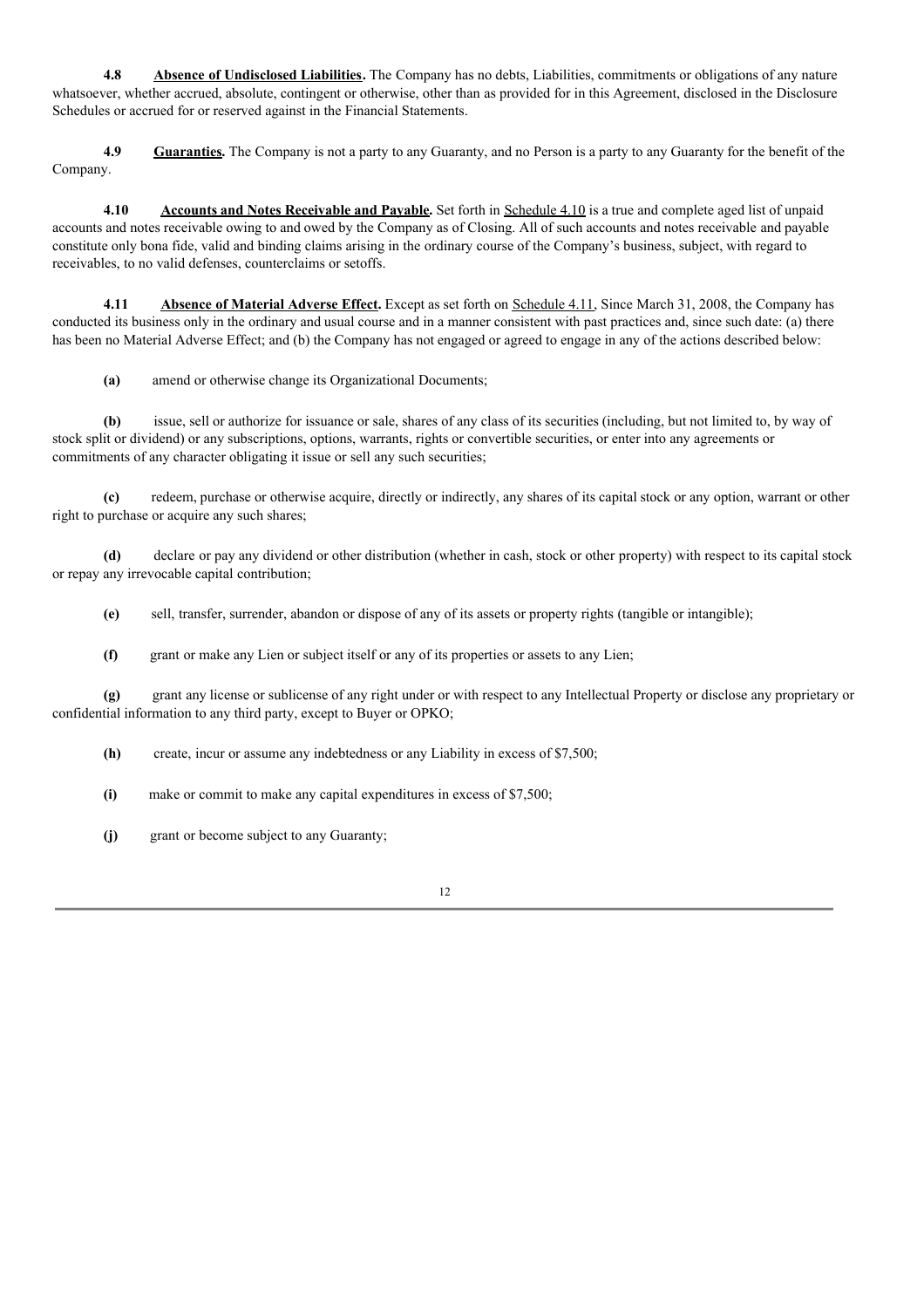**(k)** apply any of its assets to the direct or indirect payment, discharge, satisfaction or reduction of any amount payable directly or indirectly by, to or for the benefit of any Seller or any Affiliate thereof or to the prepayment of any such amounts or engage in any transactions with any Affiliate;

**(l)** write off the value of any assets, inventory or any accounts receivable or increase, the reserves for obsolete, damaged, spoiled or otherwise not usable inventory or doubtful or uncollectible receivables;

**(m)** increase the compensation payable or to become payable to directors, officers or employees (including, without limitation, any such increase pursuant to any Plan or otherwise), other than increases in the ordinary course of business and consistent with past practice or grant any rights to severance or termination pay to, or enter into any employment or severance agreement with, any director, officer or other employee of the Company, or establish, adopt, enter into or materially amend any collective bargaining, bonus, profit sharing, thrift, compensation, stock option, restricted stock, pension, retirement, deferred compensation, employment, termination, severance or other plan, agreement, trust, fund, policy or arrangement for the benefit of any director, officer or employee;

**(n)** acquire (including, without limitation, by merger, consolidation or acquisition of stock or assets) any interest in any corporation, partnership, other business organization, Person or any division thereof or any assets;

**(o)** alter the manner of keeping its books, accounts or records, or change in any manner the accounting practices, methods or assumptions therein reflected;

**(p)** agree to accelerate or delay collection of notes or accounts receivable in advance of or beyond their regular dates or the date when the same could have been collected in the ordinary course of business consistent with past practices;

**(q)** waive, release, assign, settle or compromise any claims or litigation;

**(r)** make any Tax election or settle or compromise any federal, state or local or federal income Tax liability;

**(s)** take or omit to take any action which is intended to render any of the Company's representations or warranties untrue or misleading;

**(t)** take any action which would have a Material Adverse Effect; or

**(u)** agree, whether in writing or otherwise, to do any of the foregoing.

**4.12 List of Accounts.** Set forth on Schedule 4.12 is: (a) the name and address of each bank or other institution in which the Company maintains an account (cash, securities or other) or safe deposit box; (b) the name and phone number of the Company's contact person at such bank or institution; (c) the account number of the relevant account and a description of the type of account; and (d) the persons authorized to transact business in such accounts.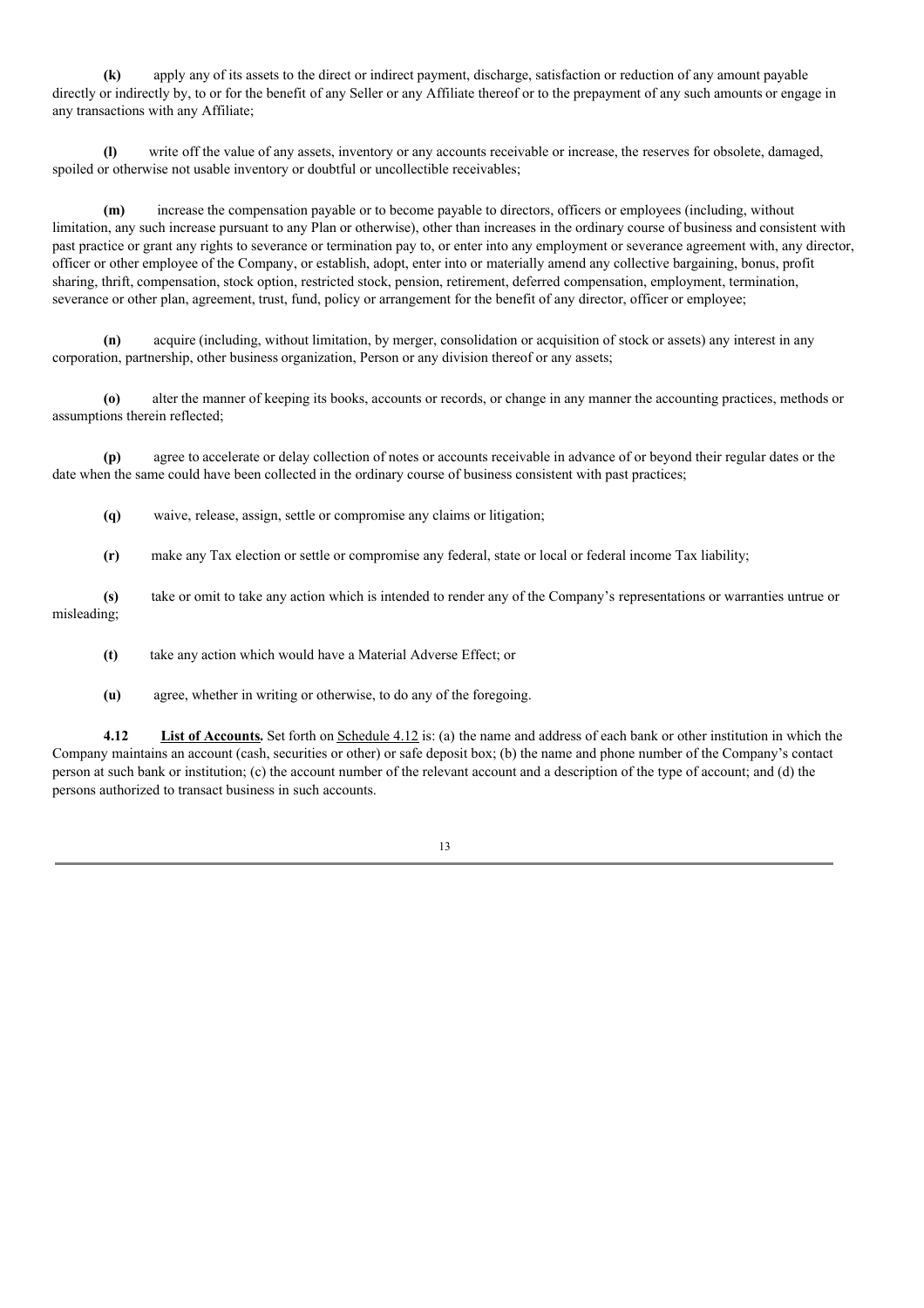**4.13 Tax Matters**. Except as set forth on Schedule 4.13, all Tax returns required to be filed with respect to the Company have been timely filed with the appropriate governmental authorities in all jurisdictions in which such returns are required to be filed, all of the foregoing as filed are true, correct and complete in all material respects as of the applicable filing dates, and reflect accurately in all material respects all liabilities for Taxes of the Company for the periods to which such returns relate, and all amounts shown as owing thereon have been paid. All Taxes, if any, collectible or payable by the Company or relating to or chargeable against any of its assets, revenues or income through the Closing Date were or will be fully collected and paid by such date or provided for by adequate reserves in the Financial Statements. No claims or deficiencies have been asserted against the Company with respect to any Taxes which have not been paid or otherwise satisfied or for which accruals or reserves have not been made in the Financial Statements, and there exists no reasonable basis for the making of any such claims. The Company has not waived any restrictions on assessment or collection of Taxes or consented to the extension of any statute of limitations relating to taxation.

**4.14 Insurance.** Set forth on Schedule 4.14 is a list of all insurance policies providing insurance coverage of any nature to the Company. The Company has delivered to Buyer a true and complete copy of all of such insurance policies as amended. Such policies are reasonably sufficient for the compliance by the Company with all requirements of Law and all Contracts. All of such policies are in full force and effect and are valid and enforceable in accordance with their terms, and the Company has complied in all material respects with all terms and conditions of such policies, including the payment of premium payments. None of the insurance carriers has indicated to the Company an intention to cancel or not renew any such policy. The Company has no claim pending or reasonably anticipated against any of the insurance carriers under any of such policies and there has been no actual or alleged occurrence of any kind which may give rise to any such claim.

# **4.15 Title to and Condition of Personal Property**.

(a) Except as set forth on Schedule 4.15, the Company has good and marketable title or leasehold interest to each item of equipment and other personal property, included as an asset in the Financial Statements, free and clear of all Liens.

(b) All of the buildings, structures, appurtenances, leasehold improvements, equipment, machinery, and other tangible property owned or used by the Company are: (a) in reasonable operating condition and repair, ordinary wear and tear excepted, (b) not in need of substantial maintenance or repairs, and (c) adequate and sufficient for the continuing conduct of the business of the Company as now conducted.

(c) Each item of equipment, personal property and asset of the Company, included as an asset in the Financial Statements shall remain with the Company as of the Closing Date. The parties agree that Schedule 4.15(c) sets forth the full and complete list of material assets which will be owned by the Company as of the Closing Date.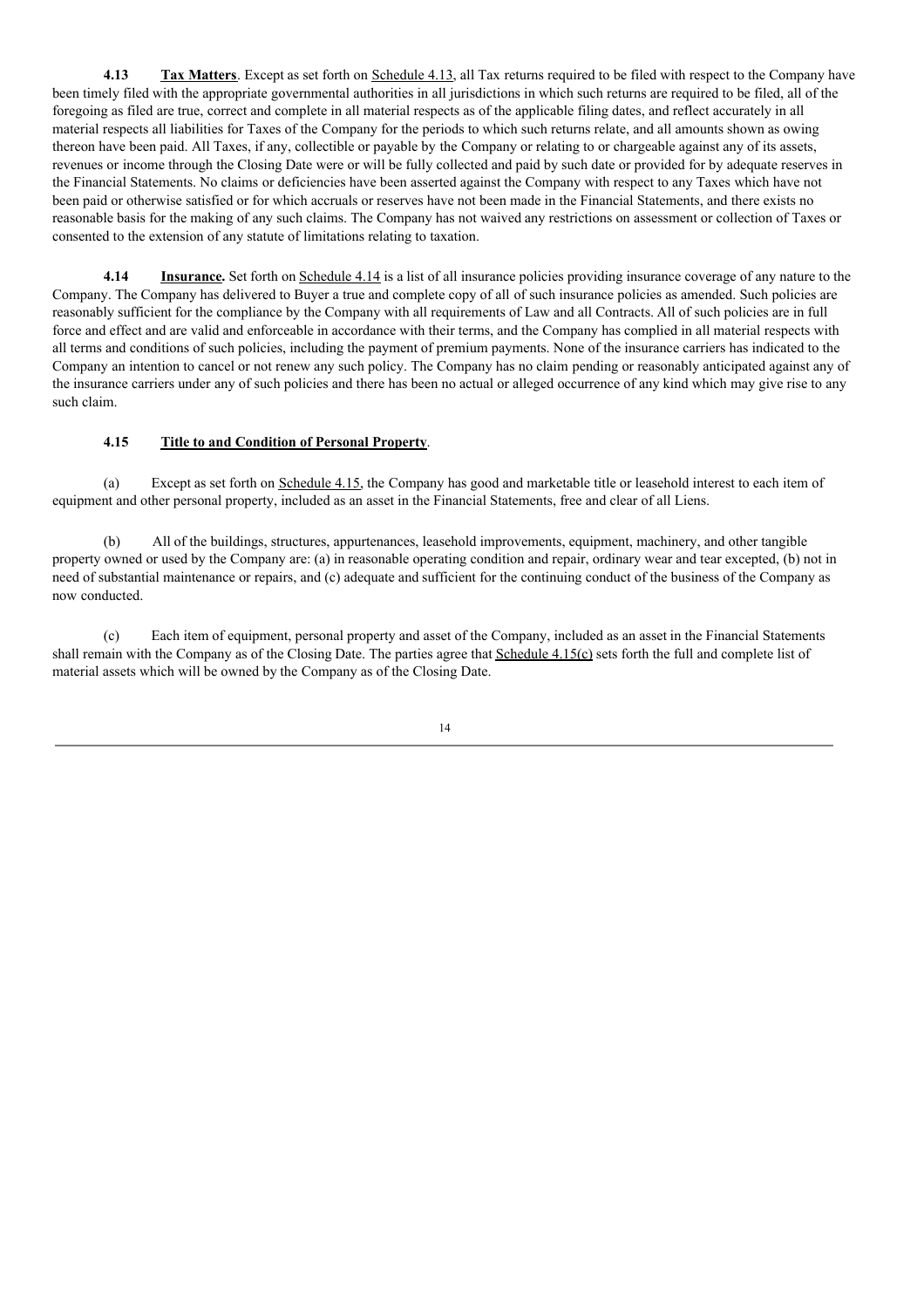**4.16 Intellectual Property.** Other than inbound "shrink-wrap" and similar publicly available commercial binary code enduser licenses, set forth on Schedule 4.16 is a list and description of the Intellectual Property that is the subject of an application, certificate, filing, registration or other document issued by, filed with, or recorded by, any governmental authority. The Intellectual Property is owned or rightfully used by the Company pursuant to a license agreement free and clear of all Liens, and except as set forth on Schedule 4.16, no royalties, honorariums or fees are or will be payable by the Company by reason of the ownership or use of the Intellectual Property. No claims have been made against the Company or the Sellers or, to the Knowledge of the Company, threatened against the Company or the Sellers (or any of their respective officers, directors, employees or Affiliates) (i) asserting the invalidity, abuse, misuse, or unenforceability, or seeking the cancellation, of any of the Intellectual Property, or (ii) asserting that the Company's ownership or use of the Intellectual Property infringes or violates the rights of any other Person and, to the Company's Knowledge, there does not exist any valid basis for any such claim. To the Knowledge of the Company, there is no infringement or misappropriation of any Intellectual Property. The Intellectual Property includes all rights necessary for the Company to be legally entitled to conduct its business as presently being conducted. Subject to obtaining such consents set forth in Schedule 4.16, the consummation of the transactions contemplated hereby will not alter or impair any of the Intellectual Property. Except as set forth in Schedule 4.16, no interest in any of the Intellectual Property has been assigned, transferred, licensed or sublicensed by the Company to third parties.

**4.17 Real Property.** The Company does not own any real property. Schedule 4.17 sets forth the street address of each parcel of real property leased by the Company (the "Leased Property"). The Company has delivered to Buyer true and complete copies of all of the lease agreements, as amended to date (the "Leases") relating to the Leased Property. Except as set forth in Schedule 4.17, (i) no Person other than the Company has any right to use or occupy any part of the Leased Property, and (ii) the Company has no Knowledge that any Lease will not be renewed by the landlord upon its expiration date on terms and conditions substantially similar to the terms existing thereunder, if requested to do so by the Company. The Company has not made an construction or improvements on the Leased Property.

**4.18 Compliance with Environmental Laws**. The Company is in compliance in all material respects with all applicable Environmental Laws. There have been no governmental claims, citations, notices of violation, judgments, decrees or orders issued against the Company for impairment or damage, injury or adverse effect to the environment or public health and, to the Knowledge of the Company there have been no private complaints with respect to any such matters. To the Knowledge of the Company, there is no condition relating to any properties of the Company that would require any type of remediation, clean-up, response or other action under applicable Environmental Laws. The Company has complied in all material respects with all applicable Environmental Laws in the generation, treatment, transportation, storage and disposal of Hazardous Materials.

# **4.19 Employment Matters.**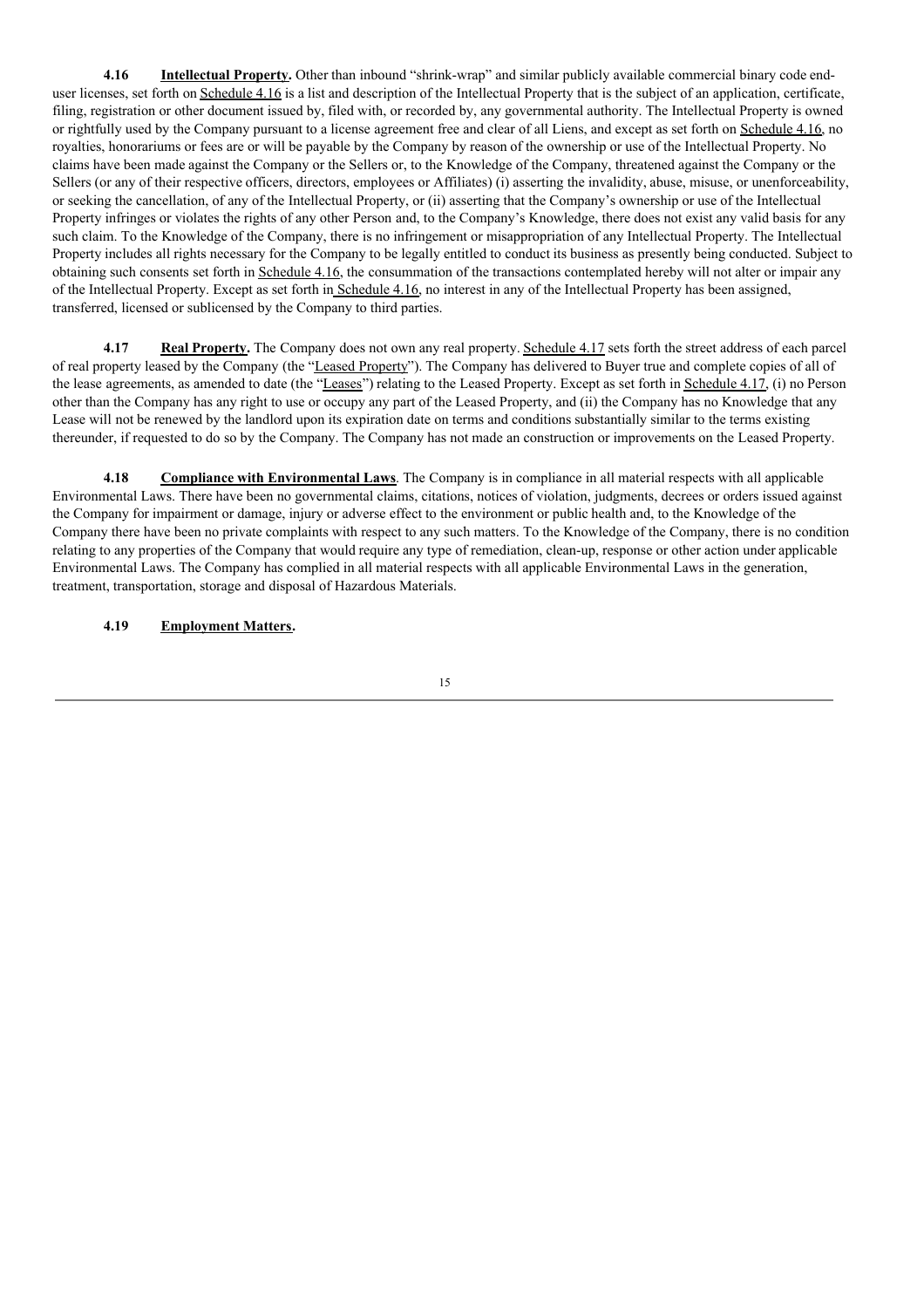(a) Employment Agreements. Except as listed on Schedule 4.19(a), there are no (i) employment agreements, (ii) consulting agreements, (iii) severance agreements, (iv) agreements that include indemnification arrangements, or (v) agreements which contain change of control provisions, between the Company and any officer, director, consultant or employee ("Employment Agreements"). Sellers have delivered to Buyer true and complete copies of all of the Employment Agreements. No Employment Agreement (i) will require any payment by the Company or Buyer to any director, officer or employee of the Company, or any other party, by reason of the change in control of the Company resulting from the transactions contemplated by this Agreement, or (ii) provides for the acceleration or change in the award, grant, vesting or determination of options, warrants, rights, severance payments, or other contingent obligations of any nature whatsoever of the Company in favor of any such parties. The terms of employment or engagement of all directors, officers, employees, agents, consultants and professional advisers of the Company are such that their employment or engagement may be terminated at any time without liability for payment of compensation or damages (other than, with respect to employees of the Company, the payment of the statutory minimum compensation) and the Company has not entered into any agreement or arrangement for the management of its business or any part thereof other than with its directors or employees.

(b) Personnel. Schedule 4.19(b) contains the names, job descriptions and annual salary rates and other compensation of any kind of all officers, directors and consultants of the Company (including compensation paid or payable by the Company under the Plans (as hereafter defined)).

(c) Employment Laws. The Company has complied in all material respects with all applicable employment Laws, including payroll, withholding and related obligations, benefits, social security, and does not have any obligation in respect of any amount due to employees of the Company or government agencies, other than normal salary, other fringe benefits and contributions accrued but not payable on the date hereof.

(d) Policies. Schedule 4.19(d) contains a list of all employee policies (written or otherwise), employee manuals or other written statements of rules or policies concerning employment, including working conditions, vacation and sick leave, a complete copy of each of which (or a description, if unwritten) has been delivered to Buyer.

# (e) Employee Benefit Plans.

(i) Except as set forth in Schedule 4.19, the Company does not and has never maintained and has no material liability with respect to (A) any employee pension benefit plan as defined in Section 3(2)A of ERISA, or (B) any other deferred compensation, stock purchase, stock bonus, stock ownership, stock option, profit sharing, savings, medical, disability, hospitalization, insurance, deferred compensation, bonus, incentive, welfare or any other employee benefit plan, policy, agreement, commitment, arrangement or practice currently or previously maintained by the Company for any of its directors, officers, consultants, employees or former employees (collectively, "Plans"). The Company has delivered to Buyer a true and complete copy of all of the Plans or, if oral, an accurate written summary thereof.

(ii) Schedule  $4.19(e)$  contains a list setting forth each employee welfare benefit plan as defined in Section 3(1) of ERISA adopted by the Company (each, a "Welfare Plan"). Except as may be required by applicable Law, the Company is not obligated under any Welfare Plan to provide medical or death benefits with respect to any employee or former employee of the Company or its predecessors after termination of employment. The Company has complied with the notice and continuation coverage requirements of Section 4980B of the Internal Revenue Code of 1986, as amended (the "Code") and the regulations thereunder with respect to each Welfare Plan that is a group health plan within the meaning of Section 5000(b)(1) of the Code. There are no reserves, assets, surplus or prepaid premiums under any Welfare Plan.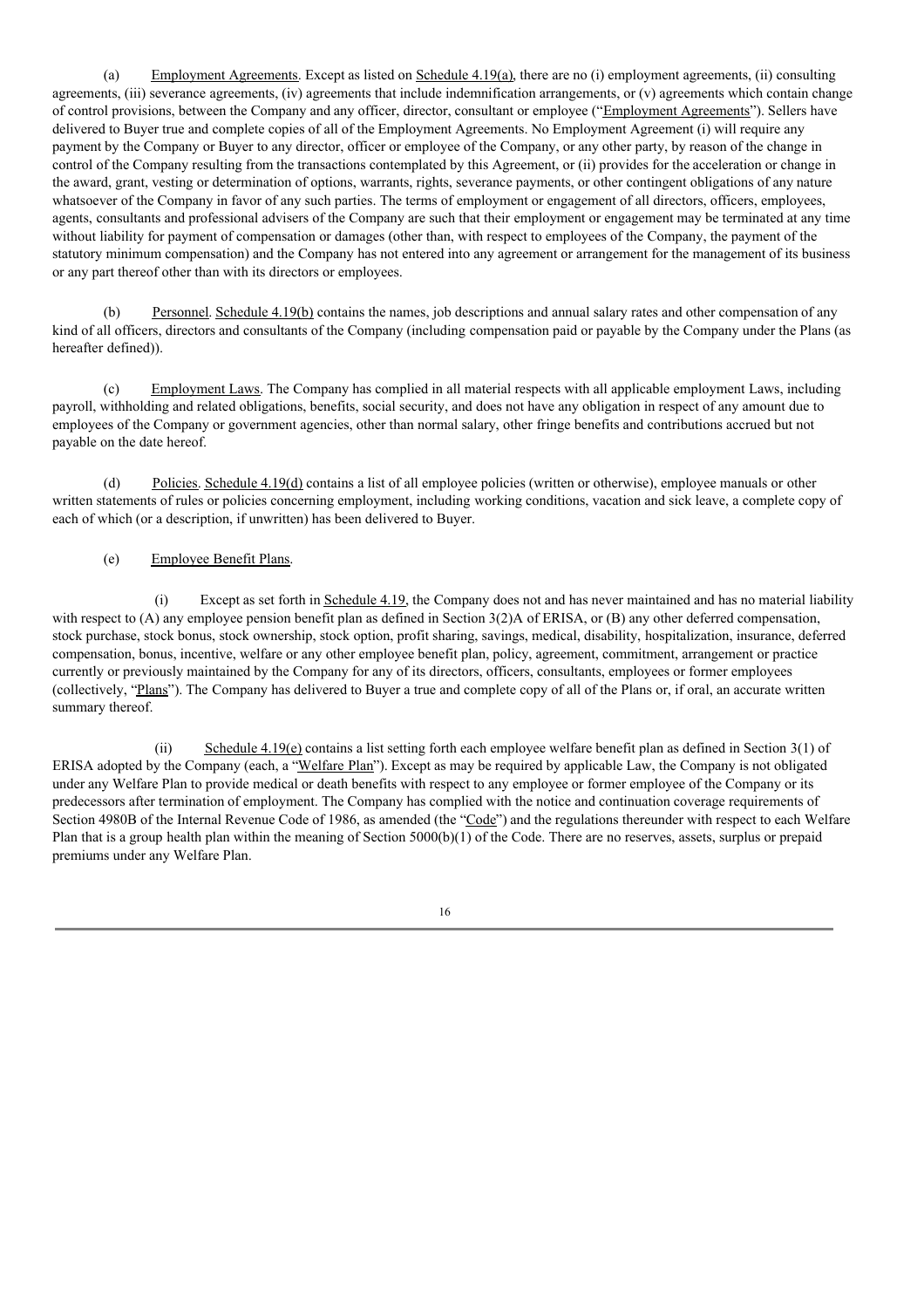(iii) Each Plan and Welfare Plan has been administered in accordance with its terms and applicable Law. With respect to the Plans, (A) no event has occurred and there exists no condition, facts or circumstances which would reasonably be expected to give rise to any Liability of the Company under the terms of such Plans or any Law governing such Plans (other than Liabilities for benefits under such Plans in the ordinary course), (B) the Company has paid or accrued in accordance with its normal accounting practices all amounts required under applicable Law and any Plan to be paid as a contribution to each Plan through the date hereof, (C) the Company has set aside adequate reserves to meet contributions which are not yet due under any Plan, (D) the fair market value of the assets of each funded Plan, the liability of each insurer for any Plan funded through insurance or the book reserve established for any Plan, together with accrued contributions, is sufficient to procure or provide for the accrued benefit obligations, as of the Closing Date, with respect to all current and former participants in such Plan according to the actuarial assumptions and valuations most recently used to determine employee contributions to such Plan and no transaction contemplated by this Agreement shall cause such assets or insurance obligations to be less than such benefit obligations, and (E) each Plan required to be registered has been registered and has been maintained in good standing with applicable regulatory authorities.

(iv) On or after the date hereof, no Plan has been, or will be, (A) terminated, (B) amended in any manner which would directly or indirectly increase the benefits accrued, or which may be accrued, by any participant thereunder or (C) amended in any manner which would materially increase the cost to the Company or Buyer of maintaining such Plan. Except as set forth in Schedule 4.19(e), there are no material amounts due or owing to any employee of the Company for any accrued salary, remuneration, compensation and/or benefit, including, without limitation, amounts due for accrued vacation, sick leave or commissions.

**4.20 Labor Relations**. There is no strike or dispute pending or, to the Knowledge of the Company, threatened, involving the Company and any employees of the Company. To the Knowledge of the Company, none of the employees of the Company is a member of any labor union, and the Company is not a party to or otherwise bound by any labor or collective bargaining agreement. To the Knowledge of the Company, none of the employees of the Company is engaged in organizing any labor union or other employee group that is seeking recognition as a bargaining unit. There are no unfair labor practice complaints pending or, to the Knowledge of the Company, threatened, against the Company, and no Person has made any claim, and there is no basis for any claim, against the Company under any statute, regulation or ordinance relating to employees or employment practices, including without limitation those relating to age, sex and racial discrimination, conditions of employment, and wages and hours.

**4.21 Contracts**. Schedule 4.21 sets forth a list of all Contracts (other than those which are terminable upon no more than 30 days notice by the Company without penalty or other adverse consequence), including, without limitation: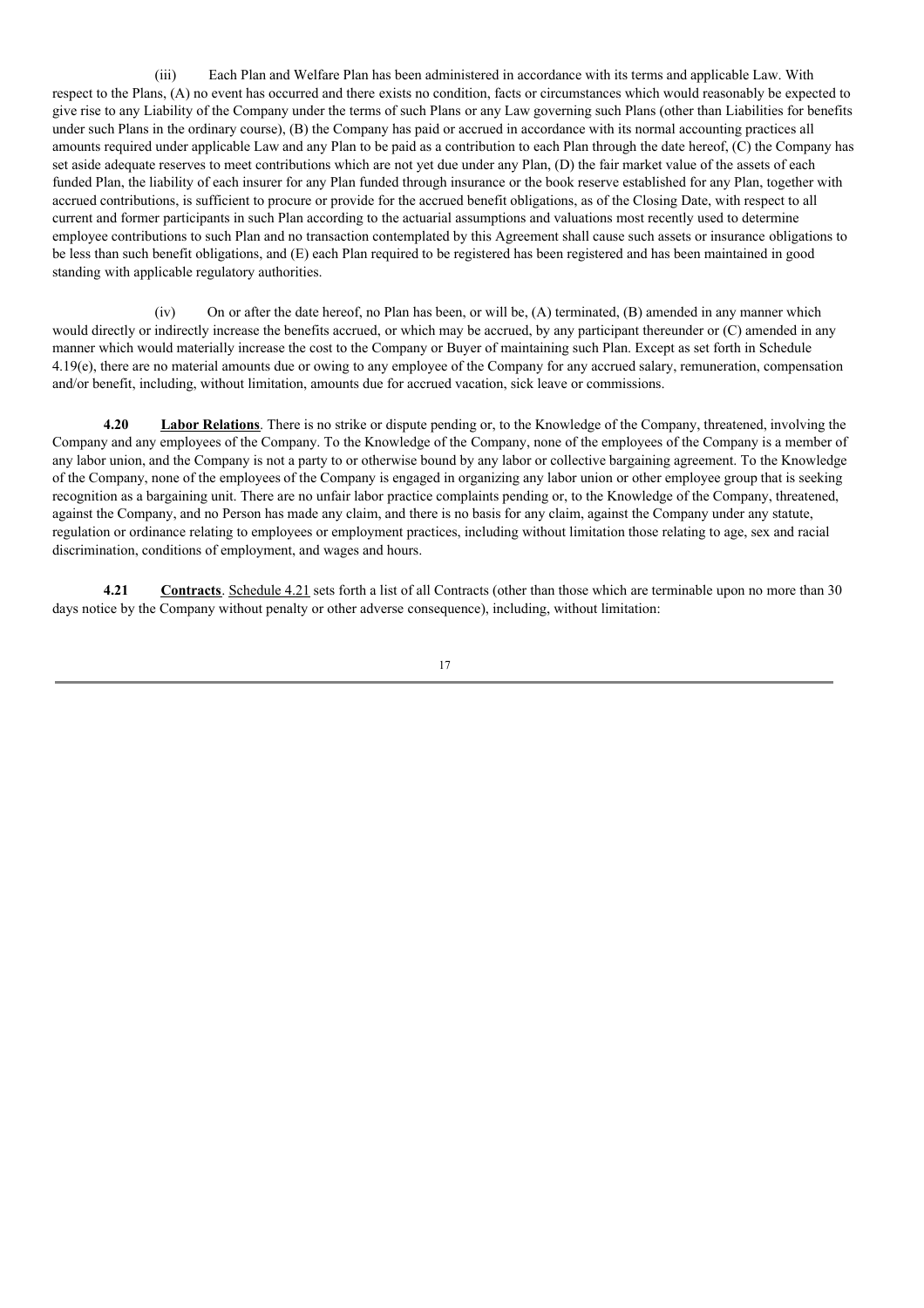(a) each partnership, joint venture or similar agreement of the Company with another Person;

(b) each contract or agreement under which the Company has created, incurred, assumed or guaranteed (or may create, incur, assume or guarantee) indebtedness in any amount or under which the Company has imposed (or may impose) a Lien on any of their respective assets, whether tangible or intangible securing indebtedness;

(c) each contract or agreement which involves an aggregate payment or commitment per contract or agreement on the part of the Company of more than US \$5,000 per year;

(d) all leases and subleases from any third person to the Company, in each case requiring annual lease payments in excess of US \$5,000;

(e) each contract or agreement to which the Company or any of its Affiliates is a party limiting the right of the Company or any of its Affiliates (i) to engage in, or to compete with any person in, any business, including each contract or agreement containing exclusivity provisions restricting the geographical area in which, or the method by which, any business may be conducted by the Company or any of its Affiliates or (ii) to solicit any customer or client;

(f) all licenses, licensing agreements and other agreements providing in whole or part for the use of any Intellectual Property by any third party; and

(g) each contract or agreement which contain anti-assignment, change of control or notice of assignment provisions.

Schedule 4.21 further identifies each Contract which would require that the Company give notice to, or obtain the consent of, another party to such Contract as a result of transactions contemplated by this Agreement. The Contracts are each in full force and effect and are the valid and legally binding obligations of the Company and, to the Company's Knowledge, are valid and binding obligations of the other parties thereto (in each case, except as limited by (a) applicable bankruptcy, insolvency, reorganization, moratorium or other Laws of general application affecting enforcement of creditors' rights and (b) general principles of equity that may restrict the availability of equitable remedies). The Company has not received written notice of default by the Company under any of the Contracts, and the Company is not in default under any Contract, and no event has occurred which with the giving of notice or lapse of time or both would constitute such a default. The Company has previously delivered or will deliver prior to the Closing Date to Buyer true, complete and correct copies of all contracts listed on Schedule 4.21.

None of the Contracts was entered into outside the ordinary course of business of the Company and none contains any provisions that would reasonably be expected to impair or adversely affect in any material way the operations of the Company, or would reasonably be expected to be performed at a material loss.

**4.22 Related Parties**. To the Knowledge of the Company, no current officer or director of the Company (a) owns, directly or indirectly, any interest in, or is a director, officer, employee, consultant or agent of, any Person which is a competitor of the Company; (b) owns, directly or indirectly, in whole or in part, any property, asset or right, real, personal or mixed, tangible or intangible, including any Intellectual Property, used in the conduct of the Company's business; (c) has an interest in or is, directly or indirectly, a party to any Contract; or (d) has any cause of action or claim whatsoever against, or is indebted to the Company on account of borrowed money.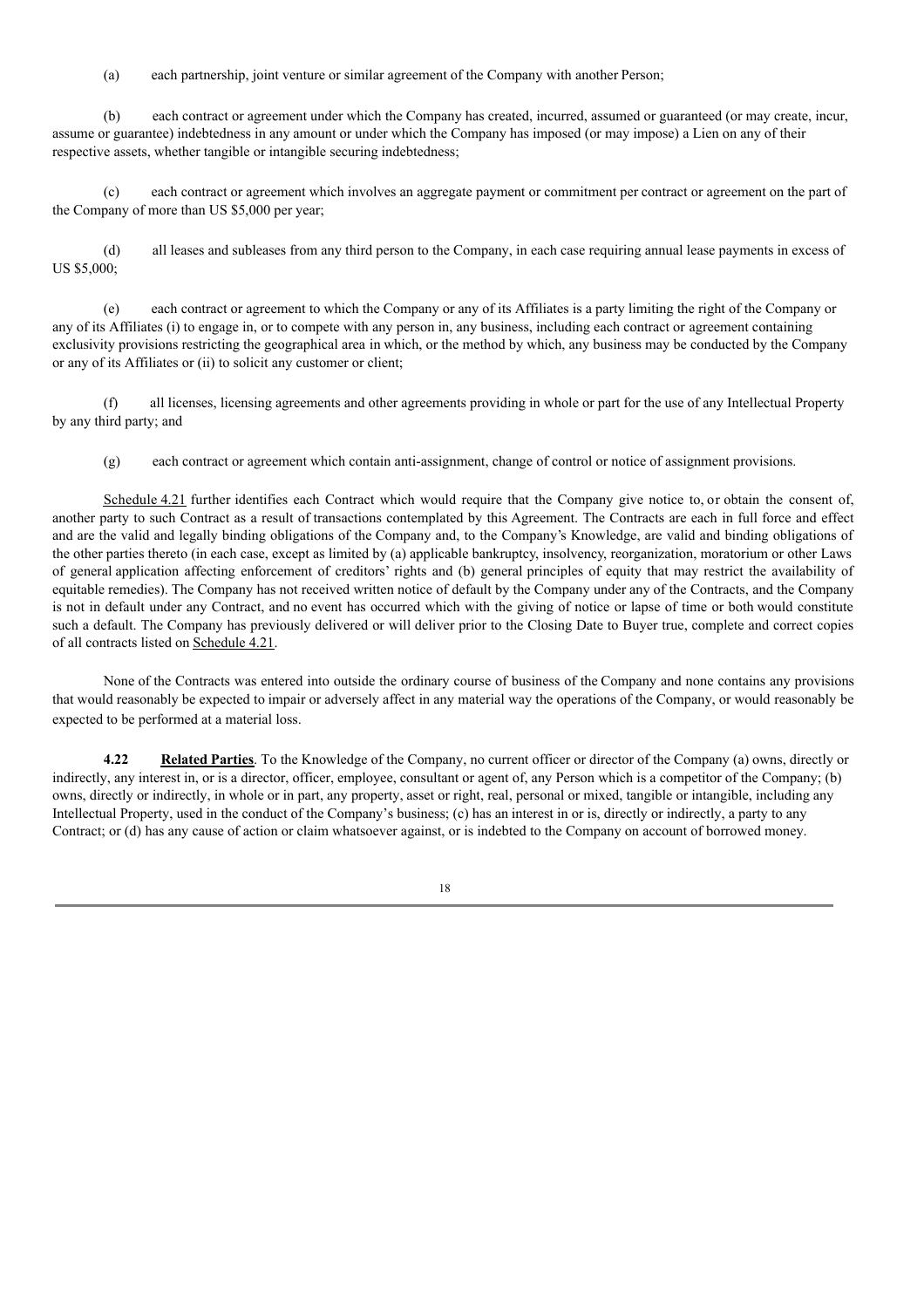**4.23 Absence of Certain Business Practices.** Neither the Company, nor, to the Knowledge of the Company, any of the Sellers or the current directors, officers, employees or consultants of the Company, acting alone or together, has: (a) received, directly or indirectly, any unlawful rebates, payments, commissions, promotional allowances or any other economic benefits, regardless of their nature or type, from any customer, supplier, employee or agent of any customer or supplier, official or employee of any government (domestic or foreign) or other Person; or (b) directly or indirectly, given or agreed to give any unlawful money, gift or similar benefit to any customer, supplier, employee or agent of any customer or supplier, official or employee of any government (domestic or foreign), or any political party or candidate for office (domestic or foreign) or other Person who was, is or may be in a position to help or hinder the business of the Company (or assist the Company in connection with any actual or proposed transaction).

**4.24 Compliance with Laws**. The Company is in compliance in all material respects with all Laws and other legal requirements applicable to it or its properties. The Company has not received written notification from any governmental or regulatory authority asserting that it is not in compliance with or has violated any of the Laws, which such governmental or regulatory authority enforces, or threatening to revoke any Permit (as hereinafter defined), and the Company is not subject to any agreement or consent decree with any governmental or regulatory authority arising out of previously asserted violations.

**4.25 Governmental Authorizations**. The Company has all authorizations, consents, approvals, franchises, licenses and permits required under applicable Law for the ownership of the Company's properties and operation of its business as presently operated (the "Permits"). No suspension nonrenewal or cancellation of any of the Permits is pending or, to the Knowledge of the Company, threatened, and there is no reasonable basis therefor. The Company is not, in any material respect, in conflict with, or in default or violation of any material Permits.

**4.26 Legal Proceedings.** Except as set forth in Schedule 4.26, (a) the Company is not a party to any pending or, to the Knowledge of the Company, threatened, legal, administrative or other proceeding, arbitration, mediation or out-of-court settlement negotiation, and (b) to the Knowledge of the Company, no Person who is or was a director or officer of the Company is a party to any pending or threatened legal, administrative or other proceeding, arbitration, mediation or out-of-court settlement negotiation in their capacity as directors or officers of the Company. The Company is not subject to any order, writ, injunction, decree or other judgment of any court or governmental or regulatory authority.

**4.27 Assets and Rights**. The assets and rights owned by the Company constitute all assets and rights required to operate the business of the Company as presently conducted.

**4.28 Consent of Governmental Authorities.** No consent, approval or authorization of, or registration, qualification or filing with any governmental or regulatory authority is required to be made by the Company in connection with the execution, delivery or performance of this Agreement by the Company or the consummation by the Company of the transactions contemplated hereby.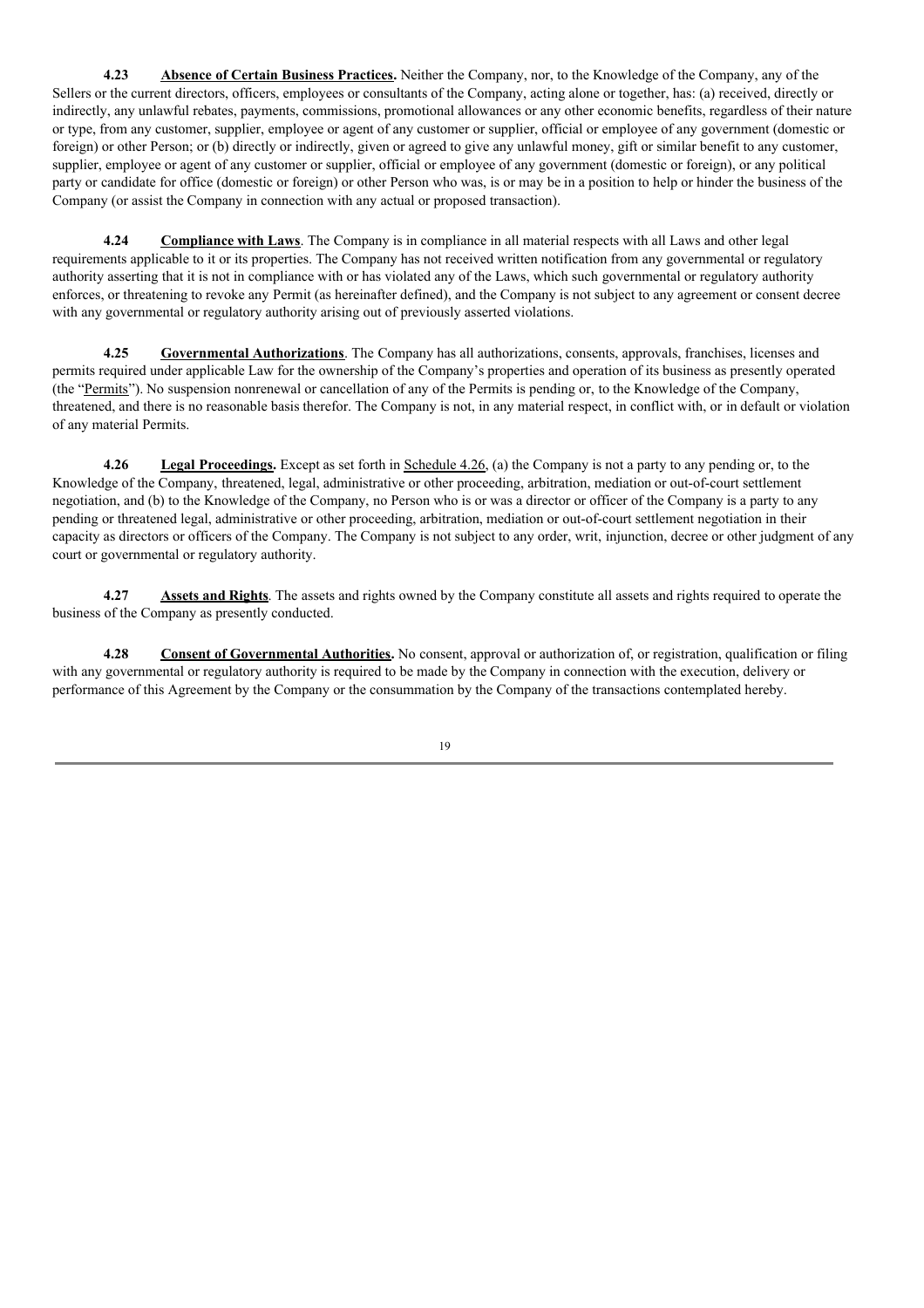**4.29 Brokers.** Except as set forth in Schedule 4.29, the Company has not employed any financial advisor, broker or finder and has not incurred and will not incur any broker's, finder's, investment banking or similar fees, commissions or expenses in connection with the transactions contemplated by this Agreement, which would be payable by the Company or Buyer.

**4.30 Disclaimer.** Except for the representations and warranties contained in this Article 4 and any other agreement contemplated by this Agreement or delivered in connection with the transactions hereunder, the Company makes no other representations or warranties, express or implied, and the Company hereby disclaims any such other representations or warranties, whether by the Company or any of its officers, directors, employees, agents or representatives or any other Person with respect to this Agreement and the transactions contemplated hereby, notwithstanding the delivery or disclosure to Buyer or OPKO or any of their respective officers, directors, employees, agents or representatives or any other Person, of any documentation or other information by the Company or any of its officers, directors, employees, agents or representatives or any other Person, with respect to any of the foregoing.

# **ARTICLE 5**

#### **Representations and Warranties of The Sellers**

In order to induce Buyer and OPKO to enter into this Agreement and to consummate the transactions contemplated hereby, each Seller, severally and not jointly, hereby makes the representations and warranties set forth below to Buyer and OPKO with respect to himself or itself (provided that Yale shall not be deemed to make the representations and warranties in either Section 5.5 or Section 5.8).

**5.1 Title to Securities.** Such Seller is the record and beneficial owner of the Securities listed opposite its name on Schedule A (the "Seller's Shares"), and the Seller's Shares are owned free and clear of any Liens whatsoever, including, without limitation, claims or rights under any voting trust agreements, shareholder agreements or other agreements. At the Closing, such Seller will transfer and convey, and Buyer will acquire, good and valid title to the Seller's Shares, free and clear of all Liens whatsoever.

**5.2 Authorization; Enforceability**. Such Seller has all requisite right, power and authority to execute and deliver the Transaction Documents and to consummate the transactions contemplated thereby. Such Seller has all requisite right, power and authority to transfer the Seller's Shares. The Transaction Documents have been duly executed and delivered by such Seller and constitute the legal, valid and binding obligations of such Seller, enforceable in accordance with their respective terms, except as limited by (a) applicable bankruptcy, insolvency, reorganization, moratorium or other Laws of general application affecting enforcement of creditors' rights and (b) general principles of equity that may restrict the availability of equitable remedies.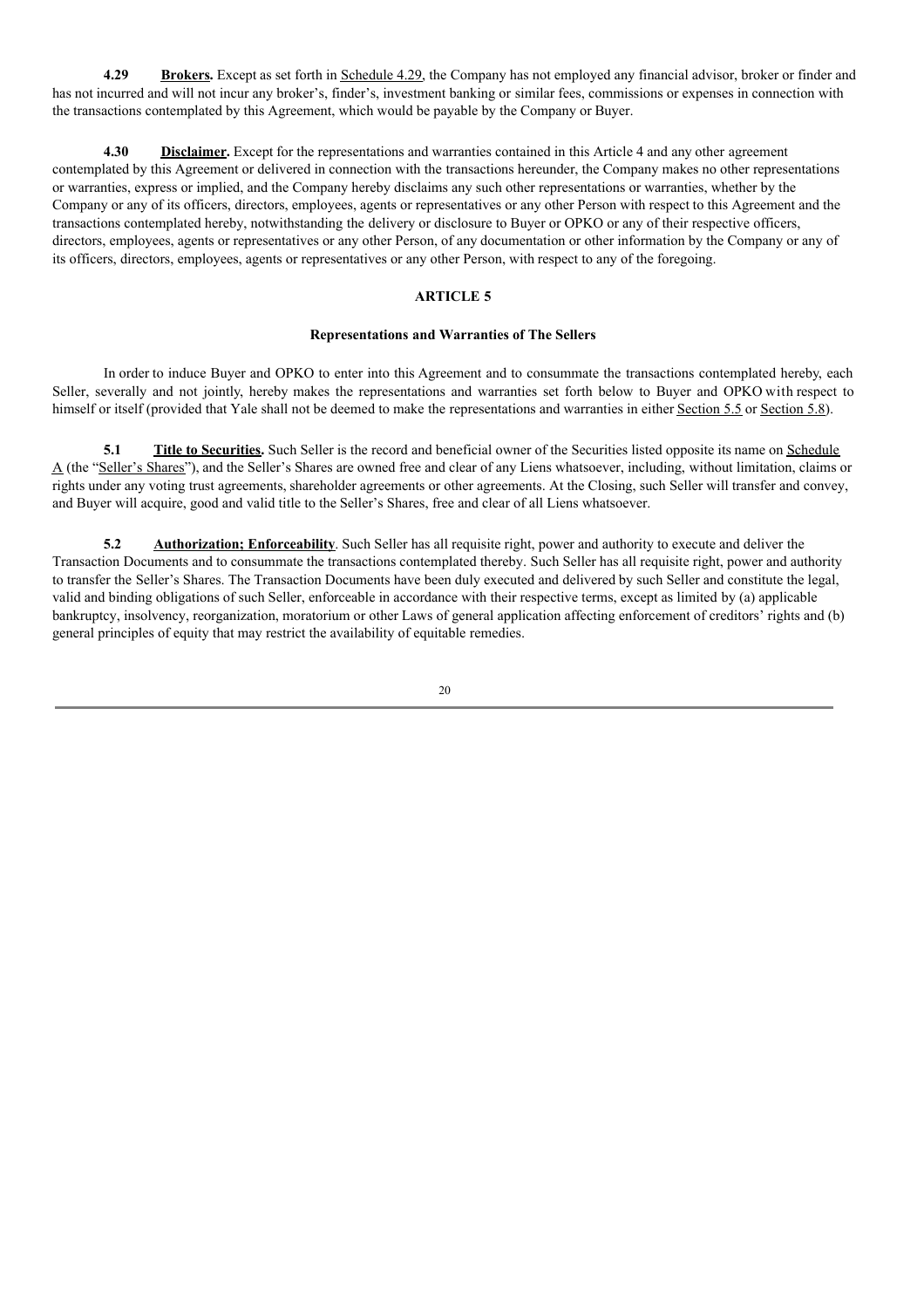**5.3 No Consent, Violation or Conflict**. With respect to such Seller, the execution and delivery of the Transaction Documents by such Seller and the consummation by such Seller of the transactions contemplated hereby, and compliance by the Seller with the provisions hereof, (a) do not require any prior governmental or regulatory consent, approval, or notice of any kind, (b) do not and will not violate or, if applicable, conflict with any provision of Law, and (c) do not and will not, with or without the passage of time or the giving of notice, result in the breach of, or constitute a default, cause the acceleration of performance or require any consent under, or result in the creation of any Lien upon any property or assets of such Seller pursuant to any instrument or agreement to which such Seller is a party or by which such Seller or such Seller's properties may be bound or affected.

**5.4 Litigation**. There are no suits or proceedings pending or, to the knowledge of such Seller, threatened, before any court or by or before any governmental or regulatory authority, commission, bureau or agency or public regulatory body against such Seller which, if adversely determined, would interfere with Seller's ability to consummate the transactions contemplated hereby.

**5.5 Related Parties**. Such Seller does not own, directly or indirectly, any significant interest in, or is a director, officer, employee, consultant or agent of, any Person which is a competitor of the Company; (b) owns, directly or indirectly, in whole or in part, any property, asset or right, real, personal or mixed, tangible or intangible that is material to the business, financial condition, prospects or results of operations of the Company taken as a whole; or (c) has an interest in or is, directly or indirectly, a party to any Contract (other than as an employee, consultant or lender to the Company).

**5.6 Investment Intent; Securities Documents**. Such Seller understands and acknowledges that the Consideration Shares are being offered for exchange in reliance upon the exemption provided in Section 4(2) of the Securities Act for nonpublic offerings. Such Seller represents that it is acquiring the Consideration Shares hereunder for its own account, for investment and not with a view to, or for the sale in connection with, any distribution of any of the Consideration Shares, except in compliance with applicable state and federal securities laws. Such Seller has had the opportunity to obtain such information pertaining to Buyer and OPKO as has been requested, including but not limited to filings made by OPKO with the SEC under the Exchange Act. Such Seller represents that it is an "accredited investor" within the meaning of Regulation D promulgated under the Securities Act, and has such knowledge and experience in business or financial matters that it is capable of evaluating the merits and risks of an investment in the Consideration Shares.

**5.7 Restrictions on Resale**. Such Seller understands and acknowledges that the Consideration Shares have not been registered with the SEC under the Securities Act and the certificates representing the Consideration Shares shall bear an appropriate restrictive legend. Such Seller further understands and acknowledges that any sale, transfer or disposition by them of any of the Consideration Shares may, under current law, be made only in accordance with Rule 144 of the Securities Act or another exception to the Securities Act.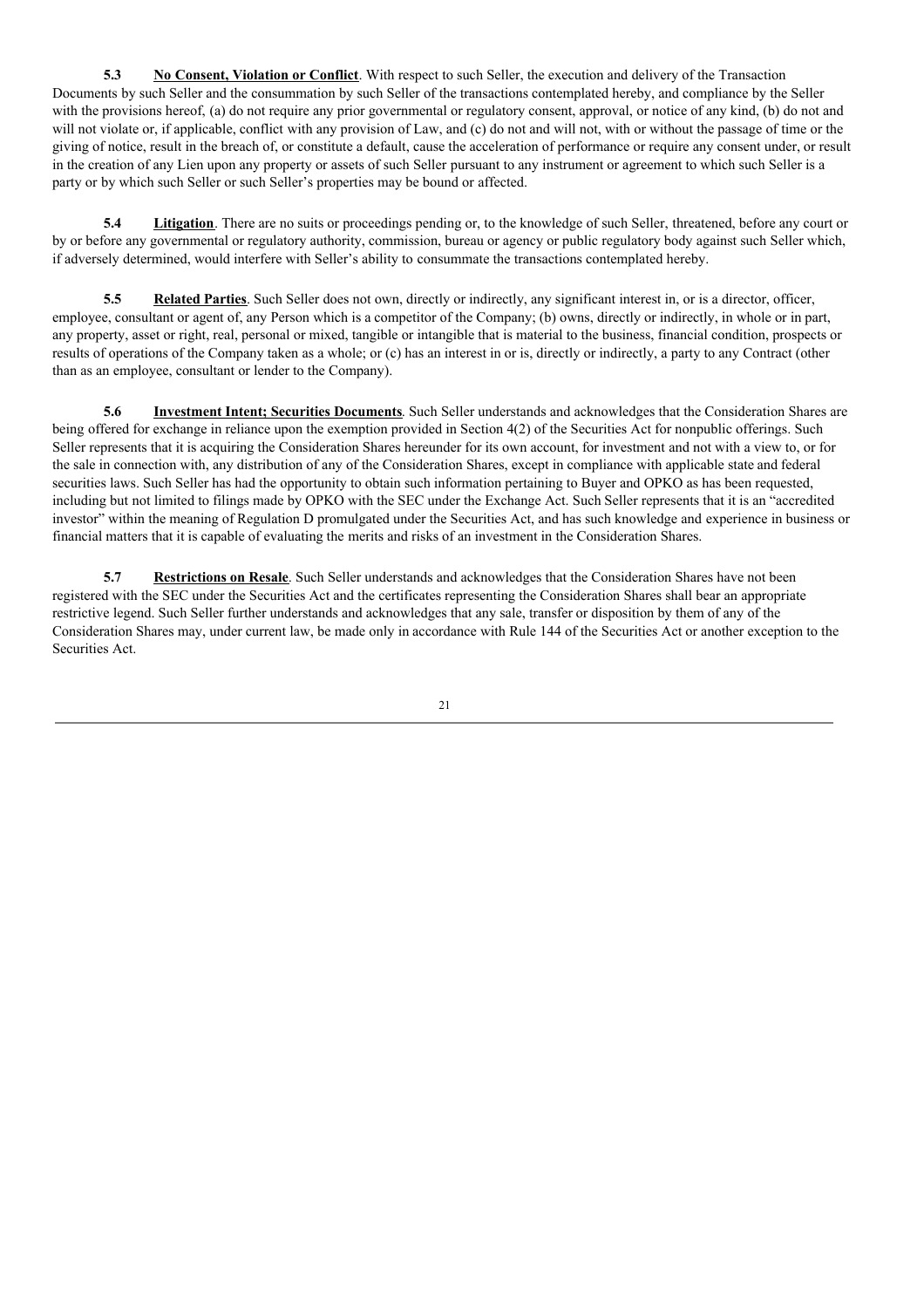**5.8 Company Representations and Warranties.** Such Seller has read the representations and warranties of the Company set forth in Article 4 and, to the actual knowledge of such Seller as of the date of this Agreement (without any inquiry or investigation or duty of inquiry or investigation), each of the Company Representations, as qualified by the Disclosure Schedules, is true and correct in all material respects as of the date of this Agreement.

# **ARTICLE 6**

#### **Representations and Warranties of The Noteholders**

In order to induce Buyer and OPKO to enter into this Agreement and to consummate the transactions contemplated hereby, each Noteholder, severally and not jointly, hereby makes the representations and warranties set forth below to Buyer and OPKO with respect to himself, herself or itself.

**6.1 Title to Notes.** Such Noteholder is the record and beneficial owner of the Note(s) listed opposite its name on Schedule B (the "Noteholder's Notes"), and the Noteholder's Notes are owned free and clear of any Liens whatsoever, including, without limitation, claims or rights under any voting trust agreements, shareholder agreements or other agreements. At the Closing, such Noteholder will transfer and convey, and Buyer will acquire, good and valid title to the Noteholder's Notes, free and clear of all Liens whatsoever.

**6.2 Authorization; Enforceability**. Such Noteholder has all requisite right, power and authority to execute and deliver the Transaction Documents and to consummate the transactions contemplated thereby. Such Noteholder has all requisite right, power and authority to transfer the Noteholder's Notes. The Transaction Documents have been duly executed and delivered by such Noteholder and constitute the legal, valid and binding obligations of such Noteholder, enforceable in accordance with their respective terms, except as limited by (a) applicable bankruptcy, insolvency, reorganization, moratorium or other Laws of general application affecting enforcement of creditors' rights and (b) general principles of equity that may restrict the availability of equitable remedies.

**6.3 No Consent, Violation or Conflict.** With respect to such Noteholder, the execution and delivery of the Transaction Documents by such Noteholder and the consummation by such Noteholder of the transactions contemplated hereby, and compliance by such Noteholder with the provisions hereof, (a) do not require any prior governmental or regulatory consent, approval, or notice of any kind, (b) do not and will not violate or, if applicable, conflict with any provision of Law, or any provision of such Noteholder's Organizational Documents, and (c) do not and will not, with or without the passage of time or the giving of notice, result in the breach of, or constitute a default, cause the acceleration of performance or require any consent under, or result in the creation of any Lien upon any property or assets of such Noteholder pursuant to any instrument or agreement to which such Noteholder is a party or by which such Noteholder or such Noteholder's properties may be bound or affected.

**6.4 Litigation**. There are no suits or proceedings pending or, to the knowledge of such Noteholder, threatened, before any court or by or before any governmental or regulatory authority, commission, bureau or agency or public regulatory body against Noteholders which, if adversely determined, would interfere with Noteholders' ability to consummate the transactions contemplated hereby.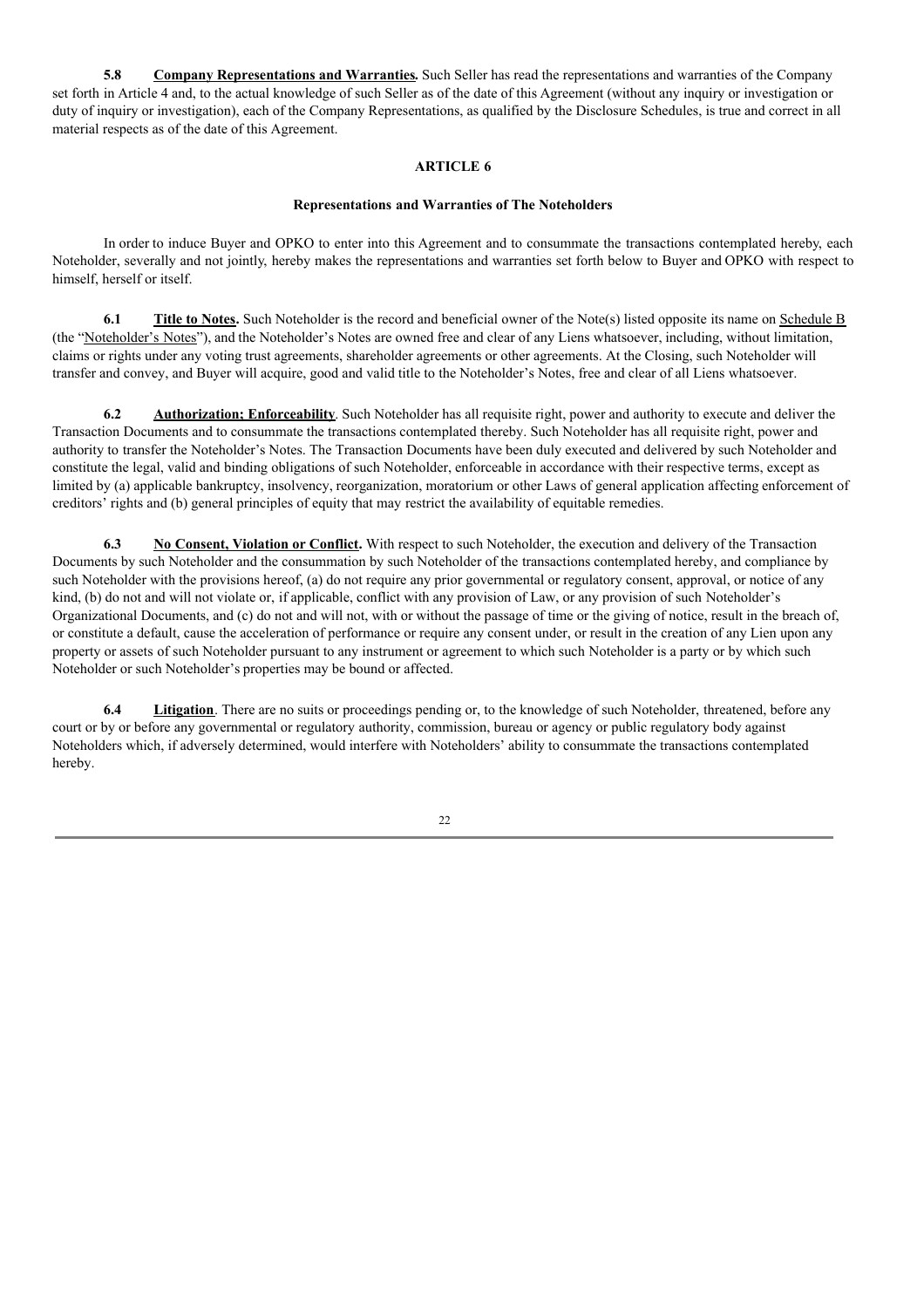**6.5 Related Parties**. Such Noteholder does not own, directly or indirectly, any significant interest in, or is a director, officer, employee, consultant or agent of, any Person which is a competitor of the Company; (b) owns, directly or indirectly, in whole or in part, any property, asset or right, real, personal or mixed, tangible or intangible that is material to the business, financial condition, prospects or results of operations of the Company taken as a whole; or (c) has an interest in or is, directly or indirectly, a party to any Contract (other than as an employee, consultant or lender to the Company).

**6.6 Investment Intent; Securities Documents**. Such Noteholder understands and acknowledges that the Note Shares are being offered for exchange in reliance upon the exemption provided in Section 4(2) of the Securities Act for nonpublic offerings. Such Noteholder represents that it is acquiring the Note Shares hereunder for its own account, for investment and not with a view to, or for the sale in connection with, any distribution of any of the Note Shares, except in compliance with applicable state and federal securities laws. Such Noteholder has had the opportunity to obtain such information pertaining to Buyer and OPKO as has been requested, including but not limited to filings made by OPKO with the SEC under the Exchange Act. Such Noteholder represents that it is an "accredited investor" within the meaning of Regulation D promulgated under the Securities Act, and has such knowledge and experience in business or financial matters that it is capable of evaluating the merits and risks of an investment in the Note Shares.

**6.7 Restrictions on Resale**. Such Noteholder understands and acknowledges that the Note Shares and the Note Indemnity Shares have not been registered with the SEC under the Securities Act and the certificates representing the Note Shares and the Note Indemnity Shares shall bear an appropriate restrictive legend. Such Noteholder further understands and acknowledges that any sale, transfer or disposition by them of any of the Notes Shares or the Note Indemnity Shares may, under current law, be made only in accordance with Rule 144 of the Securities Act or another exception to the Securities Act.

### **ARTICLE 7**

### **Closing; Closing Deliverables**

**7.1 Closing.** The closing of the transactions contemplated by, and the transfers and deliveries to be made pursuant to, this Agreement (the "Closing") shall take place by electronic exchange of signature pages simultaneously with the execution of this Agreement (the "Closing Date"). All proceedings to be taken and all documents to be executed at the Closing shall be deemed to have been taken, delivered and executed simultaneously, and no proceeding shall be deemed taken nor documents deemed executed or delivered until all have been taken, delivered and executed.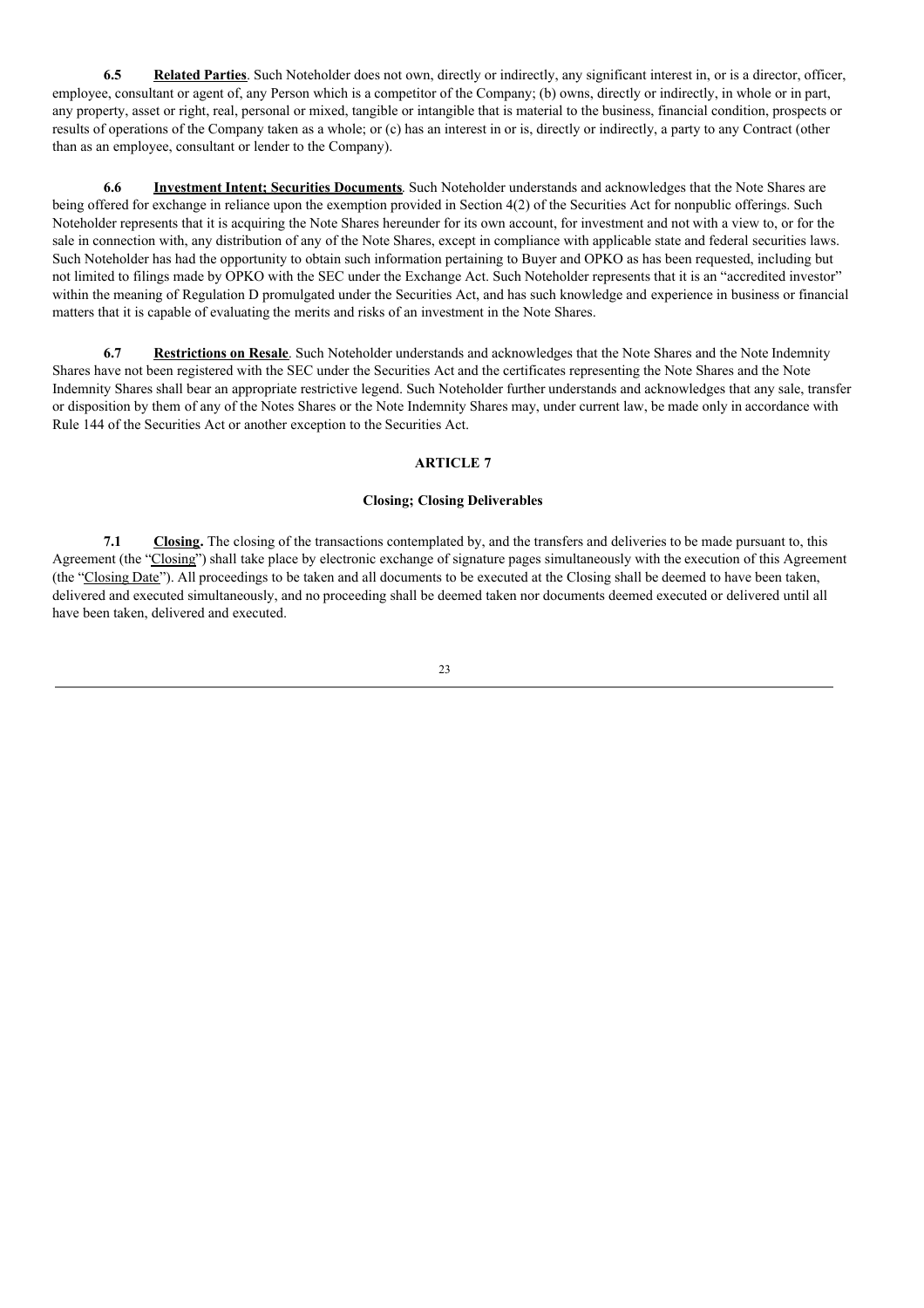# **7.2 OPKO Deliverables**. At or before the Closing, OPKO shall deliver or cause to be delivered:

(a) to the Company and the Seller's Representative:

(i) a true and complete copy, certified by the Secretary or Assistant Secretary of OPKO, of the resolutions duly and validly adopted unanimously by the Board of Directors of OPKO evidencing its authorization of the execution and delivery of the Transaction Documents and the consummation of the transactions contemplated thereby;

(ii) a certificate of OPKO, executed by a duly authorized officer of OPKO, that (i) the representations and warranties of OPKO contained in this Agreement are true and correct in all material respects (except for those representations and warranties which are by their terms qualified by materiality or Material Adverse Effect, which shall be true and correct in all respects, and except to the extent such representations and warranties are as of another date, in which case as of such date), and (ii) the covenants and agreements of OPKO contained in this Agreement to be performed or complied with on or prior to the Closing Date shall have been duly performed or complied with in all material respects;

(iii) all filings, consents, approvals, permits and authorizations required to be obtained by OPKO in connection with this Agreement or the transactions contemplated thereby;

(iv) such other documents and instruments as the Company or the Seller's Representative may reasonably request (other than opinions of counsel); and

- (b) to the Escrow Agent:
	- (i) an executed counterpart of the Escrow Agreement; and
	- (ii) certificates representing the \*\*\* Shares, the \*\*\* Shares, the Note Indemnity Shares and 25% of the Yale Shares;
- (c) to the Noteholders:
	- (i) certificates representing the Note Shares;
- (d) to Yale:
	- (i) a certificate representing 24,810 shares of OPKO Common Stock;
- (e) to the Founders:
	- (i) a grant of Stock Options having the Option Terms described herein;
- (f) to Ben R. Bronstein:
	- (i) an offer letter for employment with Buyer post-Closing in the form attached hereto as Schedule F-1;

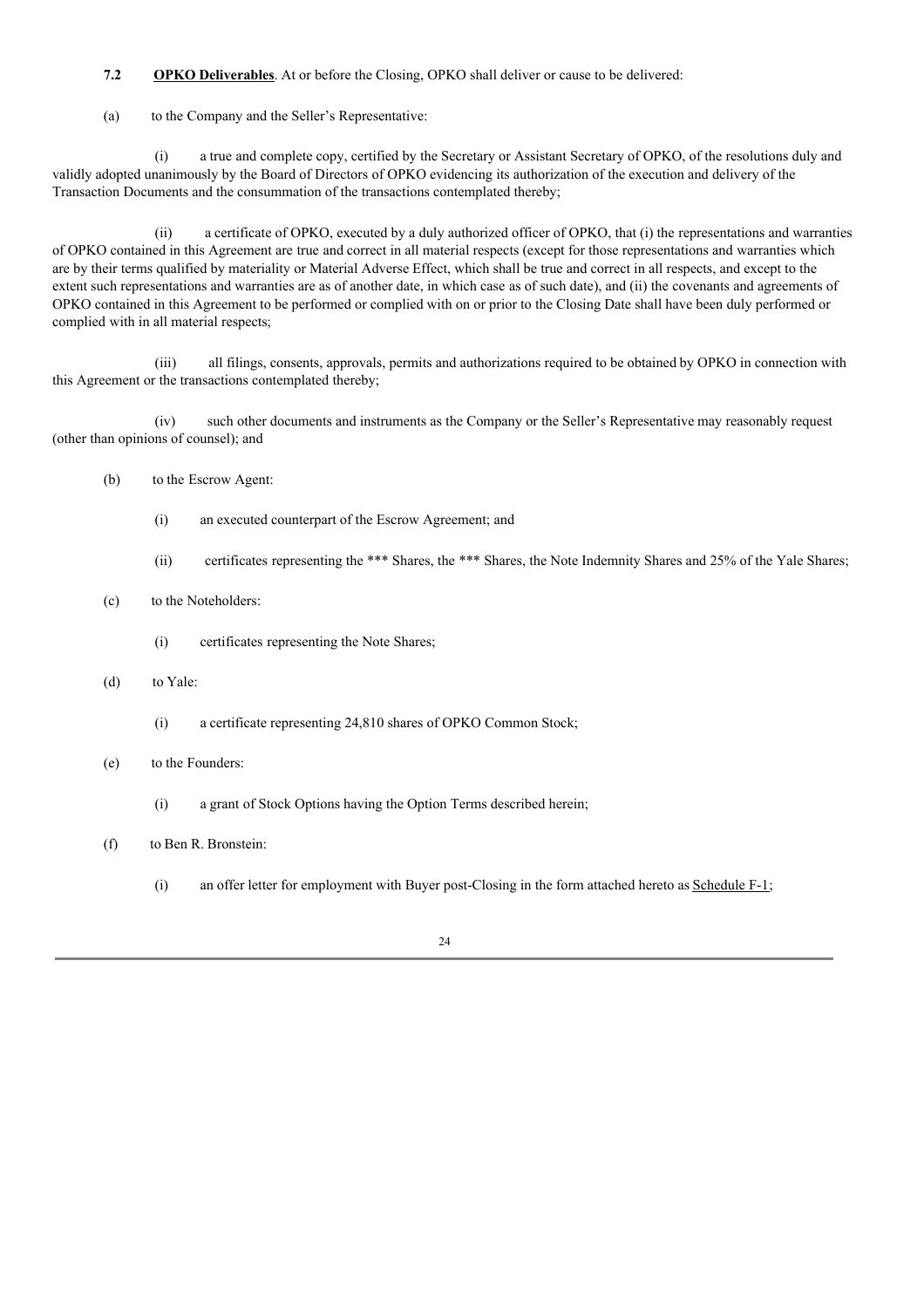# (g) to Milton B. Shields:

(i) an amendment to his current Consulting Agreement with the Company providing for a consulting engagement with Buyer post-Closing in the form attached hereto as Schedule F-2; and

(h) to Nicholas F. Warner:

(i) an offer letter for employment with Buyer post-Closing in the form attached hereto as Schedule F-3.

**7.3 Company Deliverables**. At or before the Closing, the Company shall deliver or cause to be delivered to Buyer:

(a) a true and complete copy, certified by the Secretary or Assistant Secretary of the Company, of the resolutions duly and validly adopted unanimously by the Board of Directors of the Company evidencing its authorization of the execution and delivery of the Transaction Documents and the consummation of the transactions contemplated thereby;

(b) a certificate of the Company, executed by a duly authorized officer of the Company, that (i) the representations and warranties of the Company contained in this Agreement are true and correct in all material respects (except for those representations and warranties which are by their terms qualified by materiality or Material Adverse Effect, which shall be true and correct in all respects, and except to the extent such representations and warranties are as of another date, in which case as of such date), and (ii) the covenants and agreements of the Company contained in this Agreement to be performed or complied with on or prior to the Closing Date shall have been duly performed or complied with in all material respects;

(c) all filings, consents, approvals, permits and authorizations to be obtained by the Company which Buyer reasonably deems necessary to consummate the transactions contemplated by this Agreement, each in form and substance reasonably satisfactory to Buyer and without the imposition of any material adverse terms or conditions which would materially adversely affect Buyer or its ability to operate the Company after the Closing;

(d) the effective written resignations of each of the directors and officers of the Company and the Founders (as employees or consultants), as may be requested by Buyer; and

(e) such other documents and instruments as Buyer may reasonably request (other than opinions of counsel).

**7.4 Seller Deliverables**. At or before the Closing, each Seller shall deliver or cause to be delivered to Buyer (a) certificates issued by the Company evidencing the ownership of the Seller's Shares; and (b) such other documents and instruments as Buyer may reasonably request (other than opinions of counsel).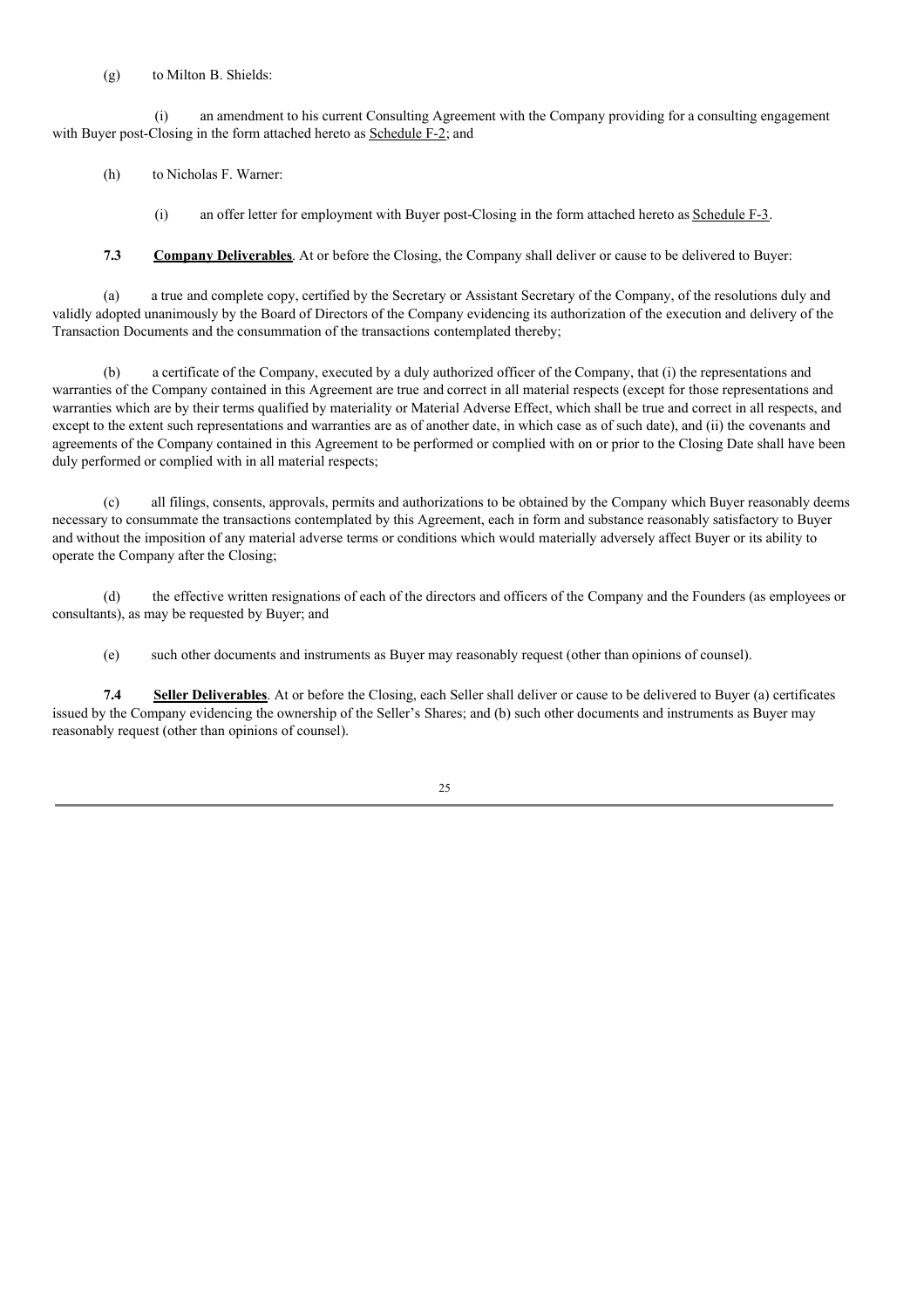**7.5 Noteholder Deliverables**. At or before the Closing, each Noteholder shall deliver or cause to be delivered to Buyer (a) the Noteholder's Notes; and (b) such other documents and instruments as Buyer may reasonably request (other than opinions of counsel).

### **ARTICLE 8**

#### **Additional Agreements**

# **8.1 OPKO Covenants and Commitments; Transfer of Core IP Assets**.

(a) As additional consideration for the sale of the Securities pursuant to this Agreement, OPKO agrees (i) to use commercially reasonable efforts to \*\*\*, (ii) to use commercially reasonable efforts to complete the same on or before \*\*\* (the "\*\*\* Completion Date"), and (iii) to use commercially reasonable efforts to \*\*\*, provided that each of the \*\*\* Date and the \*\*\* Date shall be extended \*\*\* Representative in the event OPKO determines in good faith it is unable to meet either deadline despite utilizing commercially reasonable efforts. OPKO shall make a determination, in its sole discretion, \*\*\* after the \*\*\* Completion Date, as amended (the "Determination Date") and immediately notify the Seller Representative of the same.

(b) In the event that (i) \*\*\* on or before the \*\*\* (as extended, if applicable), (ii) OPKO determines, in its sole discretion, \*\*\*. In the event of a \*\*\*, each of the Founders acknowledges and agrees that all unexercised Stock Options \*\*\*, and the Founders shall each represent and warrant, among other things, as to their ability to consummate the \*\*\*, \*\*\*, and that such shares \*\*\*, will be \*\*\*. OPKO, Buyer and the Company shall represent and warrant as to their ability to consummate the \*\*\* and that \*\*\*. Upon \*\*\*, (i) OPKO, Buyer and the Company, and (ii) the Founders (or their designee), shall execute mutual general releases in favor of the other. For the avoidance of doubt, (A) nothing in this Agreement shall operate to amend, modify or waive any of the terms of the Yale License as in effect on the date hereof, and (B) nothing in this Agreement shall operate or be interpreted as a consent by Yale to any assignment or purported assignment (or any license or sub-license to the rights and licenses granted thereunder) by the Company, Buyer or OPKO after the Closing.

**8.2 Investigation.** The representations, warranties and covenants set forth in this Agreement shall not be affected or diminished in any way by any investigation (or failure to investigate) at any time by or on behalf of the party for whose benefit such representations, warranties and covenants were made.

**8.3 Survival of the Representations and Warranties.** The representations and warranties of Buyer, OPKO, the Sellers, the Noteholders and the Company set forth in this Agreement shall survive the Closing Date for a period of one year.

## **8.4 General Release.**

(a) As additional consideration for the sale of the Securities pursuant to this Agreement, each of the Sellers and the Noteholders hereby unconditionally and irrevocably releases and forever discharges, effective as of the Closing Date, each of the Company and its officers, directors, employees and agents (each, a "Seller Releasee"), from any and all rights, claims, demands, judgments, obligations, liabilities and damages, whether accrued or unaccrued, asserted or unasserted, and whether known or unknown, relating to the Company which ever existed, now exist, or may hereafter exist, by reason of any tort, breach of contract, violation of law or other act or failure to act which shall have occurred at or prior to the Closing Date, but excluding claims for breach by a Seller Releasee of any provision of this Agreement or any document or agreement executed and/or delivered pursuant hereto. Except as provided in the preceding sentence, the Sellers and the Noteholders expressly intend that the foregoing release shall be effective regardless of whether the basis for any claim or right hereby released shall have been known to or anticipated by the Sellers.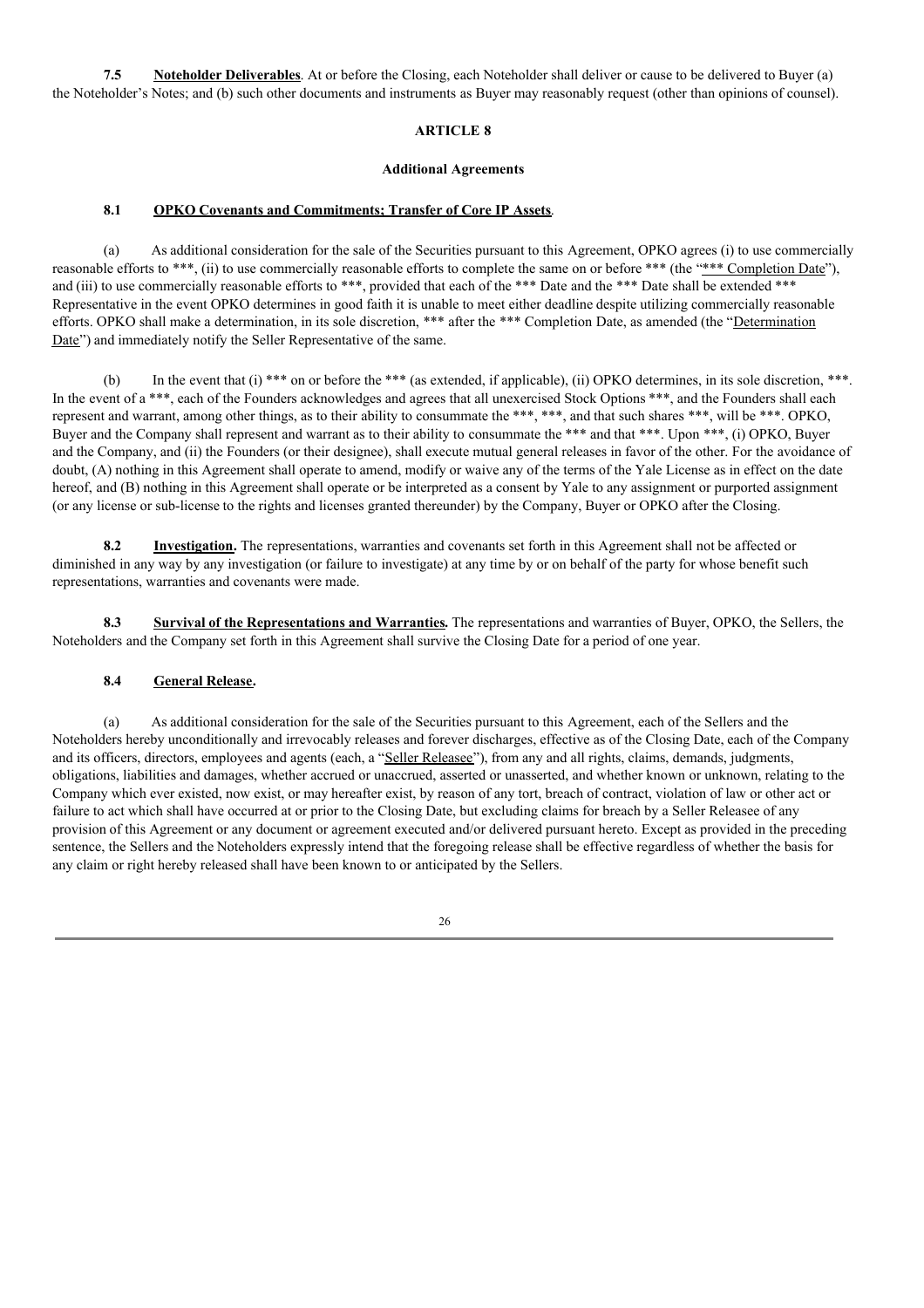(b) As additional consideration for the sale of the Securities pursuant to this Agreement, each of the Company, Buyer and OPKO hereby unconditionally and irrevocably releases and forever discharges, effective as of the Closing Date, each of the Sellers and the Noteholders and their respective officers, directors, employees and agents, as applicable (each, a "Released Party"), from any and all rights, claims, demands, judgments, obligations, liabilities and damages, whether accrued or unaccrued, asserted or unasserted, and whether known or unknown, which ever existed, now exist, or may hereafter exist, by reason of any tort, breach of contract, violation of law or other act or failure to act which shall have occurred at or prior to the Closing Date, but excluding claims (i) for breach by a Released Party of any provision of this Agreement or any document or agreement executed and/or delivered pursuant hereto, (ii) for fraud, misappropriation, or willful misconduct, or (iii) in connection with or relating to any derivative action brought by any Seller or a former stockholder of the Company. Except as provided in the preceding sentence, the Company, Buyer and OPKO expressly intend that the foregoing release shall be effective regardless of whether the basis for any claim or right hereby released shall have been known to or anticipated by the Company, Buyer or OPKO.

## **8.5 Indemnification.**

(a) Indemnification from the Escrow Shares. Subject in all cases to the limitations set forth in Section 8.5(d), Section 8.5(e) and Section 8.5(f), the Sellers and the Indemnifying Noteholder agree, severally and not jointly up to their respective Pro Rata Share (as defined in Section 8.5(f)), to indemnify and hold harmless, Buyer and OPKO and their respective directors, officers, employees and agents (collectively, "Buyer Indemnified Parties") from, against and in respect of, each of the following (collectively, "Claims"):

(i) (A) any and all Liabilities, arising from, in connection with, or incident to any breach or violation of any of the representations and warranties of any of the Sellers, the Noteholders or the Company contained in this Agreement or any certificate delivered by any of the Sellers at or prior to the Closing, or (B) any and all Liabilities arising from, in connection with, or incident to any breach or violation of the covenants or agreements of any of the Sellers, the Noteholders or the Company contained in this Agreement,

(ii) any and all Liabilities for Taxes attributable to all Tax years or portions thereof ending on or prior to the Closing Date imposed with respect to the Company,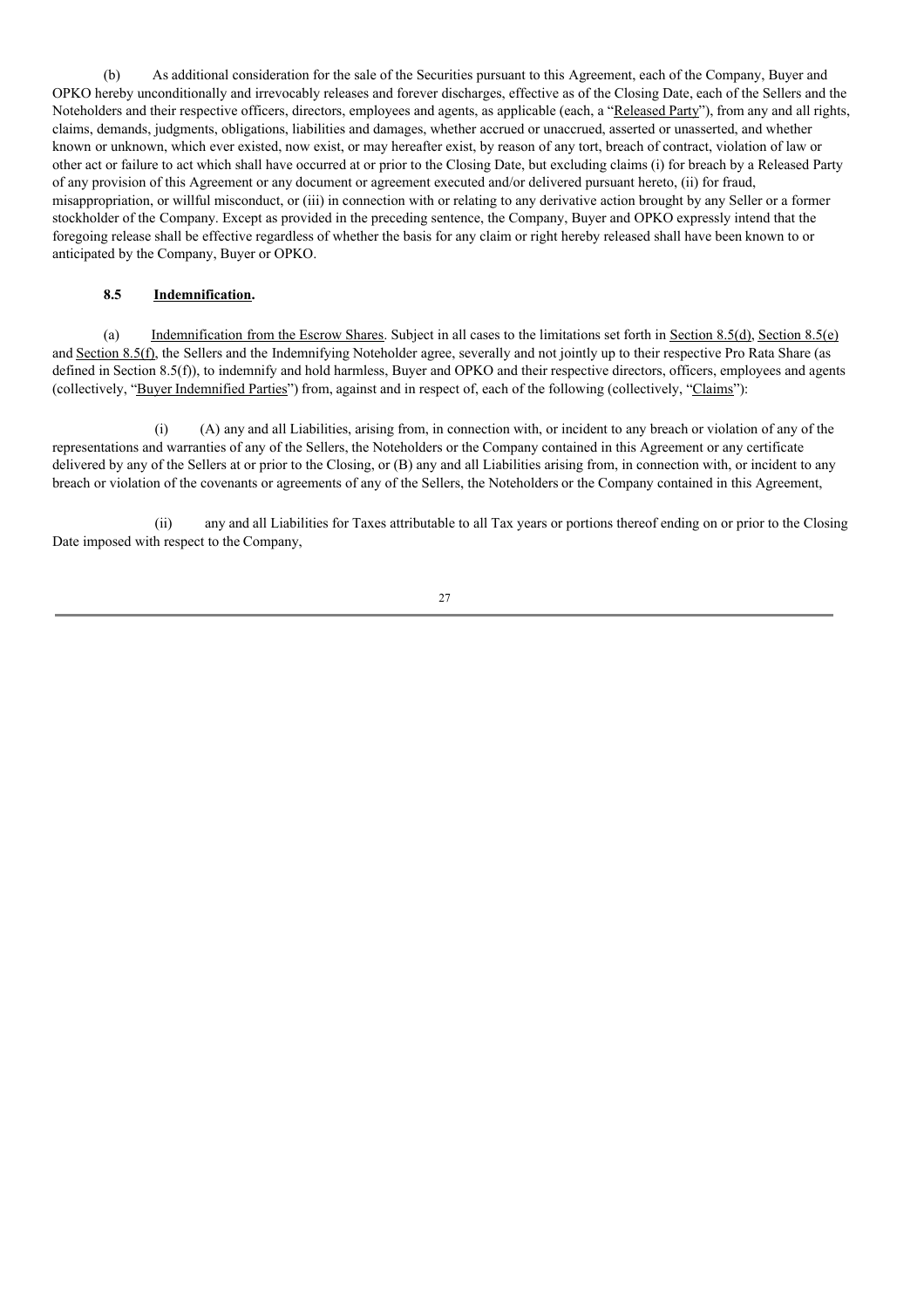(iii) any and all Taxes related to or arising from the transactions contemplated hereby or in contemplation hereof by reason of any Liability for Taxes of the Company or the Sellers and assessed by any taxing authority against the Sellers, their respective shareholders, the Company and/or any of their respective Affiliates either before or after the Closing Date,

(iv) any and all actions, suits, proceedings, demands, assessments or judgments, costs and expenses incidental to any of the foregoing, and

(v) any third party claim, action, suit or proceeding or of the occurrence of any event or the existence of any state of facts which may become the basis of a third party claim

# (b) Indemnification Procedure.

As soon as practicable after Buyer obtains knowledge of the existence or commencement of any Claim in respect of which a Buyer Indemnified Party is entitled to indemnification under this Agreement, Buyer shall notify the Seller Representative and the Escrow Agent of such Claim in writing; provided, however, that any failure to give notice (A) will not waive any rights of the Buyer Indemnified Parties and (B) will not relieve the Sellers of their obligations as hereinafter provided in this Section 8.5 after such notice is given, except to the extent that the Seller Representative shall have been materially adversely affected by such delay or failure and except that in any event such notice shall be given on or before the one year anniversary of the Closing Date. Such notice shall specify the amount of the Claim (or the Buyer Indemnified Party's good faith estimate of the amount of the Claim if the amount is not yet determined) and a reasonably detailed summary of the basis for such Claim.

(ii) If the Seller Representative does not dispute the basis or amount of any Claim within 30 days of receiving written notice thereof, Buyer shall have the right to promptly recover indemnity as and to the extent provided herein, and the Seller Representative and Buyer shall provide a Joint Written Direction (as defined in the Escrow Agreement) to the Escrow Agent containing instructions to that effect. If the Seller Representative disagrees with the basis of the Claim or the amount of damages caused or alleged to be caused thereby, then within 30 days of receiving written notice thereof, the Seller Representative shall give notice to Buyer and the Escrow Agent of such disagreement and, in that case, Buyer shall have no right to recover indemnity hereunder until such time, if at all, as (A) a court of competent jurisdiction issues a final, non-appealable order specifying the amount of Buyer's recovery or (B) Buyer and the Seller Representative agree in writing to the amount of recovery.

(iii) With respect to any Claim under Section  $8.5(a)(v)$  as to which such notice is promptly given, the Seller Representative will assume the defense or otherwise settle such Claim with counsel reasonably satisfactory to Buyer experienced in the conduct of Claims of that nature at the Sellers' and the Indemnifying Noteholder's sole risk and expense; provided, however, that Buyer (A) shall be permitted to join the defense and settlement of such Claim and to employ counsel reasonably satisfactory to it at its expense, and (B) shall cooperate fully with the Seller Representative, the Sellers and the and the Indemnifying Noteholder in the defense and any settlement of such Claim in any manner reasonably requested by the Seller Representative. The Seller Representative shall not make any settlement of any claims without the written consent of Buyer, which consent shall not be unreasonably withheld or delayed. Without limiting the generality of the foregoing, it shall not be deemed unreasonable to withhold consent to any third party claim, action, suit or proceeding or of the occurrence of any event or the existence of any state of facts which may become the basis of a third party claim a settlement involving injunctive or other equitable relief against Buyer or its Affiliates or their assets, employees or business. For purposes of this Section, the firm of Foley Hoag LLP is satisfactory to Buyer and any conflict of interest of any form as to Foley Hoag LLP is hereby waived to the extent permitted by law.

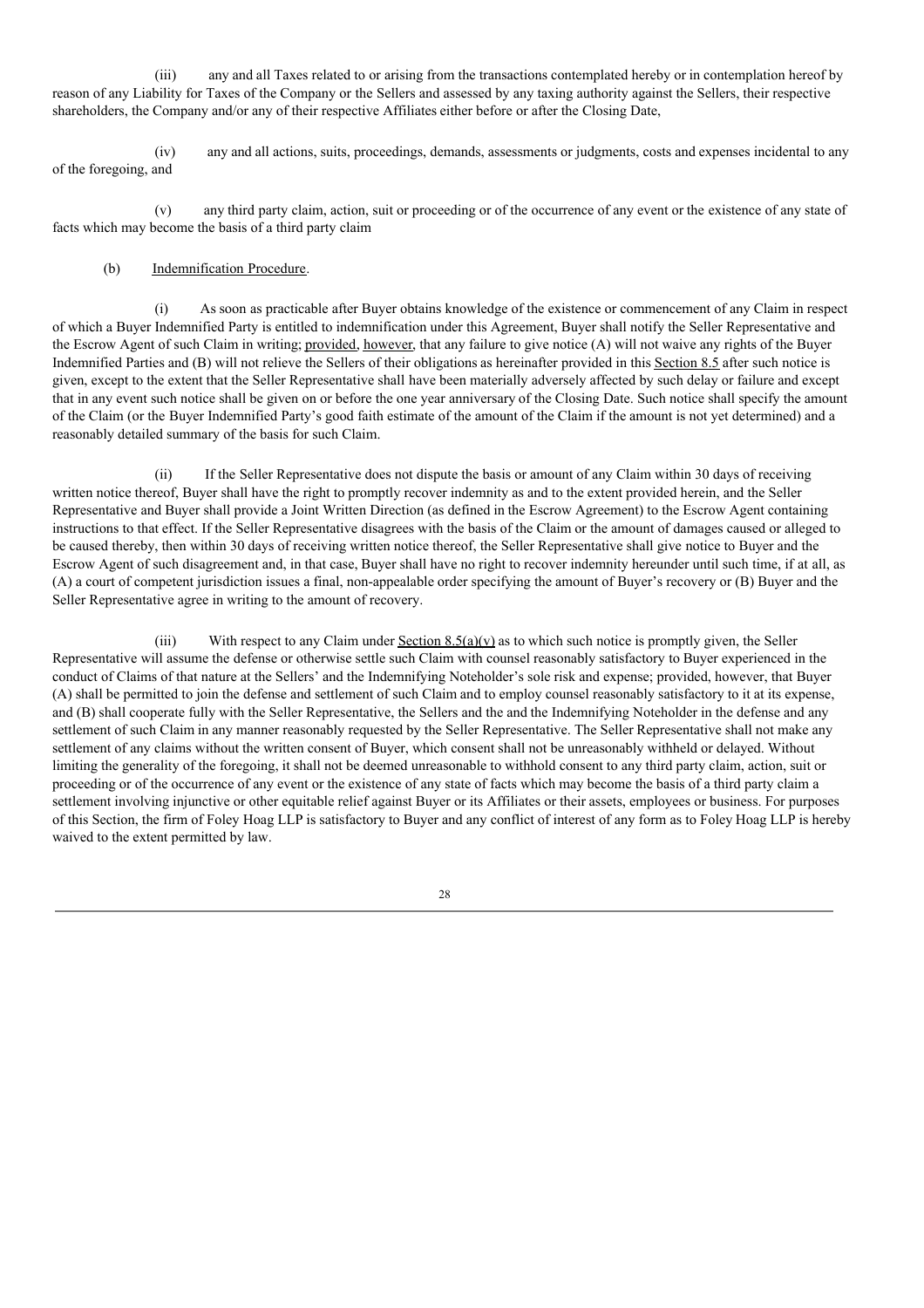(iv) If the Seller Representative fails to assume the defense of such Claim or, having assumed the defense and settlement of such Claim, fails reasonably to contest such Claim in good faith, or the remedy sought by the claimant with respect to such Claim is not solely for money damages, Buyer, without waiving its right to indemnification, may, but is not required to, assume the defense and settlement of such Claim at the Sellers' expense, provided, however, that (A) the Sellers shall cooperate with Buyer in the defense and settlement of such Claim in any manner reasonably requested by Buyer, and (B) Buyer shall not settle such Claim without the written consent of the Sellers and the Indemnifying Noteholder, which consent shall not be unreasonably withheld or delayed.

(c) Indemnification Payments Net of Taxes. All sums payable by the Sellers and the Indemnifying Noteholder as indemnification under this Section 8.5 shall be paid free and clear of all deductions or withholdings (including any Taxes or governmental charges of any nature) unless the deduction or withholding is required by law, in which event or in the event Buyer shall incur any liability for Tax chargeable or assessable in respect of any such payment, the Sellers and the Indemnifying Noteholder shall pay such additional amounts as shall be required to cause the net amount received by Buyer to equal the full amount which would otherwise have been received by it had no such deduction or withholding been made or no such liability for Taxes been incurred.

(d) Limitation on Indemnification. Satisfaction of Claims, other than with respect to Claims for fraud, shall be subject to the following limitations:

(i) the Buyer Indemnified Parties shall not be entitled to any indemnification under this Agreement for Claims \*\*\*; provided that after the Buyer Minimum Loss Limitation has been met, the Buyer Indemnified Parties shall be entitled to indemnification for all damages, costs and expenses, relating to Claims going back to the first dollar;

(ii) the Buyer Indemnified Parties shall not be entitled to any indemnification under this Agreement for any loss of use, interruption of business, special, punitive, consequential or incidental damages or loss of profit or goodwill; and

(iii) the amount of any indemnification under this Agreement payable hereunder with respect to any Claim shall be reduced by the proceeds of any insurance policy paid to any Buyer Indemnified Party with respect to such Claim.

(e) Escrow Shares. The Escrow Shares shall be the sole and exclusive source of recovery by the Buyer Indemnified Parties on account of any Claim for indemnification under this Section 8.5. Subject to the provisions of Section 8.5(f), recovery on account of an undisputed or otherwise resolved Claim for indemnification shall be made by set-off against the Escrow Shares by releasing from escrow and delivering to Buyer (in trust for the applicable Buyer Indemnified Party), in accordance with the terms of the Escrow Agreement, that number of shares of OPKO Common Stock equal to the dollar amount of the Claim, divided by the price per share of OPKO Common Stock which shall be valued at \*\*\* for OPKO Common Stock on the AMEX on the \*\*\*.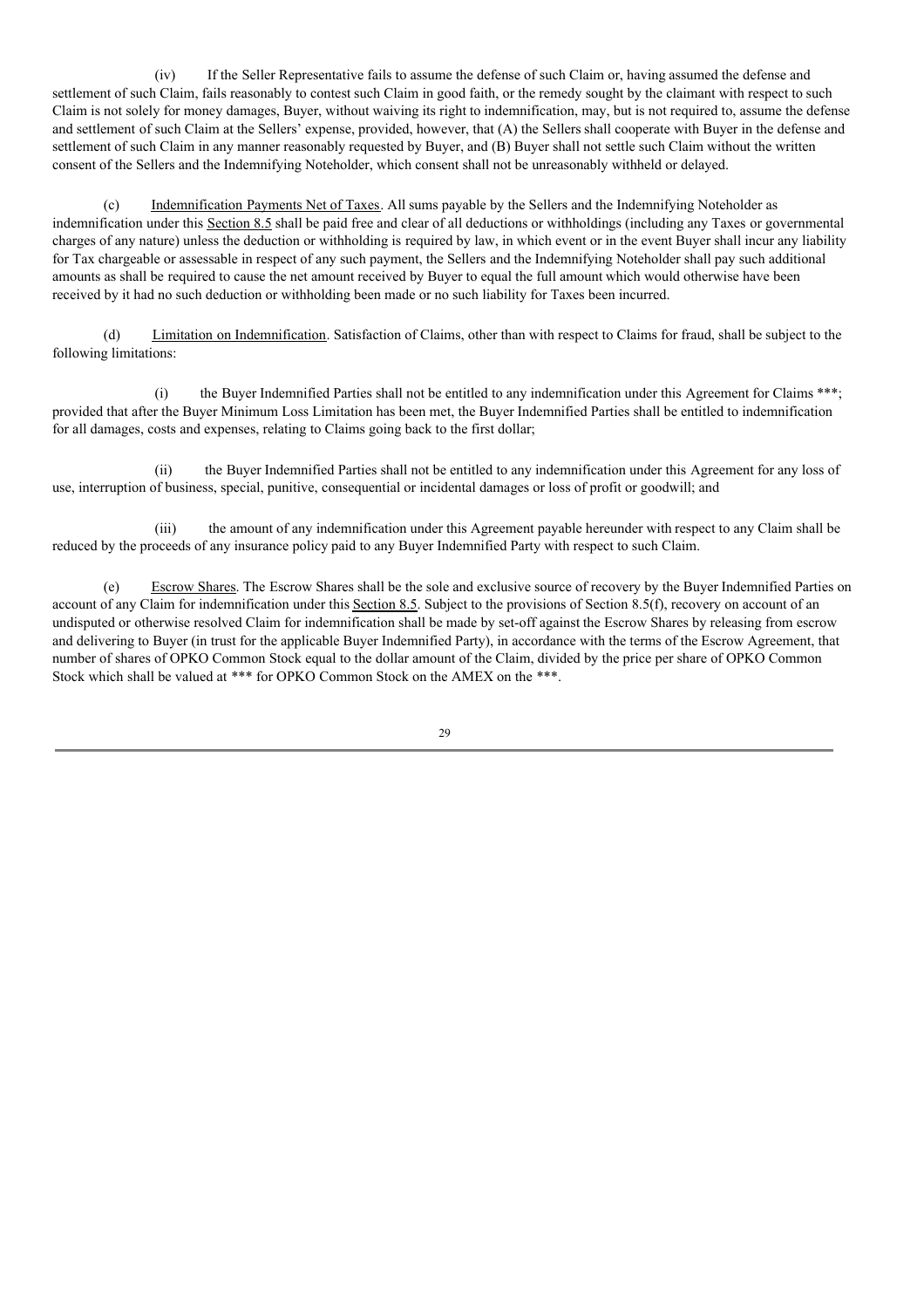(f) Pro Rata Share. Any set-off against the Escrow Shares in satisfaction of an undisputed or otherwise resolved Claim for indemnification pursuant to this Agreement shall be made on a pro rata basis among the Sellers and the Indemnifying Noteholder, calculated by dividing (i) the number of Escrow Shares indicated next to such Seller's or Indemnifying Noteholder's name on Schedule D under the heading *"Escrow Shares"* , by (ii) the total number of Escrow Shares (each Seller's and the Indemnifying Noteholder's respective "Pro Rata Share"); *provided*, *however*, that (A) any Claim arising from, in connection with, or incident to any breach or violation of any of the representations and warranties of a Seller contained in Article 5 shall be made by set-off only against such Seller's Escrow Shares, and (B) any Claim arising from, in connection with, or incident to any breach or violation of any of the representations and warranties of any of the Noteholders contained in Article 6 shall be made by set-off only against the Indemnifying Noteholder's Escrow Shares.

(g) Exclusive Remedy. Other than with respect to Claims for fraud, the indemnification provided in this Section 8.5 will be the exclusive remedy for the Buyer Indemnified Parties with respect to Claims against the Sellers, the Noteholders, the Seller Representative or the Company with respect to any provision of this Agreement and the transactions contemplated hereby.

(h) Binding Effect. Buyer shall administer the requirements and provisions of this Agreement including the defense and/or settlement of any Claims for which the Buyer Indemnified Parties may be indemnified. All decisions and actions by Buyer, including the defense or settlement of any Claims for which the Buyer Indemnified Parties may be indemnified, shall be binding upon all of the Buyer Indemnified Parties, and no Buyer Indemnified Party shall have the right to object, dissent, protest or otherwise contest the same. The Seller Representative shall be able to rely conclusively on the instructions and decisions of Buyer as to the settlement of any Claims for indemnification of the Buyer Indemnified Parties or any other actions required to be taken by the Buyer Indemnified Parties hereunder.

# **8.6 Seller Representative**.

(a) Appointment. In order to administer efficiently the requirements and provisions of this Agreement including the defense and/or settlement of any Claims for which the Buyer Indemnified Parties may be indemnified, the Sellers and the Indemnifying Noteholder irrevocably appoint the Seller Representative as their agent, attorney-in-fact and representative (with full power of substitution in the premises), and, by its execution hereof, the Seller Representative hereby accepts such appointment.

(b) Authorization. The Sellers and the Indemnifying Noteholder hereby authorize the Seller Representative (i) to take all action necessary in connection with the defense and/or settlement of any Claims for which the Buyer Indemnified Parties may be indemnified and (ii) to give and receive all notices required to be given under this Agreement, the Escrow Agreement and the other agreements contemplated hereby to which all of the Sellers and the Indemnifying Noteholder or their respective properties are subject.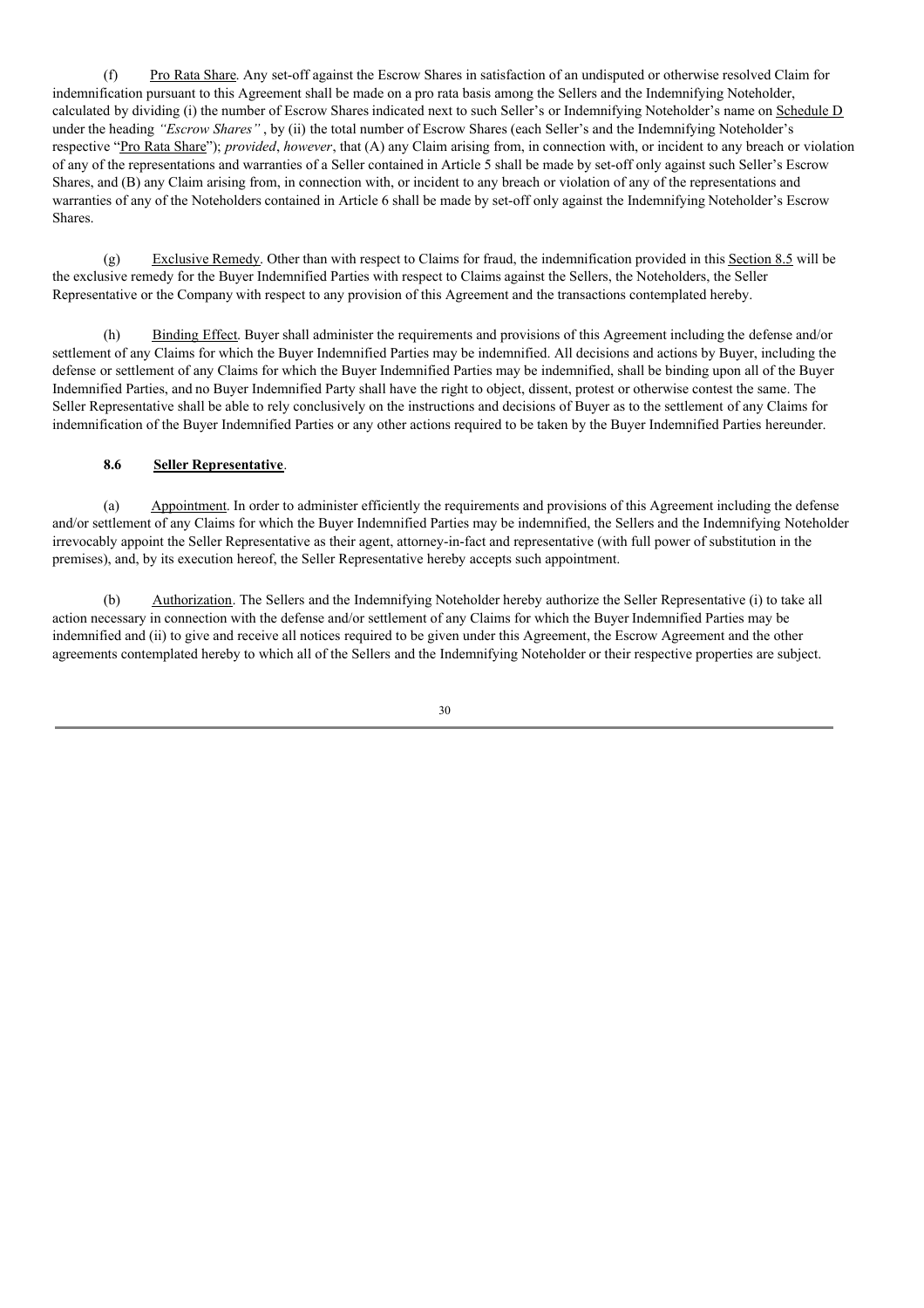(c) Replacement. In the event that the Seller Representative dies, becomes unable to perform his responsibilities hereunder or resigns from such position, the remaining Sellers shall, by election of the Sellers (or, if applicable, their respective heirs, legal representatives, successors and assigns) who held a majority of the voting power represented by the Securities issued and outstanding immediately prior to the Closing, select another representative to fill such vacancy and such substituted representative shall be deemed to be the Seller Representative for all purposes of this Agreement.

(d) Binding Effect. All decisions and actions by the Seller Representative, including the defense or settlement of any Claims for which the Buyer Indemnified Parties may be indemnified, shall be binding upon all of the Sellers and the Indemnifying Noteholder, and no Seller or the Indemnifying Noteholder has the right to object, dissent, protest or otherwise contest the same. The Sellers and the Indemnifying Noteholder agree that

(i) Buyer shall be able to rely conclusively on the instructions and decisions of the Seller Representative as to the settlement of any Claims for indemnification of the Buyer Indemnified Parties or any other actions required to be taken by the Seller Representative hereunder;

(ii) all actions, decisions and instructions of the Seller Representative shall be conclusive and binding upon all of the Sellers and the Indemnifying Noteholder and no Seller or the Indemnifying Noteholder shall have any cause of action against the Seller Representative for any action taken or not taken, decision made or instruction given by the Seller Representative under this Agreement, except for fraud, gross negligence, willful misconduct or bad faith by the Seller Representative;

(iii) each of the Sellers and the Indemnifying Noteholder shall indemnify and hold harmless, pro rata based upon and up to an amount not to exceed the respective amounts of Consideration Shares to which such Seller or the Indemnifying Noteholder is entitled after satisfaction of any Claims, the Seller Representative from all loss, liability or expense (including the reasonable fees and expenses of counsel) arising out of or in connection with the Seller's execution and performance of this Agreement and the Escrow Agreement, except for fraud, gross negligence, willful misconduct or bad faith by the Seller Representative;

(iv) the provisions of this Section 8.6 are independent and severable, are irrevocable and coupled with an interest and shall be enforceable notwithstanding any rights or remedies that any Seller may have in connection with the transactions contemplated by this Agreement; and

(v) the provisions of this Section 8.6 shall be binding upon the heirs, legal representatives, successors and assigns of each Seller and the Indemnifying Noteholder, and any references in this Agreement to a Seller or the Sellers or the Indemnifying Noteholder shall mean and include the successors to the rights of the Sellers and the Indemnifying Noteholder, hereunder, whether pursuant to testamentary disposition, the laws of descent and distribution or otherwise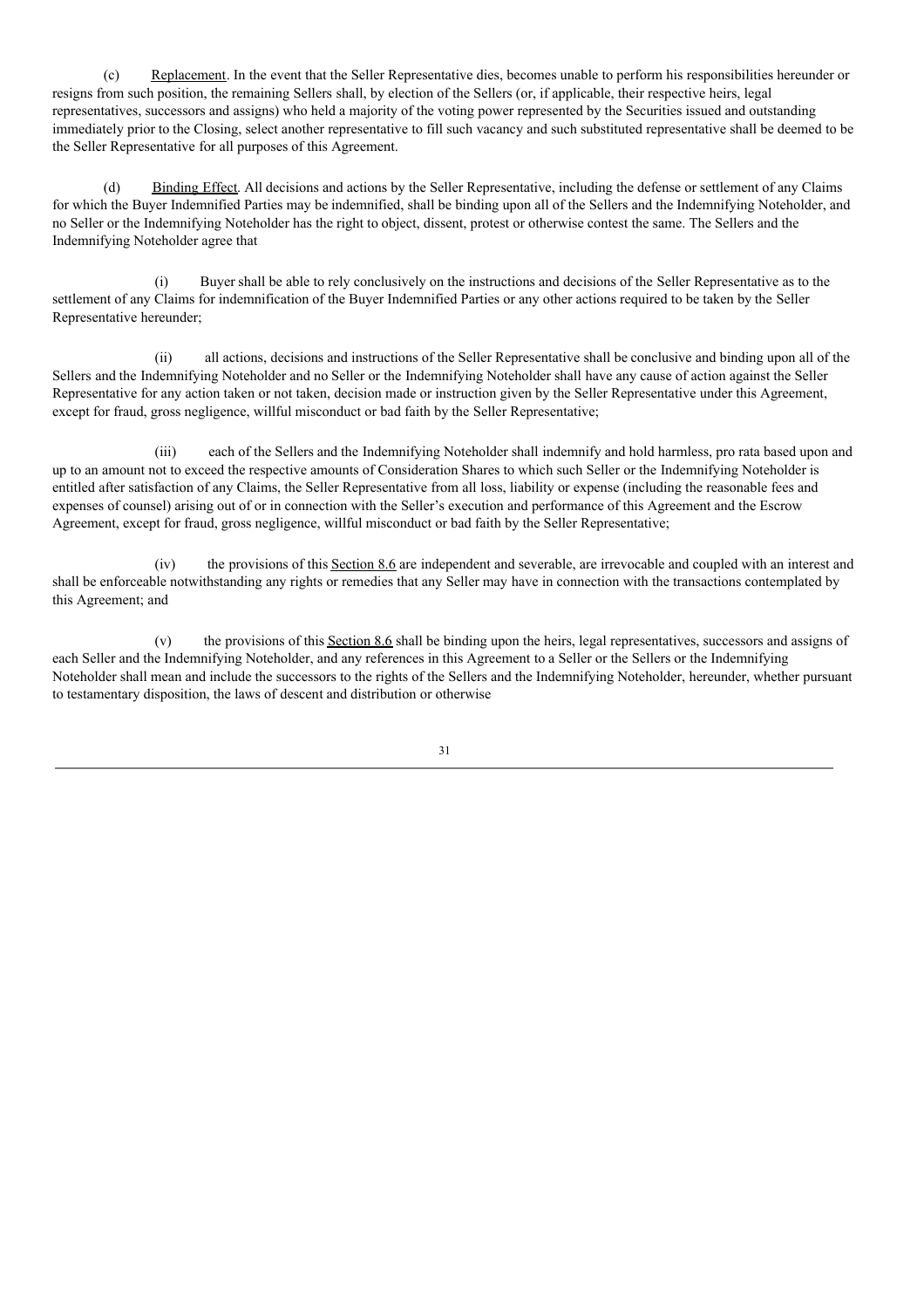(e) Escrow Agreement. The Seller Representative is authorized to enter into the Escrow Agreement on the behalf of the Sellers which agreement may require the Sellers and the Indemnifying Noteholder to indemnify the Escrow Agent for certain fees, expenses and other liabilities.

**8.7 Confidentiality.** The Sellers acknowledge that the Intellectual Property and all other confidential or proprietary information with respect to the business and operations of the Company are valuable, special and unique. Except as required by law or in connection with the defense, dispute or resolution of a Claim involving the Company, OPKO, Buyer or any other Buyer Indemnified Party, the Sellers shall not, at any time after the Closing Date, disclose, directly or indirectly, to any Person, or use or purport to authorize any Person to use any Intellectual Property, confidential or proprietary information with respect to the Company, Buyer or OPKO, whether or not for a Seller's own benefit, without the prior written consent of Buyer, including without limitation, information as to the financial condition, results of operations, customers, suppliers, products, products under development, inventions, sources, leads or methods of obtaining new products or business, Intellectual Property, pricing methods or formulas, cost of supplies, marketing strategies or any other information relating to the Company or Buyer which could reasonably be regarded as confidential, but not including information which is or shall become generally available to the public other than as a result of an unauthorized disclosure by a Seller or a Person to whom a Seller has provided such information. The Sellers acknowledge that Buyer would not enter into this Agreement without the assurance that all such confidential and proprietary information will be used for the exclusive benefit of the Company.

**8.8 Dissolution**. If the Company, Buyer or OPKO shall liquidate, dissolve or wind up or experience a Triggering Event at any time before OPKO and Buyer shall have satisfied in full all of their respective obligations under this Agreement, whether fixed or contingent (including, without limitation, the issuance and delivery and release by the Escrow Agent of all of the Note Shares, the Note Indemnity Shares and the Consideration Shares), Buyer shall notify the Seller Representative of the same as soon as possible under the circumstances and, in any event at least ten days before the consummation of the event giving rise to the notice.

**8.9 Right of First Offer**. The Company hereby waives its rights under Section 4(c) of each of the restricted stock purchase agreements between the Company and each Founder, dated as of January 30, 2007, with respect to the right of first offer in favor of the Company set forth therein, and consents to the sale of the Securities by the Founders to Buyer on the terms set forth herein.

## **ARTICLE 9**

## **Miscellaneous**

**9.1 Further Assurances.** Each party agrees (a) to furnish upon request to each other party such further information, (b) to execute and deliver to each other party such other documents, and (c) to do such other acts and things, all as another party may reasonably request for the purpose of carrying out the intent of this Agreement and the transactions contemplated by this Agreement.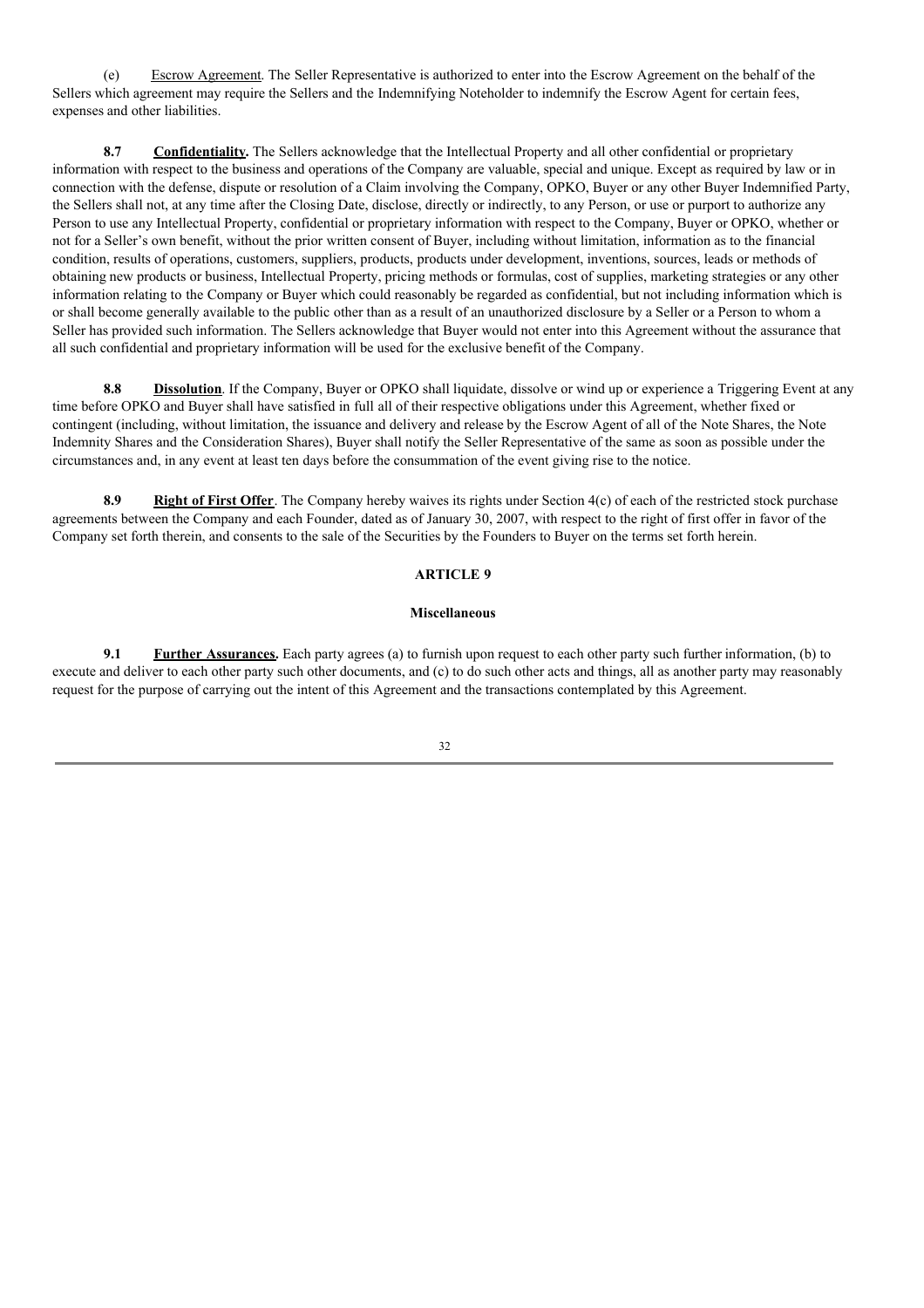**9.2 Publicity.** The parties agree to cooperate in issuing any press release or other public announcement concerning this Agreement or the transactions contemplated hereby. Nothing contained herein shall prevent any party from at any time furnishing any information to any governmental authority which it is by law or otherwise so obligated to disclose or from making any disclosure which its counsel deems necessary or advisable in order to fulfill such party's disclosure obligations under applicable Law or the rules of the SEC or AMEX.

**9.3 Assignment of Rights.** Each of parties shall, without the payment of any additional consideration by any other party, take all such actions as may be required to transfer all of his or its right, title and interest in and to all assets, Intellectual Property, contracts, agreements or other rights which are utilized by or for the benefit of the Company in the conduct of their respective businesses so as to ensure that all such rights, title and interest inure to the benefit of the Company.

**9.4 Notices.** Any notice or other communication under this Agreement shall be in writing and shall be delivered personally or sent by certified mail, return receipt requested, postage prepaid, or sent by facsimile or prepaid overnight courier to the parties at the addresses set forth below their names on the signature pages of this Agreement (or at such other addresses as shall be specified by the parties by like notice). Such notices, demands, claims and other communications shall be deemed given when actually received or (a) in the case of delivery by overnight service with guaranteed next day delivery, the next day or the day designated for delivery, (b) in the case of facsimile, the date upon which the transmitting party received confirmation of receipt by facsimile, telephone or otherwise.

**9.5 Entire Agreement.** This Agreement, its schedules and exhibits, contain every obligation and understanding between the parties relating to the subject matter hereof, merges all prior discussions, negotiations and agreements, if any, between them, and none of the parties shall be bound by any representations, warranties, covenants, or other understandings, other than as expressly provided or referred to herein or therein.

**9.6 Assignment.** This Agreement may not be assigned by any party without the written consent of the other parties hereto; provided that Buyer may assign this Agreement to an Affiliate, whether such Affiliate currently exists or is formed in the future; and provided, further, that as a condition to and at the time of such assignment, such Affiliate is solvent and OPKO shall Guaranty in writing Buyer's obligations under the Transaction Documents, and shall remain bound by its obligations under the Transaction Documents in all respects. This Agreement shall be binding upon and inure to the benefit of the parties hereto and their respective successors, heirs, personal representatives, legal representatives, and permitted assigns.

**9.7 Waiver and Amendment.** Any representation, warranty, covenant, term or condition of this Agreement which may legally be waived, may be waived, or the time of performance thereof extended, at any time by the party hereto entitled to the benefit thereof, and any term, condition or covenant hereof may be amended by the parties hereto at any time. Any such waiver, extension or amendment shall be evidenced by an instrument in writing executed on behalf of the appropriate party by a person who, to the extent applicable, has been authorized by its Board of Directors to execute waivers, extensions or amendments on its behalf. No waiver by any party hereto, whether express or implied, of its rights under any provision of this Agreement shall constitute a waiver of such party's rights under such provisions at any other time or a waiver of such party's rights under any other provision of this Agreement. No failure by any party hereto to take any action against any breach of this Agreement or default by another party shall constitute a waiver of the former party's right to enforce any provision of this Agreement or to take action against such breach or default or any subsequent breach or default by such other party.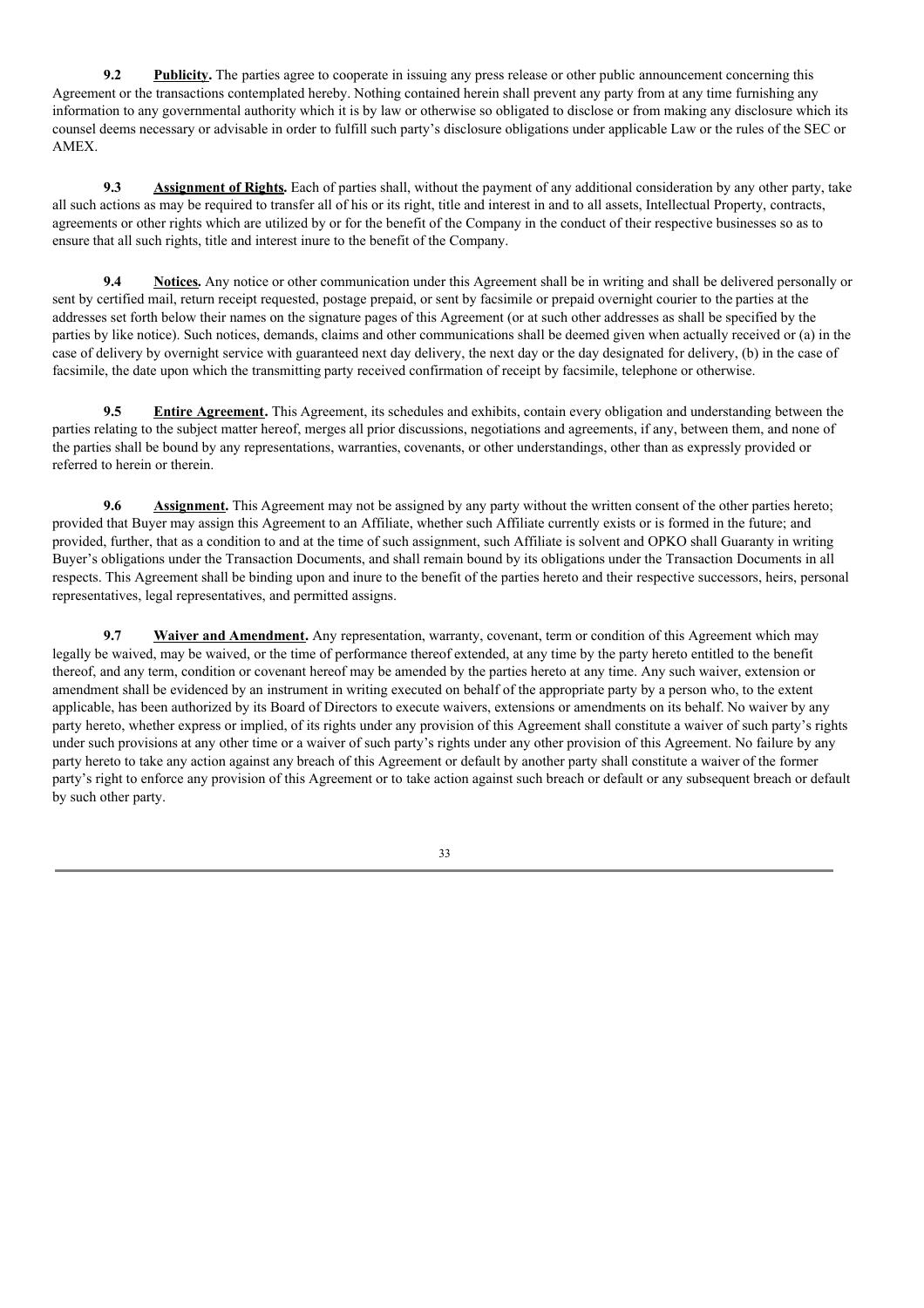**9.8 No Third Party Beneficiary.** Nothing expressed or implied in this Agreement is intended, or shall be construed, to confer upon or give any Person other than the parties hereto and their respective heirs, personal representatives, legal representatives, successors and permitted assigns, any rights or remedies under or by reason of this Agreement.

**9.9 Severability.** In the event that any one or more of the provisions contained in this Agreement shall be declared invalid, void or unenforceable, the remainder of the provisions of this Agreement shall remain in full force and effect, and such invalid, void or unenforceable provision shall be interpreted as closely as possible to the manner in which it was written.

**9.10 Disclosure Generally**. Notwithstanding anything to the contrary contained in the Disclosure Schedules or in this Agreement, the information and disclosures contained in any Schedule of the Disclosure Schedules shall be deemed to be disclosed and incorporated by reference in any other Schedule of the Disclosure Schedules as though fully set forth in such Schedule for which applicability of such information and disclosure is reasonably apparent on its face. The fact that any item of information is disclosed in the Disclosure Schedules shall not be construed to mean that such information is required to be disclosed by this Agreement. Except as expressly set forth in this Agreement, such information and the thresholds (whether based on quantity, qualitative characterization, dollar amounts or otherwise) set forth herein shall not be used as a basis for interpreting the terms "material" or "Material Adverse Effect" or other similar terms in this Agreement.

**9.11 Expenses.** Each party agrees to pay, without right of reimbursement from any other party, the costs (hereafter referred to as "Costs") incurred by it incident to the performance of its obligations under this Agreement and the consummation of the transactions contemplated hereby, including, without limitation, costs incident to the preparation of this Agreement, and the fees and disbursements of counsel, accountants and consultants employed by such party in connection herewith.

**9.12 Headings.** The section and other headings contained in this Agreement are for reference purposes only and shall not affect the meaning or interpretation of any provisions of this Agreement.

**9.13 Counterparts.** This Agreement may be executed in any number of counterparts, each of which shall be deemed an original but all of which together shall constitute one and the same instrument.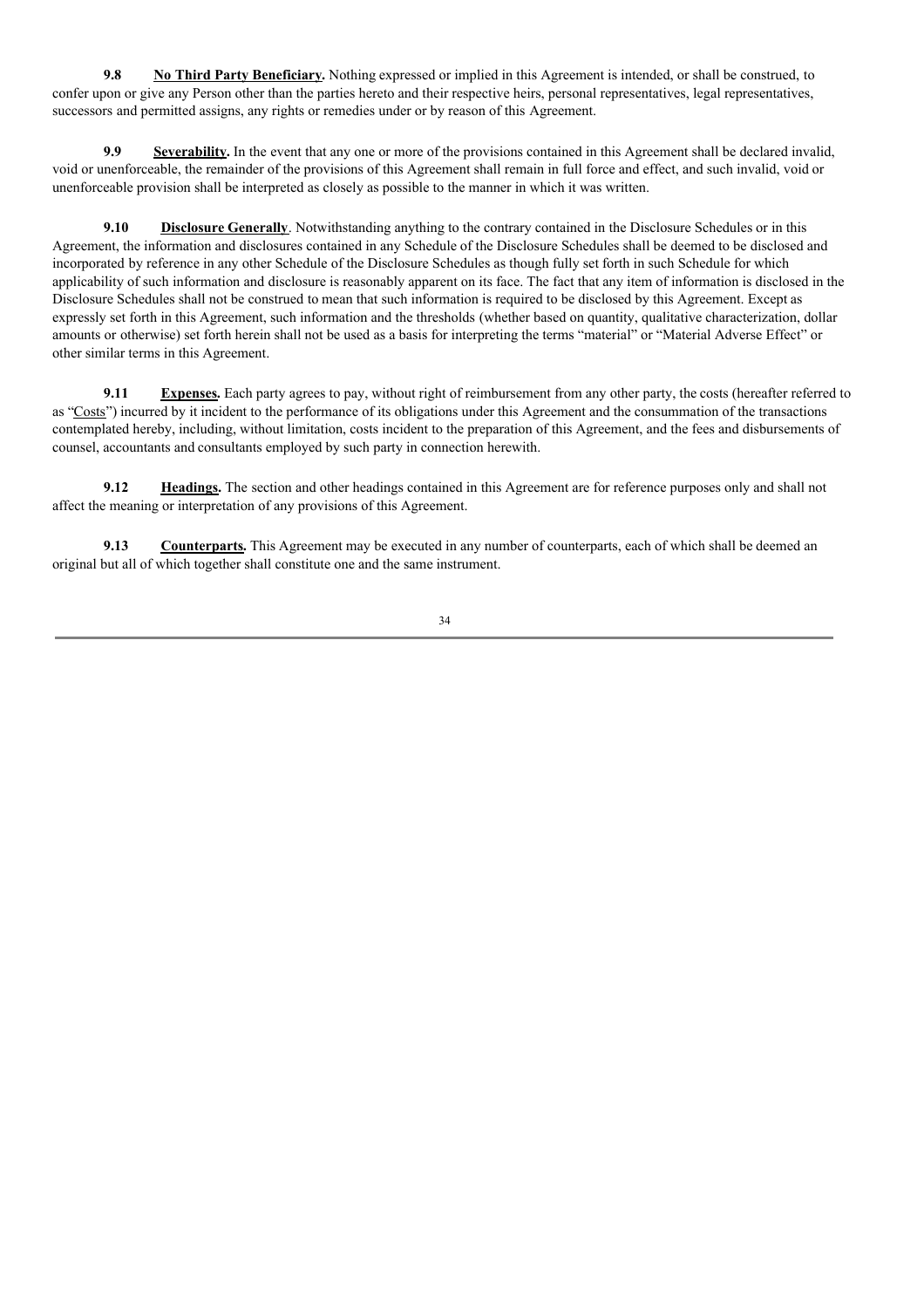**9.14 Injunctive Relief.** It is possible that remedies at law may be inadequate and, therefore, the parties hereto shall be entitled to equitable relief including, without limitation, injunctive relief, specific performance or other equitable remedies in addition to all other remedies provided hereunder or available to the parties hereto at law or in equity.

**9.15 Time**. Time is of the essence with regard to all dates and time periods set forth or referred to in this Agreement.

**9.16 Governing Law.** This Agreement has been entered into and shall be construed and enforced in accordance with the laws of the State of New York without reference to the choice of law principles thereof.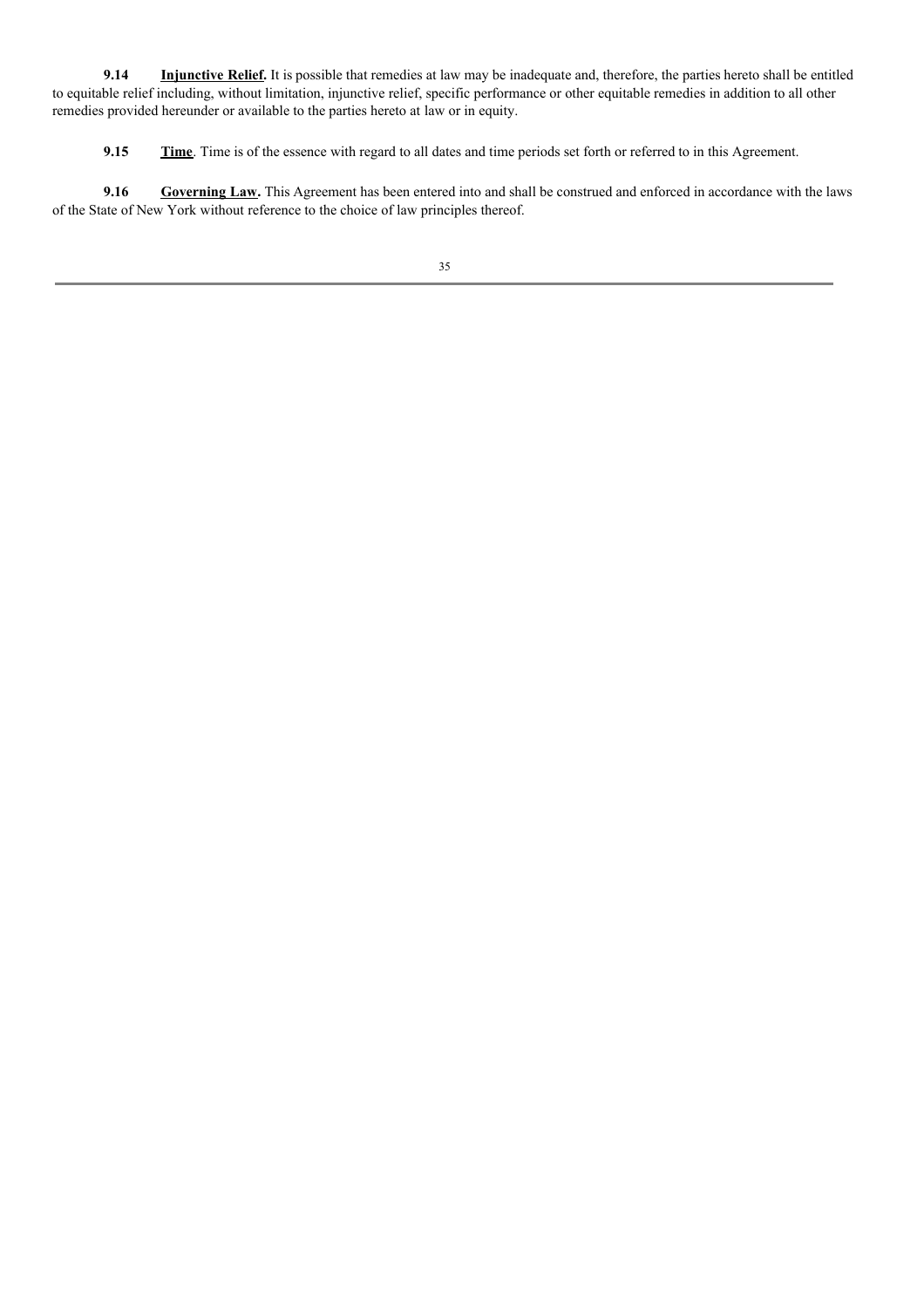IN WITNESS WHEREOF, the parties hereto have each executed and delivered this Agreement as of the day and year first above written.

# **OPKO HEALTH, INC.**

 $By:$ Name: Title:

4400 Biscayne Boulevard, Suite 1180 Miami, Florida 33137 Attn: Kate Inman, Deputy General Counsel

## **OPKO INSTRUMENTATION, LLC**

 $By:$ Name: Title:

4400 Biscayne Boulevard, Suite 1180 Miami, Florida 33137 Attn: Kate Inman, Deputy General Counsel

# **VIDUS OCULAR, INC.**

 $By:$ Name: Title: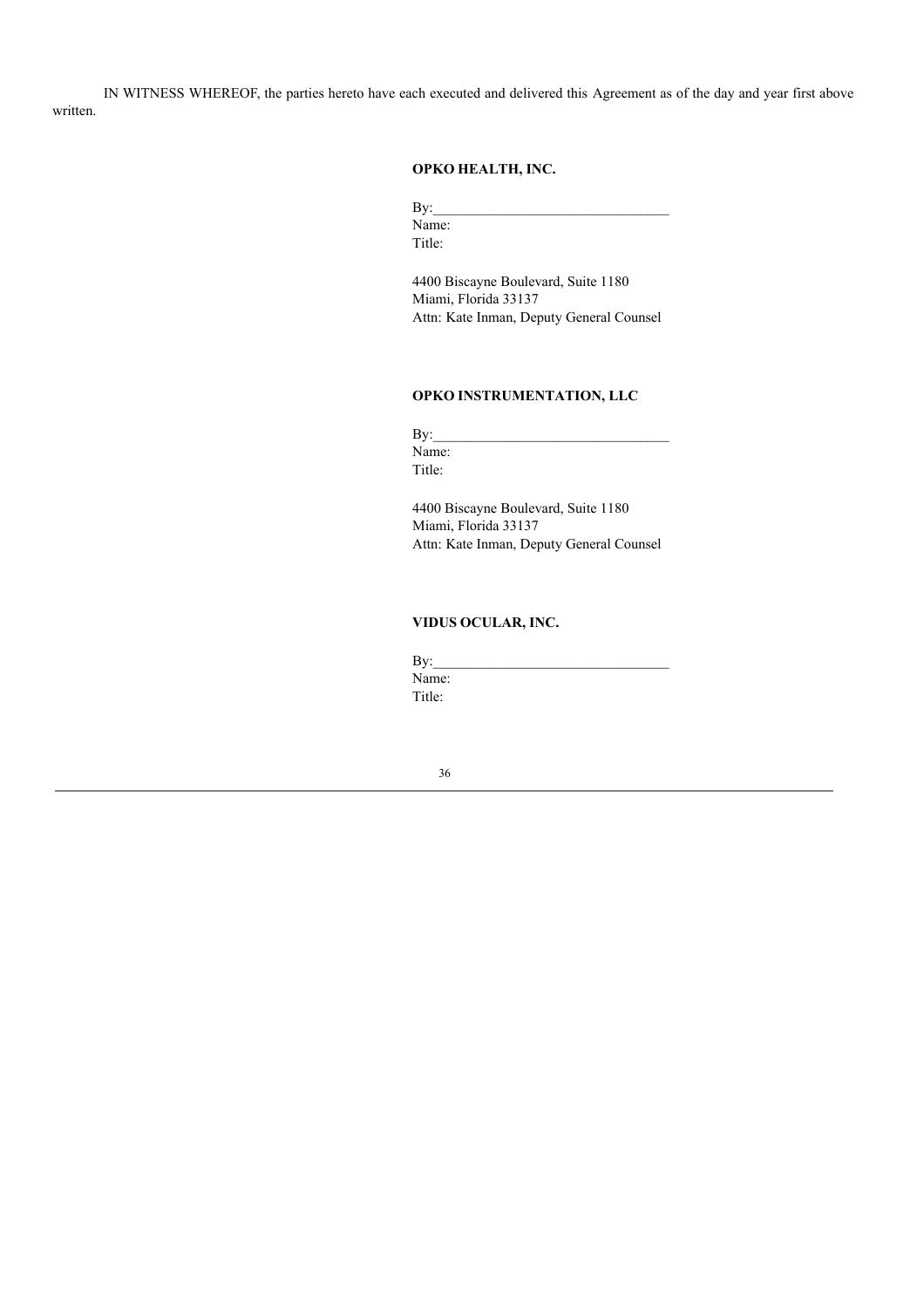**Sellers and Noteholders:**

**J. Anderson Berly, III**

**Ben R. Bronstein**

# **BEN R. BRONSTEIN LIVING TRUST DA 03/04/96**

 $\mathcal{L}_\text{max}$ 

By:\_\_\_\_\_\_\_\_\_\_\_\_\_\_\_\_\_\_\_\_\_\_\_\_\_\_\_ Name: Title:

**Joseph M. Davie**

# **JM MEDICAL, LLC**

| By:    |  |  |
|--------|--|--|
| Name:  |  |  |
| Title: |  |  |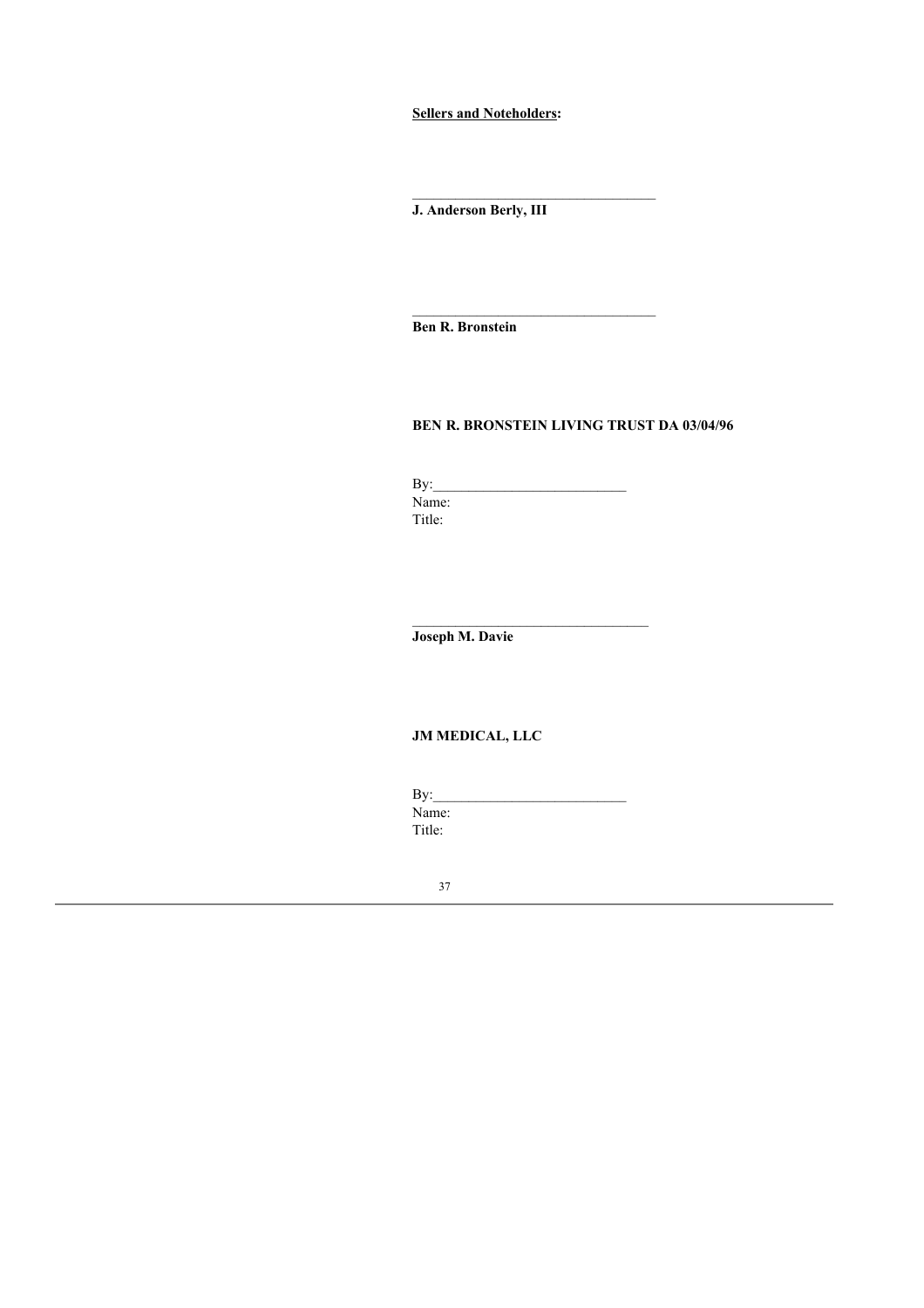**Robert E. Mason III**

**James R. McNab, Jr.**

# **JAMES R. AND MARY W. MCNAB OPERATING L.P**.

 $\mathbf{By:}$ Name: Title:

 $\mathcal{L}_\text{max}$ 

\_\_\_\_\_\_\_\_\_\_\_\_\_\_\_\_\_\_\_\_\_\_\_\_\_\_\_\_\_\_\_\_\_

**Milton Bruce Shields**

**Nicholas Fish Warner**

**Jay Williams**

**Jennifer Williams**

# **YALE UNIVERSITY**

 $By:$ Name: Title: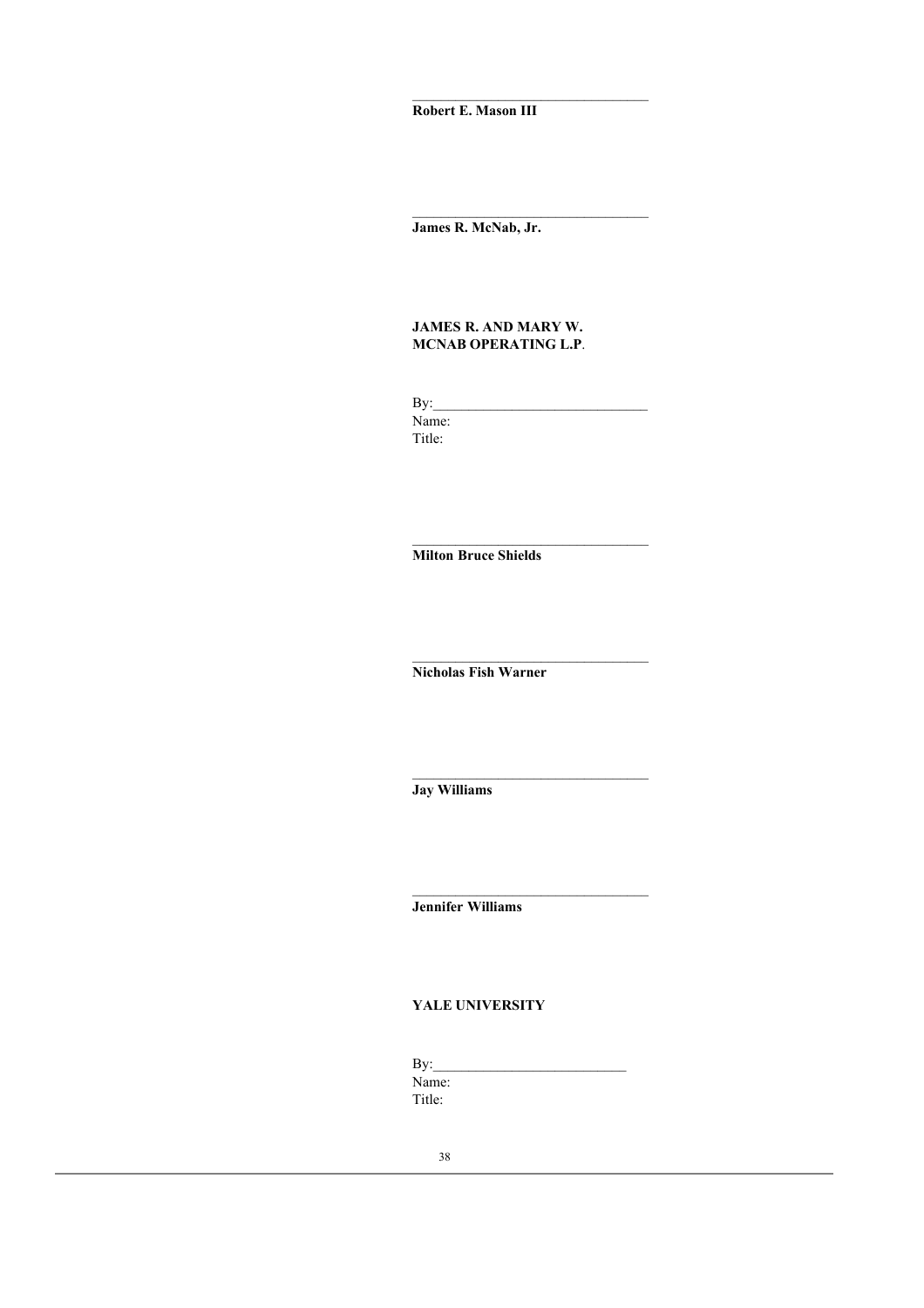# **SCHEDULE A**

# **Sellers**

|                             | Securities<br>Owned<br>(Shares of<br>Company |                    | ***           | ***           | True-Up       |
|-----------------------------|----------------------------------------------|--------------------|---------------|---------------|---------------|
| Seller                      | Common Stock)                                | <b>Yale Shares</b> | <b>Shares</b> | <b>Shares</b> | <b>Shares</b> |
| Ben R. Bronstein            | ***                                          | ***                | ***           | $***$         | ***           |
| James R. McNab, Jr.         | ***                                          | ***                | ***           | ***           | ***           |
| <b>Milton Bruce Shields</b> | ***                                          | ***                | ***           | ***           | ***           |
| Nicholas Fish Warner        | $***$                                        | ***                | $***$         | ***           | $***$         |
| <b>Yale University</b>      | ***                                          | ***                | $***$         | ***           | ***           |
| Total                       | 3,710,769                                    | 33,080             | 227,670       | 260,750       | 413,850       |

\*Other Schedules are omitted as permitted in accordance with Item 601 of Regulation S-K.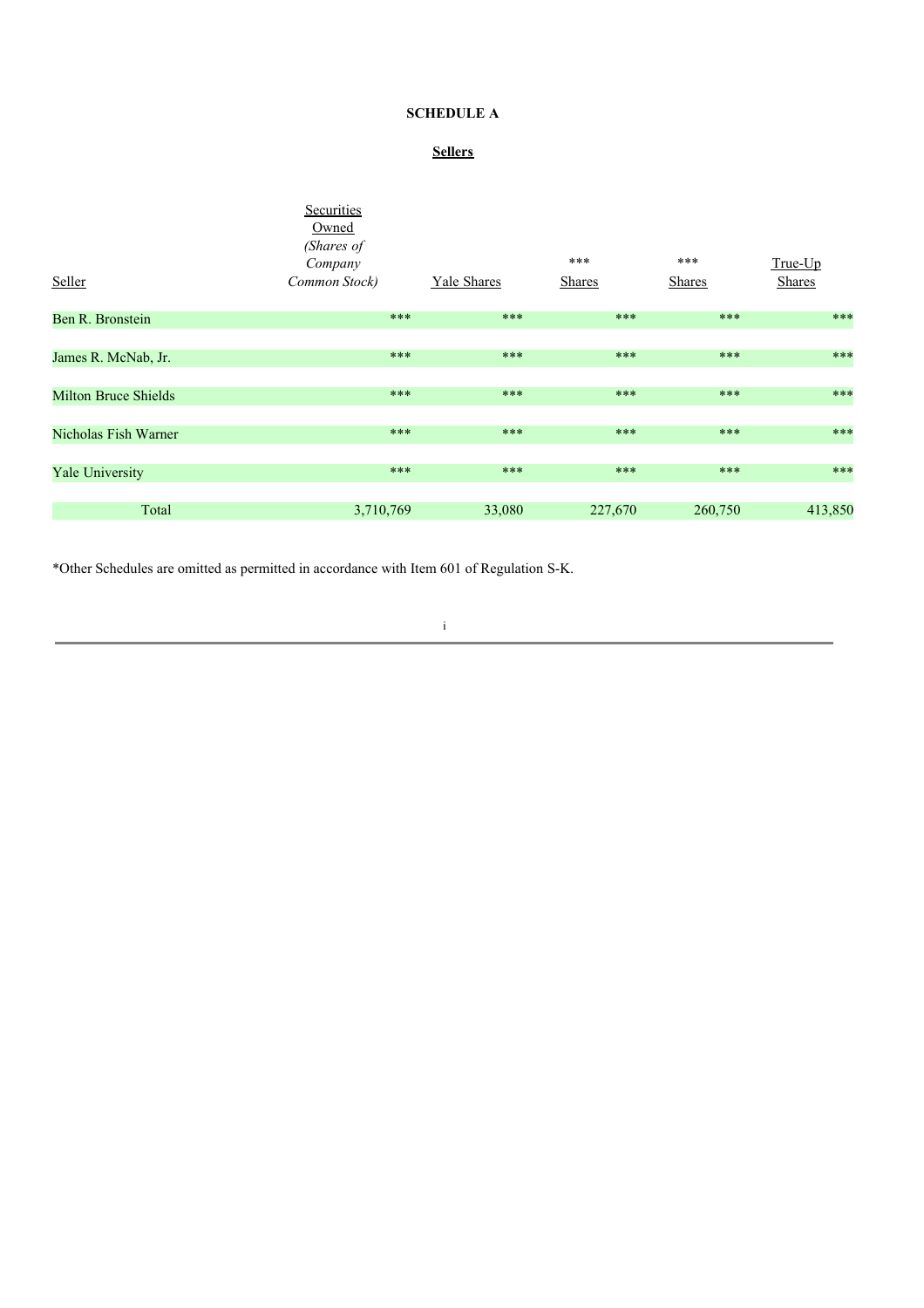## **DIRECTOR INDEMNIFICATION AGREEMENT**

This Agreement, dated as of  $\_\_$  is entered into between OPKO Health, Inc., a corporation organized under the laws of the State of Delaware (the "Company"), and «name» (the "Director").

### Recitals

A. Highly competent persons are becoming more reluctant to serve publicly-held corporations as directors or as executive officers unless they are provided with adequate protection through insurance or adequate indemnification against inordinate risks of claims and actions against them arising out of their service to, and activities on behalf of, the corporation.

B. The current impracticability of obtaining adequate insurance and the uncertainties relating to indemnification have increased the difficulty of attracting and retaining such persons.

C. The Bylaws of the Company presently provide, among other things, that the Company shall indemnify its directors and officers to the full extent permitted by law.

D. The Board has determined that the difficulty in attracting and retaining highly competent persons is detrimental to the best interests of the Company's stockholders and that the Company should act to assure such persons that there will be increased certainty of protection against risks of such claims and actions against them in the future.

E. It is reasonable, prudent, and necessary for the Company contractually to obligate itself to indemnify such persons to the fullest extent permitted by applicable law so that they will serve or continue to serve the Company free from undue concern that they will not be so indemnified.

F. The Director is willing to serve or continue to serve as a director of the Company on the condition that the Director be so indemnified.

#### Agreement

In consideration of the recitals and the covenants contained herein, the Company and the Director covenant and agree as follows:

1. Definitions. As used in this Agreement the following terms shall have the meanings indicated below:

(a) "Related Party" shall refer to (i) any other corporation in which the Company has an equity interest of at least fifty percent (50%) and (ii) any other corporation or any limited liability company, partnership, joint venture, trust, employee benefit plan or any other enterprise or association in which the Director has served in any Indemnified Position, at the request of the Company or for the convenience of the Company or to represent the Company's interest.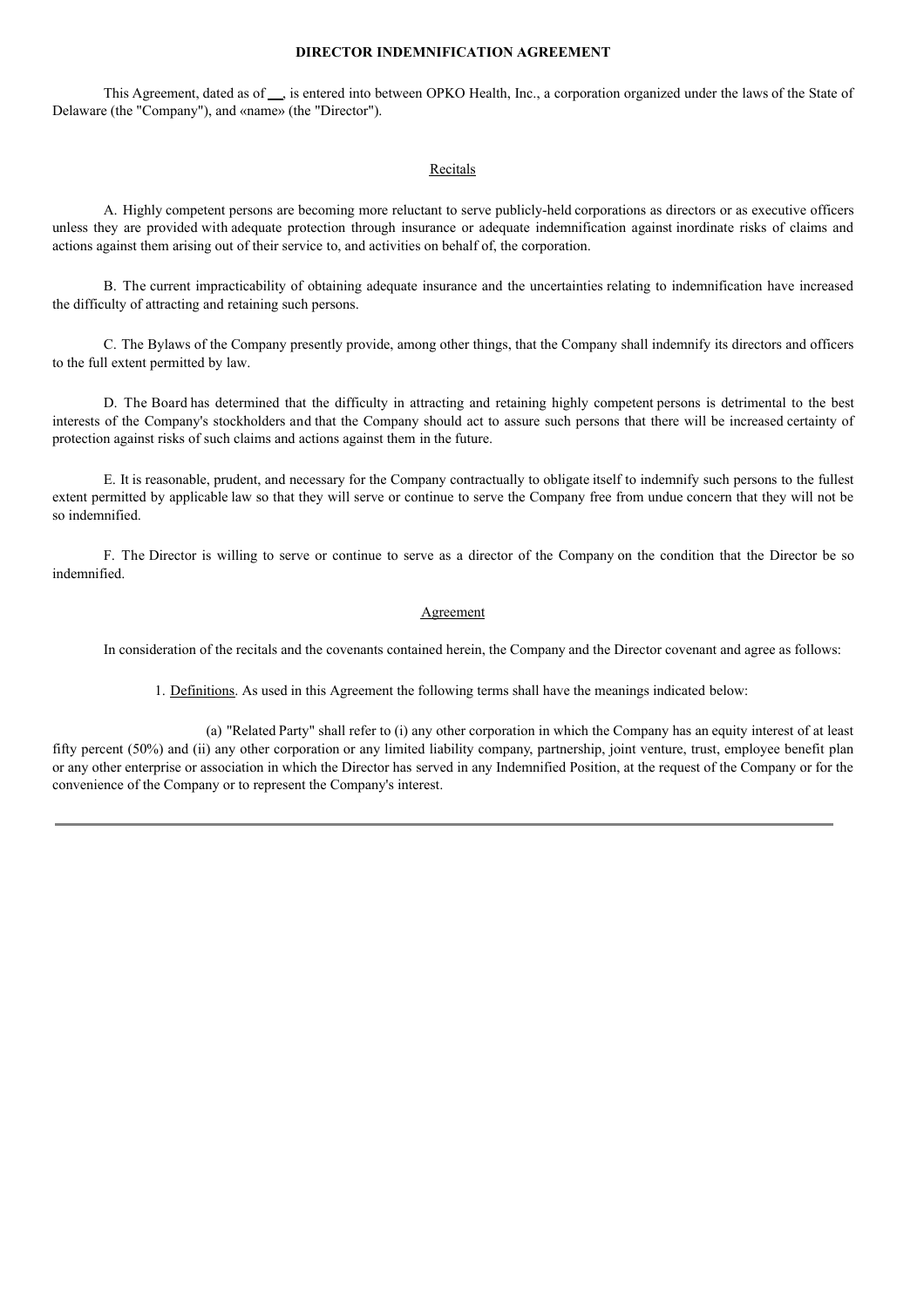(b) "Indemnified Position" shall refer to any position held by the Director, or pursuant to which the Director acts, as an officer, director, employee, partner, trustee, fiduciary, administrator or agent of the Company or a Related Party.

(c) "Indemnified Event" shall mean any claim asserted against the Director, whether civil, criminal, administrative or investigative in nature, for monetary or other relief; or any Proceeding to which the Director is named as a party or is a subject of or witness in, or with respect to which he or she is threatened to be named as a party, subject or witness, brought against the Director by reason of his or her serving or acting in any Indemnified Position or arising or allegedly arising directly or indirectly out of, or otherwise relating to, any action, omission, occurrence or event involving the Director in any Indemnified Position, including any Proceeding, formal or informal or otherwise, conducted or brought by the Securities and Exchange Commission or other governmental agency, or The National Association of Securities Dealers, Inc., a national stock exchange or similar organization.

(d) "Proceeding" shall mean any pending, threatened or completed action, suit, investigation, inquiry, arbitration, alternative dispute resolution mechanism or any other proceeding (or any appeals therefrom), whether civil, criminal, administrative or investigative in nature and whether in a court or arbitration, or before or involving a governmental, administrative or private entity (including, but not limited to, an investigation initiated by the Company, any Related Party or any affiliate thereof, or the board of directors, fiduciaries or partners of any thereof).

(e) "Indemnification Amount" shall refer to the amount of losses, claims, demands, costs, damages, liabilities (joint and several), judgments, fines (including any excise tax assessed with respect to an employee benefit plan), settlements, and other amounts (including Witness Liabilities), including interest on any of the foregoing, which the Director is liable to pay or has paid in connection with an Indemnified Event and amounts proposed to be paid in settlement by the Director in connection with any Indemnified Event.

(f) "Witness Liabilities" shall mean all Indemnification Amounts incurred by the Director in connection with his or her preparation to serve or service as a witness in any Proceeding in any way relating to the Company, any Related Party or any affiliate (as defined in Rule 405 under the Securities Act of 1933, as amended) of any of them (a "Securities Act Affiliate"), any associate (as defined in such Rule 405) of any of them or of any Securities Act Affiliate, or any Indemnified Event (including, but not limited to, the investigation, defense or appeal in connection with any such Proceeding).

(g) "Expenses" shall refer to all disbursements, costs or expenses of any nature reasonably incurred by the Director directly or indirectly in connection with any Indemnified Event, or Witness Liabilities, including, but not limited to, fees and disbursements of counsel, accountants or other experts employed by the Director in connection with any Indemnified Event, including all such expenses, disbursements and costs of investigation in connection with or prior to the initiation of any Proceeding relating to an Indemnified Event.

 $-2-$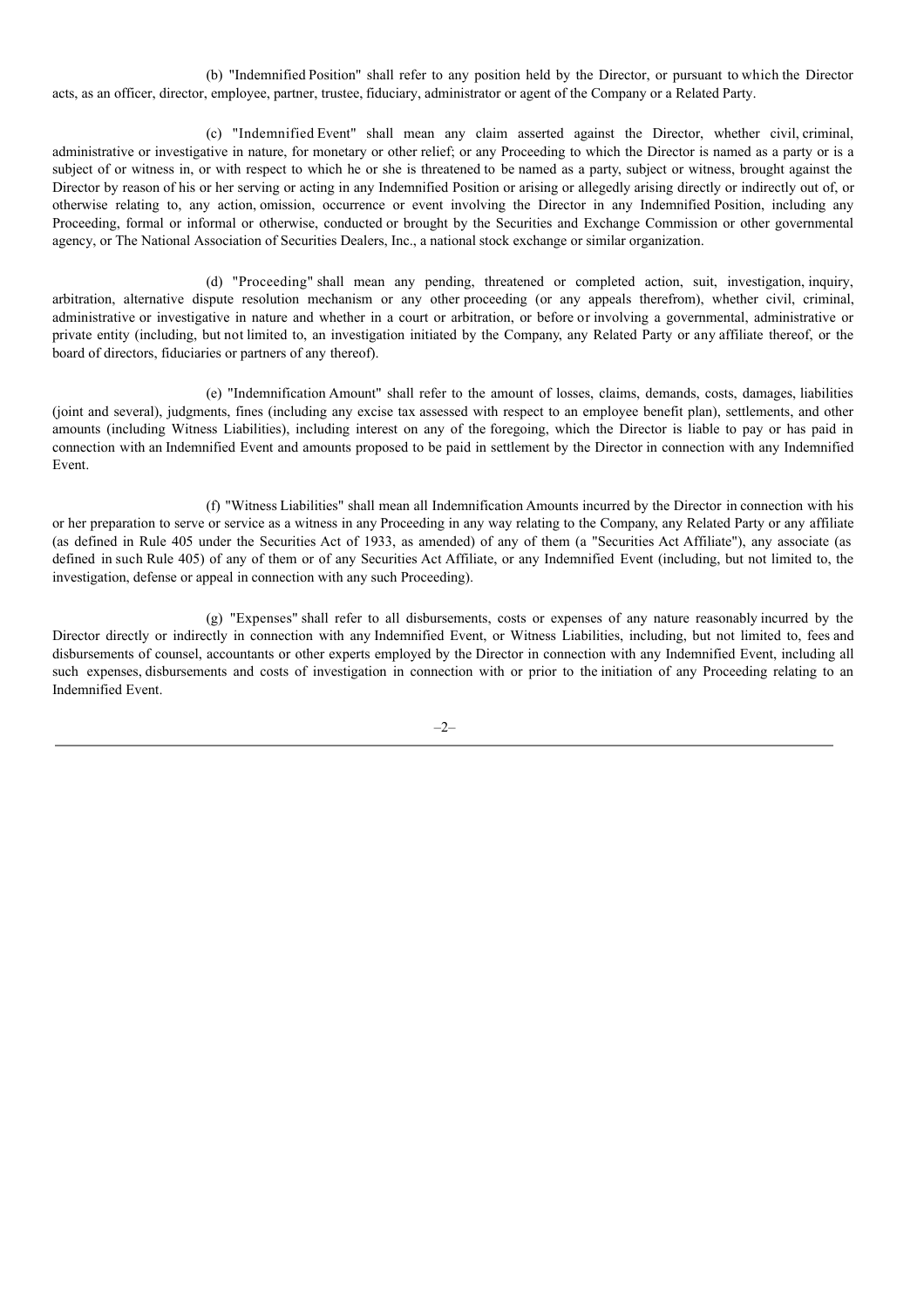(h) "Indemnify" or "Indemnification" shall refer to the obligation of the Company herein to pay Expenses or Indemnification Amounts.

(i) "Change of Control" shall be deemed to have occurred if (A) any "Person" (as that term is used in Sections 13(d) and 14(d) of the Securities Exchange Act of 1934, a s amended), but excluding the Company and any of its wholly-owned subsidiaries, is or becomes (except in a transaction approved in advance by the Board) the beneficial owner (as defined in Rule 13d-3 under such Act), directly or indirectly, of securities of the Company representing 20% or more of the combined voting power of the Company's then outstanding securities or (B) during any period of two consecutive years, individuals who at the beginning of such period constitute the Board cease for any reason to constitute at least a majority thereof unless the election, or the nomination for election by the Company's stockholders, of each new director was approved by a vote of at least two-thirds of the directors still in office who were directors at the beginning of the period, or (C) the stockholders of the Company should approve any one o f the following transactions: (x) any consolidation or merger of the Company in which the Company is not the surviving corporation, other than a merger of the Company in which the holders of the Company's common stock immediately prior to the merger have the same proportionate ownership of the surviving corporation immediately after the merger; or (y) any sale, lease, exchange or other transfer (in one transaction or a series of related transactions) of all, or substantially all, the assets of the Company.

(j) "Final Disposition" shall refer to any judgment, order or award rendered in any Proceeding after the expiration of all rights of appeal.

2. Services to the Company. The Director will serve, and/or continue to serve, as a director of the Company, so long as he or she is duly elected and qualified in accordance with the provisions of the Certificate of Incorporation and Bylaws of the Company, or in any other Indemnified Position, at the will of the Company (or under separate contract, if any); provided that the Director may at any time and for any reason resign from such Indemnified Position (subject to any contractual obligations which the Director shall have assumed apart from this Agreement) but the obligations provided for herein shall continue after such termination.

3. Indemnity. The Company hereby agrees to indemnify the Director and hold the Director harmless to the full extent permitted or authorized by applicable law. Without limiting the generality of the foregoing, the Company agrees to indemnify the Director and hold the Director harmless from and against, and pay any and all, Expenses and Indemnification Amounts, including Witness Liabilities.

Notwithstanding the foregoing, except with respect to the indemnification specified in the second and third sentences of Section 7 or in Section 10 or Section 13(b) of this Agreement, the Company shall indemnify the Director in connection with a Proceeding (or part thereof) initiated by the Director only if authorization for the Proceeding (or part thereof) was not denied by the Board of Directors of the Company prior to the earlier of (i) 60 days after receipt of notice thereof from the Director and (ii) a Change of Control.

–3–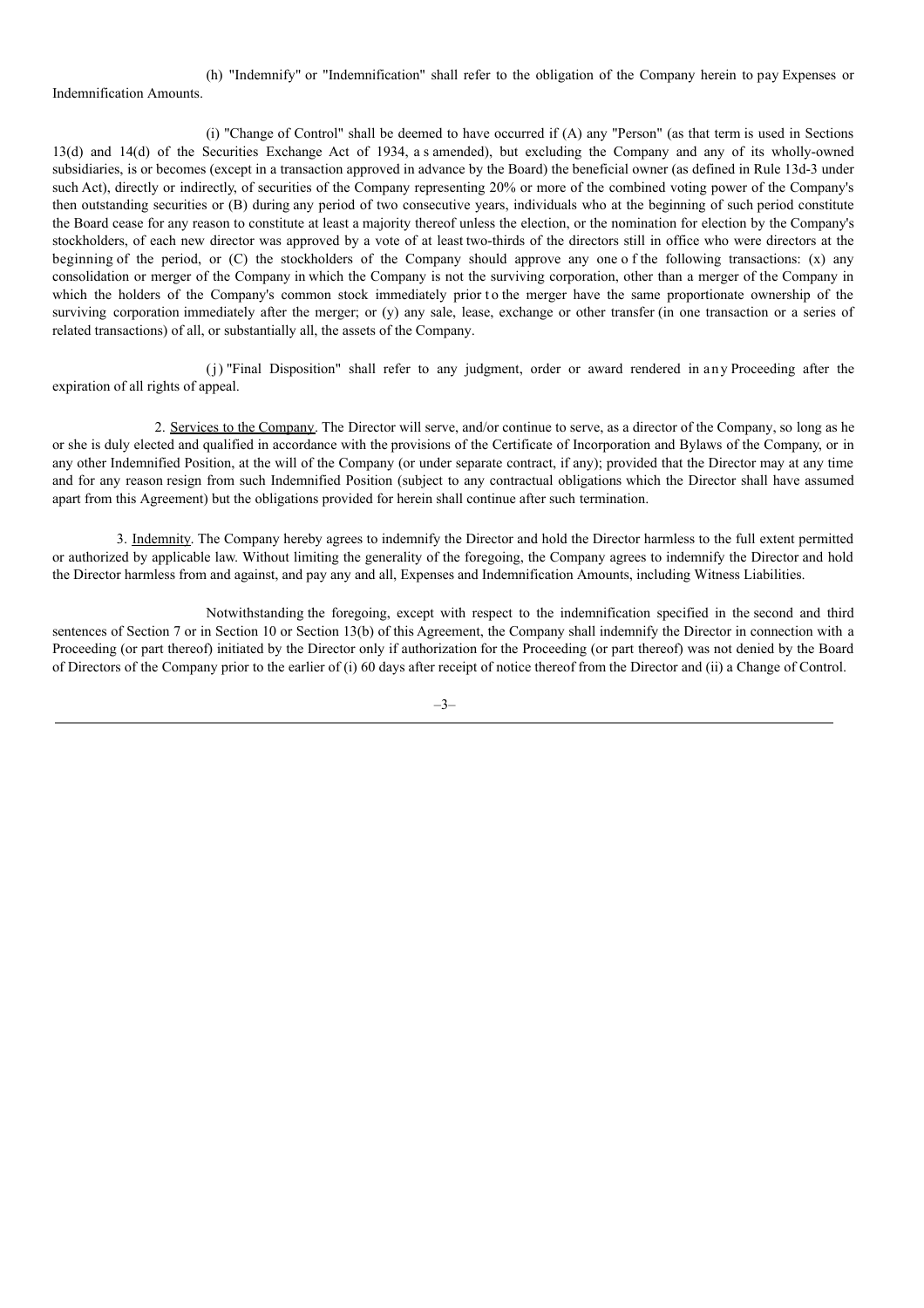4. Payment of Expenses. The Company shall advance all Expenses within thirty (30) days after the receipt b y the Company of a statement or statements from the Director requesting such advance payment or payments from time to time. Such statement or statements shall identify the nature and amount of the Expenses to be advanced with reasonable specificity. The Director shall also agree to undertake to repay any Expenses advanced if it shall ultimately be determined (which shall only be made after the Final Disposition of the Proceeding related to an Indemnified Event, as hereinafter provided) that the Director was not entitled to reimbursement of Expenses in connection with the Indemnified Event for which such Expenses were made.

5. Interval Protection. During the interval between the Company's receipt of the Director's request for indemnification or advances and the latest to occur of (a) payment in full to the Director of the indemnification or advances to which he or she is entitled hereunder, or (b) a final adjudication that the Director is not entitled to indemnification hereunder, the Company shall provide "Interval Protection" which, for purposes of this Agreement, shall mean the taking of the necessary steps (whether or not such steps require expenditures to be made by the Company at that time) to stay, pending a final determination of the Director's entitlement to indemnification (and, if the Director is so entitled, the payment thereof), the execution, enforcement or collection of any Indemnified Amount or Expenses or any other amounts for which the Director may be liable (and as to which the Director has requested indemnification hereunder) in order to avoid the Director's being or becoming in default with respect to any such amounts.

6. Indemnification by Court. Notwithstanding any other provision of this Agreement including without limitation the fourth sentence of Section 7, indemnification and advances shall also be made to the extent a court of competent jurisdiction, or the court in which a Proceeding was brought, shall determine that the Director, in view of all the circumstances of the case, is fairly and reasonably entitled to indemnification and/or advances for such Expenses as such court shall deem proper.

7. Indemnification Procedure. Any Indemnification or advance under this Agreement (other than Interval Protection) shall be made promptly and in any event within thirty (30) days upon the written request of the Director delivered to the Company. The right to Indemnification or advances as granted under this Agreement shall be enforceable by the Director in any court of competent jurisdiction if the Company denies such request, in whole or in part, or if no disposition thereof is made within thirty (30) days. The Director's costs and expenses incurred in connection with successfully establishing his or her right to indemnification or advances, in whole or in part, in any such action shall also be indemnified by the Company. It shall be a defense to any such action that there has been a judgment or other final adjudication adverse to the Director which established that the Director failed to meet the standard of conduct, if any, required for indemnification by applicable law, but the burden of proving such defense shall be on the Company. Neither the failure of the Company (including the Board or any committee thereof, its independent counsel and its stockholders) to have made a determination prior to the commencement of such action that indemnification of the Director is proper in the circumstances because he or she has met the applicable standard of conduct described in the preceding sentence, if any, nor the fact that there has been an actual determination by the Company (including the Board or any committee thereof, its independent counsel and its stockholders) that the Director has not met such applicable standard of conduct, shall be a defense to the action or create a presumption that the claimant has not met the applicable standard of conduct.

–4–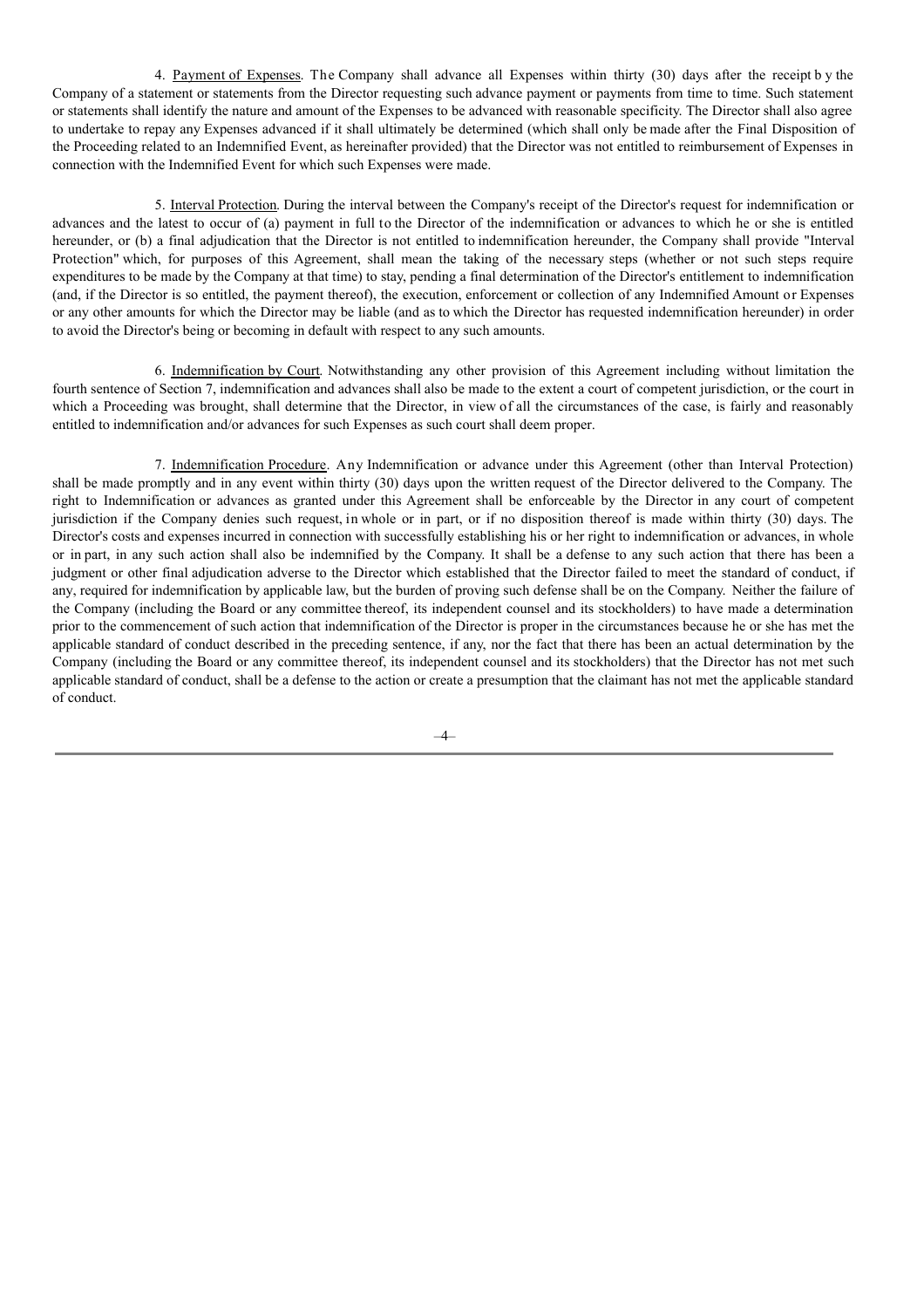## 8. Presumptions and Effect of Certain Proceedings.

(a) The Director shall be presumed entitled to Indemnification hereunder unless clearly not entitled to such Indemnification by clear and convincing proof that such payment shall be unlawful.

(b) If the Company shall not have responded to the Director's request for Indemnification pursuant to Section 7 hereof within thirty (30) days after receipt by the Company of such request therefor, the Director shall be deemed to be entitled to such Indemnification.

(c) The termination of any Proceeding relating to an Indemnified Event or of any claim, issue, or matter therein by judgment, order, settlement, or conviction, or upon a plea of nolo contendere or its equivalent, shall not of itself adversely affect the right of the Director to Indemnification or create a presumption that the Director did not meet any applicable standard of conduct.

(d) Notwithstanding any other provision of this Agreement, the Director shall in no event be required to repay any Expense payments advanced to the Director and no defense can or shall be raised by the Company to a request for Indemnification pursuant to Section 7 to the extent the Director has been successful on the merits or otherwise in defense of any Proceeding related to an Indemnified Event, or in defense of any claim, issue or matter involved in any Indemnified Event therein, whether as a result of the initial adjudication or on appeal or the abandonment thereof by a party.

## 9. Non-Exclusivity: Duration of Agreement; Insurance; Subrogation.

(a) The rights of Indemnification and to receive advancement of Expenses as provided by this Agreement shall not be deemed exclusive of any other rights to which the Director may at any time be entitled under applicable law, the Certificate of Incorporation, the By-laws, any other agreement, or any vote or consent of directors or stockholders or otherwise.

(b) This Agreement shall continue until and terminate upon the later of: (i) ten (10) years after the date that the Director shall have ceased to serve in any Indemnified Position; or (ii) the Final Disposition of all Indemnified Events.

(c) This Agreement shall be binding upon the Company and its successors and assigns and shall inure to the benefit of the Director and his or her heirs, devisees, executors, and administrators or other legal representatives.

(d) To the extent that the Company maintains an insurance policy or policies providing liability insurance for directors or executive officers of the Company or for any person serving in any other Indemnified Position, the Director shall be covered by such policy or policies in accordance with its or their terms to the maximum extent of the coverage available for any such director or executive officer or person serving in such position under such policy or policies.

–5–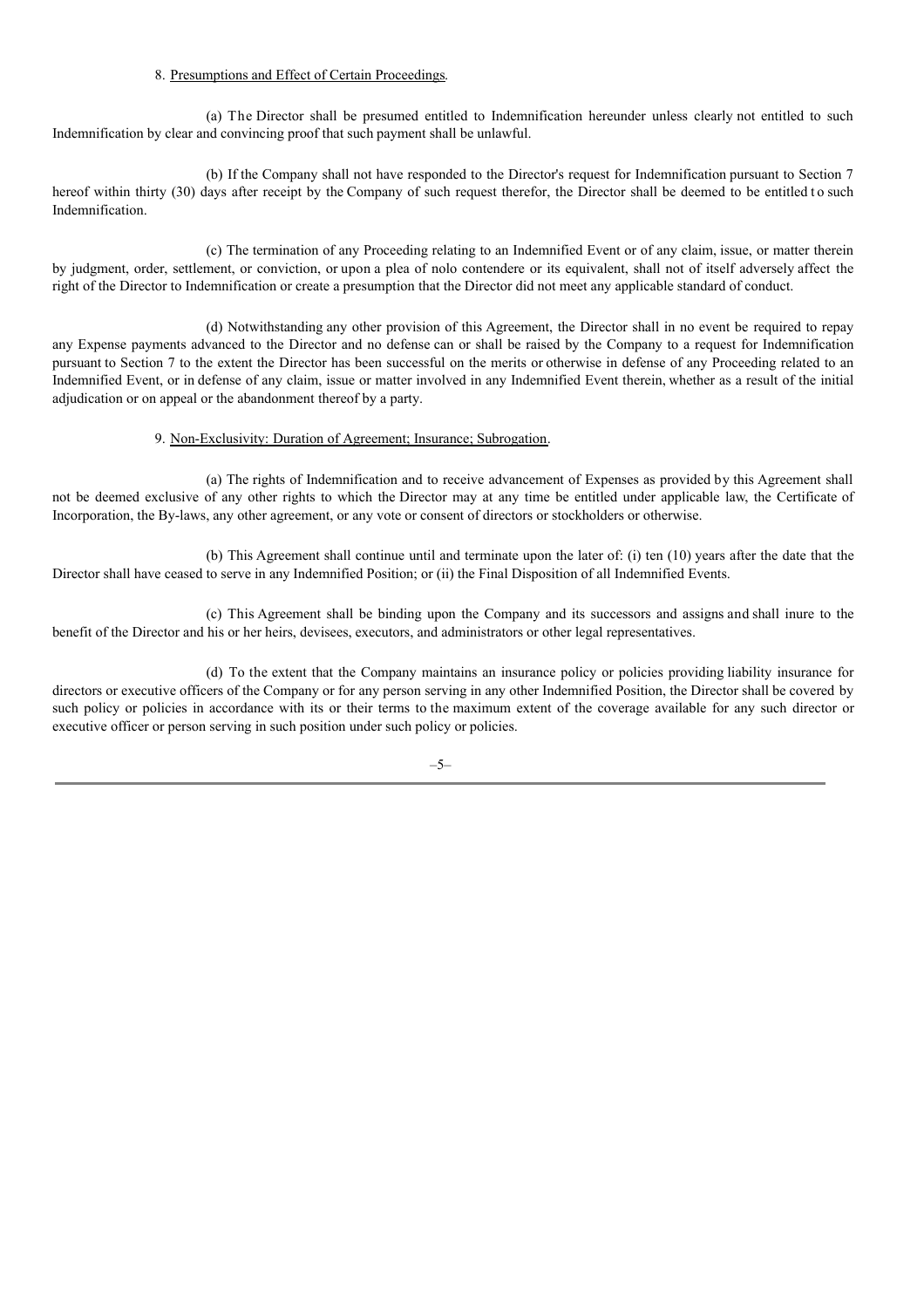# 10. Proceedings.

(a) The parties hereto agree that except as otherwise provided for herein, any disputes arising with respect to the interpretation or enforcement of any provision hereof shall be submitted, at the sole election of the Director, either to arbitration or to judicial determination. Any arbitration shall be conducted in the City of Miami, Florida in accordance with the then existing rules of the American Arbitration Association ("AAA"). In any arbitration pursuant to this Agreement, the award or decision shall be rendered by a majority of the members of an arbitration panel consisting of three members chosen in accordance with the then existing rules of the AAA. The award or decision of the arbitration panel pursuant to this Section 10 shall be binding and conclusive on the parties, provided that enforcement of such award or decision may be obtained in any court having jurisdiction over the party against whom such enforcement is sought. The Company hereby agrees to bear all fees, costs and expenses imposed by the AAA, in connection with the arbitration, irrespective of the determination thereof. The provisions of Section 10(c) shall govern with respect to the proceedings referred to therein.

(b) In the event that, for any reason, the Company fails to pay any Indemnification or advance demanded, or the Company requests repayment of any Expenses advanced, the Director shall nevertheless be entitled, at his or her sole option, to a final judicial determination or may seek arbitration of his or her entitlement to Indemnification hereunder in respect of such claim. In the event the Director seeks a judicial determination, the Director shall commence an action in a court of the State of Florida. In the event the Director seeks an award in arbitration, (i) such arbitration shall be conducted in Miami, Florida pursuant to Section 10(a), and (ii) the arbitrator shall notify the parties of his or her decision within sixty (60) days following the initiation of such arbitration (or such other period proscribed by the rules of AAA). The Company further agrees that its execution of this Agreement shall constitute a stipulation by which it shall be bound in any court or arbitration in which such proceeding shall have been commenced, continued or appealed that (i) it shall not oppose the Director's right to seek any such adjudication or award in arbitration or any other claim by reason of any prior determination made by the Company with respect to the Director's right to Indemnification under this Agreement on such claim or any other claim, or, except in good faith, raise any objections not specifically relating to the merits of the Director's claim; and (ii) for purposes of this Agreement any such adjudication or arbitration shall be conducted de novo and without prejudice by reason of any prior determination that the Director is not entitled to Indemnification.

(c) Whether or not the court or arbitrators shall determine that the Director is entitled t o payment of Indemnification Amounts or has to return the payment of Expenses or otherwise finds against the Director, the Company shall within thirty (30) days after written request therefor (and submission of reasonable evidence of the nature and amount thereof), and unless there is a specific judicial finding that the Director's suit or arbitration was frivolous, pay all Expenses incurred by the Director in connection with such adjudication or arbitration (including, but not limited to, any appellate proceedings).

–6–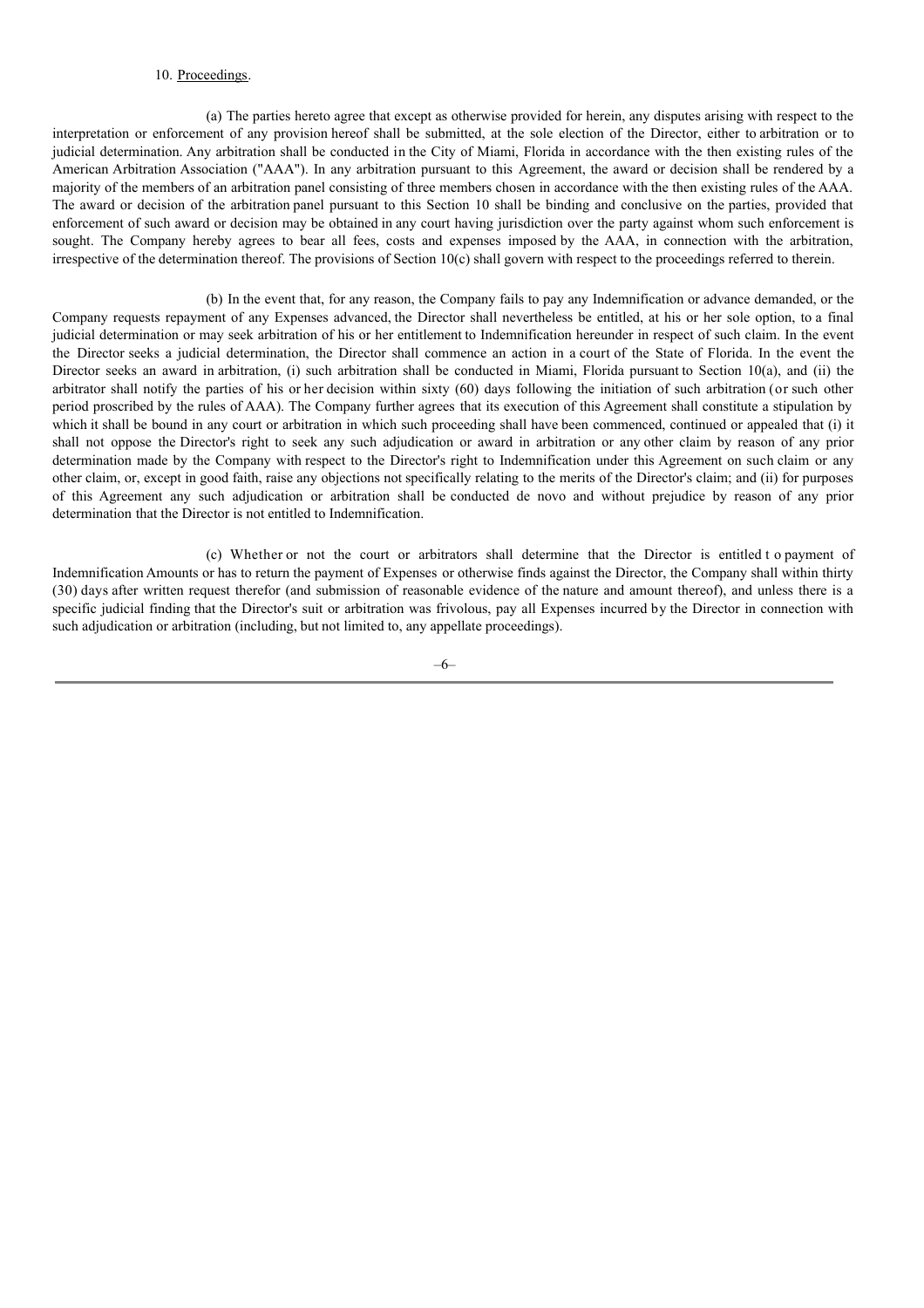11. Severability. If any provision or provisions of this Agreement shall be held to be invalid, illegal, or unenforceable for any reason whatsoever: (a) the validity, legality, and enforceability of the remaining provisions of this Agreement (including without limitation, each portion of any Section, paragraph or clause of this Agreement containing any such provision held to be invalid, illegal, or unenforceable, that is not itself invalid, illegal, or unenforceable) shall not in any way be affected or impaired thereby; and (b) to the fullest extent possible, the provisions of this Agreement (including, without limitation, each portion of any Section, paragraph or clause of this Agreement containing any such provision held to be invalid, illegal, or unenforceable, that is not itself invalid, illegal, or unenforceable) shall be deemed revised, and shall be construed, so as to give effect to the intent manifested by this Agreement (including the provision held invalid, illegal, or unenforceable).

12. Merger or Consolidation of the Company. In the event that the Company shall be a constituent corporation in a consolidation or merger, whether or not the Company is the resulting or surviving corporation, the Director shall stand in the same position under this Agreement with respect to the Company if its separate existence had continued.

## 13. Enforcement.

(a) The Company unconditionally and irrevocably stipulates and agrees that its execution of this Agreement shall also constitute a stipulation by which it shall be bound in any court or arbitration in which a proceeding by the Director for enforcement of his or her rights shall have been commenced, continued or appealed, that the obligations of the Company set forth herein are unique and special, and that failure of the Company to comply with the provisions of this Agreement will cause irreparable and irremediable injury to the Director, for which a remedy at law will be inadequate. As a result, in addition to any other right or remedy he or she may have at law or in equity with respect to a violation of this Agreement, the Director shall be entitled to injunctive or mandatory relief directing specific performance by the Company of its obligations under this Agreement.

(b) In the event that the Director is subject to or intervenes in any legal action in which the validity or enforceability of this Agreement is at issue or institutes any legal action, for specific performance or otherwise, to enforce his or her rights under, or to recover damages for breach of, this Agreement, the Director shall, within thirty (30) days after written request to the Company therefor (and submission of reasonable evidence of the amount thereof), and unless there is a specific judicial finding that the Director's suit was frivolous, be indemnified by the Company against all Expenses incurred by him or her in connection therewith.

–7–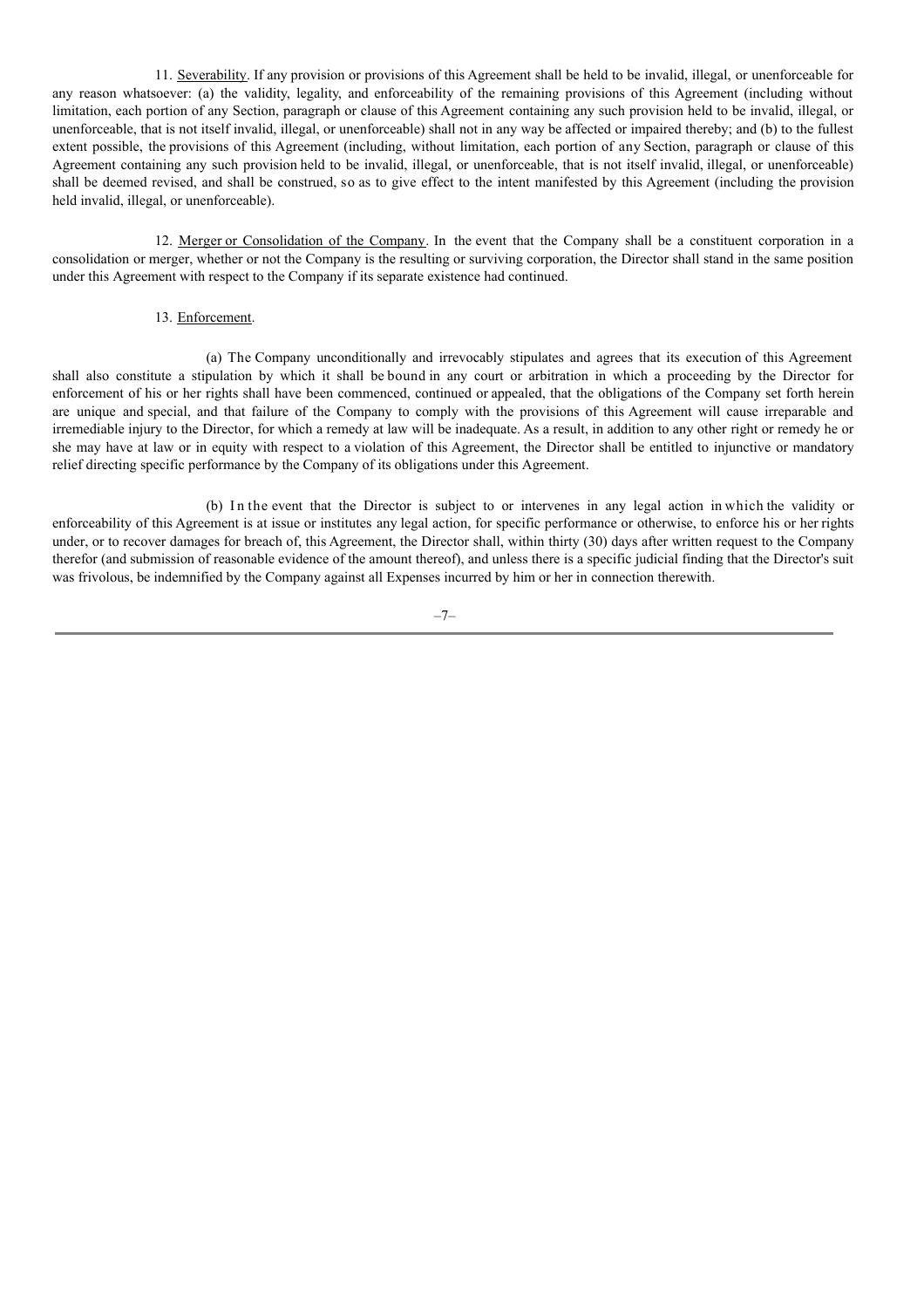14. Notification and Defense of Claim. The Director agrees to promptly notify the Company in writing upon being served with any summons, citation, subpoena, complaint, indictment, information or other document relating to any Proceeding involving an Indemnification Event; provided, however, that the failure of the Director to give such notice to the Company shall not adversely affect the Director's rights under this Agreement except to the extent the Company shall have been materially prejudiced by such failure. Nothing in this Agreement shall constitute a waiver of the Company's right to seek participation, at its own expense, in any Proceeding which may give rise to Indemnification hereunder.

15. Headings. The headings of the Sections and paragraphs of this Agreement are inserted for convenience only and shall not be deemed to constitute part of this Agreement or to affect the construction thereof.

16. Modification and Waiver. No supplement, modification, or amendment of this Agreement shall be binding unless executed in writing by both of the parties hereto. No waiver of any of the provisions of this Agreement shall be deemed or shall constitute a waiver of any other provision hereof (whether or not similar) nor shall such waiver constitute a continuing waiver.

17. Notices. All notices, requests, demands, and other communications hereunder shall be in writing and shall be deemed to have been duly given if (i) delivered by hand, or sent via telecopy or facsimile transmission, in each case receipted for by the party to whom said notice or other communication shall have been directed or transmitted, or (ii) mailed by certified or registered mail with postage prepaid, on the third business day after the date on which it is so mailed, or (iii) delivered by overnight courier service:

(a) If to the Director, to:

«name» «address»

(b) If to the Company, to:

OPKO Health, Inc. 4400 Biscayne Boulevard Suite 1180 Miami, FL 33137

Attention: Deputy General Counsel

or to such other address as may have been furnished to either party by the other party.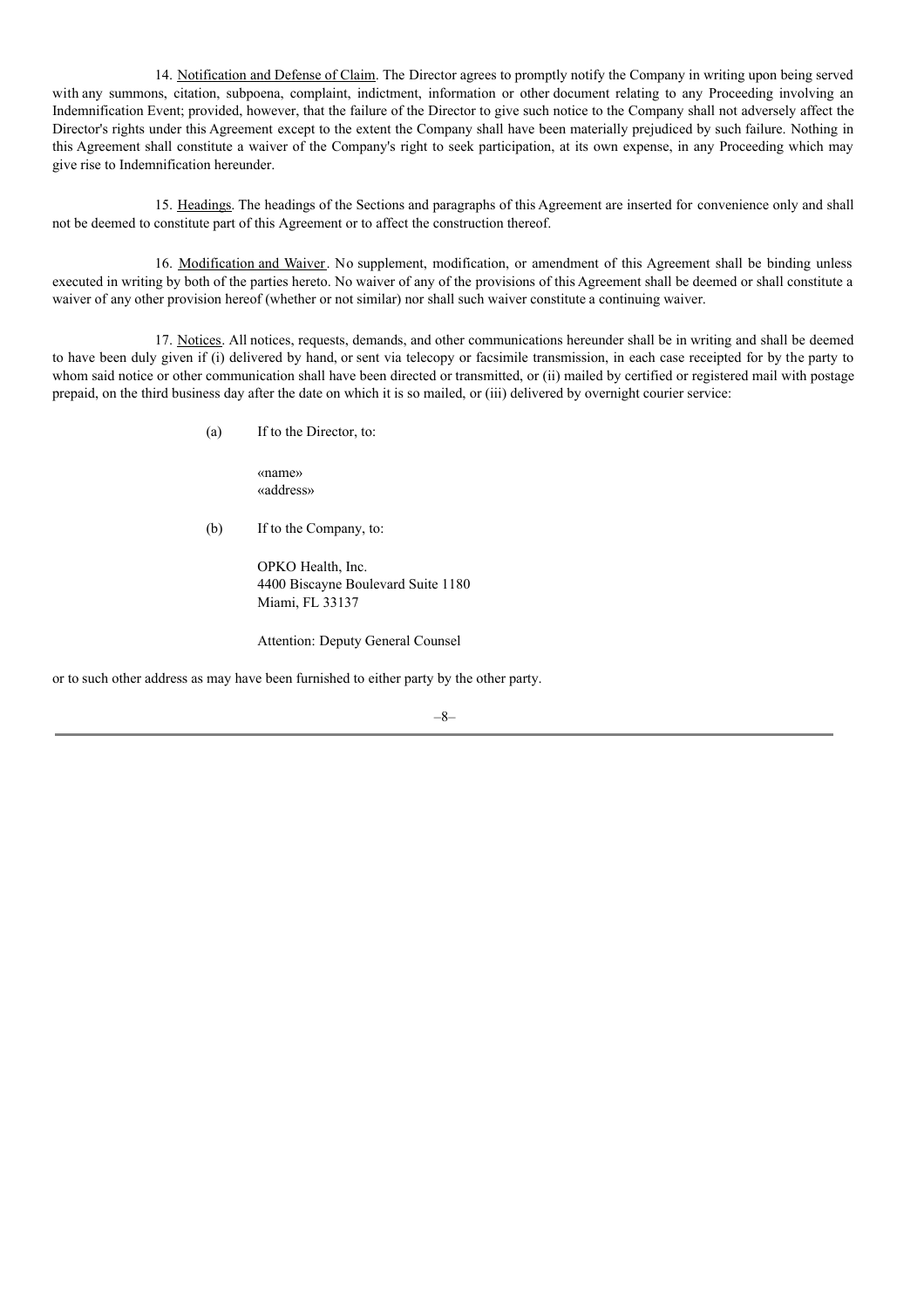18. Entire Agreement. All prior and contemporaneous agreements and understandings between the parties with respect to the subject matter of this Agreement are superseded by this Agreement, and this Agreement constitutes the entire understanding between the parties. This Agreement may not be modified, amended, changed or discharged except by a writing signed by the parties hereto, and then only to the extent therein set forth.

19. Nonassignment. This Agreement may not be assigned by either of the parties hereto.

20. Governing Law. This Agreement, including its validity, interpretation and effect, and the relationship of the parties shall be governed by, and construed in accordance with, the laws of the State of Florida.

IN WITNESS WHEREOF, each of the parties hereto has executed this Agreement as of the day and year first above written.

–9–

| OPKO HEALTH, INC. |
|-------------------|
| By:               |
|                   |
| <b>DIRECTOR</b>   |
| By:               |
| «name»            |
|                   |
|                   |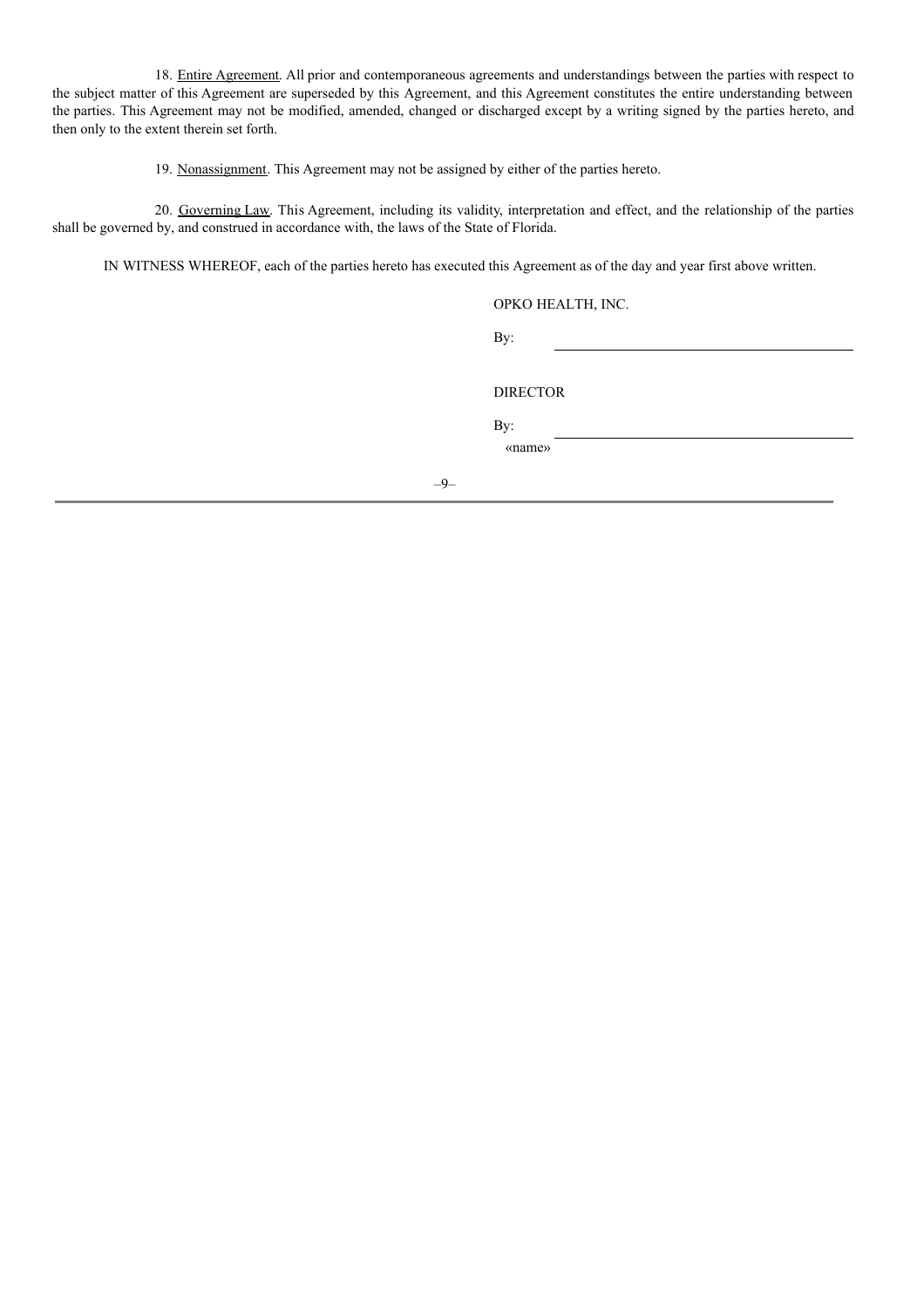### **OFFICER INDEMNIFICATION AGREEMENT**

This Agreement, dated as of , is entered into between OPKO Health, Inc., a corporation organized under the laws of the State of Delaware (the "Company"), and «name» (the "Officer").

### Recitals

A. Highly competent persons are becoming more reluctant to serve publicly-held corporations as directors or as executive officers unless they are provided with adequate protection through insurance or adequate indemnification against inordinate risks of claims and actions against them arising out of their service to, and activities on behalf of, the corporation.

B. The current impracticability of obtaining adequate insurance and the uncertainties relating to indemnification have increased the difficulty of attracting and retaining such persons.

C. The Bylaws of the Company presently provide, among other things, that the Company shall indemnify its directors and officers to the full extent permitted by law.

D. The Board has determined that the difficulty in attracting and retaining highly competent persons is detrimental to the best interests of the Company's stockholders and that the Company should act to assure such persons that there will be increased certainty of protection against risks of such claims and actions against them in the future.

E. It is reasonable, prudent, and necessary for the Company contractually to obligate itself to indemnify such persons to the fullest extent permitted by applicable law so that they will serve or continue to serve the Company free from undue concern that they will not be so indemnified.

F. The Officer is willing to serve or continue to serve as an officer of the Company on the condition that the Officer be so indemnified.

#### Agreement

In consideration of the recitals and the covenants contained herein, the Company and the Officer covenant and agree as follows:

1. Definitions. As used in this Agreement the following terms shall have the meanings indicated below:

(a) "Related Party" shall refer to (i) any other corporation in which the Company has an equity interest of at least fifty percent (50%) and (ii) any other corporation or any limited liability company, partnership, joint venture, trust, employee benefit plan or any other enterprise or association in which the Officer has served in any Indemnified Position, at the request of the Company or for the convenience of the Company or to represent the Company's interest.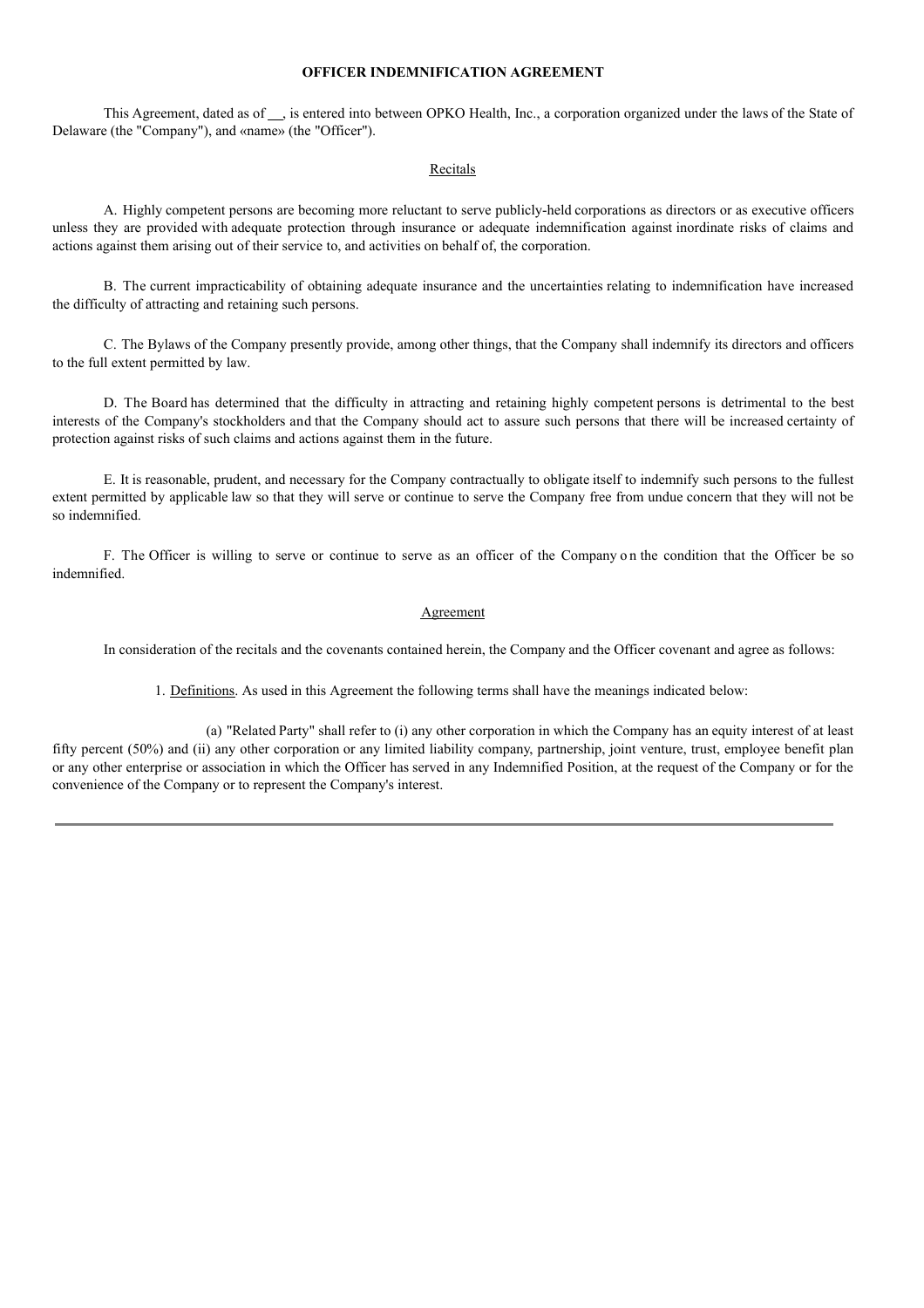(b) "Indemnified Position" shall refer to any position held by the Officer, or pursuant to which the Officer acts, as an officer, director, employee, partner, trustee, fiduciary, administrator or agent of the Company or a Related Party.

(c) "Indemnified Event" shall mean any claim asserted against the Officer, whether civil, criminal, administrative or investigative in nature, for monetary or other relief; or any Proceeding to which the Officer is named as a party or is a subject of or witness in, or with respect to which he or she is threatened to be named as a party, subject or witness, brought against the Officer by reason of his or her serving or acting in any Indemnified Position or arising or allegedly arising directly or indirectly out of, or otherwise relating to, any action, omission, occurrence or event involving the Officer in any Indemnified Position, including any Proceeding, formal or informal or otherwise, conducted or brought by the Securities and Exchange Commission or other governmental agency, or The National Association of Securities Dealers, Inc., a national stock exchange or similar organization.

(d) "Proceeding" shall mean any pending, threatened or completed action, suit, investigation, inquiry, arbitration, alternative dispute resolution mechanism or any other proceeding (or any appeals therefrom), whether civil, criminal, administrative or investigative in nature and whether in a court or arbitration, or before or involving a governmental, administrative or private entity (including, but not limited to, an investigation initiated by the Company, any Related Party or any affiliate thereof, or the board of directors, fiduciaries or partners of any thereof).

(e) "Indemnification Amount" shall refer to the amount of losses, claims, demands, costs, damages, liabilities (joint and several), judgments, fines (including any excise tax assessed with respect to an employee benefit plan), settlements, and other amounts (including Witness Liabilities), including interest on any of the foregoing, which the Officer is liable to pay or has paid in connection with an Indemnified Event and amounts proposed to be paid in settlement by the Officer in connection with any Indemnified Event.

(f) "Witness Liabilities" shall mean all Indemnification Amounts incurred by the Officer in connection with his or her preparation to serve or service as a witness in any Proceeding in any way relating to the Company, any Related Party or any affiliate (as defined in Rule 405 under the Securities Act of 1933, as amended) of any of them (a "Securities Act Affiliate"), any associate (as defined in such Rule 405) of any of them or of any Securities Act Affiliate, or any Indemnified Event (including, but not limited to, the investigation, defense or appeal in connection with any such Proceeding).

(g) "Expenses" shall refer to all disbursements, costs or expenses of any nature reasonably incurred by the Officer directly or indirectly in connection with any Indemnified Event, or Witness Liabilities, including, but not limited to, fees and disbursements of counsel, accountants or other experts employed by the Officer in connection with any Indemnified Event, including all such expenses, disbursements and costs of investigation in connection with or prior to the initiation of any Proceeding relating to an Indemnified Event.

 $-2-$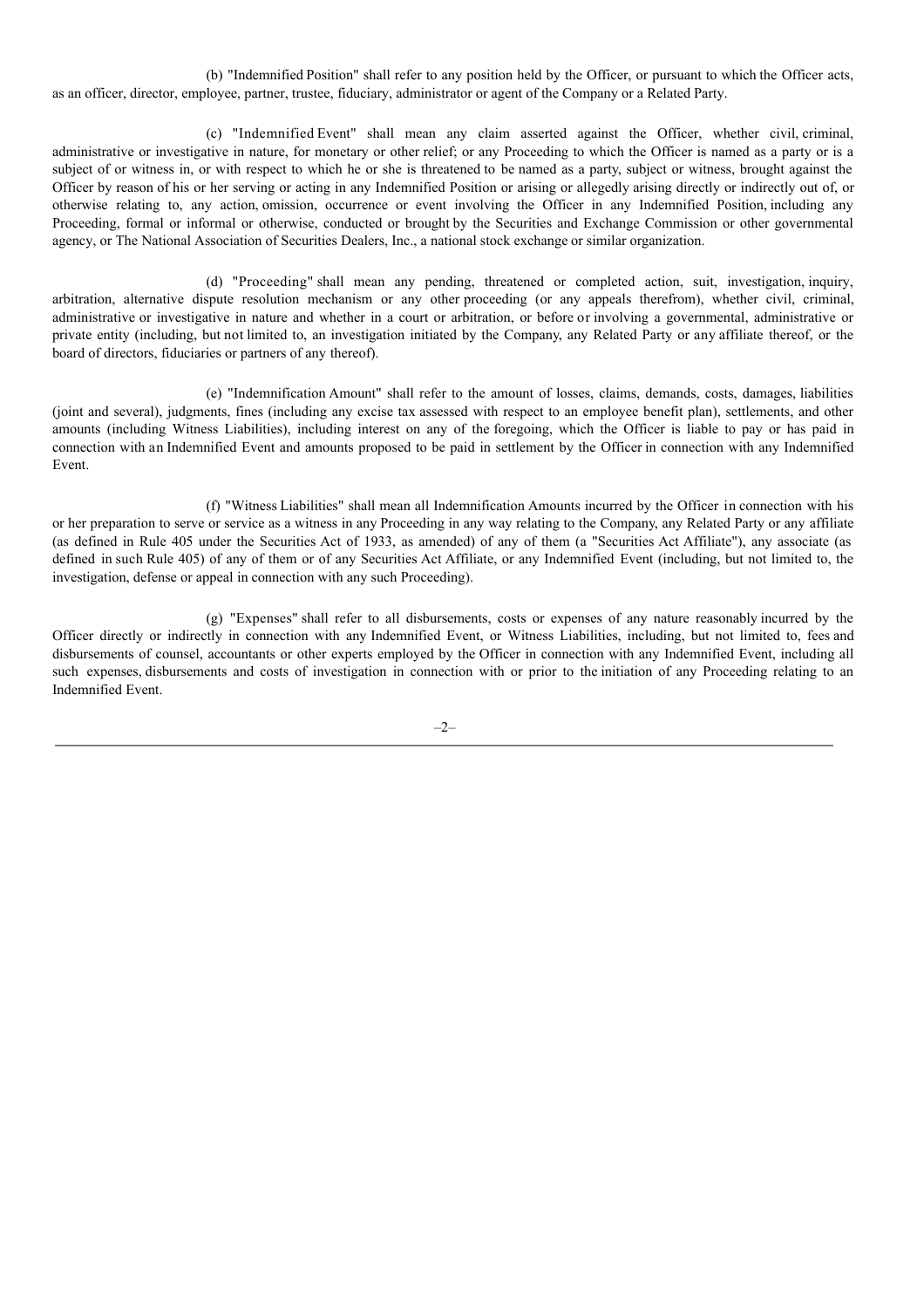(h) "Indemnify" or "Indemnification" shall refer to the obligation of the Company herein to pay Expenses or Indemnification Amounts.

(i) "Change of Control" shall be deemed to have occurred if (A) any "Person" (as that term is used in Sections 13(d) and 14(d) of the Securities Exchange Act of 1934, a s amended), but excluding the Company and any of its wholly-owned subsidiaries, is or becomes (except in a transaction approved in advance by the Board) the beneficial owner (as defined in Rule 13d-3 under such Act), directly or indirectly, of securities of the Company representing 20% or more of the combined voting power of the Company's then outstanding securities or (B) during any period of two consecutive years, individuals who at the beginning of such period constitute the Board cease for any reason to constitute at least a majority thereof unless the election, or the nomination for election by the Company's stockholders, of each new director was approved by a vote of at least two-thirds of the directors still in office who were directors at the beginning of the period, or (C) the stockholders of the Company should approve any one o f the following transactions: (x) any consolidation or merger of the Company in which the Company is not the surviving corporation, other than a merger of the Company in which the holders of the Company's common stock immediately prior to the merger have the same proportionate ownership of the surviving corporation immediately after the merger; or (y) any sale, lease, exchange or other transfer (in one transaction or a series of related transactions) of all, or substantially all, the assets of the Company.

(j) "Final Disposition" shall refer to any judgment, order or award rendered in any Proceeding after the expiration of all rights of appeal.

2. Services to the Company. The Officer will serve, and/or continue to serve, as an officer of the Company, so long as he or she is duly elected and qualified in accordance with the provisions of the Certificate of Incorporation and Bylaws of the Company, or in any other Indemnified Position, at the will of the Company (or under separate contract, if any); provided that the Officer may at any time and for any reason resign from such Indemnified Position (subject to any contractual obligations which the Officer shall have assumed apart from this Agreement) but the obligations provided for herein shall continue after such termination.

3. Indemnity. The Company hereby agrees to indemnify the Officer and hold the Officer harmless to the full extent permitted or authorized by applicable law. Without limiting the generality of the foregoing, the Company agrees to indemnify the Officer and hold the Officer harmless from and against, and pay any and all, Expenses and Indemnification Amounts, including Witness Liabilities.

Notwithstanding the foregoing, except with respect to the indemnification specified in the second and third sentences of Section 7 or in Section 10 or Section 13(b) of this Agreement, the Company shall indemnify the Officer in connection with a Proceeding (or part thereof) initiated by the Officer only if authorization for the Proceeding (or part thereof) was not denied by the Board of Directors of the Company prior to the earlier of (i) 60 days after receipt of notice thereof from the Director and (ii) a Change of Control.

–3–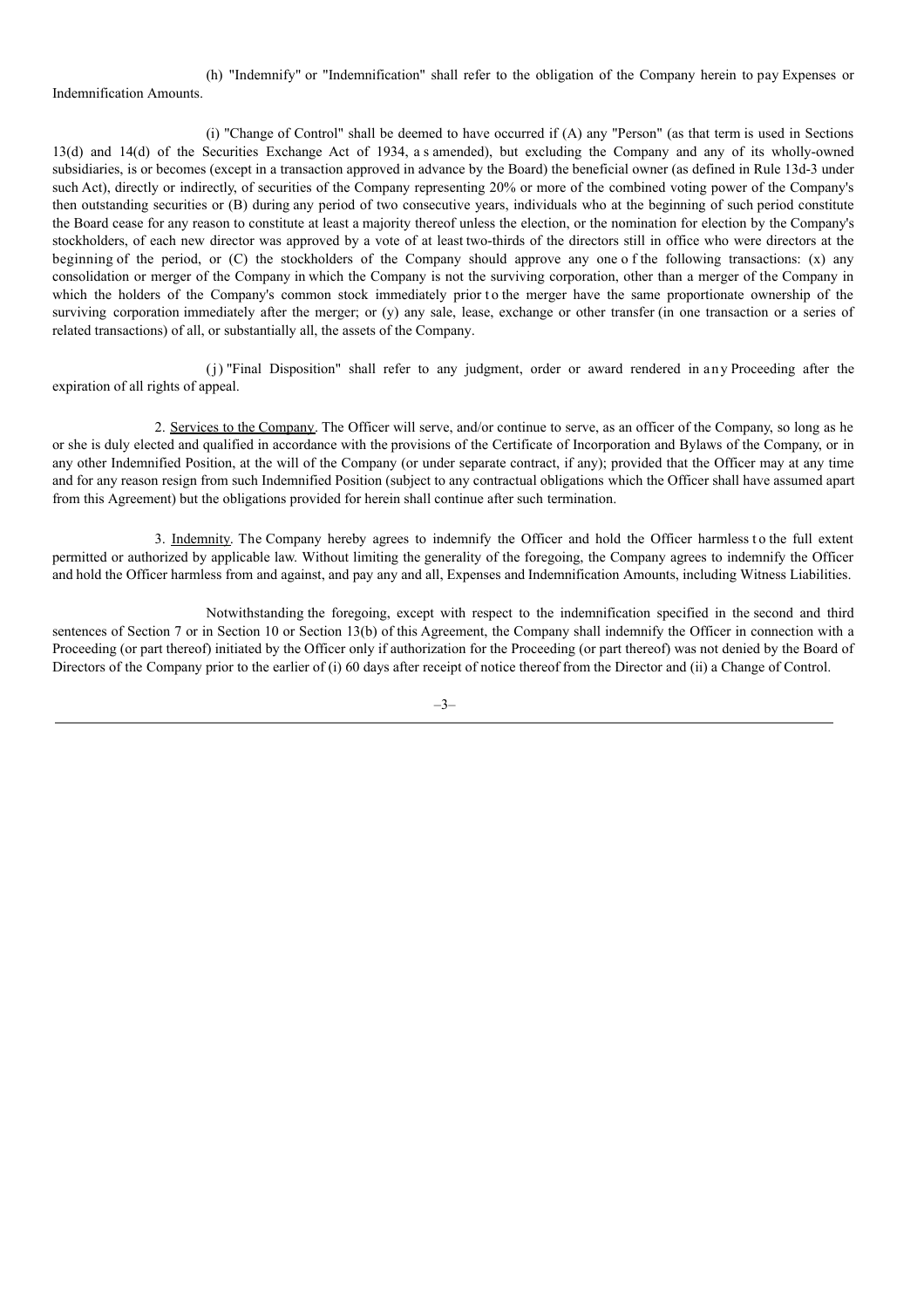4. Payment of Expenses. The Company shall advance all Expenses within thirty (30) days after the receipt b y the Company of a statement or statements from the Officer requesting such advance payment or payments from time to time. Such statement or statements shall identify the nature and amount of the Expenses to be advanced with reasonable specificity. The Officer shall also agree to undertake to repay any Expenses advanced if it shall ultimately be determined (which shall only be made after the Final Disposition of the Proceeding related to an Indemnified Event, as hereinafter provided) that the Officer was not entitled to reimbursement of Expenses in connection with the Indemnified Event for which such Expenses were made.

5. Interval Protection. During the interval between the Company's receipt of the Officer's request for indemnification or advances and the latest to occur of (a) payment in full to the Officer of the indemnification or advances to which he or she is entitled hereunder, or (b) a final adjudication that the Officer is not entitled to indemnification hereunder, the Company shall provide "Interval Protection" which, for purposes of this Agreement, shall mean the taking of the necessary steps (whether or not such steps require expenditures to be made by the Company at that time) to stay, pending a final determination of the Officer's entitlement to indemnification (and, if the Officer is so entitled, the payment thereof), the execution, enforcement or collection of any Indemnified Amount or Expenses or any other amounts for which the Officer may be liable (and as to which the Officer has requested indemnification hereunder) in order to avoid the Officer's being or becoming in default with respect to any such amounts.

6. Indemnification by Court. Notwithstanding any other provision of this Agreement including without limitation the fourth sentence of Section 7, indemnification and advances shall also be made to the extent a court of competent jurisdiction, or the court in which a Proceeding was brought, shall determine that the Officer, in view of all the circumstances of the case, is fairly and reasonably entitled to indemnification and/or advances for such Expenses as such court shall deem proper.

7. Indemnification Procedure. Any Indemnification or advance under this Agreement (other than Interval Protection) shall be made promptly and in any event within thirty (30) days upon the written request of the Officer delivered to the Company. The right to Indemnification or advances as granted under this Agreement shall be enforceable by the Officer in any court of competent jurisdiction if the Company denies such request, in whole or in part, or if no disposition thereof is made within thirty (30) days. The Officer's costs and expenses incurred in connection with successfully establishing his or her right to indemnification or advances, in whole or in part, in any such action shall also be indemnified by the Company. It shall be a defense to any such action that there has been a judgment or other final adjudication adverse to the Officer which established that the Officer failed to meet the standard of conduct, if any, required for indemnification by applicable law, but the burden of proving such defense shall be on the Company. Neither the failure of the Company (including the Board or any committee thereof, its independent counsel and its stockholders) to have made a determination prior to the commencement of such action that indemnification of the Officer is proper in the circumstances because he or she has met the applicable standard of conduct described in the preceding sentence, if any, nor the fact that there has been an actual determination by the Company (including the Board or any committee thereof, its independent counsel and its stockholders) that the Officer has not met such applicable standard of conduct, shall be a defense to the action or create a presumption that the claimant has not met the applicable standard of conduct.

–4–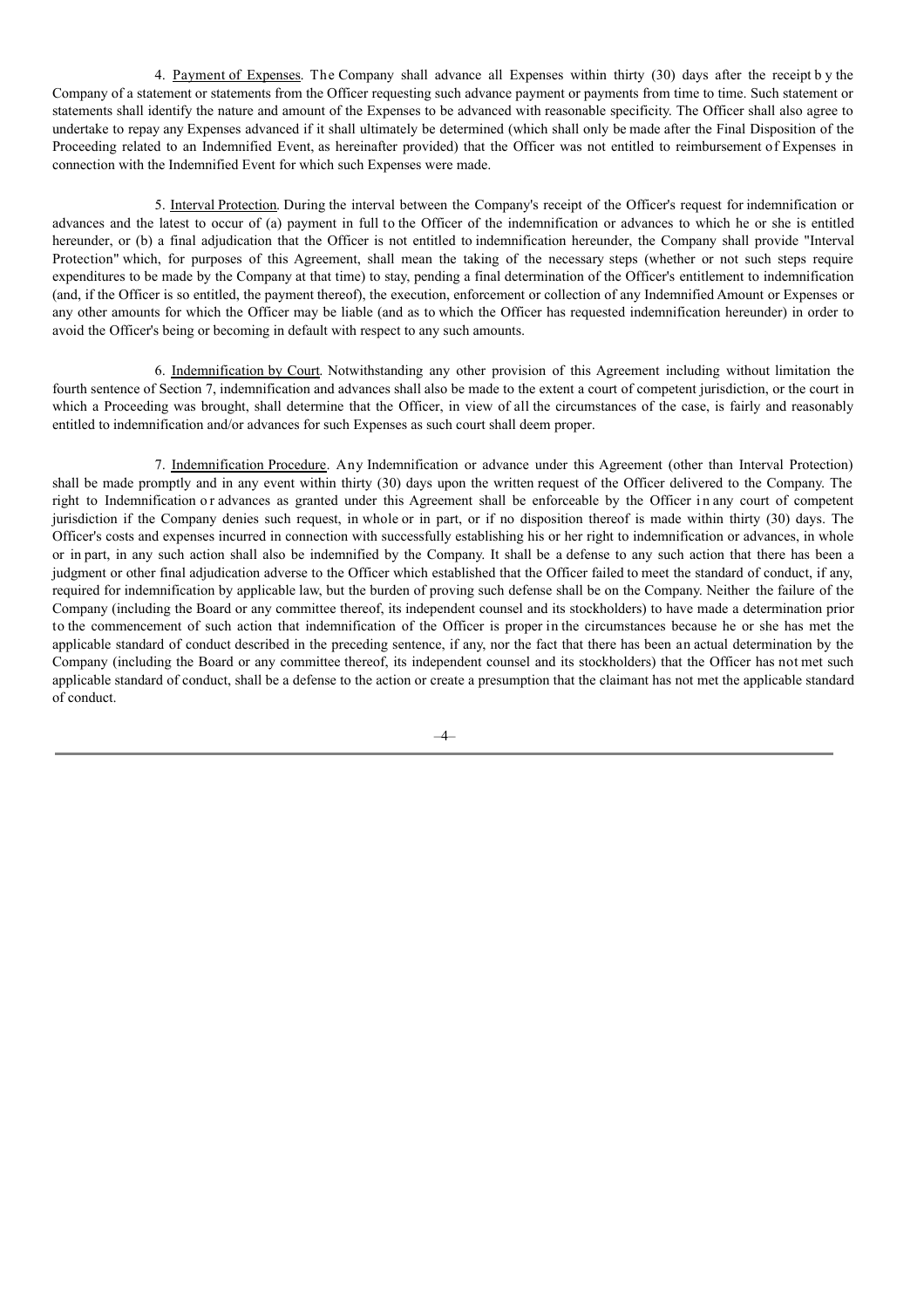# 8. Presumptions and Effect of Certain Proceedings.

(a) The Officer shall be presumed entitled to Indemnification hereunder unless clearly not entitled to such Indemnification by clear and convincing proof that such payment shall be unlawful.

(b) If the Company shall not have responded to the Officer's request for Indemnification pursuant to Section 7 hereof within thirty (30) days after receipt by the Company of such request therefor, the Officer shall be deemed to be entitled to such Indemnification.

(c) The termination of any Proceeding relating to an Indemnified Event or of any claim, issue, or matter therein by judgment, order, settlement, or conviction, or upon a plea of nolo contendere or its equivalent, shall not of itself adversely affect the right of the Officer to Indemnification or create a presumption that the Officer did not meet any applicable standard of conduct.

(d) Notwithstanding any other provision of this Agreement, the Officer shall in no event be required to repay any Expense payments advanced to the Officer and no defense can or shall be raised by the Company to a request for Indemnification pursuant to Section 7 to the extent the Officer has been successful on the merits or otherwise in defense of any Proceeding related to an Indemnified Event, or in defense of any claim, issue or matter involved in any Indemnified Event therein, whether as a result of the initial adjudication or on appeal or the abandonment thereof by a party.

### 9. Non-Exclusivity: Duration of Agreement; Insurance; Subrogation.

(a) The rights of Indemnification and to receive advancement of Expenses as provided by this Agreement shall not be deemed exclusive of any other rights to which the Officer may at any time be entitled under applicable law, the Certificate of Incorporation, the By-laws, any other agreement, or any vote or consent of directors or stockholders or otherwise.

(b) This Agreement shall continue until and terminate upon the later of: (i) ten (10) years after the date that the Officer shall have ceased to serve in any Indemnified Position; or (ii) the Final Disposition of all Indemnified Events.

(c) This Agreement shall be binding upon the Company and its successors and assigns and shall inure to the benefit of the Officer and his or her heirs, devisees, executors, and administrators or other legal representatives.

(d) To the extent that the Company maintains an insurance policy or policies providing liability insurance for directors or executive officers of the Company or for any person serving in any other Indemnified Position, the Officer shall be covered by such policy or policies in accordance with its or their terms to the maximum extent of the coverage available for any such director or executive officer or person serving in such position under such policy or policies.

–5–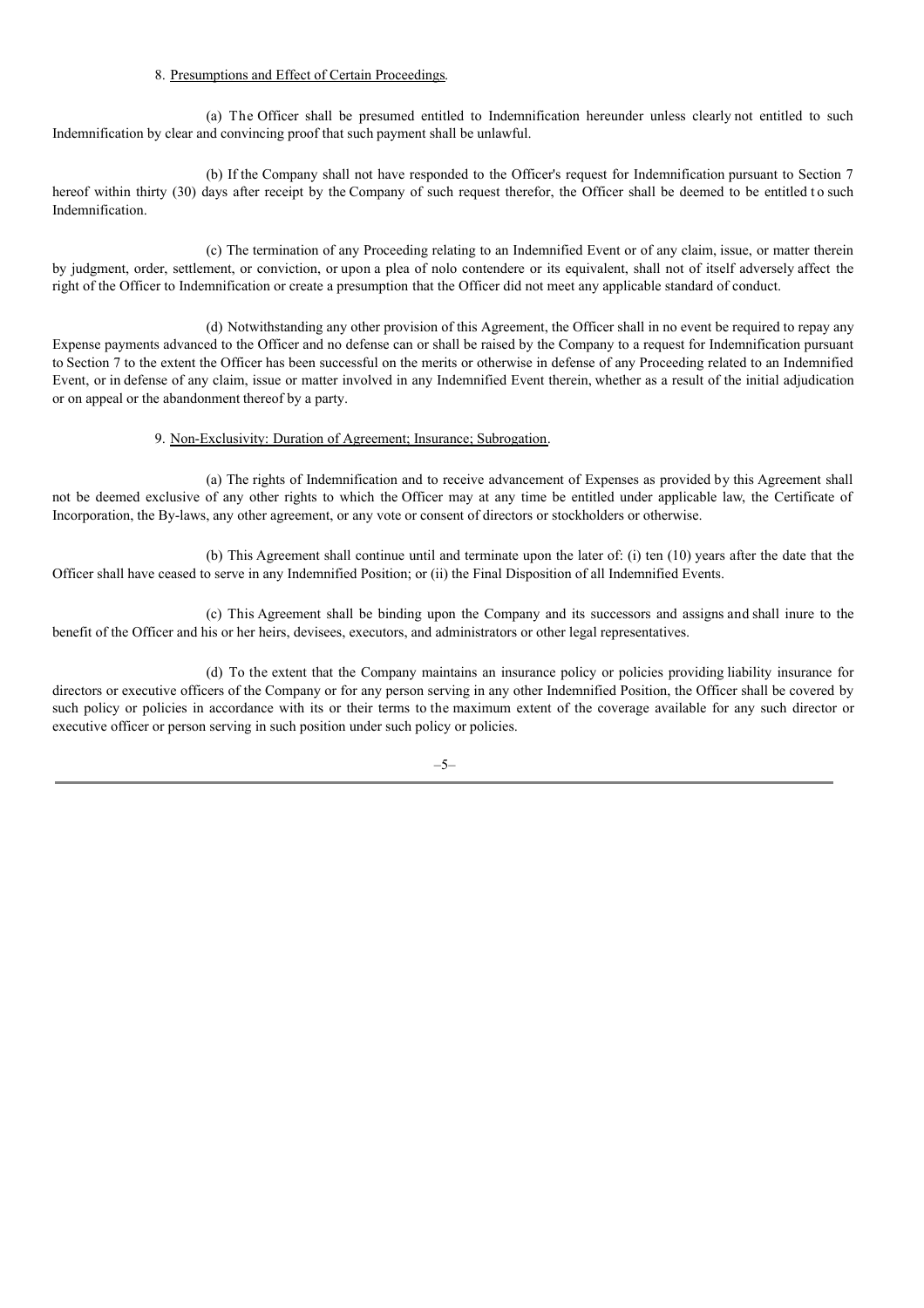# 10. Proceedings.

(a) The parties hereto agree that except as otherwise provided for herein, any disputes arising with respect to the interpretation or enforcement of any provision hereof shall be submitted, at the sole election of the Officer, either to arbitration or to judicial determination. Any arbitration shall be conducted in the City of Miami, Florida in accordance with the then existing rules of the American Arbitration Association ("AAA"). In any arbitration pursuant to this Agreement, the award or decision shall be rendered by a majority of the members of an arbitration panel consisting of three members chosen in accordance with the then existing rules of the AAA. The award or decision of the arbitration panel pursuant to this Section 10 shall be binding and conclusive on the parties, provided that enforcement of such award or decision may be obtained in any court having jurisdiction over the party against whom such enforcement is sought. The Company hereby agrees to bear all fees, costs and expenses imposed by the AAA, in connection with the arbitration, irrespective of the determination thereof. The provisions of Section 10(c) shall govern with respect to the proceedings referred to therein.

(b) In the event that, for any reason, the Company fails to pay any Indemnification or advance demanded, or the Company requests repayment of any Expenses advanced, the Officer shall nevertheless be entitled, at his or her sole option, to a final judicial determination or may seek arbitration of his or her entitlement to Indemnification hereunder in respect of such claim. In the event the Officer seeks a judicial determination, the Officer shall commence an action in a court of the State of Florida. In the event the Officer seeks an award in arbitration, (i) such arbitration shall be conducted in Miami, Florida pursuant to Section 10(a), and (ii) the arbitrator shall notify the parties of his or her decision within sixty (60) days following the initiation of such arbitration (or such other period proscribed by the rules of AAA). The Company further agrees that its execution of this Agreement shall constitute a stipulation by which it shall be bound in any court or arbitration in which such proceeding shall have been commenced, continued or appealed that (i) it shall not oppose the Officer's right to seek any such adjudication or award in arbitration or any other claim by reason of any prior determination made by the Company with respect to the Officer's right to Indemnification under this Agreement on such claim or any other claim, or, except in good faith, raise any objections not specifically relating to the merits of the Officer's claim; and (ii) for purposes of this Agreement any such adjudication or arbitration shall be conducted de novo and without prejudice by reason of any prior determination that the Officer is not entitled to Indemnification.

(c) Whether or not the court or arbitrators shall determine that the Officer is entitled t o payment of Indemnification Amounts or has to return the payment of Expenses or otherwise finds against the Officer, the Company shall within thirty (30) days after written request therefor (and submission of reasonable evidence of the nature and amount thereof), and unless there is a specific judicial finding that the Officer's suit or arbitration was frivolous, pay all Expenses incurred by the Officer in connection with such adjudication or arbitration (including, but not limited to, any appellate proceedings).

–6–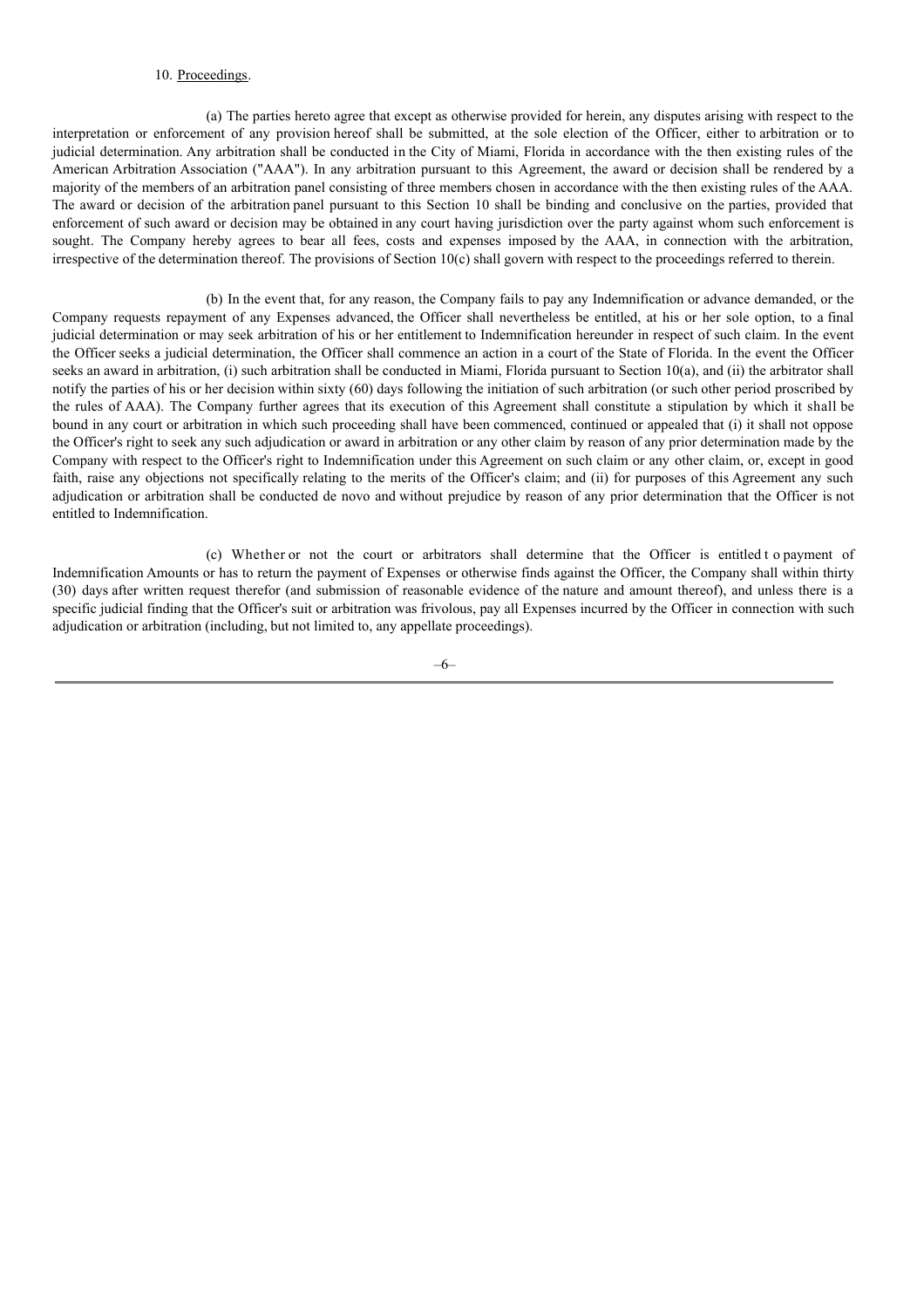11. Severability. If any provision or provisions of this Agreement shall be held to be invalid, illegal, or unenforceable for any reason whatsoever: (a) the validity, legality, and enforceability of the remaining provisions of this Agreement (including without limitation, each portion of any Section, paragraph or clause of this Agreement containing any such provision held to be invalid, illegal, or unenforceable, that is not itself invalid, illegal, or unenforceable) shall not in any way be affected or impaired thereby; and (b) to the fullest extent possible, the provisions of this Agreement (including, without limitation, each portion of any Section, paragraph or clause of this Agreement containing any such provision held to be invalid, illegal, or unenforceable, that is not itself invalid, illegal, or unenforceable) shall be deemed revised, and shall be construed, so as to give effect to the intent manifested by this Agreement (including the provision held invalid, illegal, or unenforceable).

12. Merger or Consolidation of the Company. In the event that the Company shall be a constituent corporation in a consolidation or merger, whether or not the Company is the resulting or surviving corporation, the Officer shall stand in the same position under this Agreement with respect to the Company if its separate existence had continued.

## 13. Enforcement.

(a) The Company unconditionally and irrevocably stipulates and agrees that its execution of this Agreement shall also constitute a stipulation by which it shall be bound in any court or arbitration in which a proceeding by the Officer for enforcement of his or her rights shall have been commenced, continued or appealed, that the obligations of the Company set forth herein are unique and special, and that failure of the Company to comply with the provisions of this Agreement will cause irreparable and irremediable injury to the Officer, for which a remedy at law will be inadequate. As a result, in addition to any other right or remedy he or she may have at law or in equity with respect to a violation of this Agreement, the Officer shall be entitled to injunctive or mandatory relief directing specific performance by the Company of its obligations under this Agreement.

(b) I n the event that the Officer is subject to or intervenes in any legal action in which the validity or enforceability of this Agreement is at issue or institutes any legal action, for specific performance or otherwise, to enforce his or her rights under, or to recover damages for breach of, this Agreement, the Officer shall, within thirty (30) days after written request to the Company therefor (and submission of reasonable evidence of the amount thereof), and unless there is a specific judicial finding that the Officer's suit was frivolous, be indemnified by the Company against all Expenses incurred by him or her in connection therewith.

–7–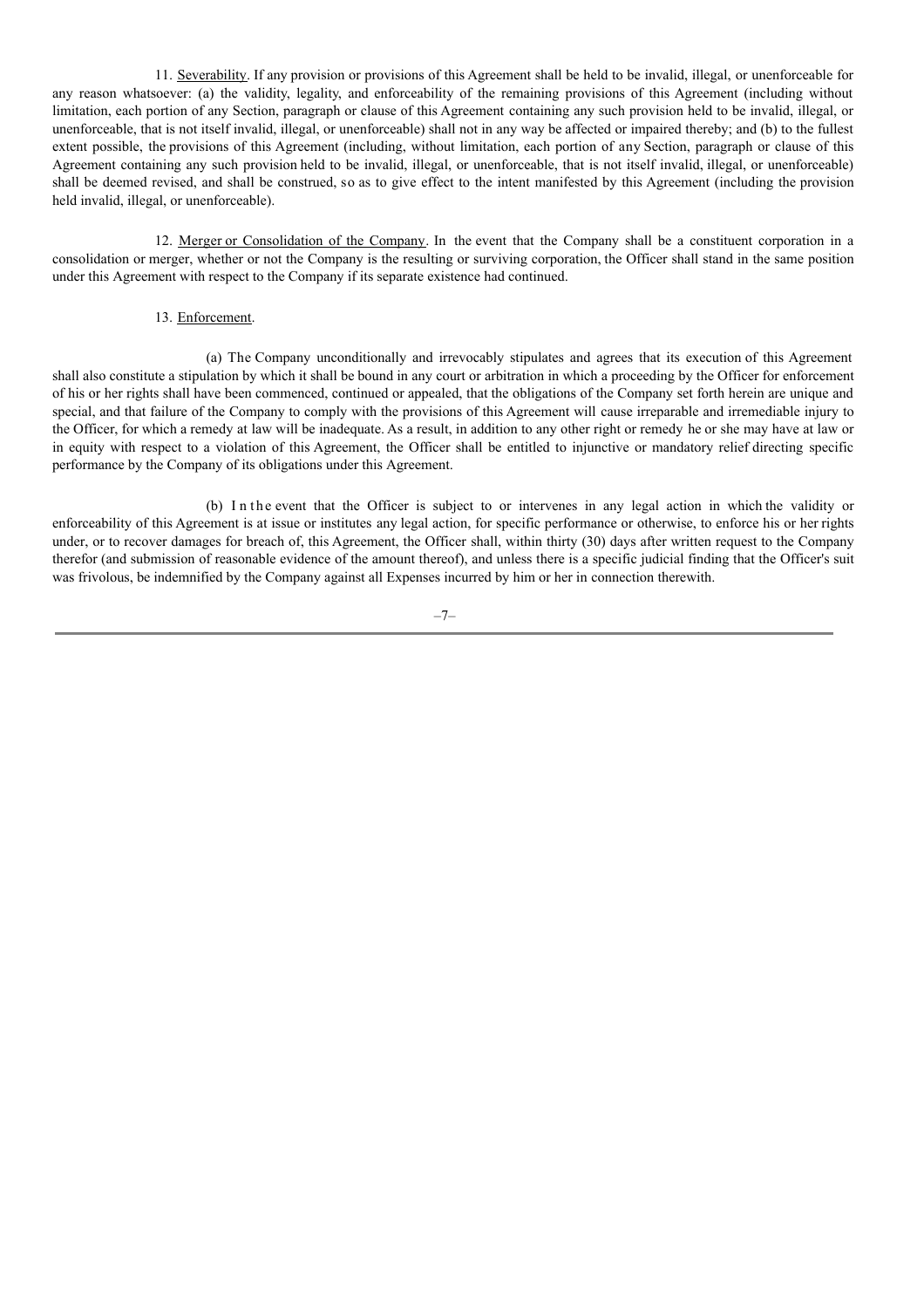14. Notification and Defense of Claim. The Officer agrees to promptly notify the Company in writing upon being served with any summons, citation, subpoena, complaint, indictment, information or other document relating to any Proceeding involving an Indemnification Event; provided, however, that the failure of the Officer to give such notice to the Company shall not adversely affect the Officer's rights under this Agreement except to the extent the Company shall have been materially prejudiced by such failure. Nothing in this Agreement shall constitute a waiver of the Company's right to seek participation, at its own expense, in any Proceeding which may give rise to Indemnification hereunder.

15. Headings. The headings of the Sections and paragraphs of this Agreement are inserted for convenience only and shall not be deemed to constitute part of this Agreement or to affect the construction thereof.

16. Modification and Waiver. No supplement, modification, or amendment of this Agreement shall be binding unless executed in writing by both of the parties hereto. No waiver of any of the provisions of this Agreement shall be deemed or shall constitute a waiver of any other provision hereof (whether or not similar) nor shall such waiver constitute a continuing waiver.

17. Notices. All notices, requests, demands, and other communications hereunder shall be in writing and shall be deemed to have been duly given if (i) delivered by hand, or sent via telecopy or facsimile transmission, in each case receipted for by the party to whom said notice or other communication shall have been directed or transmitted, or (ii) mailed by certified or registered mail with postage prepaid, on the third business day after the date on which it is so mailed, or (iii) delivered by overnight courier service:

(a) If to the Officer, to:

«name» «address»

(b) If to the Company, to:

OPKO Health, Inc. 4400 Biscayne Boulevard Suite 1180 Miami, FL 33137

Attention: Deputy General Counsel

or to such other address as may have been furnished to either party by the other party.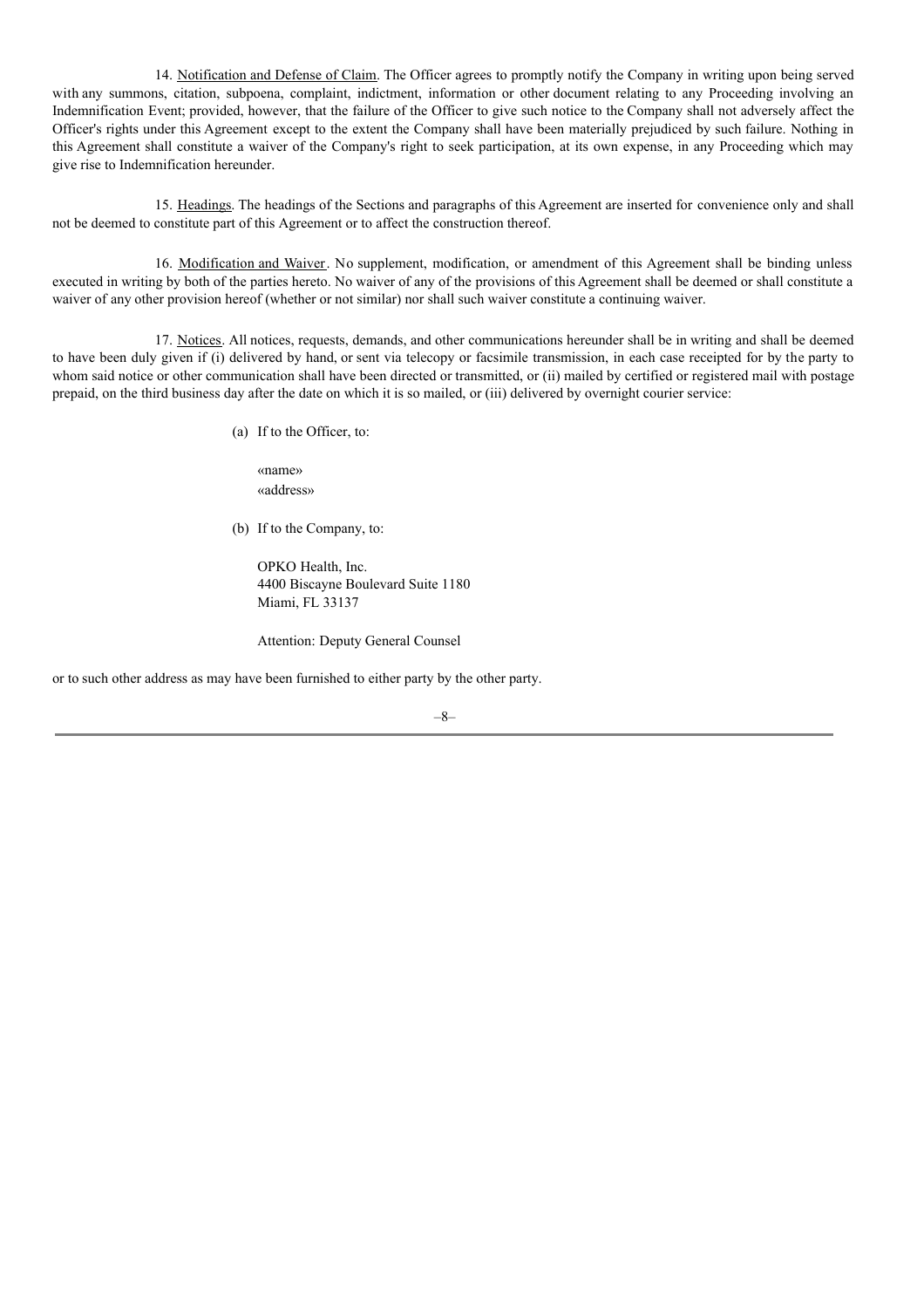18. Entire Agreement. All prior and contemporaneous agreements and understandings between the parties with respect to the subject matter of this Agreement are superseded by this Agreement, and this Agreement constitutes the entire understanding between the parties. This Agreement may not be modified, amended, changed or discharged except by a writing signed by the parties hereto, and then only to the extent therein set forth.

19. Nonassignment. This Agreement may not be assigned by either of the parties hereto.

20. Governing Law. This Agreement, including its validity, interpretation and effect, and the relationship of the parties shall be governed by, and construed in accordance with, the laws of the State of Florida.

IN WITNESS WHEREOF, each of the parties hereto has executed this Agreement as of the day and year first above written.

| OPKO HEALTH, INC. |  |
|-------------------|--|
|-------------------|--|

|     | By:            |  |  |  |
|-----|----------------|--|--|--|
|     | <b>OFFICER</b> |  |  |  |
|     | By:            |  |  |  |
|     | «name»         |  |  |  |
| -9- |                |  |  |  |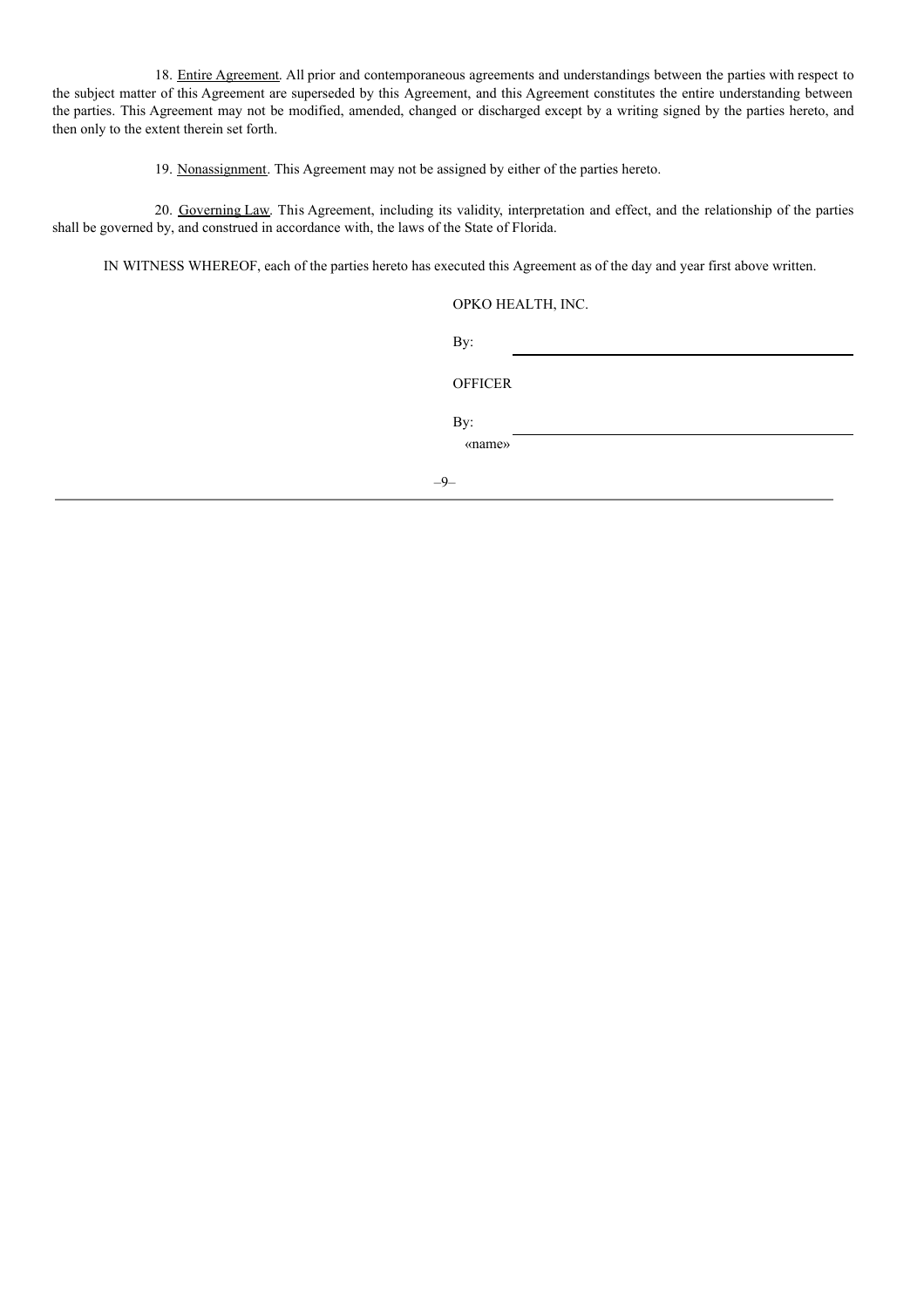I, Phillip Frost, certify that:

- (1) I have reviewed this Quarterly Report on Form 10-Q of OPKO Health, Inc.;
- (2) Based on my knowledge, this report does not contain any untrue statement of a material fact or omit to state a material fact necessary to make the statements made, in light of the circumstances under which such statements were made, not misleading with respect to the period covered by this report;
- (3) Based on my knowledge, the financial statements, and other financial information included in this report, fairly present in all material respects the financial condition, results of operations and cash flows of the registrant as of, and for, the periods presented in this report;
- (4) The registrant's other certifying officer(s) and I are responsible for establishing and maintaining disclosure controls and procedures (as defined in Exchange Act Rules 13a-15(e) and 15d-15(e)) and internal control over financial reporting (as defined in Exchange Act Rules 13a-15(f) and 15d-15(f)) for the registrant and have:
	- (a) Designed such disclosure controls and procedures, or caused such disclosure controls and procedures to be designed under our supervision, to ensure that material information relating to the registrant, including its consolidated subsidiaries, is made known to us by others within those entities, particularly during the period in which this report is being prepared;
	- (b) Designed such internal control over financial reporting, or caused such internal control over financial reporting to be designed under our supervision, to provide reasonable assurance regarding the reliability of financial reporting and the preparation of financial statements for external purposes in accordance with generally accepted accounting principles;
	- (c) Evaluated the effectiveness of the registrant's disclosure controls and procedures and presented in this report our conclusions about the effectiveness of the disclosure controls and procedures, as of the end of the period covered by this report based on such evaluation; and
	- (d) Disclosed in this report any change in the registrant's internal control over financial reporting that occurred during the registrant's most recent fiscal quarter (the registrant's fourth fiscal quarter in the case of an annual report) that has materially affected, or is reasonably likely to materially affect, the registrant's internal control over financial reporting; and
- (5) The registrant's other certifying officer(s) and I have disclosed, based on our most recent evaluation of internal control over financial reporting, to the registrant's auditors and the audit committee of the registrant's board of directors (or persons performing the equivalent functions):
	- (a) All significant deficiencies and material weaknesses in the design or operation of internal control over financial reporting which are reasonably likely to adversely affect the registrant's ability to record, process, summarize and report financial information; and
	- (b) Any fraud, whether or not material, that involves management or other employees who have a significant role in the registrant's internal control over financial reporting.

Date: August 8, 2008 /s/ Phillip Frost

Phillip Frost, M.D. Chief Executive Officer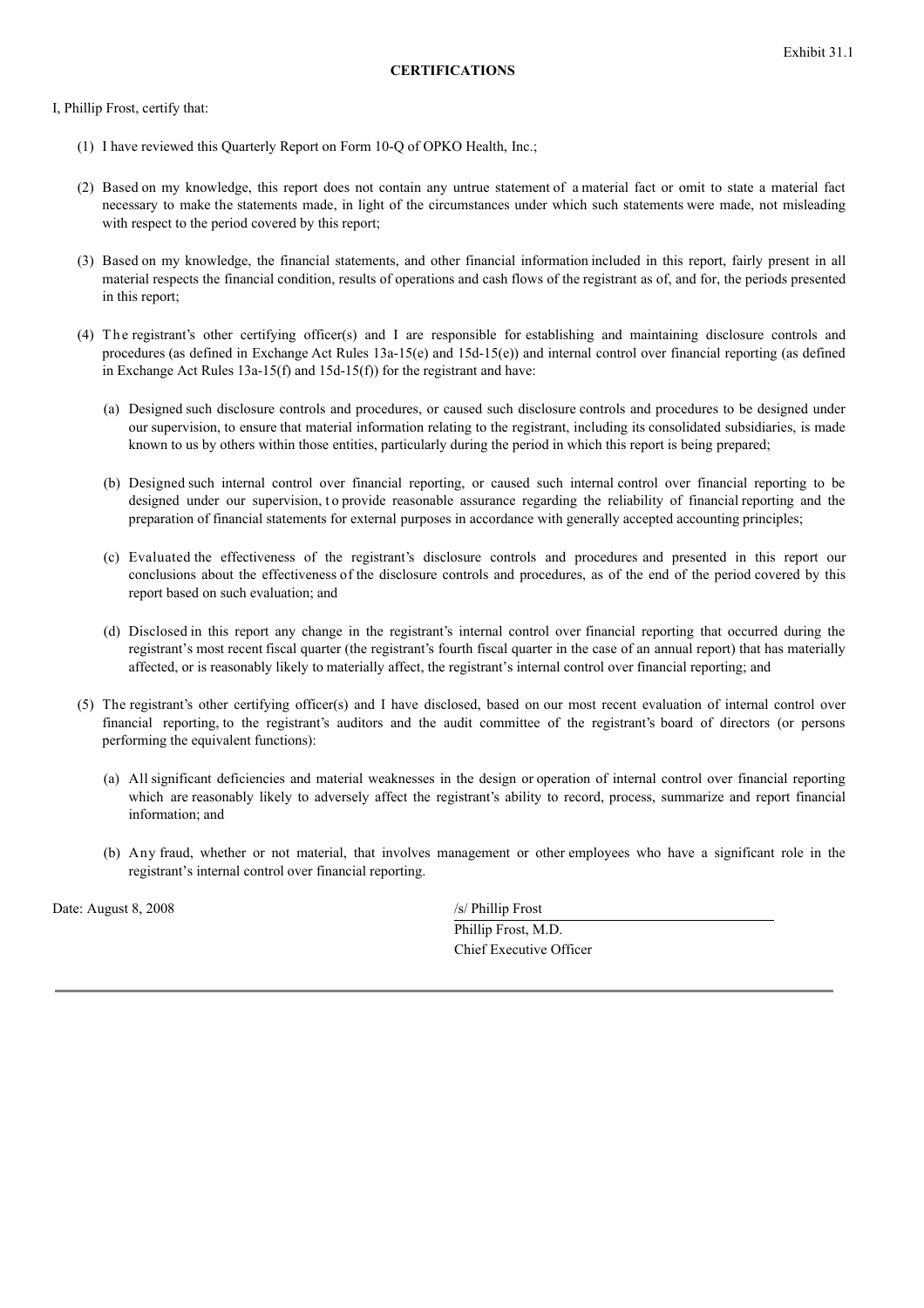# **CERTIFICATIONS**

I, Rao Uppaluri, certify that:

- (1) I have reviewed this Quarterly Report on Form 10-Q of OPKO Health, Inc.;
- (2) Based on my knowledge, this report does not contain any untrue statement of a material fact or omit to state a material fact necessary to make the statements made, in light of the circumstances under which such statements were made, not misleading with respect to the period covered by this report;
- (3) Based on my knowledge, the financial statements, and other financial information included in this report, fairly present in all material respects the financial condition, results of operations and cash flows of the registrant as of, and for, the periods presented in this report;
- (4) The registrant's other certifying officer(s) and I are responsible for establishing and maintaining disclosure controls and procedures (as defined in Exchange Act Rules  $13a-15(e)$  and  $15d-15(e)$ ) and internal control over financial reporting (as defined in Exchange Act Rules 13a-15(f) and 15d-15(f)) for the registrant and have:
	- (a) Designed such disclosure controls and procedures, or caused such disclosure controls and procedures to be designed under our supervision, to ensure that material information relating to the registrant, including its consolidated subsidiaries, is made known to us by others within those entities, particularly during the period in which this report is being prepared;
	- (b) Designed such internal control over financial reporting, or caused such internal control over financial reporting to be designed under our supervision, to provide reasonable assurance regarding the reliability of financial reporting and the preparation of financial statements for external purposes in accordance with generally accepted accounting principles;
	- (c) Evaluated the effectiveness of the registrant's disclosure controls and procedures and presented in this report our conclusions about the effectiveness of the disclosure controls and procedures, as of the end of the period covered by this report based on such evaluation; and
	- (d) Disclosed in this report any change in the registrant's internal control over financial reporting that occurred during the registrant's most recent fiscal quarter (the registrant's fourth fiscal quarter in the case of an annual report) that has materially affected, or is reasonably likely to materially affect, the registrant's internal control over financial reporting; and
- (5) The registrant's other certifying officer(s) and I have disclosed, based on our most recent evaluation of internal control over financial reporting, to the registrant's auditors and the audit committee of the registrant's board of directors (or persons performing the equivalent functions):
	- (a) All significant deficiencies and material weaknesses in the design or operation of internal control over financial reporting which are reasonably likely to adversely affect the registrant's ability to record, process, summarize and report financial information; and
	- (b) Any fraud, whether or not material, that involves management or other employees who have a significant role in the registrant's internal control over financial reporting.

Date: August 8, 2008 /s/ Rao Uppaluri

Rao Uppaluri Chief Financial Officer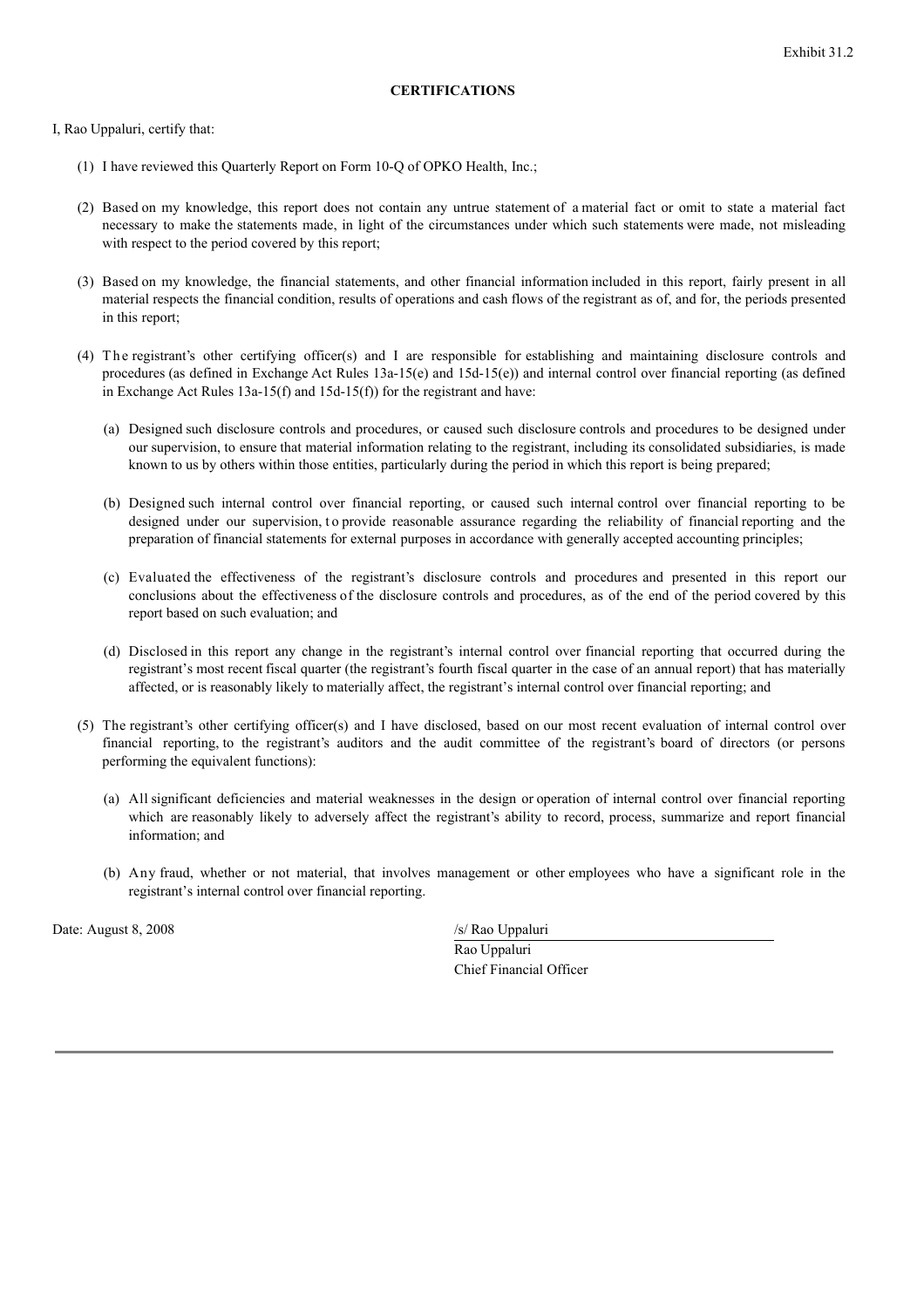### **Certification Pursuant to Section 906 of the Sarbanes-Oxley Act of 2002 (Subsections (a) and (b) of Section 1350, Chapter 73 of Title 18, United States Code)**

Pursuant to 18 U.S.C. Section 1350, as adopted pursuant section 906 of the Sarbanes-Oxley Act of 2002, I, Phillip Frost, Chief Executive Officer of OPKO Health, Inc. (the "Company"), hereby certify that:

The Quarterly Report on Form 10-Q for the quarterly period ended June 30, 2008 (the "Form 10-Q") of the Company fully complies with the requirements of Section 13(a) or 15(d) of the Securities Exchange Act of 1934, and the information contained in the Form 10-Q fairly presents, in all material respects, the financial condition and results of operations of the Company.

Date: August 8, 2008

/s/ Phillip Frost Phillip Frost Chief Executive Officer

A signed original of this written statement has been provided to the Company and will be retained by the Company and furnished to the Securities and Exchange Commission or its staff upon request.